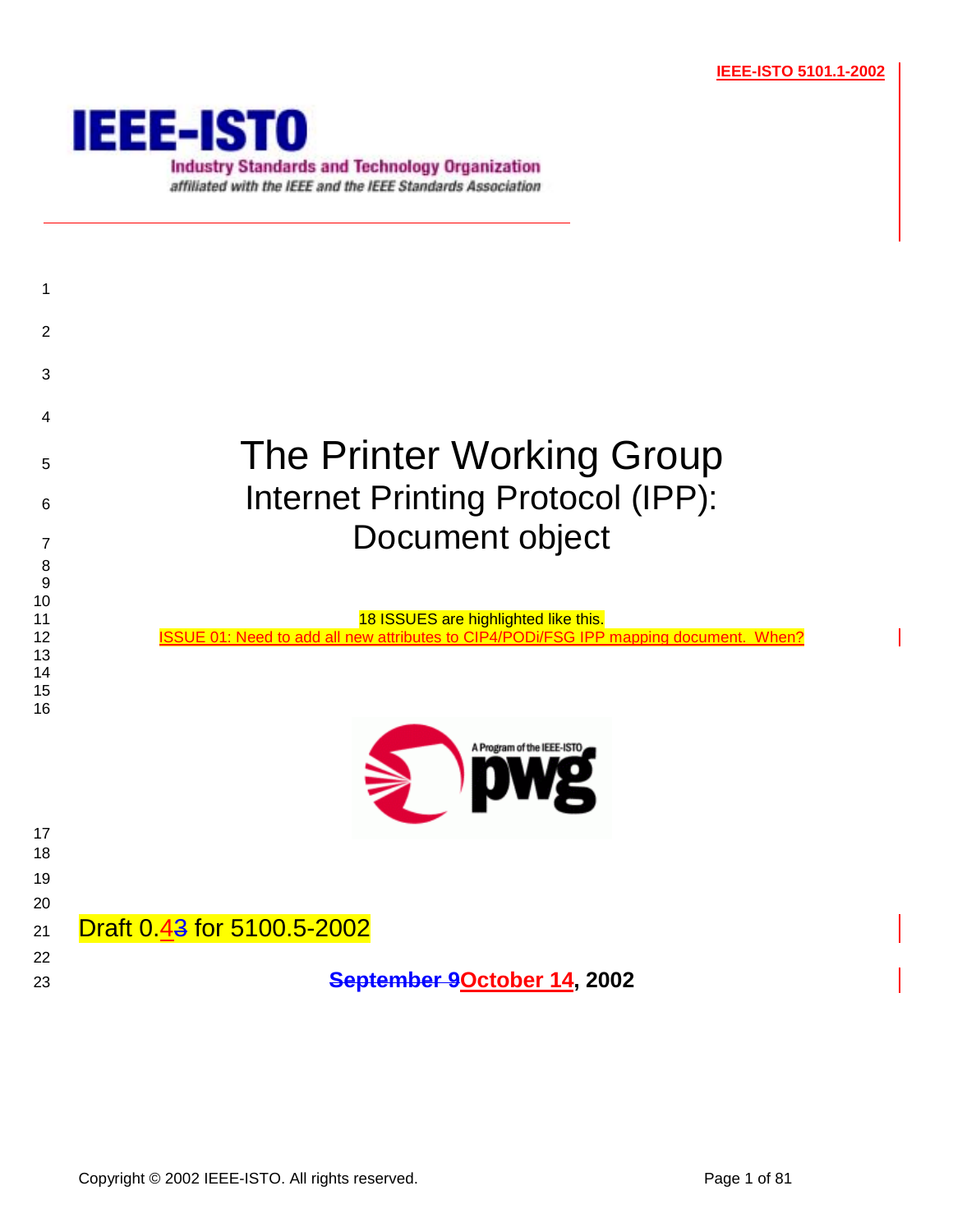| 24                                                                                                       |                                                                                                                                                                                                                                                                                                                                                                                                                                                                                                                                                                                                                                                                                                                                                                                                                                                                                                                                                                                                                                                                                                                                                                                                                                                                                                                                                                                                                                                                                                                                                                                                                                                                                                                                                                                                                                                                                                                                                                         |
|----------------------------------------------------------------------------------------------------------|-------------------------------------------------------------------------------------------------------------------------------------------------------------------------------------------------------------------------------------------------------------------------------------------------------------------------------------------------------------------------------------------------------------------------------------------------------------------------------------------------------------------------------------------------------------------------------------------------------------------------------------------------------------------------------------------------------------------------------------------------------------------------------------------------------------------------------------------------------------------------------------------------------------------------------------------------------------------------------------------------------------------------------------------------------------------------------------------------------------------------------------------------------------------------------------------------------------------------------------------------------------------------------------------------------------------------------------------------------------------------------------------------------------------------------------------------------------------------------------------------------------------------------------------------------------------------------------------------------------------------------------------------------------------------------------------------------------------------------------------------------------------------------------------------------------------------------------------------------------------------------------------------------------------------------------------------------------------------|
| 25                                                                                                       |                                                                                                                                                                                                                                                                                                                                                                                                                                                                                                                                                                                                                                                                                                                                                                                                                                                                                                                                                                                                                                                                                                                                                                                                                                                                                                                                                                                                                                                                                                                                                                                                                                                                                                                                                                                                                                                                                                                                                                         |
| 26                                                                                                       |                                                                                                                                                                                                                                                                                                                                                                                                                                                                                                                                                                                                                                                                                                                                                                                                                                                                                                                                                                                                                                                                                                                                                                                                                                                                                                                                                                                                                                                                                                                                                                                                                                                                                                                                                                                                                                                                                                                                                                         |
| 27                                                                                                       | The Printer Working Group Standard for                                                                                                                                                                                                                                                                                                                                                                                                                                                                                                                                                                                                                                                                                                                                                                                                                                                                                                                                                                                                                                                                                                                                                                                                                                                                                                                                                                                                                                                                                                                                                                                                                                                                                                                                                                                                                                                                                                                                  |
| 28                                                                                                       | <b>Internet Printing Protocol (IPP):</b>                                                                                                                                                                                                                                                                                                                                                                                                                                                                                                                                                                                                                                                                                                                                                                                                                                                                                                                                                                                                                                                                                                                                                                                                                                                                                                                                                                                                                                                                                                                                                                                                                                                                                                                                                                                                                                                                                                                                |
| 29                                                                                                       | <b>Document Object</b>                                                                                                                                                                                                                                                                                                                                                                                                                                                                                                                                                                                                                                                                                                                                                                                                                                                                                                                                                                                                                                                                                                                                                                                                                                                                                                                                                                                                                                                                                                                                                                                                                                                                                                                                                                                                                                                                                                                                                  |
| 30                                                                                                       |                                                                                                                                                                                                                                                                                                                                                                                                                                                                                                                                                                                                                                                                                                                                                                                                                                                                                                                                                                                                                                                                                                                                                                                                                                                                                                                                                                                                                                                                                                                                                                                                                                                                                                                                                                                                                                                                                                                                                                         |
| 31                                                                                                       |                                                                                                                                                                                                                                                                                                                                                                                                                                                                                                                                                                                                                                                                                                                                                                                                                                                                                                                                                                                                                                                                                                                                                                                                                                                                                                                                                                                                                                                                                                                                                                                                                                                                                                                                                                                                                                                                                                                                                                         |
| 32                                                                                                       |                                                                                                                                                                                                                                                                                                                                                                                                                                                                                                                                                                                                                                                                                                                                                                                                                                                                                                                                                                                                                                                                                                                                                                                                                                                                                                                                                                                                                                                                                                                                                                                                                                                                                                                                                                                                                                                                                                                                                                         |
| 33                                                                                                       |                                                                                                                                                                                                                                                                                                                                                                                                                                                                                                                                                                                                                                                                                                                                                                                                                                                                                                                                                                                                                                                                                                                                                                                                                                                                                                                                                                                                                                                                                                                                                                                                                                                                                                                                                                                                                                                                                                                                                                         |
| 34<br>35<br>36<br>37<br>38<br>39<br>40<br>41<br>42<br>43<br>44<br>45<br>46<br>47<br>48<br>49<br>50<br>51 | Abstract: This IPP specification extends the IPP Model and Semantics [RFC2911] object model by defining a<br>Document object. The [RFC2911] Job object is extended to contain one or more Document objects which are<br>passive objects operated on by the Job. The Document object is created by the [RFC2911] Send-Document and<br>Send-URI operations and represents an Input Document to the Job. Theis extension-specification also adds a<br>Document Attributes group (and tag) to these Send-Document and Send-URI requests. The Document Attributes<br>group which contains any Document Template attributes to be applied to this Document object being created,<br>overriding any corresponding Job Template attribute supplied at the job level (including the "document-overrides"<br>operation attributes at the Job or Document level). A new Create-Document operation allows a client to supply the<br>Document Attributes without the data (like Create-Job does for a Job object). Then the client sends the data content<br>to that Document object using the new Send-Data operation. The client can also supply Document Attributes with<br>the existing Send-Document and Send-URI operations to create Document objects with content data or a document<br>reference, respectively.<br>This specification Aalso there aredefines seven new operations defined for Document objects once they have been<br>created: Cancel-Current-Document, Cancel-Document, Get-Document-Attributes, Get-Documents, Delete-<br>Document, Set-Document-Attributes, and Validate-Document.<br>This specification also lists all of the attributes defined in other IPP specifications to show their relationship to<br>corresponding attributes defined in this IPP specification for use with the Document object. The full semantics of the<br>"document-state", and "document-state-reasons", and "document-state-message" Document Description attributes is |
| 52<br>53                                                                                                 | are given along side of the corresponding [RFC2911] "job-state", and "job-state-reasons", and "job-state-message"<br>Job Description attributes.                                                                                                                                                                                                                                                                                                                                                                                                                                                                                                                                                                                                                                                                                                                                                                                                                                                                                                                                                                                                                                                                                                                                                                                                                                                                                                                                                                                                                                                                                                                                                                                                                                                                                                                                                                                                                        |
| 54<br>55<br>56                                                                                           | The purpose for specifying the Document object is so that we the print industry can have a common semantic<br>specification for use in IPP, the PWG Semantic Model, the PWG Print Service Interface (PSI) project, and the Free<br>Standards Group Job Ticket API which all have a Document object.                                                                                                                                                                                                                                                                                                                                                                                                                                                                                                                                                                                                                                                                                                                                                                                                                                                                                                                                                                                                                                                                                                                                                                                                                                                                                                                                                                                                                                                                                                                                                                                                                                                                     |
| 57<br>58                                                                                                 | This document is available electronically at:                                                                                                                                                                                                                                                                                                                                                                                                                                                                                                                                                                                                                                                                                                                                                                                                                                                                                                                                                                                                                                                                                                                                                                                                                                                                                                                                                                                                                                                                                                                                                                                                                                                                                                                                                                                                                                                                                                                           |
| 59                                                                                                       | ftp://ftp.pwg.org/pub/pwg/ipp/new_DOC/IPP-document-object.pdf, .doc, .rtf                                                                                                                                                                                                                                                                                                                                                                                                                                                                                                                                                                                                                                                                                                                                                                                                                                                                                                                                                                                                                                                                                                                                                                                                                                                                                                                                                                                                                                                                                                                                                                                                                                                                                                                                                                                                                                                                                               |
| 60                                                                                                       |                                                                                                                                                                                                                                                                                                                                                                                                                                                                                                                                                                                                                                                                                                                                                                                                                                                                                                                                                                                                                                                                                                                                                                                                                                                                                                                                                                                                                                                                                                                                                                                                                                                                                                                                                                                                                                                                                                                                                                         |
| 61                                                                                                       |                                                                                                                                                                                                                                                                                                                                                                                                                                                                                                                                                                                                                                                                                                                                                                                                                                                                                                                                                                                                                                                                                                                                                                                                                                                                                                                                                                                                                                                                                                                                                                                                                                                                                                                                                                                                                                                                                                                                                                         |
|                                                                                                          |                                                                                                                                                                                                                                                                                                                                                                                                                                                                                                                                                                                                                                                                                                                                                                                                                                                                                                                                                                                                                                                                                                                                                                                                                                                                                                                                                                                                                                                                                                                                                                                                                                                                                                                                                                                                                                                                                                                                                                         |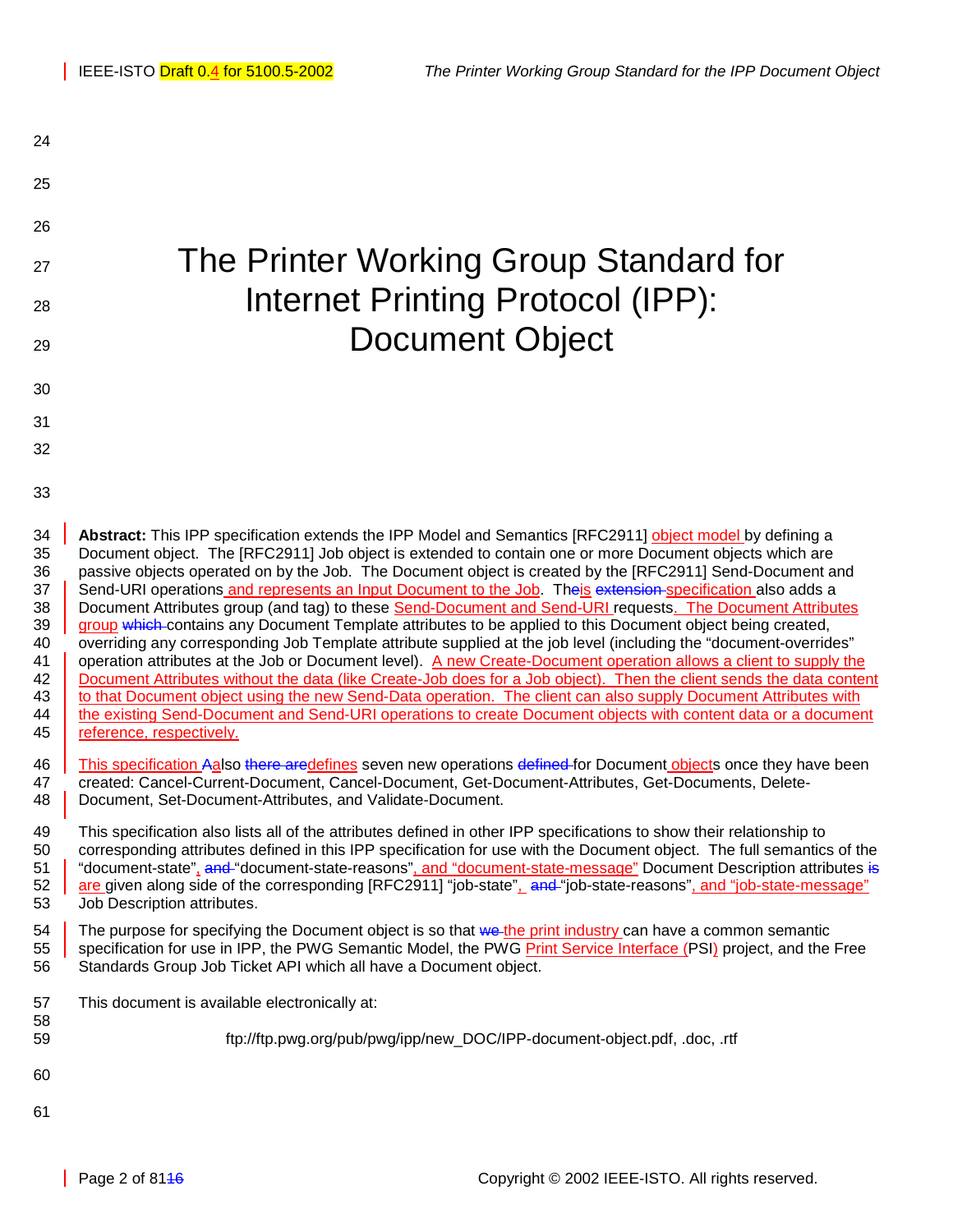#### 61 **Copyright (C) 20021, IEEE ISTO. All rights reserved.**

62 This document may be copied and furnished to others, and derivative works that comment on, or otherwise explain it 63 or assist in its implementation may be prepared, copied, published and distributed, in whole or in part, without 64 restriction of any kind, provided that the above copyright notice, this paragraph and the title of the Document as 65 referenced below are included on all such copies and derivative works. However, this document itself may not be 66 modified in any way, such as by removing the copyright notice or references to the IEEE-ISTO and the Printer 67 Working Group, a program of the IEEE-ISTO.

68 Title: The Printer Working Group Standard for the Internet Printing Protocol (IPP): Document Object

69 The IEEE-ISTO and the Printer Working Group DISCLAIM ANY AND ALL WARRANTIES, WHETHER EXPRESS 70 OR IMPLIED INCLUDING (WITHOUT LIMITATION) ANY IMPLIED WARRANTIES OF MERCHANTABILITY OR 71 FITNESS FOR A PARTICULAR PURPOSE.

72 The Printer Working Group, a program of the IEEE-ISTO, reserves the right to make changes to the document 73 without further notice. The document may be updated, replaced or made obsolete by other documents at any time.

74 The IEEE-ISTO takes no position regarding the validity or scope of any intellectual property or other rights that might 75 be claimed to pertain to the implementation or use of the technology described in this document or the extent to 76 which any license under such rights might or might not be available; neither does it represent that it has made any 77 effort to identify any such rights.

78 The IEEE-ISTO invites any interested party to bring to its attention any copyrights, patents, or patent applications, or 79 other proprietary rights which may cover technology that may be required to implement the contents of this 80 document. The IEEE-ISTO and its programs shall not be responsible for identifying patents for which a license may 81 be required by a document and/or IEEE-ISTO Industry Group Standard or for conducting inquiries into the legal 82 validity or scope of those patents that are brought to its attention. Inquiries may be submitted to the IEEE-ISTO by e-83 mail at:

84 ieee-isto@ieee.org.

85 The Printer Working Group acknowledges that the IEEE-ISTO (acting itself or through its designees) is, and shall at 86 all times, be the sole entity that may authorize the use of certification marks, trademarks, or other special 87 designations to indicate compliance with these materials.

88 Use of this document is wholly voluntary. The existence of this document does not imply that there are no other 89 ways to produce, test, measure, purchase, market, or provide other goods and services related to its scope.

90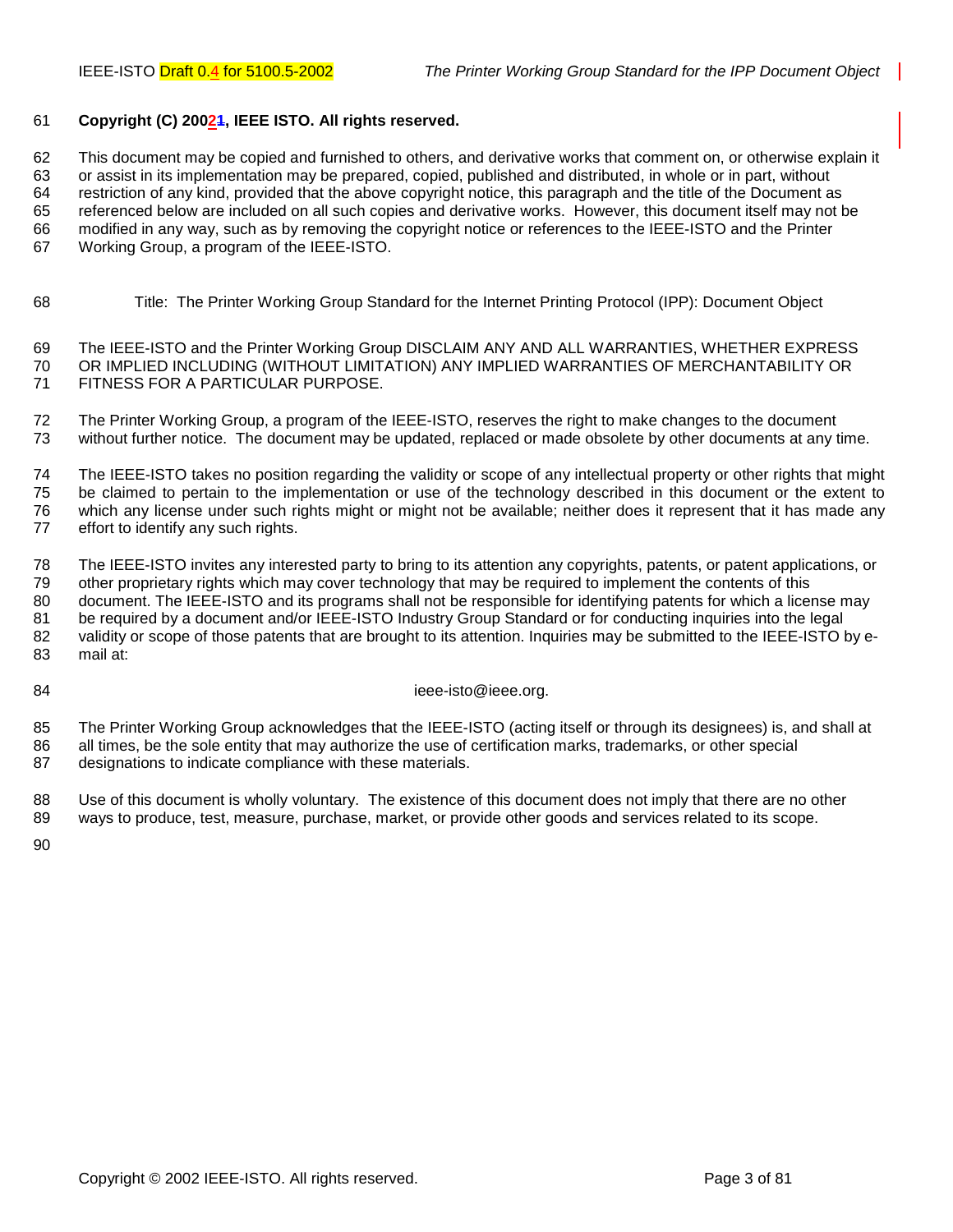#### 90 **About the IEEE-ISTO**

92 The IEEE-ISTO is a not-for-profit corporation offering industry groups an innovative and flexible operational forum 93 and support services. The IEEE-ISTO provides a forum not only to develop standards, but also to facilitate activities 94 that support the implementation and acceptance of standards in the marketplace. The organization is affiliated with 95 the IEEE ([http://www.ieee.org/\)](http://www.ieee.org/) and the IEEE Standards Association ([http://standards.ieee.org/\).](http://standards.ieee.org/))

97 For additional information regarding the IEEE-ISTO and its industry programs visit [http://www.ieee-isto.org.](http://www.ieee-isto.org/)

98 99

96

91

### 100 **About the IEEE-ISTO PWG**

101 The Printer Working Group (or PWG) is a Program of the IEEE Industry Standards and Technology Organization 102 (ISTO) with member organizations including printer manufacturers, print server developers, operating system 103 providers, network operating systems providers, network connectivity vendors, and print management application 104 developers. The group is chartered to make printers and the applications and operating systems supporting them 105 work together better. All references to the PWG in this document implicitly mean "The Printer Working Group, a 106 Program of the IEEE ISTO." In order to meet this objective, the PWG will document the results of their work as open 107 standards that define print related protocols, interfaces, procedures and conventions. Printer manufacturers and 108 vendors of printer related software will benefit from the interoperability provided by voluntary conformance to these 109 standards.

110 In general, a PWG standard is a specification that is stable, well understood, and is technically competent, has

- 111 multiple, independent and interoperable implementations with substantial operational experience, and enjoys
- 112 significant public support.
- 113 For additional information regarding the Printer Working Group visit: http://www.pwg.org
- 114 115

#### 116 **Contact information:**

- 117 IPP Web Page: http://www.pwg.org/ipp/
- 118 IPP Mailing List: ipp@pwg.org
- 119 To subscribe to the ipp mailing list, send the following email:
- 120 1) send it to majordomo@pwg.org
- 121 2) leave the subject line blank
- 122 3) put the following two lines in the message body:
- 123 subscribe ipp
- 124 end

125 Implementers of this specification are encouraged to join the IPP Mailing List in order to participate in any 126 discussions of clarifications or review of registration proposals for additional names. Requests for additional media 127 names, for inclusion in this specification, should be sent to the IPP Mailing list for consideration.

128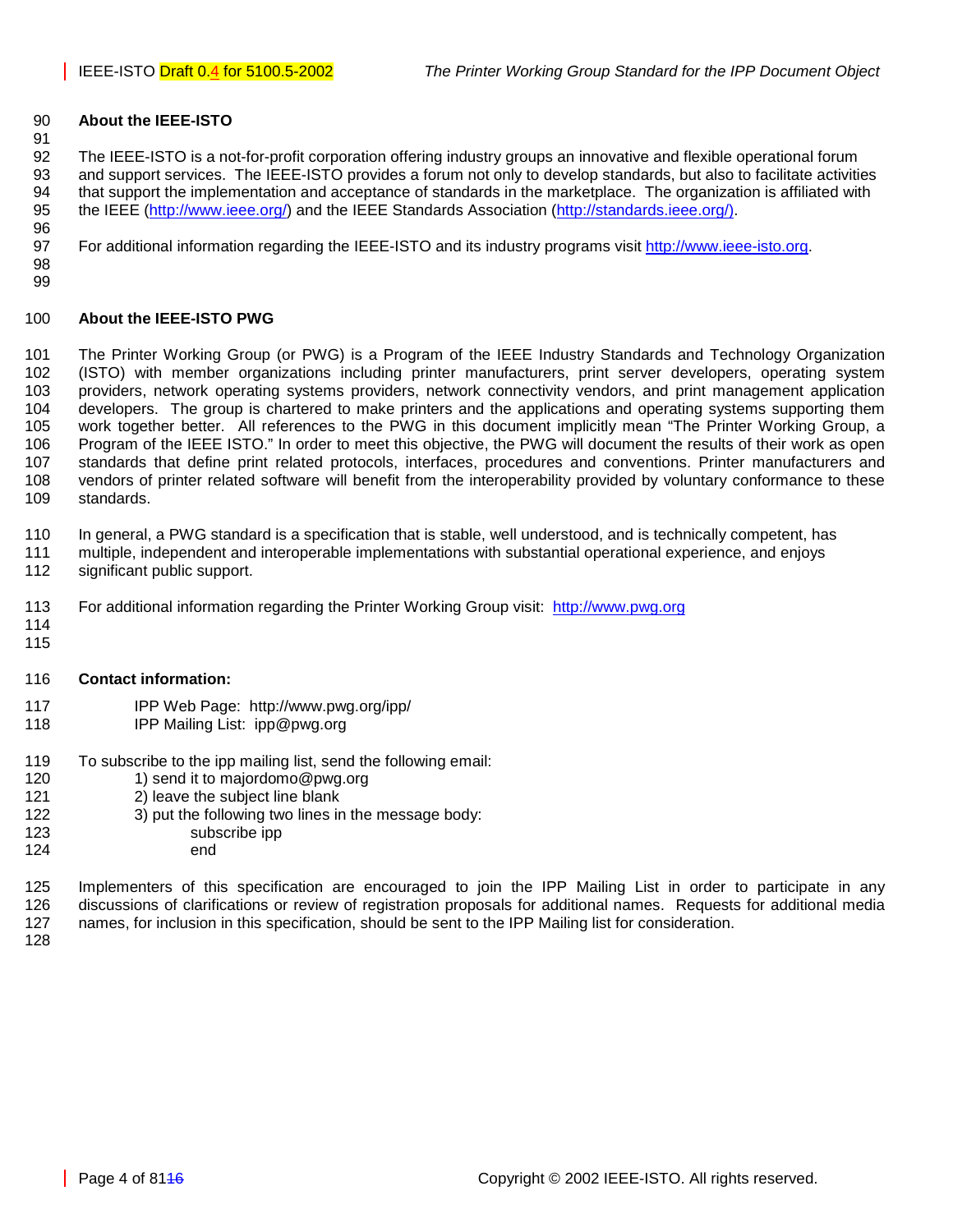# <sup>128</sup>**Contents**

| 129                      | 1              |                                |                                            |    |  |  |  |  |  |
|--------------------------|----------------|--------------------------------|--------------------------------------------|----|--|--|--|--|--|
| 130                      |                | 1.1                            | Scope                                      | 8  |  |  |  |  |  |
| 131                      | $\overline{2}$ |                                |                                            |    |  |  |  |  |  |
| 132                      |                | 2.1                            | Conformance Terminology                    | 9  |  |  |  |  |  |
| 133                      |                | 2.2                            | <b>Other Terminology</b>                   | 10 |  |  |  |  |  |
| 134                      | 3              |                                |                                            |    |  |  |  |  |  |
| 135<br>136<br>137        |                | 3.1<br>3.1.1<br>3.1.2          | <b>Create-Document Operation</b>           | 16 |  |  |  |  |  |
| 138<br>139<br>140        |                | 3.2<br>3.2.1<br>3.2.2          | Send-Data Operation                        | 19 |  |  |  |  |  |
| 141<br>142<br>143        |                | 3.3<br>3.3.1<br>3.3.2          | Send-Document Operation                    | 20 |  |  |  |  |  |
| 144                      |                | 3.4                            | Send-URI Operation                         | 22 |  |  |  |  |  |
| 145<br>146<br>147        |                | 3.5<br>3.5.1<br>3.5.2          | Get-Document-Attributes Operation          | 22 |  |  |  |  |  |
| 148<br>149<br>150        |                | 3.6<br>3.6.1<br>3.6.2          | <b>Get-Documents Operation</b>             | 24 |  |  |  |  |  |
| 151<br>152<br>153<br>154 |                | 3.7<br>3.7.1<br>3.7.2<br>3.7.3 | Set-Document-Attributes Operation          | 26 |  |  |  |  |  |
| 155<br>156<br>157        |                | 3.8<br>3.8.1<br>3.8.2          | <b>Cancel-Document Operation</b>           | 30 |  |  |  |  |  |
| 158                      |                | 3.9                            | <b>Cancel-Current-Document Operation</b>   | 32 |  |  |  |  |  |
| 159                      |                | 3.10                           | Delete-Document Operation                  | 33 |  |  |  |  |  |
| 160                      |                | 3.11                           | Validate-Document Operation                | 33 |  |  |  |  |  |
| 161                      | 4              |                                |                                            | 34 |  |  |  |  |  |
| 162                      |                | 4.1                            | Cancel-Current-Job ([adm-ops] section 4.2) | 34 |  |  |  |  |  |
| 163                      |                | 4.2                            | Cancel-Job ([RFC2911] section 3.3.3)       | 34 |  |  |  |  |  |
| 164                      |                | 4.3                            | Create-Job ([RFC2911] section 3.2.4)       | 35 |  |  |  |  |  |
| 165                      |                | 4.4                            | Print-Job ([RFC2911] section 3.2.1)        | 35 |  |  |  |  |  |
| 166                      |                | 4.5                            | Print-URI ([RFC2911] section 3.2.2)        | 35 |  |  |  |  |  |
| 167                      |                | 4.6                            | Purge-Jobs ([RFC2911] section 3.2.9)       | 35 |  |  |  |  |  |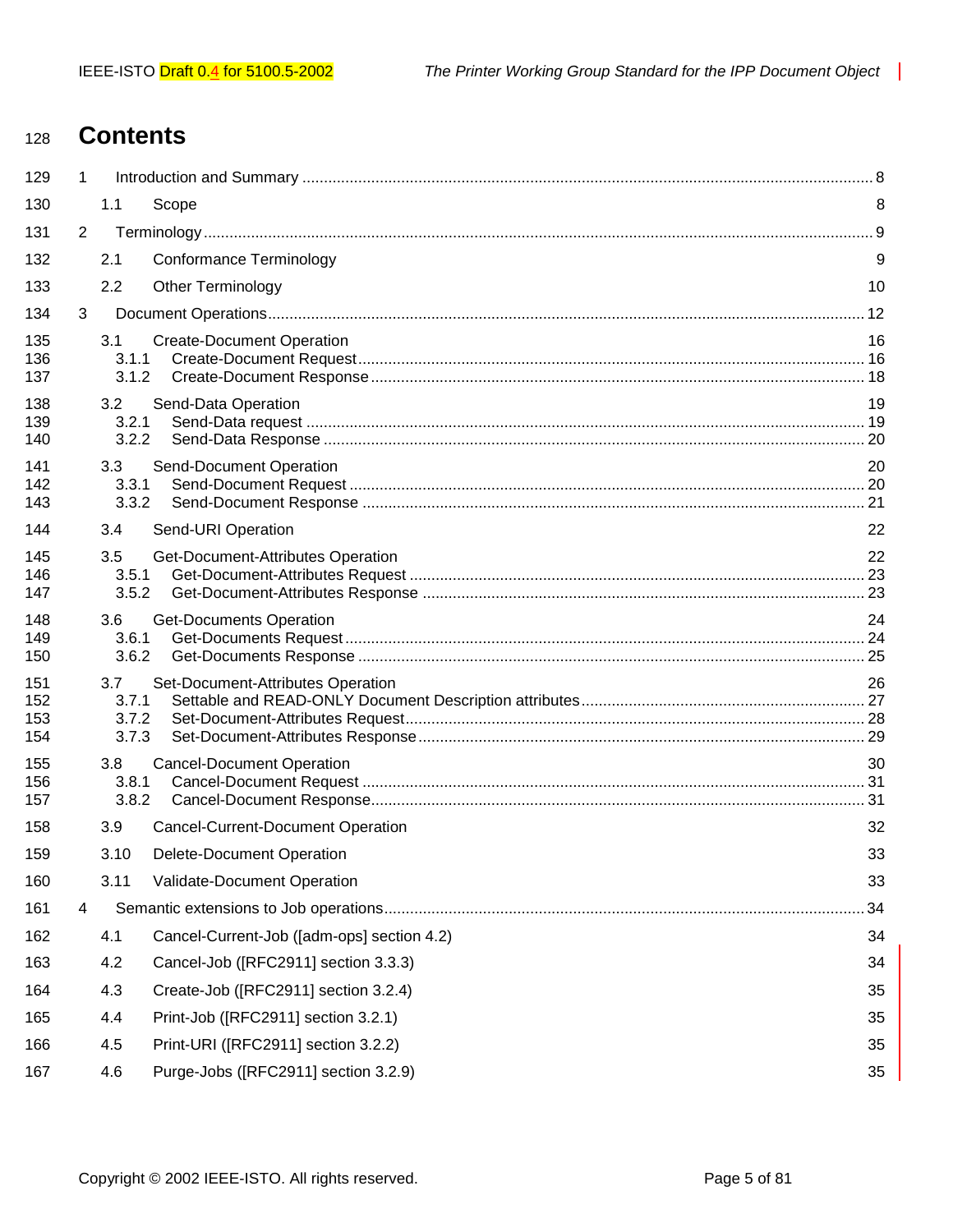| 168        |    | 4.7            | Release-Job ([RFC2911] section 3.3.6)                                                      | 35       |
|------------|----|----------------|--------------------------------------------------------------------------------------------|----------|
| 169        |    | 4.8            | Reprocess-Job ([adm-ops] section 4.1)                                                      | 35       |
| 170        |    | 4.9            | Restart-Job ([RFC2911] section 3.3.7)                                                      | 36       |
| 171        |    | 4.10           | Send-Document ([RFC2911] section 3.3.1)                                                    | 36       |
| 172        |    | 4.11           | Send-URI ([RFC2911] section 3.3.2)                                                         | 36       |
| 173        |    | 4.12           | Suspend-Current-Job ([adm-ops] section 4.3.1)                                              | 36       |
| 174        | 5  |                |                                                                                            |          |
| 175        | 6  |                |                                                                                            |          |
| 176        |    | 6.1            | Operation Attributes supplied at the Job and Document Levels                               | 38       |
| 177<br>178 |    | 6.2<br>6.2.1   | Operation Attributes defined for use with the Document Object                              | 40<br>40 |
| 179        |    | 6.3            | Operation Attributes returned in Job and Document Creation responses                       | 40       |
| 180        | 7  |                |                                                                                            |          |
| 181        |    | 7.1            | Job Template attributes defined for use with the Document object                           | 48       |
| 182<br>183 |    | 7.1.1<br>7.1.2 |                                                                                            |          |
| 184        |    | 7.1.3          |                                                                                            |          |
| 185<br>186 |    | 7.1.4<br>7.1.5 |                                                                                            |          |
| 187        | 8  |                |                                                                                            |          |
| 188        |    | 8.1            | document-number (integer(1:MAX)) Document Description attribute                            | 51       |
| 189        |    | 8.2            | job-state (type1 enum) Job Description attribute                                           | 51       |
| 190        |    | 8.3            | document-state (type1 enum) Document Description attribute                                 | 51       |
| 191        |    | 8.3.1          |                                                                                            |          |
| 192<br>193 |    | 8.3.2<br>8.3.3 | The "document-state" Document Description attribute and the Document object life Cycle  54 |          |
| 194        |    | 8.3.4          |                                                                                            |          |
| 195        |    | 8.4            | job-state-reasons (1setOf type2 keyword) Job Description attribute                         | 56       |
| 196        |    | 8.5            | document-state-reasons (1setOf type2 keyword) Document Description attribute               | 56       |
| 197        |    | 8.6            | job-state-message (text(MAX)) Job Description attribute                                    | 62       |
| 198        |    | 8.7            | document-state-message (text(MAX)) Document Description attribute                          | 62       |
| 199        |    | 8.8            | document-id-uri (uri) Document Description attribute                                       | 62       |
| 200        |    | 8.9            | document-uri (uri) Document Description attribute                                          | 63       |
| 201        | 9  |                |                                                                                            | 63       |
| 202        |    | 9.1            | document-creation-attributes-supported (1setOf type2 keyword)                              | 68       |
| 203        |    | 9.2            | printer-state-reasons (1setOf type2 keyword)                                               | 68       |
| 204        | 10 |                |                                                                                            |          |
| 205        |    | 10.1           | operations-supported (1setOf type2 enum)                                                   | 72       |
| 206        | 11 |                |                                                                                            |          |
| 207        |    | 11.1           | Printer conformance requirements                                                           | 72       |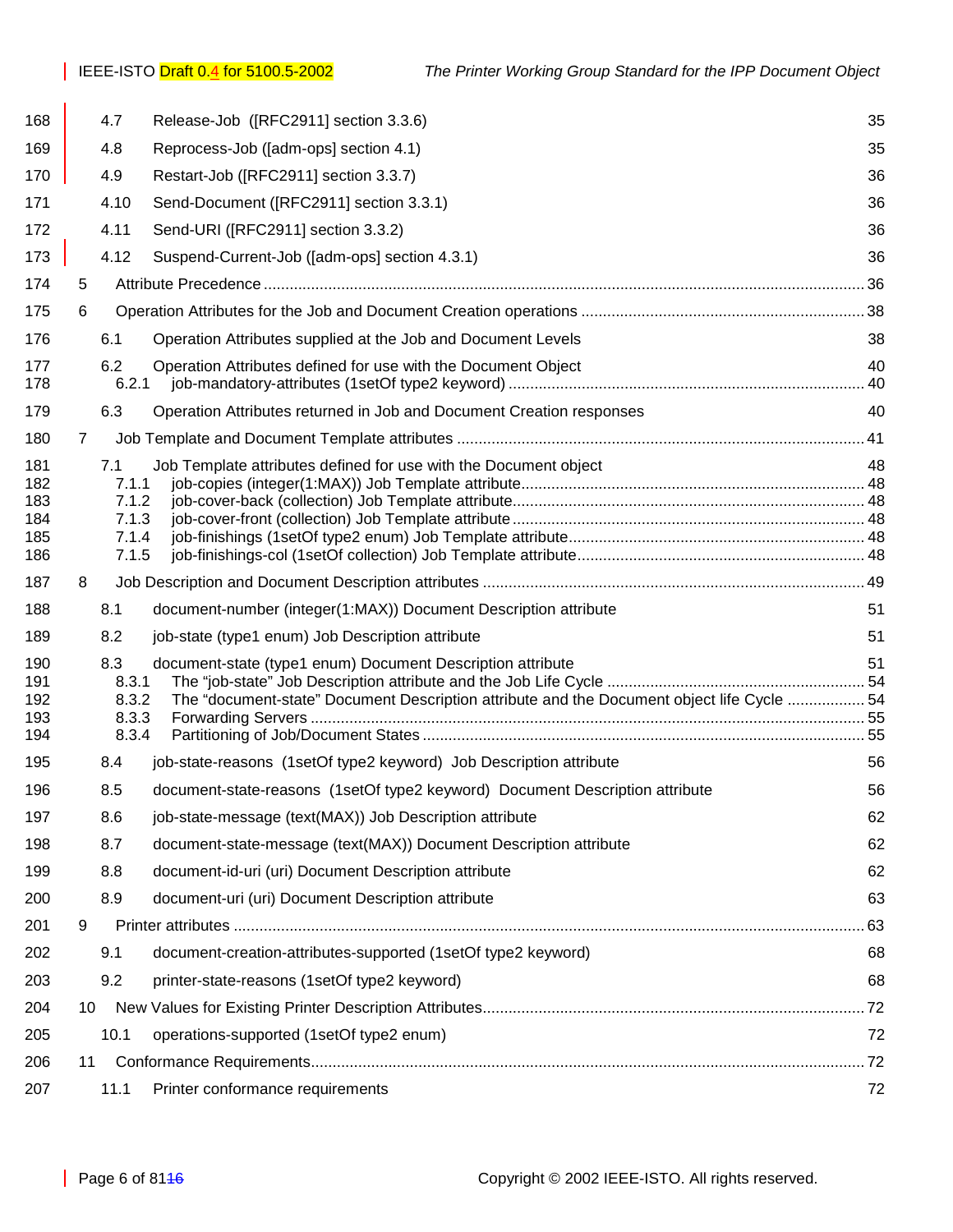|                   |                                                                                                | 72                              |
|-------------------|------------------------------------------------------------------------------------------------|---------------------------------|
| $12 \overline{ }$ |                                                                                                |                                 |
| 13                |                                                                                                |                                 |
| 14                |                                                                                                |                                 |
|                   | <b>Attribute Registrations</b>                                                                 | 75                              |
|                   | Additional Enum Attribute Value Registrations for the "operations-supported" Printer Attribute | 78                              |
|                   | <b>Operation Registrations</b>                                                                 | 79                              |
| 15                |                                                                                                |                                 |
| 16                |                                                                                                |                                 |
| 17                |                                                                                                |                                 |
| 18                |                                                                                                |                                 |
| 19                |                                                                                                |                                 |
| 20                |                                                                                                |                                 |
| 21                |                                                                                                |                                 |
|                   | 11.2<br>14.1<br>14.2<br>14.3                                                                   | Client conformance requirements |

## 222

# <sup>223</sup>**Table of Tables**

| 224 |                                                                                                                    |  |
|-----|--------------------------------------------------------------------------------------------------------------------|--|
| 225 |                                                                                                                    |  |
| 226 |                                                                                                                    |  |
| 227 |                                                                                                                    |  |
| 228 | Table 6 - Operation attributes returned in Job and Document Creation operation responses 40                        |  |
| 229 |                                                                                                                    |  |
| 230 |                                                                                                                    |  |
| 231 |                                                                                                                    |  |
| 232 |                                                                                                                    |  |
| 233 | Figure 2 - The "document-state" Document Description attribute and the Document object life Cycle 55               |  |
| 234 | A Document object has a much simpler life cycle than a Job object. A Document always progresses from left to right |  |
| 235 |                                                                                                                    |  |
| 236 |                                                                                                                    |  |
| 237 |                                                                                                                    |  |
| 238 |                                                                                                                    |  |
| 239 |                                                                                                                    |  |
| 240 |                                                                                                                    |  |

# <sup>241</sup>**Table of Figures**

| 243 Figure 2 - The "document-state" Document Description attribute and the Document object life Cycle 55 |  |
|----------------------------------------------------------------------------------------------------------|--|

244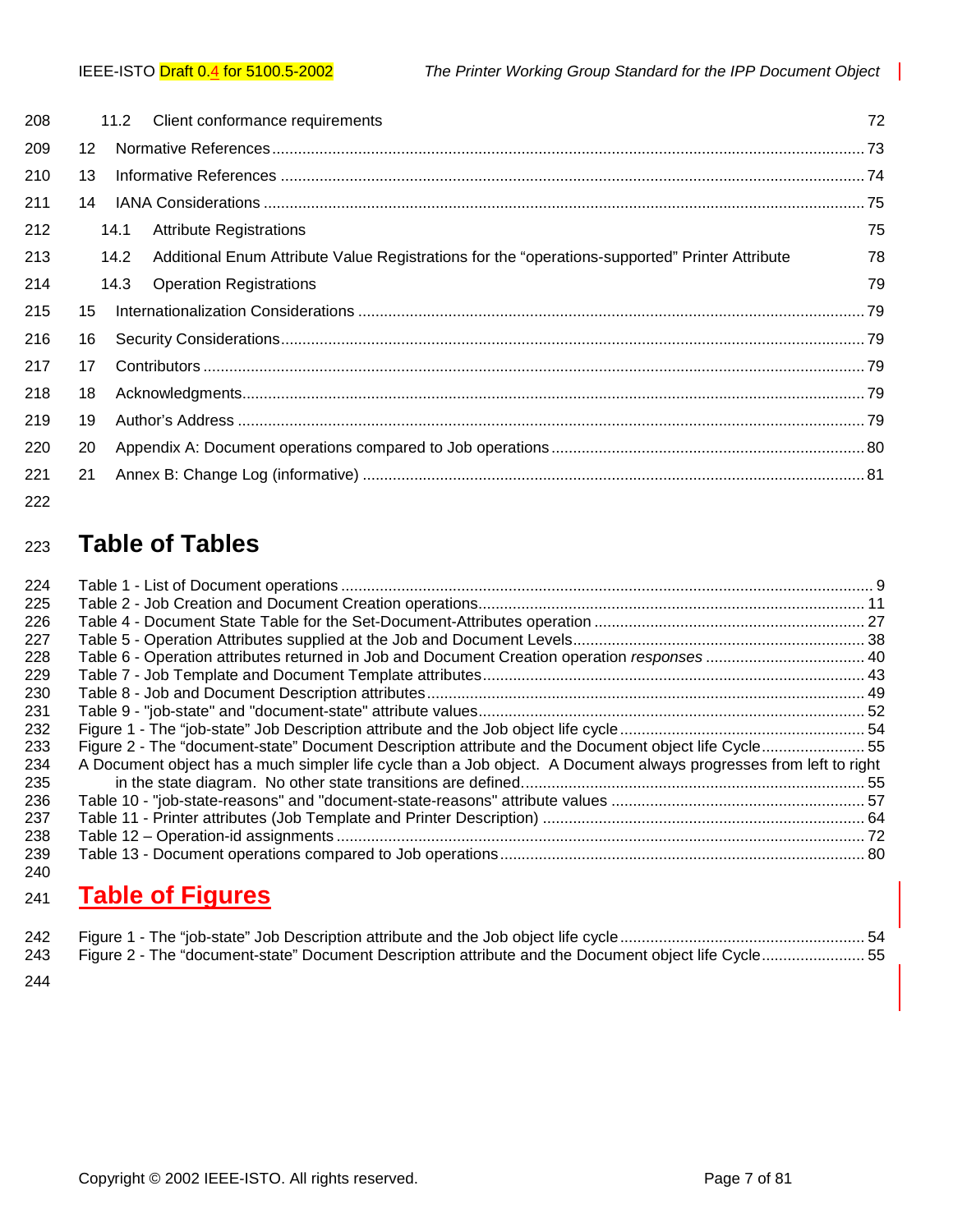## <span id="page-7-0"></span>245 **1 Introduction and Summary**

246 **Abstract:** This IPP specification extends the IPP Model and Semantics [RFC2911] object model by defining a 247 Document object. The [RFC2911] Job object is extended to contain one or more Document objects which are 248 passive objects operated on by the Job. The Document object is created by the [RFC2911] Send-Document and 249 Send-URI operations and represents an Input Document to the Job. Theis extension specification also adds a 250 Document Attributes group (and tag) to these Send-Document and Send-URI requests. The Document Attributes 251 group which contains any Document Template attributes to be applied to this Document object being created, 252 overriding any corresponding Job Template attribute supplied at the job level (including the "document-overrides" 253 operation attributes at the Job or Document level). A new Create-Document operation allows a client to supply the 254 Document Attributes without the data (like Create-Job does for a Job object). Then the client can send the data 255 **content to that Document object using the new Send-Data operation.** 

256 This specification Aalso there aredefines seven new operations defined for Document objects once they have been 257 created: Cancel-Current-Document, Cancel-Document, Get-Document-Attributes, Get-Documents, Delete-258 | Document, Set-Document-Attributes, and Validate-Document.

259 This specification also lists all of the attributes defined in other IPP specifications to show their relationship to 260 corresponding attributes defined in this IPP specification for use with the Document object. The full semantics of the 261 | "document-state", and "document-state-reasons", and "document-state-message" Document Description attributes is 262 are given along side of the corresponding [RFC2911] "job-state", and "job-state-reasons", and "job-state-message" 263 Job Description attributes.

264 The intent is to propose this specification as an IPP extension and which will be referenced as part of the PWG 265 Semantic Model. The purpose for specifying the Document object is so that we the print industry can have a 266 common semantic specification for use in IPP, the PWG Semantic Model [pwg-sm], the PWG Print Service Interface 267 (PSI) project [pwg-psi], and the Free Standards Group Job Ticket API [fsg-jt] which all have a Document object.

## 268 **1.1 Scope**

269 Part of the extension is to allow the client to supply printing instructions, called Document Template attributes, when 270 creating each Document object. An IPP Printer object implementation MAY support most of the existing Job 271 Template attributes as Document Template attributes as well. (The PWG Semantic Model [pwg-sm] currently calls 272 the Job Template attributes and Document Template attributes simply "Job Processing" and "Document Processing" 273 attributes). Note: There are a number of footnotes which relate this IPP specification to the PWG Semantic model 274 and other PWG projects, such as the Print Service Interface (PSI) [pwg-psi].

275 The Document object is a passive object<sup>1</sup> and is operated upon by the Job. However, The client uses the new 276 Create-Document operation or either of the existing Send-Document and Send-URI operations to create a Document 277 object. In addition there are 87 new operations that affect the Document object after it has beenis created as 278 summarized in [Table 1.](#page-8-0)

 1 The Document object is *not* a sub-job. If Job trees are desired where sub-jobs can be on different network nodes, such as in JDF, then a separate specification should be generated for Job trees.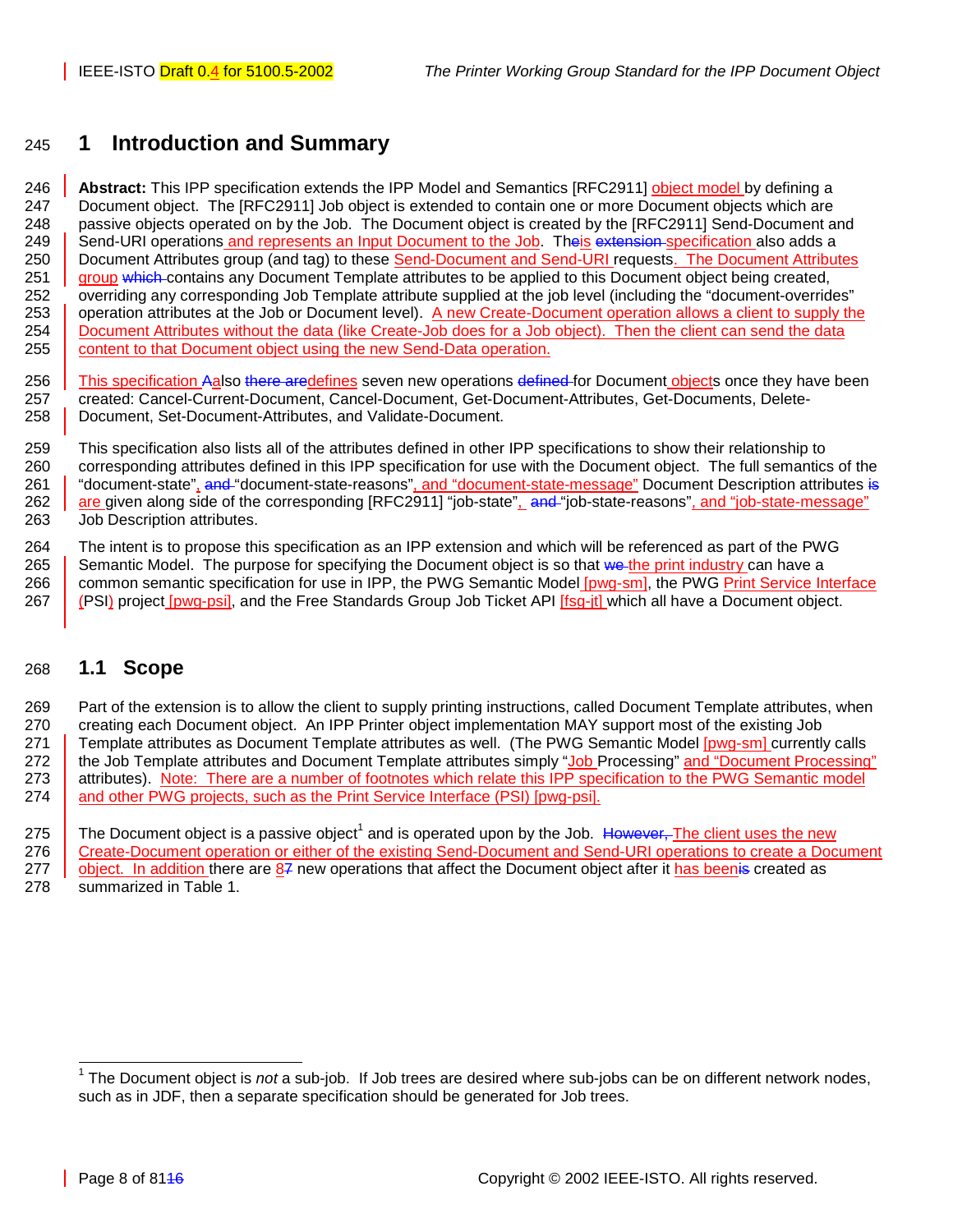<span id="page-8-0"></span>

|  | ۰. |
|--|----|

#### **Table 1 - List of Document operations**

| <b>Operation Name</b>        | Printer         | <b>Brief Description</b>                                                                                 |
|------------------------------|-----------------|----------------------------------------------------------------------------------------------------------|
|                              | support         |                                                                                                          |
|                              |                 |                                                                                                          |
| Create-Document <sup>2</sup> | <b>REQUIRED</b> | Creates a Document object with Document attributes, but no data.                                         |
| Send-Data                    | <b>REQUIRED</b> | Sends data to the Document object created by Create-Document.                                            |
| Send-Document *              | <b>REQUIRED</b> | Creates a Document object with Document attributes and data.                                             |
| Send-URI <sup>*</sup>        | <b>OPTIONAL</b> | Creates a Document object with Document attributes and a URL                                             |
|                              |                 | reference to the data (print-by-reference).                                                              |
| Get-Document-Attributes      | <b>REQUIRED</b> | Get requested attributes of specified Document in the specified Job.                                     |
| Get-Documents                | <b>REQUIRED</b> | Get requested attributes of all of the Documents in the specified Job.                                   |
| Set-Document-Attributes      | <b>OPTIONAL</b> | Set the supplied Document attributes on the specified Document.                                          |
| Cancel-Document              | <b>OPTIONAL</b> | Cancel the specified Document in the specified Job, but don't remove it.                                 |
| Cancel-Current-Document      | <b>OPTIONAL</b> | Cancel the current document that the Printer is printing.                                                |
| Delete-Document              | <b>OPTIONAL</b> | Delete-Remove the specified Document object and its data from the                                        |
|                              |                 | Job.                                                                                                     |
| Validate-Document            | <b>REQUIRED</b> | Validate that the supplied Document attributes are supported.                                            |
|                              |                 | The existing IPP/1.1 operations defined in [RFC2911] with an extension so the client can supply Document |

281 Template attributes.

282 This document specifies the semantics of these seven new operations by comparing them to the corresponding Job

283 operations.

284 ISSUE 1a: Do we need formal definitions of each Operation or is the comparison with Job operations in [s](#page-11-0)ufficient?

285 This specification also specifies the life cycle of the Document object by defining the "document-state", and

286 "document-state-reasons", and "document-state-message" attributes. No "document-state-message" is defined since 287 the Job's "job-state-message" text message can identify individual documents when that is needed. Finally, the

288 analogous Document Descriptions attributes that correspond to the Job Description attributes are proposeddefined.

## 289 **2 Terminology**

290 This section defines terminology used throughout this document.

## 291 **2.1 Conformance Terminology**

292 Capitalized terms, such as **MUST, MUST NOT, REQUIRED, SHOULD, SHOULD NOT, MAY, NEED NOT,** and 293 **OPTIONAL**, have special meaning relating to conformance as defined in RFC 2119 [RFC2119] and [RFC2911] 294 section 12.1. If an implementation supports the extension defined in this document, then these terms apply; 295 otherwise, they do not. These terms define conformance to *this document (and [RFC2911]) only*; they do not affect 296 conformance to other documents, unless explicitly stated otherwise. To be more specific:

297 **REQUIRED** - an adjective used to indicate that a conforming IPP Printer implementation MUST support the indicated 298 operation, object, attribute, attribute value, status code, or out-of-band value in requests and responses. See 299 [RFC2911] "Appendix A - Terminology for a definition of "support". *Since support of this entire Document Object*  300 *specification is OPTIONAL for conformance to IPP/1.1, the use of the term REQUIRED in this document means*  301 *"REQUIRED if this OPTIONAL Document Object specification is implemented".*

<sup>&</sup>lt;sup>2</sup> The Create-Document operation maps to the PWG PSI Send-Document-By-Post operation and the Send-Data maps to the HTTP Post operation.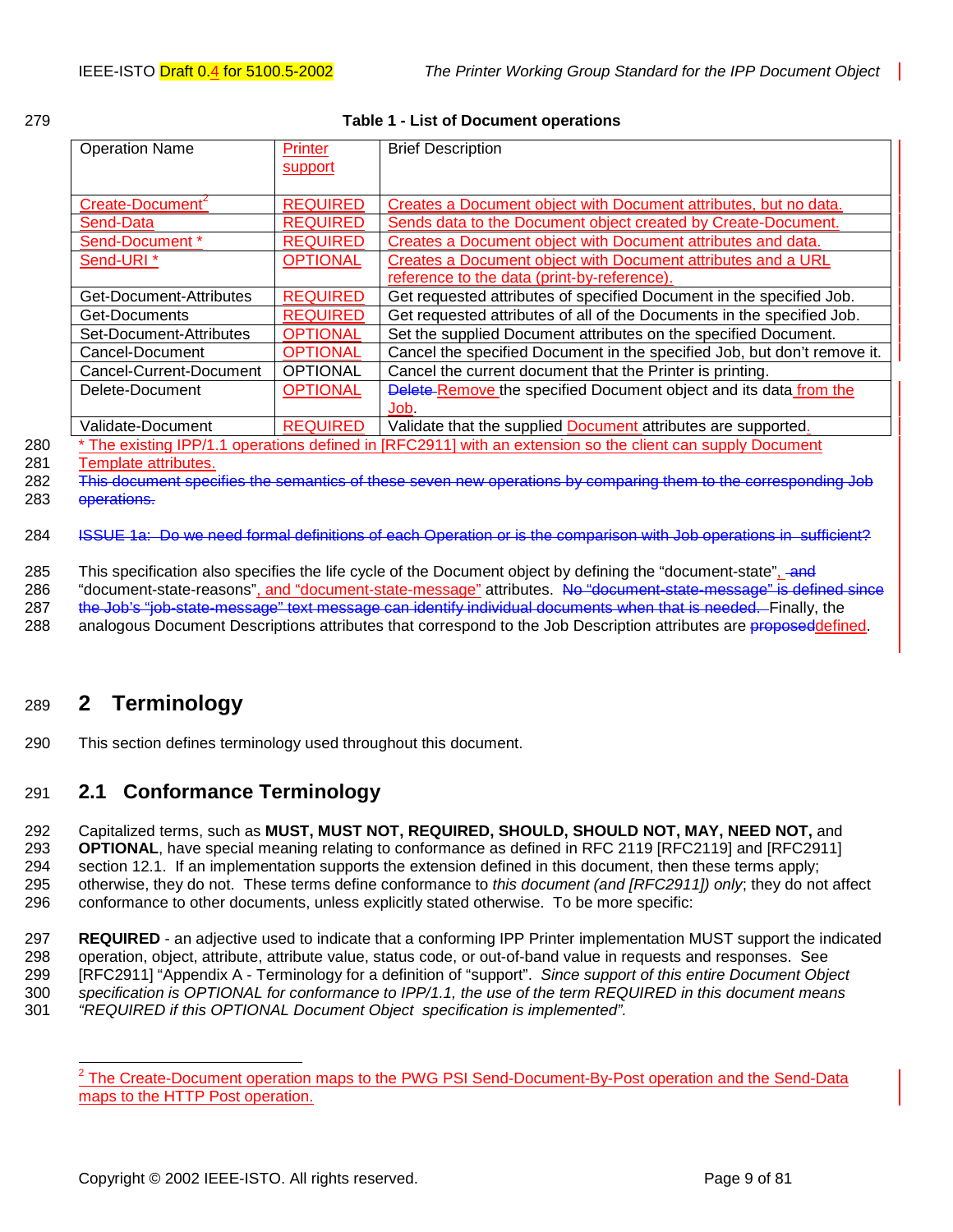<span id="page-9-0"></span>302 **RECOMMENDED** - an adjective used to indicate that a conforming IPP Printer implementation is recommended to 303 support the indicated operation, object, attribute, attribute value, status code, or out-of-band value in requests and 304 responses. *Since support of this entire Document Object specification is OPTIONAL for conformance to IPP/1.1, the*  305 *use of the term RECOMMENDED in this document means "RECOMMENDED if this OPTIONAL Document Object*  306 *specification is implemented".*

307 **OPTIONAL** - an adjective used to indicate that a conforming IPP Printer implementation MAY, but is NOT 308 REQUIRED to, support the indicated operation, object, attribute, attribute value, status code, or out-of-band value in 309 requests and responses.

## 310 **2.2 Other Terminology**

311 This document uses the same terminology as [RFC2911], such as "**client**", "**Printer**", "**attribute**", "**attribute value**", 312 "**keyword**", "**Job Template attribute**", "**Operation attribute**", "**operation**", "**request**", "**response**", and "**support**"

- 313 with the same meaning. In addition, the following terms are defined for use in this document:
- 314 **Document object** the object to represent the logical concept of a document in a Job. A **Job object** can contain 315 one or more **Document objects**.
- 316 **Job Creation operation** operations that create Job objects, specifically: Print-Job, Print-URI, and Create-Job as 317 defined in [RFC2911].

318 **Document Creation operation** - operations that create Document objects. Specifically: Create-Document, Print-319 Job, Print-URI, Send-Document and Send-URI-as defined in [RFC2911]. Note: the Print-Job and Print-URI are both 320 **Job Creation** and **Document Creation** operations, since they create both Job and a **Document object** at the same 321 time. Also this specification does not extend the Print-Job and Print-URI operations. However, this specification 322 does extend the Send-Document and Send-URI operations to allow the client to supply **Document Template** 323 attributes in each request.

324 **Job Level** - attributes supplied in the Print-Job, Print-URI, and Create-Job are referred to as being supplied at the 325 **Job Level**. Attributes supplied at the **Job Level** are a mixture of **Job attributes** and **Document attributes**. **Job**  326 **attributes** apply to the Job as a whole, while **Document attributes** provide defaults for the **Document objects** in 327 case the client does not supply a **Document attribute** at the **Document Level** for a **Document object**. Put another 328 way, **Document objects** *inherit* **Document attributes** from the **Job object** which are used if the client didn't supply 329 a corresponding attribute for the **Document object**.

330 **Document Level** - attribute supplied in the Send-Document, Send-URI, and Create-Document operations are 331 referred to as being supplied at the **Document Level**. Note: attribute supplied in the Print-Job and Print-URI 332 requests are considered as being supplied at the **Job Level** only, *not* also at the **Document Level**, even though 333 Print-Job and Print-URI also create **Document objects**.

334 **Attribute Precedence** - the precedence rules which dictate which attribute value takes precedence when the same 335 attribute is supplied at different points in the work flow with different values, such as at both the **Job Level** and the 336 **Document Level**. See section [5.](#page-35-0)

337 **Job Attribute** - an **Operation attribute** or a **Job Templat**e attribute that applies to the Job (object) as a whole. For 338 example, "job-name" is an **Operation attribute** and "job-priority" is a **Job Template attribute**.

339 **Document Template attribute** - an attribute that the client supplies in a Document Creation Create-Document, 340 Send-Document, or Send-URI operation request in the Document Attributes group. For example, "media".

341 **Document attribute** - an **Operation attribute** or a **Document Template attribute** that applies to a **Document**  342 **object** as a whole. For example, "document-format" is an Operation attribute and "media" is a Document Template 343 attribute.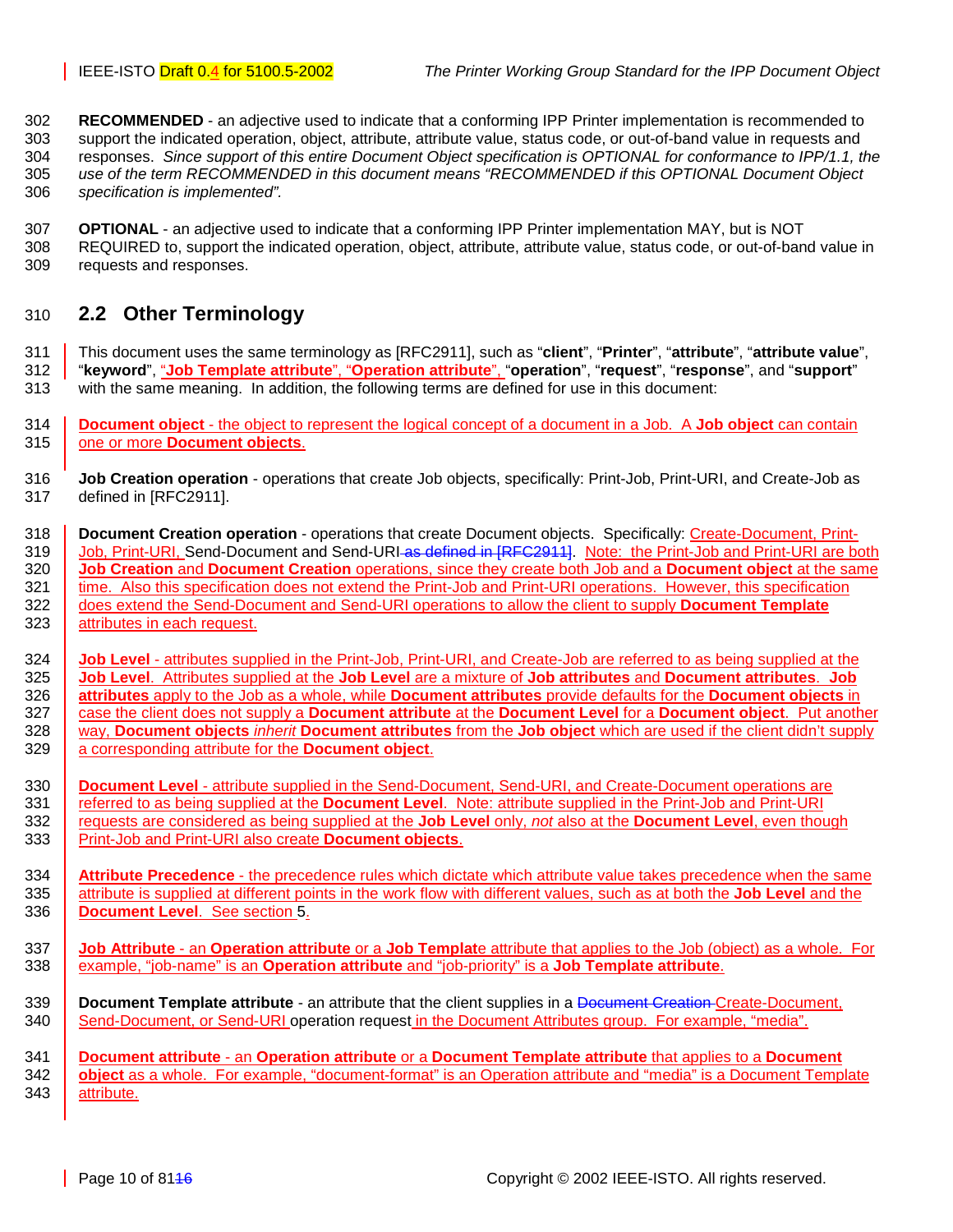<span id="page-10-0"></span>344 Table 2 shows this terminology as applied to the six operations. Note that Print-Job and Print-URI are both Job

345 Creation operations and Document Creation operations, though they only create single Document jobs. In other 346 words, for Print-Job and Print-URI, there is only one document per job, so whether the attributes are considered to be

347 submitted at the Job Level and then inherited by the Document object, is moot, since these operations do not have a

348 separate Document group in which the client can supply Document attributes. Note also that for the "Level" concept,

- 349 no operation supplies attributes at more than one level.<sup>3</sup>
- 

#### 350 **Table 2 - Job Creation and Document Creation operations**

| Job<br><b>Creation</b><br>operation | <b>Document</b><br><b>Creation</b><br>operation | <b>Operation</b>       | <b>Attribute Group in Request</b>         |                     | <b>Level</b>          |
|-------------------------------------|-------------------------------------------------|------------------------|-------------------------------------------|---------------------|-----------------------|
|                                     |                                                 |                        | Job                                       | <b>Document</b>     |                       |
| yes                                 |                                                 | <b>Create-Job</b>      | Job attributes and<br>Document attributes |                     |                       |
| yes                                 | yes                                             | <b>Print-Job</b>       | Job attributes and<br>Document attributes |                     | <b>Job Level</b>      |
| yes                                 | yes                                             | <b>Print-URI</b>       | Job attributes and<br>Document attributes |                     |                       |
|                                     | yes                                             | <b>Create-Document</b> |                                           | Document attributes |                       |
|                                     | yes                                             | <b>Send-Document</b>   |                                           | Document attributes | <b>Document Level</b> |
|                                     | yes                                             | <b>Send-URI</b>        |                                           | Document attributes |                       |

351

352 ISSUE 1b: Should Print-Job and Print-URI also be called Document Creation operations since they create one 353 Document object? The answer probably depends on the answer to the following issue: Yes

354 ISSUE 1c: We're adding a Document Attribute group (tag) to Send-Document and Send-URI so that a client can 355 supply Document Template attributes. OK that we don't add this group to Print-Job and Print-URI? The problem with 356 adding the Document Template attribute group to Print-Job and Print-URI requests is that there becomes two ways 357 for a client to supply many of the Job Template attributes that are Document Processing attributes, such as "media", 358 "number-up", etc., Those two ways in a Print-Job or Print-URI are (1) in the Job Template attribute group or (2) in the 359 Document Template attribute group. The PWG Semantic Model is defining each Processing attribute to be either a 360 Job Processing attribute or a Document Processing attribute, but not both, so that there will only be one way to 361 submit each Processing attribute in a PrintJob operation according to whether it is defined to be a Job Processing 362 Attribute or a Document Processing Attribute. But for backward compatibility, IPP's Job Template attributes are a 363 mixture of Job and Document Processing attributes, i.e., "job-priority" and "job-hold-until" versus "media" and 364 "number-up" are passed mixed together in the Job Template attribute group. Yes

365 **Document Overrides** - a way for a client to specify attributes to apply to specified documents in a multi-document 366 job. Specifically, as member attributes of the "document-overrides" **Job Template attribute** in a **Job Creation**

į <sup>3</sup> The PWG Semantic Model [pwg-sm] calls the Operation attributes supplied by the client: Job Description attributes or Document Description attributes for the Job Creation and Document Creation operations, respectively. The [pwgsm] also calls Job Template attributes and Document Template attributes: Job Processing and Document Processing attributes, respectively. Each Processing attribute is defined to be a Job Processing or a Document Processing attribute, but is not both. The client can supply both Job Processing and Document Processing attributes in a Job Creation operation, in which case the Document Processing attributes server as defaults for the Document objects. The Printer copies all of these client's supplied attributes to the Job or Document object. Read-only Job and Document attributes that the system sets are called Job State and Document State attributes (instead of Description attributes).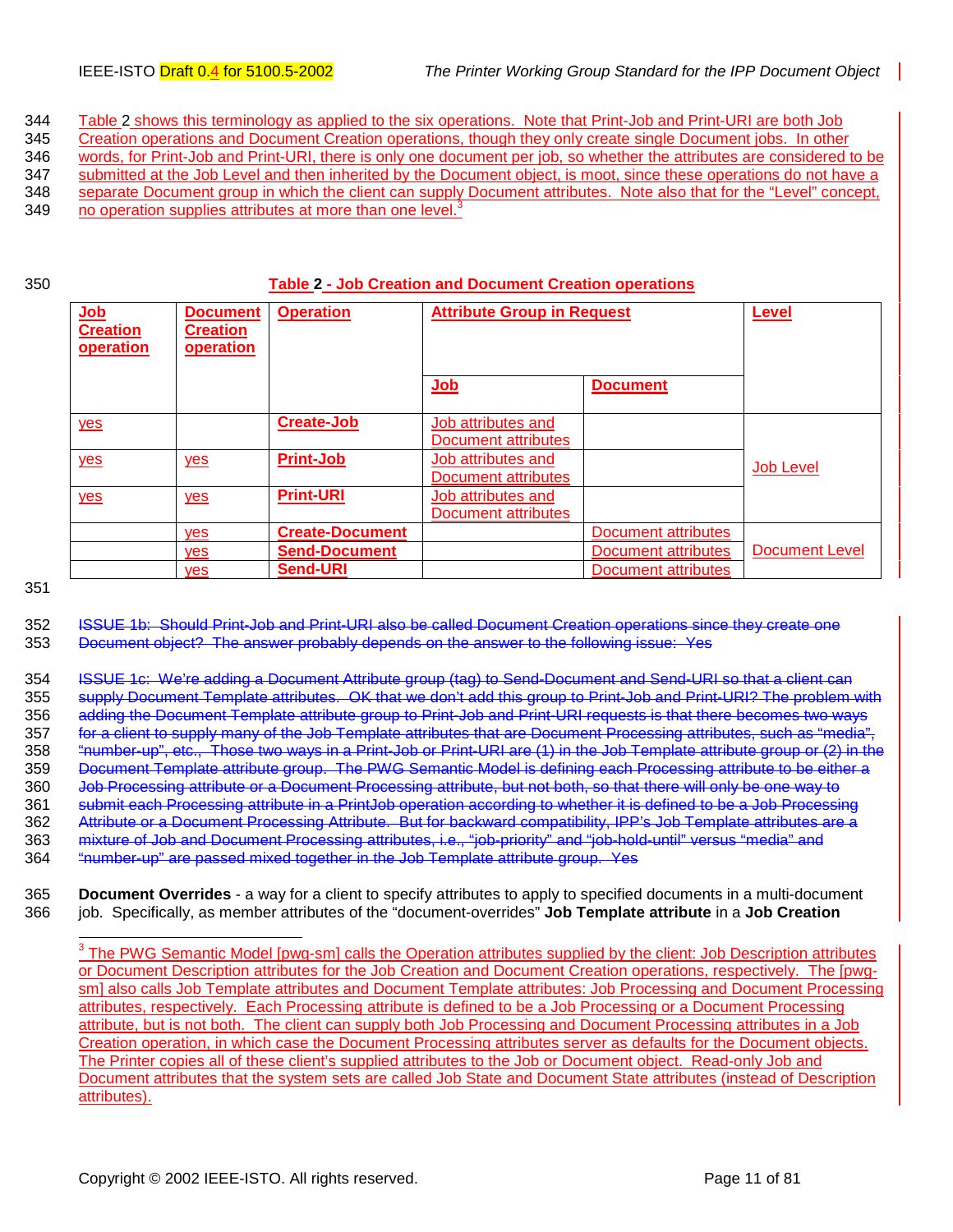<span id="page-11-0"></span>367 operation or the "document-overrides" **operation attribute** in a **Document Creation operation** as defined in 368 [override]. Note: The **Document Template attributes** supplied in a Create-Document, Send-Document, or Send-369 URI operation also "override" any Document Template attributes supplied in the Job Creation operation.

## 370 **3 Document Operations**

371 The Document object semantics are as parallel to the Job object semantics as possible. Therefore, most of the Job 372 operations have analogous Document operations as shown in [Table 13](#page-79-0) in section "Appendix A: Document operations" 373 [compared to Job operations"](#page-79-0). Operations that can apply only to an entire job, have no analogous document  $374$  operation as indicated. This extension adds  $87$  new Document operations that operate on the Document object once 375 it is created by the new Create-Document operation or either of the existing two operations: Send-Document and 376 Send-URI operations.

377 Note: By Document object we mean the object once it become a contained part of a Job object, not before or after. 378 So in this specification a Document object does not represent data in a repository.

379 compares the Job and Document operations. The two Conf. columns indicate the conformance requirements 380  $\left\{\right.$  (REQUIRED = REQ, OPTIONAL = OPT) for the Job and Document operations respectively. A "REQ" in the 381 **Document Conformance column means if the Document object is supported. Whether a Document operation is a** 382 method on the Job object or the Document object depends on the modeling regime and is not an essential part of the 383 semantics described here, since these semantics are intended to apply to both to object-oriented and object-based 384 protocols, APIs, and implementations.

385 | ISSUE 1d: Agree that the Cancel-Current-Document, Delete-Document, and Set-Document-Attributes operations 386 are OPTIONAL and that the Cancel-Document, Get-Document-Attributes, Get-Documents, and Validate-Document 387 **operations are REQUIRED as indicated in when supporting the Document object? Agreed.** 

388 **I** ISSUE 1a repeated: Do we need formal definitions of each Operation or is the comparison with Job operations in 389 | sufficient? Yes.

#### 390 **Table 2 - Document operations compared to Job operations**

| Job operations                       | <del>JOD</del><br>Cont. | Document operations                                                     | <del>Doc</del><br><del>Conf</del> |  |
|--------------------------------------|-------------------------|-------------------------------------------------------------------------|-----------------------------------|--|
|                                      |                         |                                                                         |                                   |  |
| <b>Cancel-Current-Job</b>            | <del>OP</del> ∓         | Cancel-Current-Document                                                 | <del>OP T</del>                   |  |
| Sets "job-state" to 'canceled'       |                         | Cancels processing of the current Document no matter for which Job,     |                                   |  |
| and "job-state-reasons" to           |                         | set the "document-state" attributes of the current documents in the job |                                   |  |
| 'canceled-by-xxx'.                   |                         | to 'canceled', and proceed with processing the next Document of the     |                                   |  |
| Sets "document-state" to             |                         | current Job or with the next Job if the current Job has no more         |                                   |  |
| <del>'canceled' and "document-</del> |                         | Document objects. Its an operator emergency method. In some             |                                   |  |
| state-reasons" to 'canceled-         |                         | modeling regimes, it may be a Device method, rather than a Job or       |                                   |  |
| by-xxx' for any documents            |                         | Document method.                                                        |                                   |  |
| that have not yet reached a          |                         | Inputs: same as Cancel-Current-Job, plus an OPTIONAL "document-         |                                   |  |
| terminal state ('completed',         |                         | number" operation attribute which the Printer checks to see if the      |                                   |  |
| 'canceled', or 'aborted').           |                         | current document being processed is the specified document, else the    |                                   |  |
|                                      |                         | Printer rejects the operation in a manner analogous to the handling of  |                                   |  |
|                                      |                         | the OPTIONAL "job-id" input parameter to both Cancel-Current-Job        |                                   |  |
|                                      |                         | and Cancel-Current-Document, if supplied.                               |                                   |  |
|                                      |                         | Outputs: same as Cancel-Current-Job                                     |                                   |  |
| Cancel-Job                           | <b>REQ</b>              | <b>Cancel-Document</b>                                                  | דפם<br>$\mathbf{v}$               |  |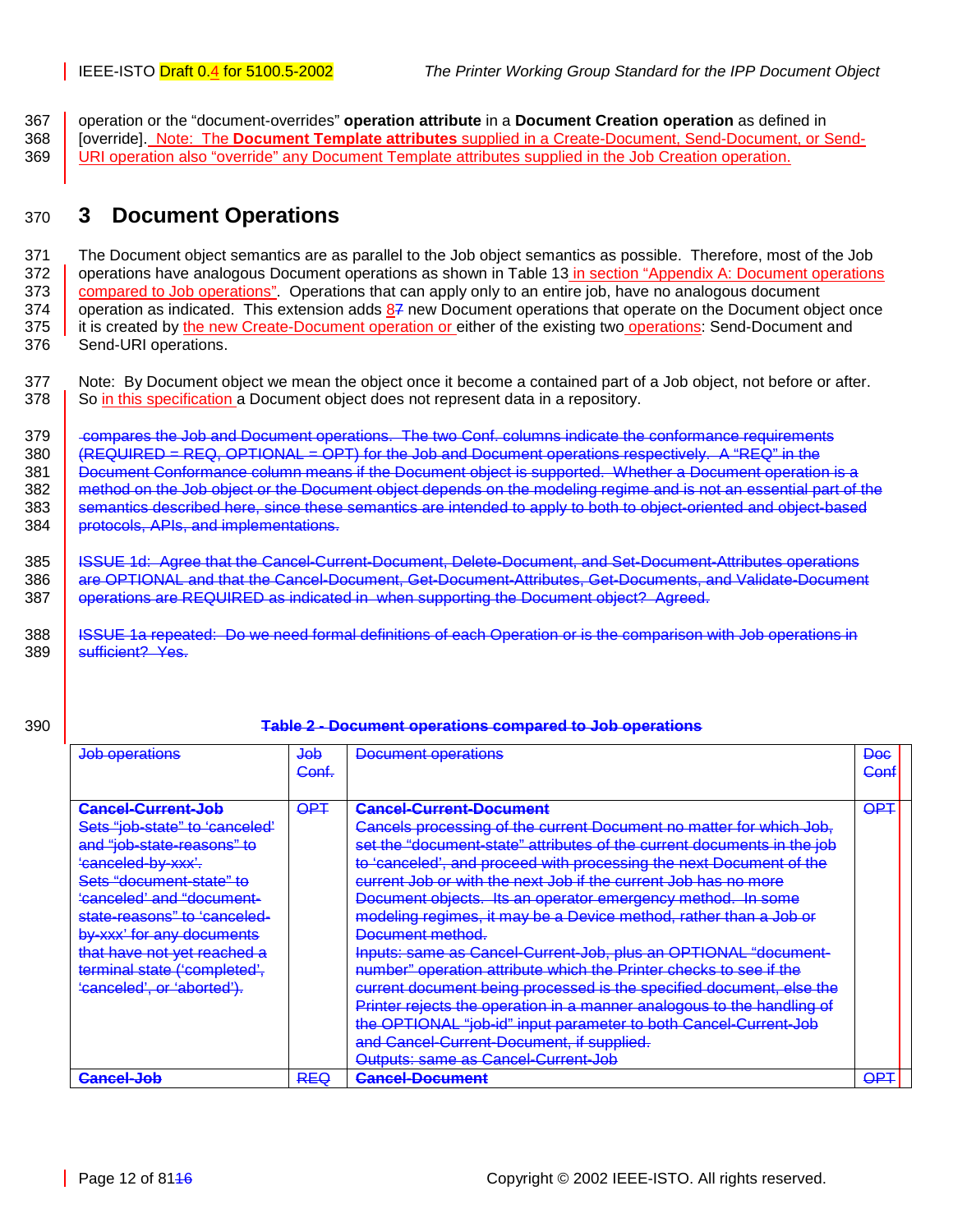| Job operations                                                                                                                                                                                                                                                                                                                                                                                                                                                                                           | $\overline{4\theta}$<br>Conf. | <b>Document operations</b>                                                                                                                                                                                                                                                                                                                                                                                                                                                                                                                                                                                                                                                                                                                                                                                                                                                                                                                                                                                                                                                                                      | Doe<br>Conf |  |
|----------------------------------------------------------------------------------------------------------------------------------------------------------------------------------------------------------------------------------------------------------------------------------------------------------------------------------------------------------------------------------------------------------------------------------------------------------------------------------------------------------|-------------------------------|-----------------------------------------------------------------------------------------------------------------------------------------------------------------------------------------------------------------------------------------------------------------------------------------------------------------------------------------------------------------------------------------------------------------------------------------------------------------------------------------------------------------------------------------------------------------------------------------------------------------------------------------------------------------------------------------------------------------------------------------------------------------------------------------------------------------------------------------------------------------------------------------------------------------------------------------------------------------------------------------------------------------------------------------------------------------------------------------------------------------|-------------|--|
| Sets "job-state" to 'canceled'<br>and "job-state-reasons" to<br>'canceled-by-xxx'. Sets<br>"document-state" to<br>'canceled' and "document-<br>state-reasons" to 'canceled-<br>by-xxx' for any documents<br>that have not yet reached a<br>terminal state ('completed',<br>'canceled', or 'aborted').                                                                                                                                                                                                    |                               | Cancels the processing of the document content for the specified<br>Document object in the job, sets the specified document's "document-<br>state" attribute to 'canceled', but does not remove the document from<br>the Job, so that the Job can be resubmitted later. Thus Cancel-<br>Document has the same semantics as Cancel-Job, which only cancels<br>the processing of the job, and doesn't delete the job/document itself.<br>See Delete-Document to delete the Document object itself<br>immediately. This operation does not affect the states of any of the<br>other documents in the job. If the job was processing and there are no<br>further documents to process, the job moves to the 'completed' state<br>as usual whenever there is no more processing to be done.<br>Note: Unlike Reprocess-Job, there is no Reprocess-Document.<br>However, the Reprocess-Job and Restart-Job operations will process<br>all documents in the job, including ones that have been canceled by<br>Cancel-Document-<br>Inputs: same as Cancel-Job, plus a REQUIRED "document-number"<br>operation attribute. |             |  |
| <b>Create-Job</b>                                                                                                                                                                                                                                                                                                                                                                                                                                                                                        | $\overline{OPT}$              | Outputs: same as Cancel-Job.<br>N/A. See Send-Document and Send-URI                                                                                                                                                                                                                                                                                                                                                                                                                                                                                                                                                                                                                                                                                                                                                                                                                                                                                                                                                                                                                                             |             |  |
| The operation and Job<br>Template attributes remain<br>at the job level on the Job<br>object. Document objects<br>inherit the job level attributes<br>unless the Document<br><b>Creation operation supplies</b><br>the attribute. However, the<br>Printer MUST NOT copy<br>down job level attributes to<br>the Document object,<br>including "document-<br>overrides" (except operation<br>attributes that initialize<br><b>Document Description</b><br>attributes marked with an "*"<br>$in$ Table $6)$ |                               |                                                                                                                                                                                                                                                                                                                                                                                                                                                                                                                                                                                                                                                                                                                                                                                                                                                                                                                                                                                                                                                                                                                 |             |  |
| Get-Job-Attributes                                                                                                                                                                                                                                                                                                                                                                                                                                                                                       | <b>REQ</b>                    | Get-Document-Attributes<br>Returns all or selected attributes and values of the specified Document<br>object. Two new group names are defined: 'document-template' and<br>'document-description'. Only attributes that were supplied by any client<br>explicitly for the Document object, i.e., in a Send-Document, Send-URI,<br>or Set-Document-Attributes operations are returned. Document<br>attributes supplied as members of the "document-overrides" operation<br>attribute on the Job Creation operations are not returned. In other<br>words, a client sees what clients submitted at the Document level; the<br>Printer MUST NOT merge the attributes that were supplied at the Job<br>level in this response (except Document Description attributes marked<br>with an "*" in Table 6).<br>Inputs: same as Get-Job-Attributes, plus a REQUIRED "document-<br>number" operation attribute.                                                                                                                                                                                                            | <b>REQ</b>  |  |
| Get-Jobs                                                                                                                                                                                                                                                                                                                                                                                                                                                                                                 | <b>REQ</b>                    | Outputs: same as Get-Job-Attributes.<br>Get-Documents                                                                                                                                                                                                                                                                                                                                                                                                                                                                                                                                                                                                                                                                                                                                                                                                                                                                                                                                                                                                                                                           | <b>REQ</b>  |  |
|                                                                                                                                                                                                                                                                                                                                                                                                                                                                                                          |                               |                                                                                                                                                                                                                                                                                                                                                                                                                                                                                                                                                                                                                                                                                                                                                                                                                                                                                                                                                                                                                                                                                                                 |             |  |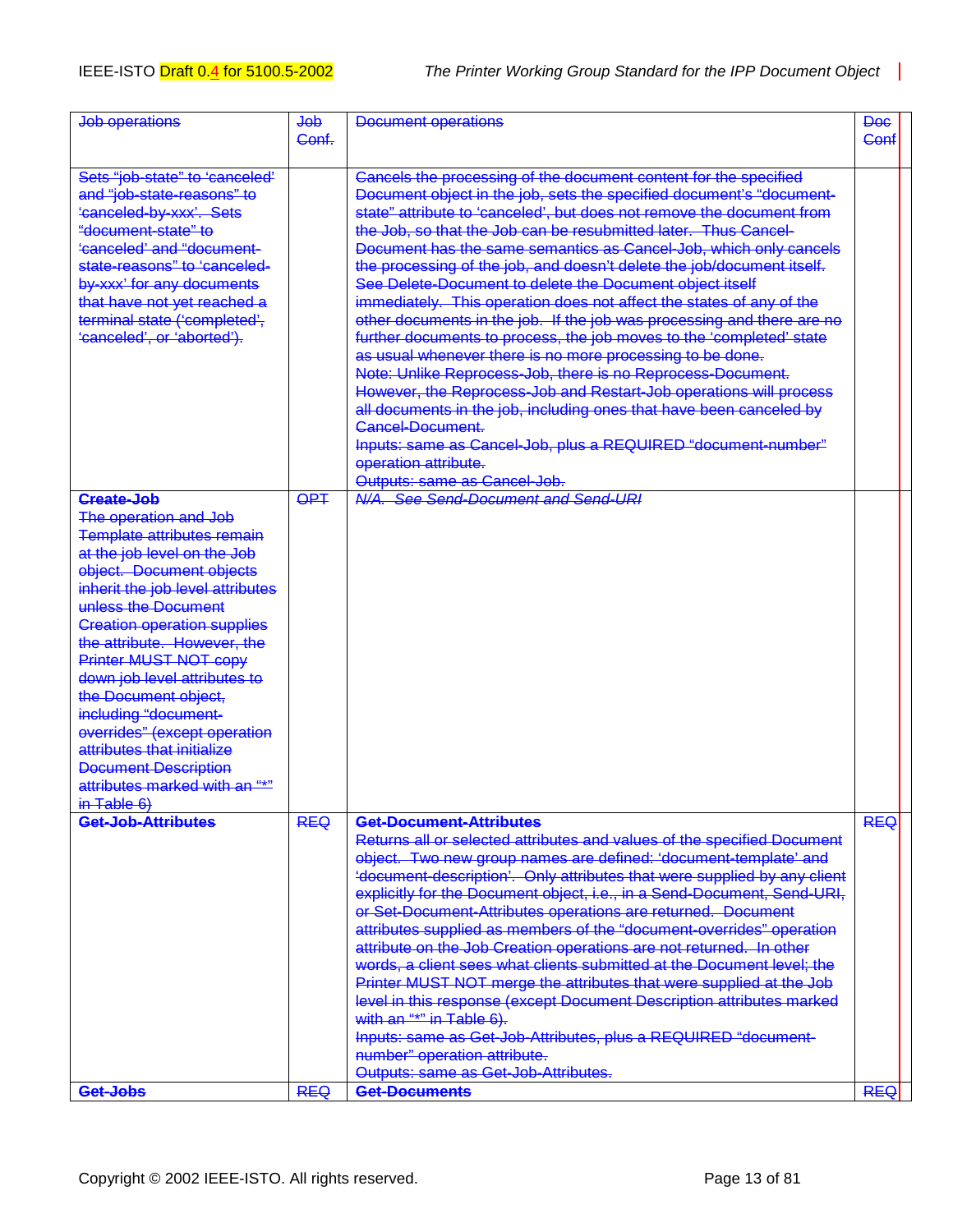| Job operations                                                                                                                                                                                              | dob<br>Conf.                         | <b>Document operations</b>                                                                                                                                                                                                                                                                                                                                                                                                                                                                                                                                                                                                                                                                                                                                                                                                                                                                                                                                                                                                      | <b>Dee</b><br>Conf |  |
|-------------------------------------------------------------------------------------------------------------------------------------------------------------------------------------------------------------|--------------------------------------|---------------------------------------------------------------------------------------------------------------------------------------------------------------------------------------------------------------------------------------------------------------------------------------------------------------------------------------------------------------------------------------------------------------------------------------------------------------------------------------------------------------------------------------------------------------------------------------------------------------------------------------------------------------------------------------------------------------------------------------------------------------------------------------------------------------------------------------------------------------------------------------------------------------------------------------------------------------------------------------------------------------------------------|--------------------|--|
|                                                                                                                                                                                                             |                                      | Returns all or selected attributes and values of all Document objects in<br>the specified Job. Two new group names are defined: 'document-<br>template' and 'document-description'. Only attributes that were<br>supplied by any client explicitly for the Document object, i.e., in a Send-<br>Document, Send-URI, or Set-Document-Attributes operations are<br>returned. Document attributes supplied as members of the "document-<br>overrides" operation attribute on the Job Creation operations are not<br>returned. In other words, a client sees what clients submitted at the<br>Document level; the Printer MUST NOT merge the attributes that were<br>supplied at the Job level in this response (except Document<br>Description attributes marked with an "*" in Table 6).<br>Inputs: same as Get-Jobs, except a "which-documents" operation<br>attribute (instead of "which-jobs" with values: 'completed', 'not-<br>completed', and 'all' (default) and no equivalent to "my-jobs".<br>Outputs: same as Get-Jobs. |                    |  |
| Hold-Job<br>Sets "job-state" to 'pending-<br>held' and "job-state-reasons"<br>to 'job-hold-until-specified'.<br><b>The Documents' "document-</b><br>state" and "document-state-<br>reasons" are unaffected. |                                      | N/A, can only hold an entire job.                                                                                                                                                                                                                                                                                                                                                                                                                                                                                                                                                                                                                                                                                                                                                                                                                                                                                                                                                                                               |                    |  |
| Print-Job                                                                                                                                                                                                   | <b>REQ</b>                           | Send-Document (existing operation - see [RFC2911])<br>Adds a Document object to the Job that include actual document<br>content. The extension is to add the Document Attributes group (and<br>tag) to the request which contains any Document Template attributes<br>to be applied to this document, overriding any corresponding Job<br>Template attribute supplied at the job level (including "document-<br>overrides" operation attributes at the Job or Document level). It is a<br>method on the Job object.                                                                                                                                                                                                                                                                                                                                                                                                                                                                                                             | <b>REQ</b>         |  |
| <b>Print-URI</b>                                                                                                                                                                                            | <b>OPT</b>                           | <b>Send-URI</b> (existing operation - see [RFC2911])<br>Adds a Document object to the Job that contains a URL for the<br>specified document content. The extension is to add the Document<br>Attributes group (and tag) to the request which contains any Job<br>Template attributes to be applied to this document, overriding any<br>corresponding Job Template attribute supplied at the job level<br>(including "document-overrides" operation attributes at the Job or<br>Document level). The device then pulls the document content data as<br>needed. It is a method on a Job object.                                                                                                                                                                                                                                                                                                                                                                                                                                   | <b>OPT</b>         |  |
| Promote-Job<br><b>Purge-Jobs</b><br><b>Requires</b>                                                                                                                                                         | $\overline{QPI}$<br>$\overline{OPT}$ | N/A, can only promote an entire job<br>Delete-Document<br>Deletes the specified Document object and its data immediately if the                                                                                                                                                                                                                                                                                                                                                                                                                                                                                                                                                                                                                                                                                                                                                                                                                                                                                                 | <b>OPT</b>         |  |
| eperator/administrator<br>privileges.                                                                                                                                                                       |                                      | Document is still in the 'pending' state (there is no 'pending-held' state<br>for Documents), else reject the request. The "document-number"<br>values are not re-assigned, so that the deleted document leaves a hole<br>in the document numbering space for the job. A subsequent Get-<br>Document-Attributes request for this document will return a 'client-<br>error-not-found' status code. This operation is similar to the Purge-<br>Jobs operation which immediately deletes all jobs from the Printer.                                                                                                                                                                                                                                                                                                                                                                                                                                                                                                                |                    |  |

 4 The Send-Document operation is OPTIONAL for a Printer to conform to [RFC2911], but is REQUIRED for a Printer to conform to this Document object specification.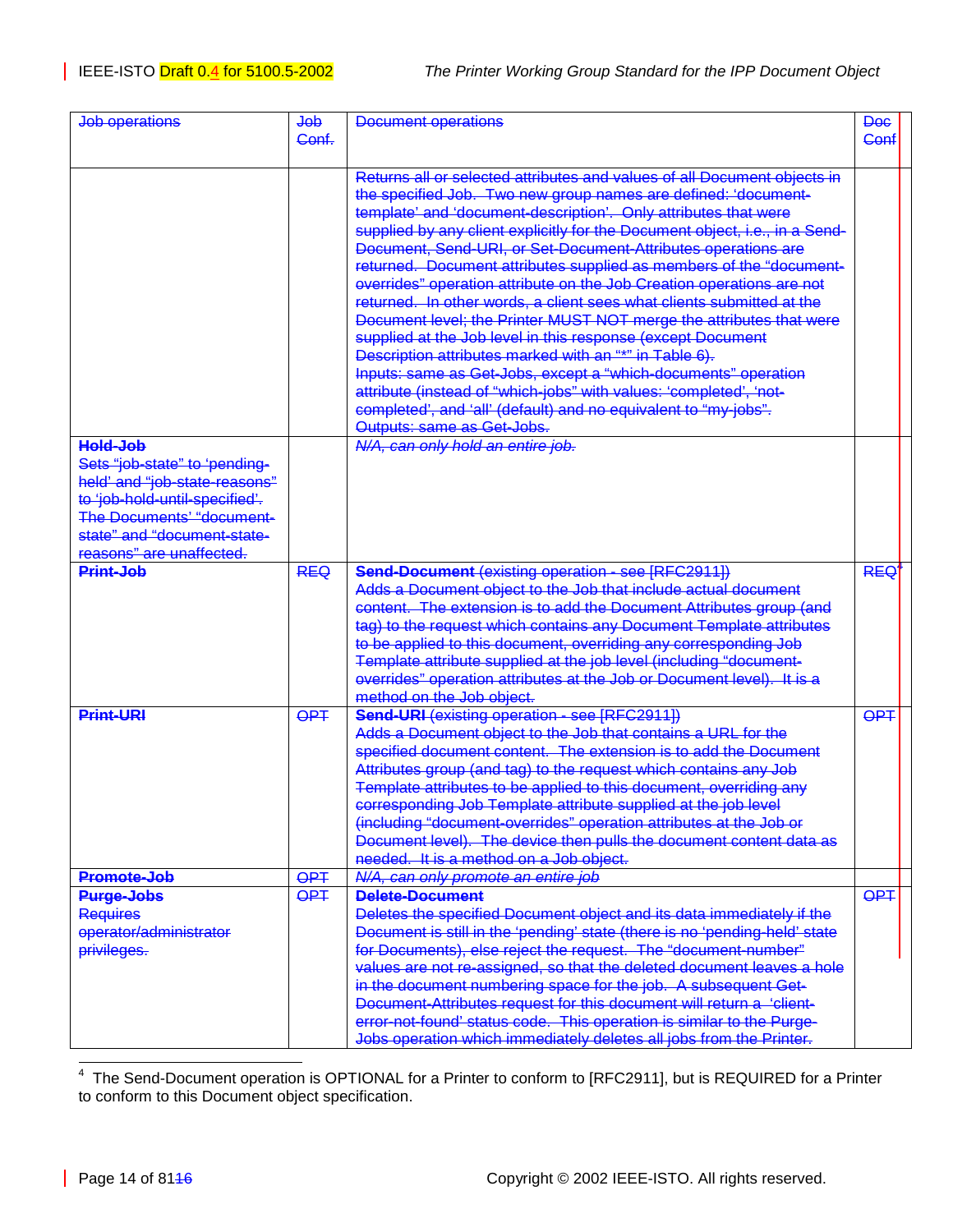| <b>Job operations</b>            | $\overline{\text{de}}$<br>Conf. | Document operations                                                                 |            |  |
|----------------------------------|---------------------------------|-------------------------------------------------------------------------------------|------------|--|
|                                  |                                 | However, Delete-Document only deletes a single Document from the                    |            |  |
|                                  |                                 | $\overline{ab}$ .                                                                   |            |  |
|                                  |                                 | Requires operator/administrator privileges, otherwise a rogue client                |            |  |
|                                  |                                 | could submit, then delete, at will using up valuable spooling space.                |            |  |
|                                  |                                 | Unprivileged users use Cancel-Document which go through the normal                  |            |  |
|                                  |                                 | accounting, if any.                                                                 |            |  |
|                                  |                                 | <b>Inputs: Same as Cancel-Document.</b>                                             |            |  |
|                                  |                                 | Outputs: Same as Cancel-Document.                                                   |            |  |
| Release-Held-New-Jobs            | <b>OPT</b>                      | N/A, can only release entire jobs                                                   |            |  |
| Release-Job                      | $\overline{QPT}$                | N/A, can only release an entire job                                                 |            |  |
| Reprocess-Job                    | <b>OPT</b>                      | N/A, can only reprocess an entire job                                               |            |  |
| <b>Restart-Job</b>               | $\overline{OPT}$                | N/A, can only restart an entire job                                                 |            |  |
| Resume-Job                       | <b>OPT</b>                      | N/A, can only resume an entire job                                                  |            |  |
| If there are no other reasons    |                                 |                                                                                     |            |  |
| to hold the job, changes "job-   |                                 |                                                                                     |            |  |
| state" to 'pending' and          |                                 |                                                                                     |            |  |
| removes 'job-hold-until-         |                                 |                                                                                     |            |  |
| specified' value from "job-      |                                 |                                                                                     |            |  |
| state-reasons".                  |                                 |                                                                                     |            |  |
| <b>The Documents' "document-</b> |                                 |                                                                                     |            |  |
| state" and "document-state-      |                                 |                                                                                     |            |  |
| reasons" are unaffected.         |                                 |                                                                                     |            |  |
| Schedule-Job-After               | $\overline{OPT}$                | N/A, can only schedule an entire job                                                |            |  |
| <b>Set-Job-Attributes</b>        | <b>OPT</b>                      | <b>Set-Document-Attributes</b>                                                      | <b>OPT</b> |  |
|                                  |                                 | Changes the values of the specified Document object attributes. If the              |            |  |
|                                  |                                 | specified Document object didn't have the attribute, the attribute is               |            |  |
|                                  |                                 |                                                                                     |            |  |
|                                  |                                 |                                                                                     |            |  |
|                                  |                                 | added to the Document object. Such set attributes override any                      |            |  |
|                                  |                                 | corresponding attributes supplied at the job level, including any                   |            |  |
|                                  |                                 | "document-overrides" operation attributes supplied at the job or<br>document level. |            |  |
|                                  |                                 |                                                                                     |            |  |
|                                  |                                 | Inputs: same as Set-Job-Attributes, plus a REQUIRED "document-                      |            |  |
|                                  |                                 | number" operation attribute.                                                        |            |  |
| Suspend-Current-Job              | <b>OPT</b>                      | Outputs: same as Set-Job-Attributes.                                                |            |  |
| Sets "job-state" to              |                                 | N/A, can only suspend an entire job in order to run another one                     |            |  |
| 'processing-stopped' and         |                                 |                                                                                     |            |  |
| "job-state-reasons" to 'job-     |                                 |                                                                                     |            |  |
| suspended-by-xxx'. The           |                                 |                                                                                     |            |  |
| Documents' "document-            |                                 |                                                                                     |            |  |
| state" and "document-state-      |                                 |                                                                                     |            |  |
| reasons" are unaffected.         |                                 |                                                                                     |            |  |
| Validate-Job                     | <b>REQ</b>                      | Validate-Document                                                                   | <b>REQ</b> |  |
|                                  |                                 | Checks that the print instructions and the document data are available.             |            |  |
|                                  |                                 | Note: The PWG PSI has added this operation for documents. The                       |            |  |
|                                  |                                 | document data is not sent. However, if the client supplies the                      |            |  |
|                                  |                                 | "document-uri" operation attribute, the Printer MUST validate that the              |            |  |
|                                  |                                 | Document exists and is accessible.                                                  |            |  |
|                                  |                                 | Inputs: Same as Validate-Job, with the addition of an OPTIONAL                      |            |  |
|                                  |                                 | "document-uri" operation attribute to be checked.<br>Outputs: same as Validate-Job. |            |  |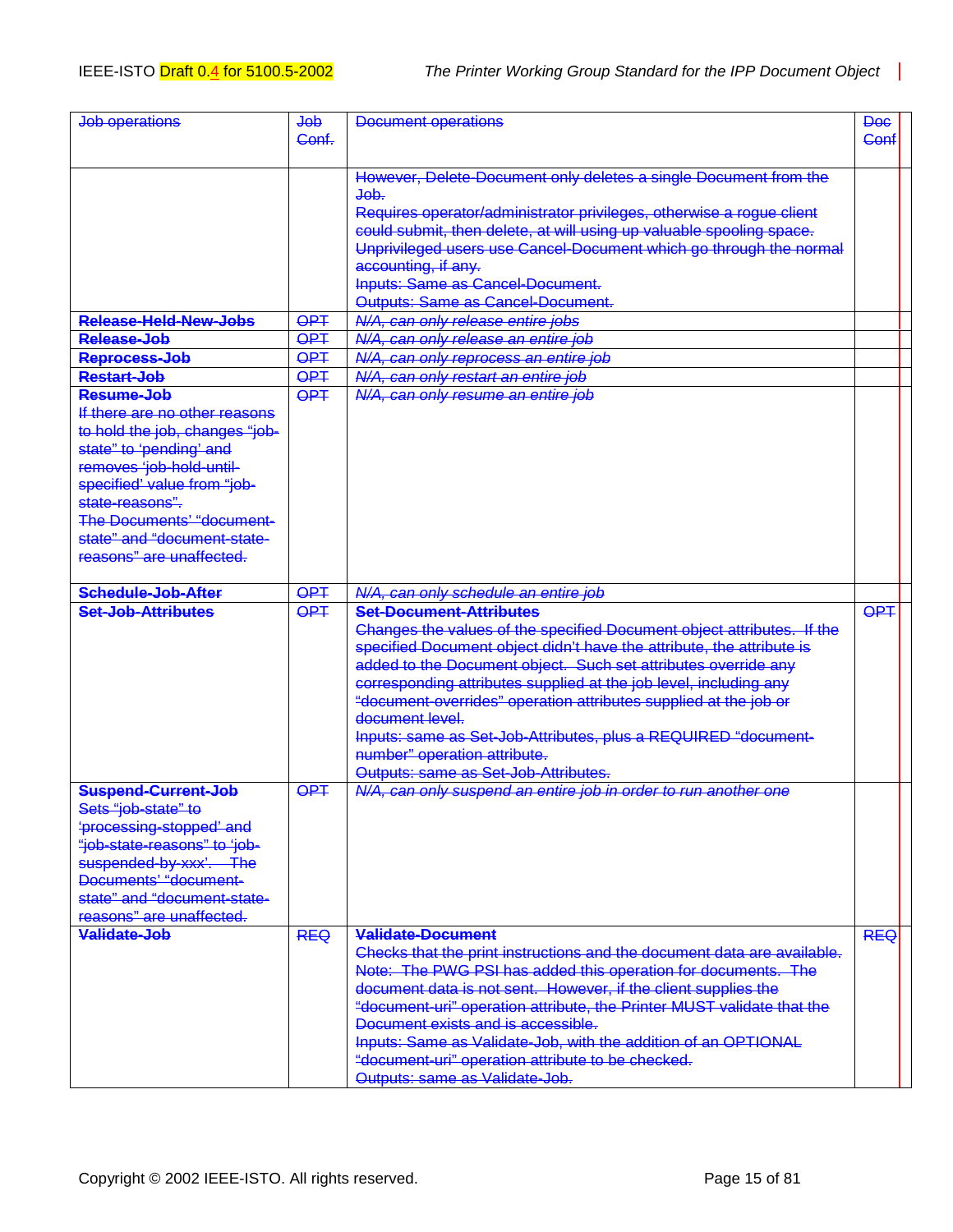## <span id="page-15-0"></span>391 **3.1 Create-Document Operation**

392 This REQUIRED operation allows a client to create a Document object, supply Document attributes, and have the 393 Printer validate those attributes without sending any document content data. If the Printer rejects the request, the 394 client won't have sent the possibly time-consuming data. The client MUST perform the operations in the following 395 order: (1) Create-Job to create the Job object, (2) Create-Document to create the Document object, (3) Send-Data 396 (see section [3.2\)](#page-18-0) to send the content data for the Document object.

397 The client can supply multiple documents for a single Job using pairs of Create-Document and Send-Data 398 operations. The order of the corresponding Send-Data operations is not important, so that the client can send pairs 399 of Create-Document and Send-Data operations or can send a number of Create-Document operations followed by 400 the corresponding Send-Data operations. The latter approach is useful if the client wants to make sure that all 401 Documents will be accepted by the Printer before sending any of the Document data to the Printer.

- 402 | If a Printer supports the Document object, the Printer:
- 403 1. MUST also support the Create-Document and Send-Data operations
- 404 2. MUST support the "multiple-operation-time-out" Printer Description attribute (see [RFC2911] section 4.4.31).
- 405 3. MUST support the "multiple-document-jobs-supported" Printer Description attribute (see [RFC2911] section 406 4.4.16) with a 'true' value, that is the Printer MUST support multiple document jobs.
- 4. MUST support the "multiple-document-handling" Job Template job attribute with at least one value (see 408 [RFC2911] section 4.2.4) and the associated "multiple-document-handling-default" and "multiple-document-409 **handling-supported" Job Template Printer attributes (see [RFC2911] section 4.2). ISSUE 02: Do we want** 410 to say which values of "multiple-document-handling" a Printer MUST support? The defined values are: 411 Single-document', 'single-document-new-sheet', 'separate-documents-uncollated-copies', and 'separate-412 documents-collated-copies'.
- 413 6. MUST support the Attribute Precedence semantics specified in section [5](#page-35-0) for the levels that the Printer 414 supports.

415 The Printer sets the value of the Document's "document-state" Document Description attribute to 'pending', if the 416 Printer accepts the Create-Document request. A Printer MAY set the 'job-data-insufficient' value of the Document's 417 "document-state-reason" Document Description attribute to indicate that processing cannot begin until sufficient data has arrived and set the "document-state" to 'pending'. A non-spooling printer that doesn't implement the 'pending'<br>419 document state may even set the "document-state" to 'processing', even though there is not vet any data document state may even set the "document-state" to 'processing', even though there is not yet any data to process. 420 See sections [8.3](#page-50-0) and [8.5.](#page-55-0)

421 *Access Rights:* The authenticated user (see [RFC2911] section 8.3) performing this operation must either be the job 422 owner (as determined in the Create-Job operation) or an operator or administrator of the Printer object (see 423 [RFC2911] sections 1 and 8.5). Otherwise, the Printer MUST reject the operation and return: 'client-error-forbidden', 424 'client-error-not-authenticated', or 'client-error-not-authorized' as appropriate.

### 425 **3.1.1 Create-Document Request**

- 426 The client supplies the following groups as part of the Create-Document Request:
- 427 **Group 1: Operation Attributes**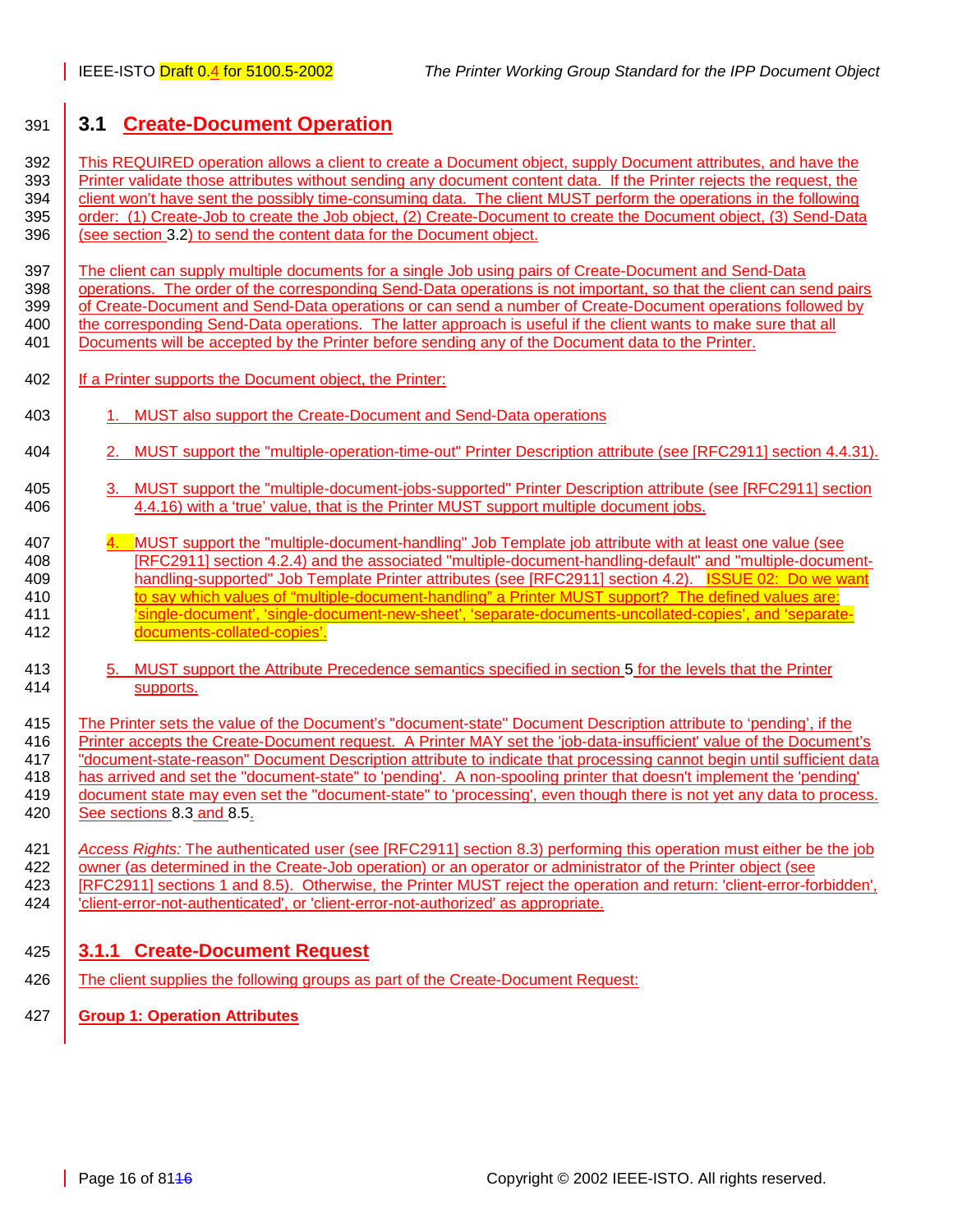#### <span id="page-16-0"></span>428 **Natural Language and Character Set:**

429 First, the client MUST supply the "attributes-charset" and "attributes-natural-language" Operation attributes 430 as described in [RFC2911] section 3.1.4.1. The Printer object MUST copy these values to the corresponding 431 Job Description attributes described in [RFC2911] sections 4.3.19 and 4.3.20.

#### 432 **Target:**

433 Next, the client MUST supply either (1) the "printer-uri" (uri) plus "job-id" (integer(1:MAX)) or (2) the "job-uri" 434 (uri) operation attribute(s) which define the target Job object for this operation as described in [RFC2911] 435 section 3.1.5. The client MAY supply the remaining Operation attributes in any order following:

#### 436 **3.1.1.1 "document-number" (integer(1:MAX)) operation attribute:**

437 The client MAY supply the "document-number" Operation attribute to indicate which Document object in the 438 Job this Create-Document is to apply. Usually the client omits this Operation attribute, so that the Printer 439 assigns the next integer value starting at 1 for each Job. A client that is creating multiple Document objects 440 in parallel MAY wish to supply this attribute in order to control the order of the Documents in the job. If 441 supplied, the Printer copies the value to the Document object's "document-number" Document Description 442 attribute.

#### 443 **3.1.1.2 "last-document" (boolean):**

444 The client MUST supply this attribute (as in the Send-Document and Send-URI operation requests). The 445 Printer object MUST support this attribute. This attribute is a boolean flag that the client supplies with a 'true' 446 value if this is the last document for the Job, 'false' otherwise.

#### 447 **Additional Operation attributes in any order:**

448 Any of the other Operation attributes indicated in the "Level Supplied" column labeled with a "y" in the "Doc" 449 column in [Table 5,](#page-37-0) such as "document-name" and "document-format". These operation attributes are said to 450 be supplied at the Document Level and apply to the Document object, overriding any operation attributes 451 supplied at the Job Level. For example, if "document-format" = 'application/postscript' at the Job Level and 452 "document-format" = 'text/plain' in this Create-Document request, this Document will be 'text/plain'. If the 453 next Create-Document request for this Job omits the "document-format" operation attribute, that Document 454 will be 'application/postscript'.

#### 455 **Group 2: Document Template Attributes**

456 **Any Document Template attributes in any order:** 457 The client OPTIONALLY supplies a set of Document Template attributes, that is any attributes indicated in 458 [Table 7](#page-42-0) in the "Defined for use" column labeled with a "y" in the "D" column. These Document Template 459 attributes are said to be supplied at the Document Level and apply to the Document object, overriding any 460 Document Template attributes supplied at the Job Level. For example, if "media" = 'na-letter-white' at the 461 Job Level and "media" = 'na-letter-transparency' in this Create-Document request, this Document will be 'na-462 letter-transparency'. If the next Create-Document operation for this Job omits the "media" operation attribute, 463 that Document will be 'na-letter-white' which it inherits from the Job. 464 If the client is not supplying any Document Template attributes in the request, the client SHOULD omit Group 465 2 rather than sending an empty group. However, a Printer object MUST be able to accept an empty group. 466 The client MUST NOT supply the document data in this operation request. See Send-Data operation. 467 In addition to the MANDATORY parameters required for every operation request (see [RFC2911]), the simplest 468 Create-Document request consists of just the "attributes-charset" and "attributes-natural-language" operation 469 attributes; either (1) the "printer-uri" target operation attribute and the "job-id" or (2) the "job-uri" and nothing else. In 470 this simple case, the Printer object: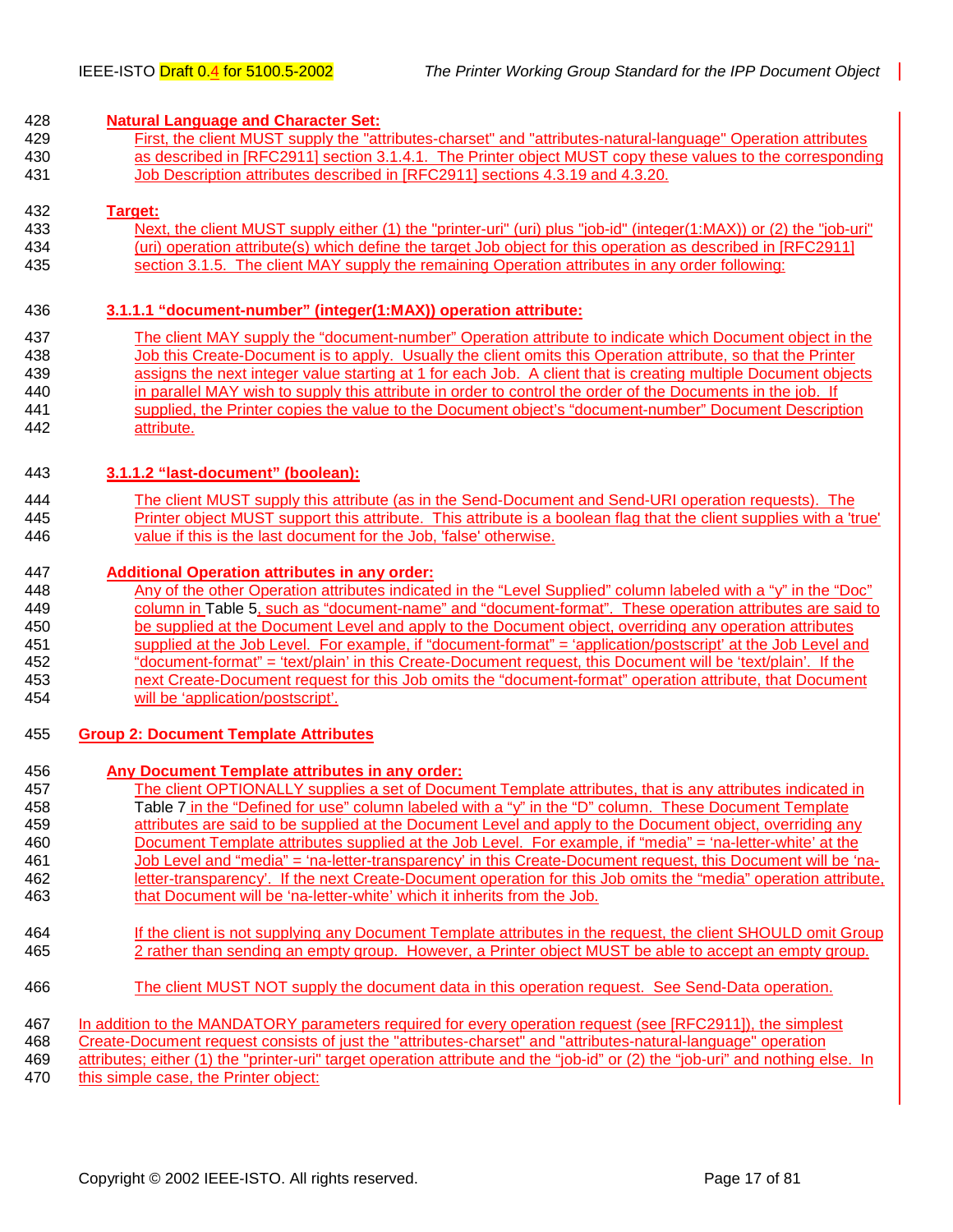- <span id="page-17-0"></span>471 - creates a new Document object and adds it to the specified Job object,
- 472 assigns the lowest document number not yet used by this Job, if the client did not supply a "document-number" 473 operation attribute (see section [3.1.1.1\)](#page-16-0). Copy the document number assigned or supplied to the 474 Document object's "document-number" Document Description attribute.
- 475 stores a generated Document name in the "document-name" Document Description attribute in the natural 476 **language and charset requested (see [RFC2911] section 3.1.4.1) (if those are supported, otherwise using** 477 **the Printer object's default natural language and charset), and**
- 478 **at job processing time, uses its corresponding default value attributes for the supported Document Template** 479 **attributes that were (1) not supplied by the client as IPP attributes and (2) not embedded instructions in the** 480 document data.

#### 481 **3.1.2 Create-Document Response**

482 The Printer object MUST return the following sets of attributes to the client as part of the Create-Job response:

#### 483 **Group 1: Operation Attributes**

#### 484 **Status Message:**

485 In addition to the REQUIRED status code returned in every response, the response OPTIONALLY includes a **Status-message" (text(255)) and/or a "detailed-status-message" (text(MAX)) operation attribute as described in IRFC2911** sections 13 and 3.1.6. If the client supplies unsupported or conflicting Job Template attributes **or values, the Printer object MUST reject or accept the Print-Job request depending on the whether the client** 489 supplied a 'true' or 'false' value for the "ipp-attribute-fidelity" operation attribute or the name of one of the **attributes with unsupported values in the "job-mandatory-attributes" operation attribute. See the** 491 Implementer's Guide [RFC3196] for a complete description of the suggested steps for processing the **attributes in a create request.** 

#### 493 **Natural Language and Character Set:**

494 The "attributes-charset" and "attributes-natural-language" attributes as described in [RFC2911] section 495 3.1.4.2.

#### 496 **Group 2: Unsupported Attributes**

497 See [RFC2911] section 3.1.7 for details on returning Unsupported Attributes.

498 The value of the "ipp-attribute-fidelity" and "job-mandatory-attributes" operation attributes supplied by the 499 client does not affect what attributes the Printer object returns in this group. The value of these two 500 operation attributes only affects whether the Create-Job operation is accepted or rejected. If the Document 501 is accepted, the client may query the Document object using the Get-Document-Attributes operation 502 requesting the unsupported attributes that were returned in the create response to see which attributes were 503 **ignored** (not stored on the Document object) and which attributes were stored with other (substituted) values.

#### 504 **Group 3: Document Object Attributes**

505 The Printer returns the following Document Description Attributes and Job Description Attributes:

#### 506 **3.1.2.1 document-number (integer(1:MAX)) Document Description attribute**

507 The Printer MUST return the document number of this Document object that was either assigned by the 508 **Printer (see section [3.1.1\)](#page-15-0) or supplied by the client (see section [3.1.1.1\)](#page-16-0).**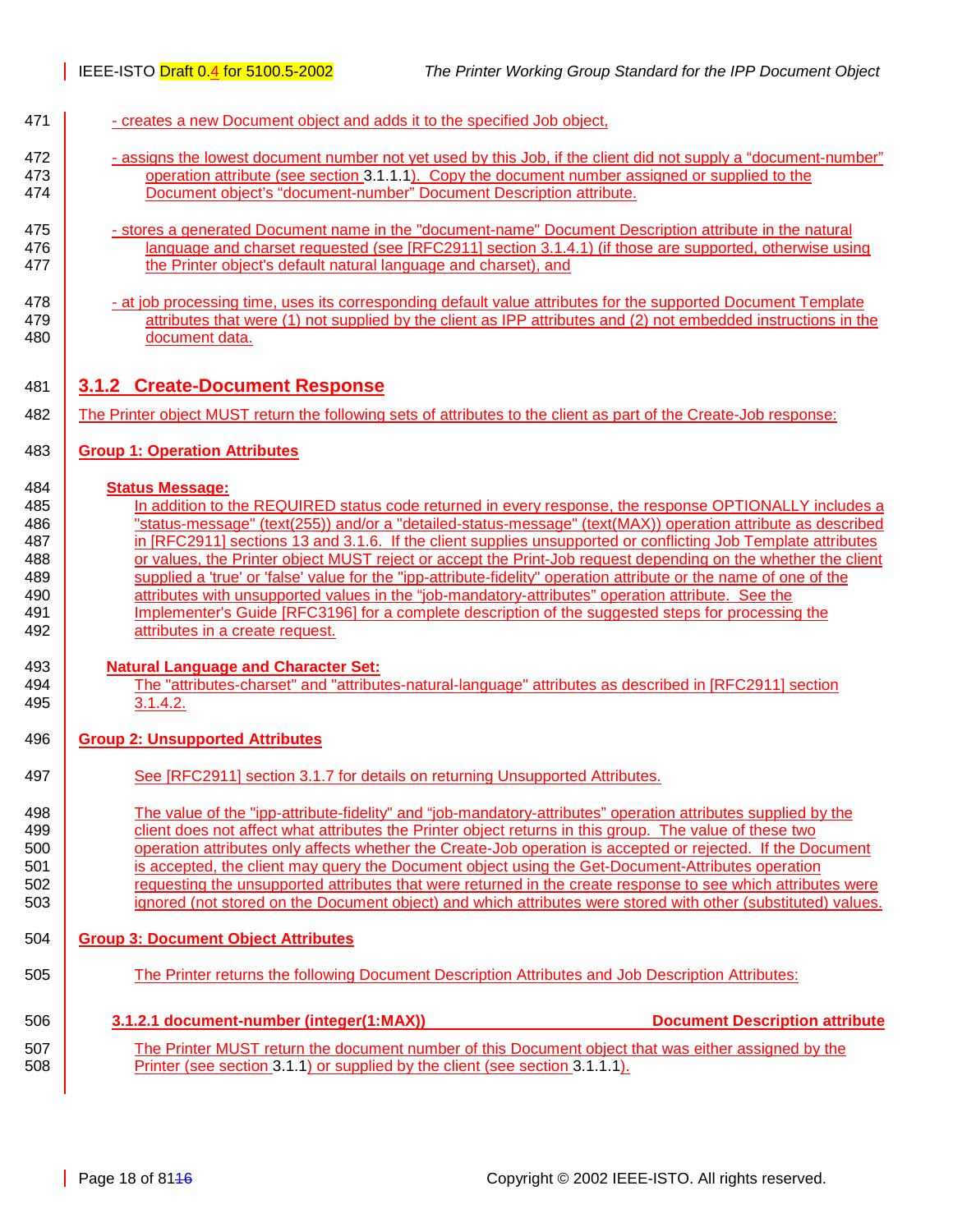<span id="page-18-0"></span>

| 509        | 3.1.2.2 document-state (type1 enum)                                                                                                                  | <b>Document Description attribute</b> |  |
|------------|------------------------------------------------------------------------------------------------------------------------------------------------------|---------------------------------------|--|
| 510        | The Printer MUST return the state of this Document object (see section 8.3).                                                                         |                                       |  |
| 511        | 3.1.2.3 document-state-reasons (1setOf type2 keyword)                                                                                                | <b>Document Description attribute</b> |  |
| 512        | The Printer MUST return the associated state reasons for this Document (see section 8.5).                                                            |                                       |  |
| 513        | 3.1.2.4 document-state-message (text(MAX))                                                                                                           | <b>Document Description attribute</b> |  |
| 514<br>515 | The Printer MAY return the localized description of the "document-state" and "document-state-reasons"<br>values for this Document (see section 8.7). |                                       |  |

516 In addition, the Printer MUST return the same attributes that [RFC2911] REQUIRES for the Send-Document and

517 Send-URI operations (which is the same as for the Print-Job response): "**job-uri**" (uri), "**job-id**" (integer(1:MAX)), 518 "**job-state**" (type1 enum), "**job-state-reasons**" (1setOf type2 keyword). The Printer MAY return: "**job-state-**

519 **message**" (text(MAX)) and/or "**number-of-intervening-jobs**" (integer(0:MAX)).

## 520 **3.2 Send-Data Operation**

521 This REQUIRED operation allows the client to create a Document object using the Create-Document operation (see 522 section [3.1\)](#page-15-0) that the Printer validates before the client sends any document content data. Then the client can skip 523 sending the data to the Printer, if the Printer rejects the Document Creation operation.

524 Since the Create-Document and the Send-Data operation that follows could occur over an arbitrarily long period of 525 time for a particular Document, a client MUST send the Send-Data operation within an IPP Printer defined minimum 526 time interval after the receipt of the previous request for the job. If a Printer object supports the Document object, the 527 Printer object MUST support the "multiple-operation-time-out" attribute (see [RFC2911] section 4.4.31). This 528 attribute indicates the minimum number of seconds the Printer object will wait for the next send operation before 529 taking some recovery action. See the description under Send-Document in [RFC2911] section 3.3.1, for the possible 530 Printer actions, if the client does not supply a Send-Data request in time.

531 *Access Rights:* The authenticated user (see [RFC2911] section 8.3) performing this operation must either be the job 532 owner (as determined in the Create-Job operation) or an operator or administrator of the Printer object (see 533 [RFC2911] sections 1 and 8.5). Otherwise, the Printer MUST reject the operation and return: 'client-error-forbidden', 534 'client-error-not-authenticated', or 'client-error-not-authorized' as appropriate.

## 535 **3.2.1 Send-Data request**

536 The following attribute sets are part of the Send-Data Request:

## 537 **Group 1: Operation Attributes**

- 538 **Natural Language and Character Set:**
- 539 The "attributes-charset" and "attributes-natural-language" attributes as described in section [RFC2911] 540 3.1.4.1.

## 541 **Target:**

542 The "document-number" (integer(1:MAX)) MUST be supplied along with either (1) the "printer-uri" (uri) plus 543 "job-id" (integer(1:MAX)) or (2) the "job-uri" (uri) and "operation attribute(s) which define the target Document 544 object for this operation as described in section [RFC2911] 3.1.5.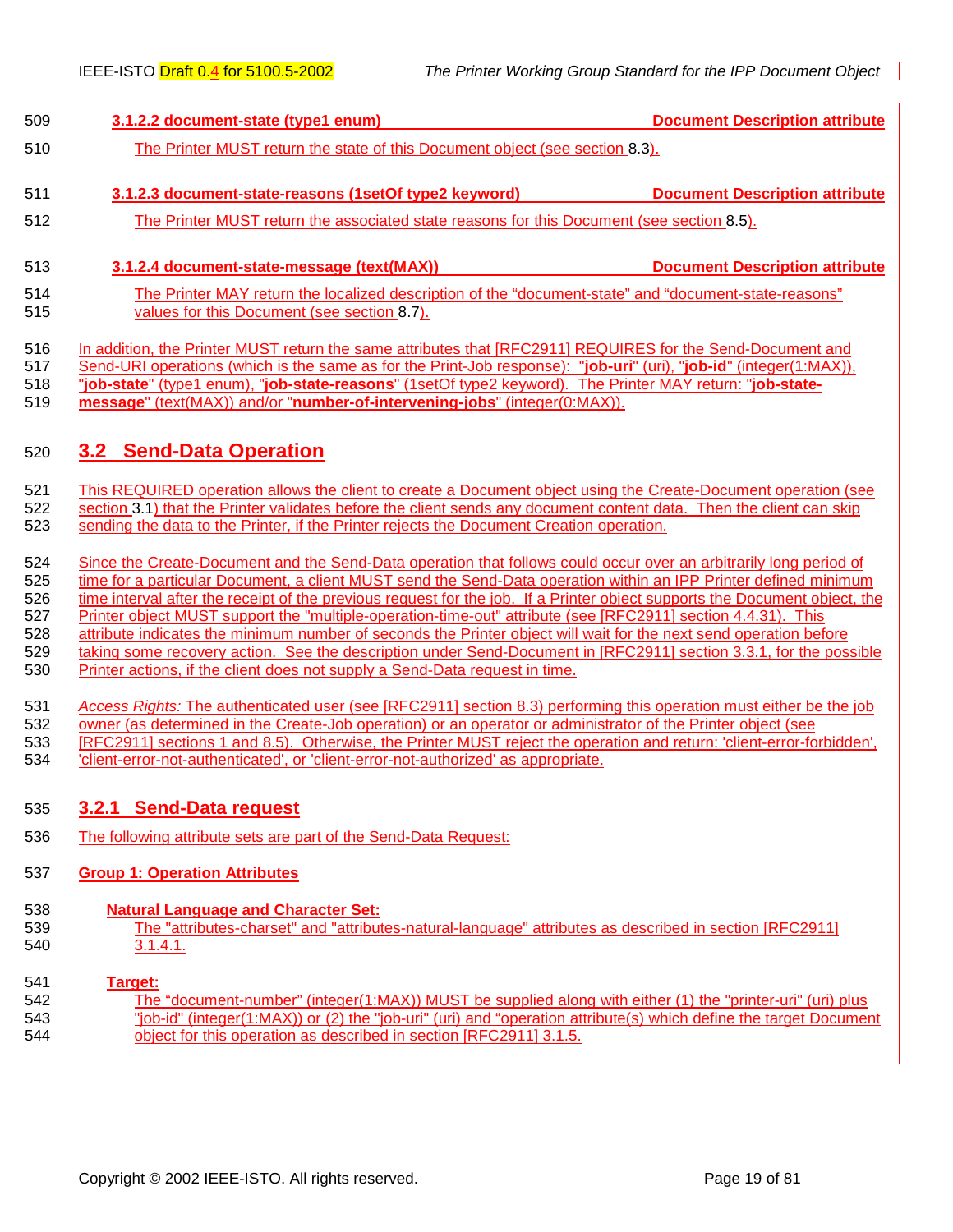<span id="page-19-0"></span>

| 545<br>546<br>547               | <b>Requesting User Name:</b><br>The "requesting-user-name" (name(MAX)) attribute SHOULD be supplied by the client as described in<br>[RFC2911] section 8.3.                                                                                                                                                                                                                                                                                                                                              |  |  |  |
|---------------------------------|----------------------------------------------------------------------------------------------------------------------------------------------------------------------------------------------------------------------------------------------------------------------------------------------------------------------------------------------------------------------------------------------------------------------------------------------------------------------------------------------------------|--|--|--|
| 548                             | <b>Group 2: Document Content</b>                                                                                                                                                                                                                                                                                                                                                                                                                                                                         |  |  |  |
| 549                             | The client MUST supply the document data in-line to be processed for this Document.                                                                                                                                                                                                                                                                                                                                                                                                                      |  |  |  |
| 550<br>551                      | 3.2.2 Send-Data Response<br>The following sets of attributes are part of the Send-Data Response:                                                                                                                                                                                                                                                                                                                                                                                                         |  |  |  |
| 552                             | <b>Group 1: Operation Attributes</b>                                                                                                                                                                                                                                                                                                                                                                                                                                                                     |  |  |  |
| 553<br>554<br>555<br>556        | <b>Status Message:</b><br>In addition to the REQUIRED status code returned in every response, the response OPTIONALLY includes a<br>"status-message" (text(255)) and/or a "detailed-status-message" (text(MAX)) operation attribute as described<br>in [RFC2911] sections 13 and 3.1.6.                                                                                                                                                                                                                  |  |  |  |
| 557<br>558<br>559               | <b>Natural Language and Character Set:</b><br>The "attributes-charset" and "attributes-natural-language" attributes as described in [RFC2911] section<br>3.1.4.2.                                                                                                                                                                                                                                                                                                                                        |  |  |  |
| 560                             | <b>Group 2: Unsupported Attributes</b>                                                                                                                                                                                                                                                                                                                                                                                                                                                                   |  |  |  |
| 561                             | See [RFC2911] section 3.1.7 for details on returning Unsupported Attributes.                                                                                                                                                                                                                                                                                                                                                                                                                             |  |  |  |
| 562                             | <b>Group 3: Job Object Attributes</b>                                                                                                                                                                                                                                                                                                                                                                                                                                                                    |  |  |  |
| 563                             | This is the same set of attributes as described in the Create-Job response (see [RFC2911] section 3.2.1.2).                                                                                                                                                                                                                                                                                                                                                                                              |  |  |  |
| 564                             | 3.3 Send-Document Operation                                                                                                                                                                                                                                                                                                                                                                                                                                                                              |  |  |  |
| 565<br>566<br>567<br>568<br>569 | This REQUIRED <sup>5</sup> operation allows a client to submit multiple documents in a single Job by making a Send-Document<br>request for each Document. In this specification, the Send-Document creates a Document object ([RFC2911] did not<br>have a Document object). A Printer MUST support this operation with the semantics specified in [RFC2911] and with<br>the extension defined in this specification, since this specification REQUIRES the Printer to support multiple<br>document jobs. |  |  |  |
| 570                             | See [RFC2911] section 3.3.1 for the semantics of the Send-Document operation not reproduced here.                                                                                                                                                                                                                                                                                                                                                                                                        |  |  |  |
| 571<br>572<br>573<br>574        | Access Rights: The authenticated user (see [RFC2911] section 8.3) performing this operation must either be the job<br>owner (as determined in the Create-Job operation) or an operator or administrator of the Printer object (see<br>[RFC2911] sections 1 and 8.5). Otherwise, the Printer MUST reject the operation and return: 'client-error-forbidden',<br>'client-error-not-authenticated', or 'client-error-not-authorized' as appropriate.                                                        |  |  |  |
| 575<br>576                      | 3.3.1 Send-Document Request<br>The following attribute sets are part of the Send-Document Request:                                                                                                                                                                                                                                                                                                                                                                                                       |  |  |  |

<sup>5</sup><br><sup>5</sup> The Send-Document operation is REQUIRED in this specification while it was OPTIONAL in [RFC2911]. This difference is because this specification REQUIRES Printer support of multiple document jobs, while [RFC2911] did not.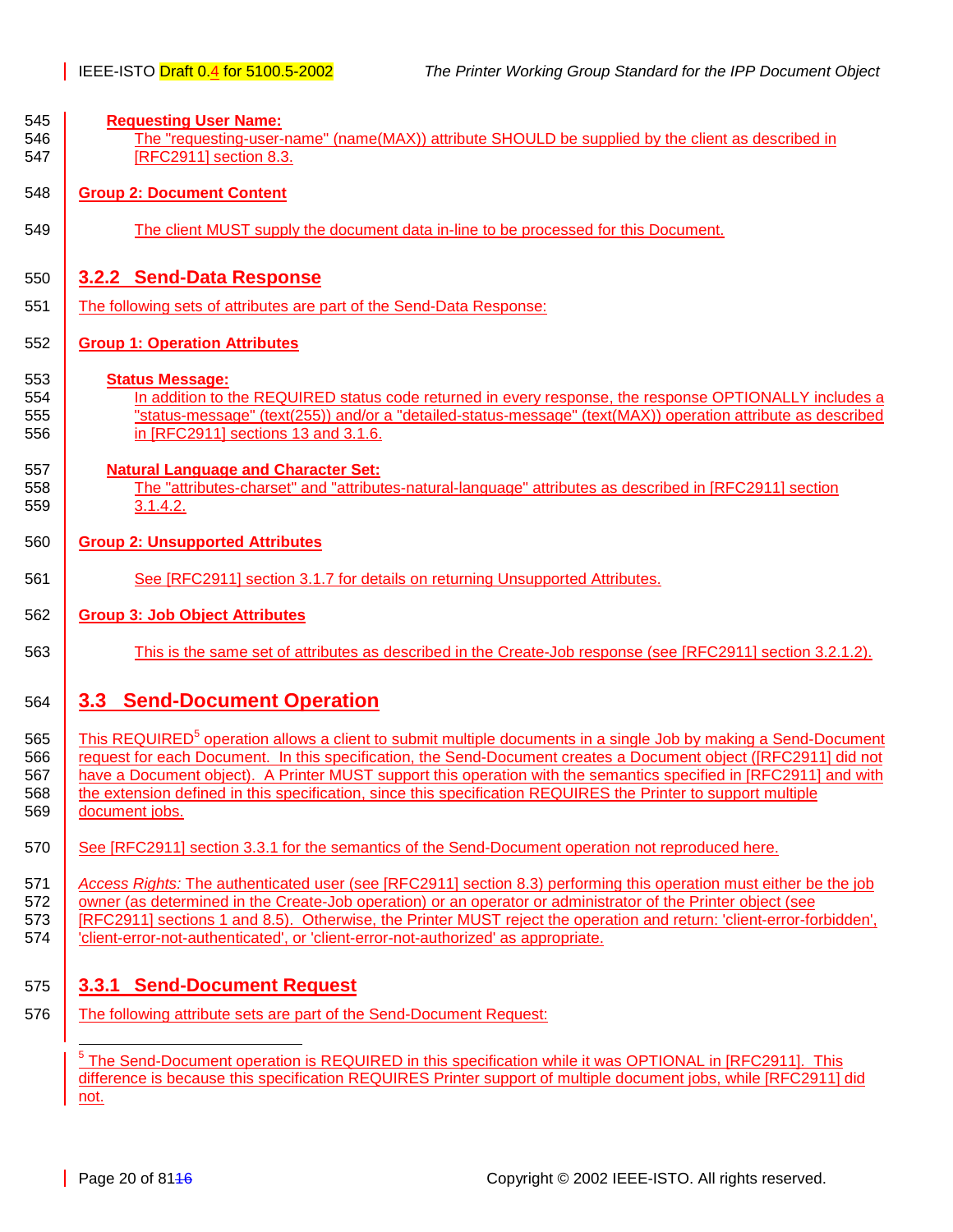#### <span id="page-20-0"></span>577 **Group 1: Operation Attributes** (as in [RFC2911])

- 578 As specified in [RFC2911] section 3.3.1, plus any extensions indicated in [Table 5.](#page-37-0) For example, 579 "compression", "document-format", and "document-name".
- 580 **Group 2: Document Attributes** (new not in [RFC2911])
- 581 The client OPTIONALLY supplies a set of Document Template attributes as listed in [Table 7.](#page-42-0) For example, 582 "media" and "number-up". If the client is not supplying any Document Template attributes in the request, the 583 client SHOULD omit Group 2 rather than sending an empty group. However, a Printer object MUST be able 584 to accept an empty group.
- 585 **Group 3: Document Content** (as in [RFC2911])
- 586 The client MUST supply the document data in-line to be processed for this Document if the "last-document" 587 flag is set to 'false'. However, since a client might not know that the previous Document object created with a 588 Create-Job, Send-Document, or Send-URI operation was the last document (i.e., the "last-document" 589 attribute was set to 'false'), it is legal to send a Send-Document request with no document data where the 590 "last-document" flag is set to 'true'. For this case, the Printer MUST NOT increment the value of the Job 591 object's "number-of-documents" attribute, since no Document object was added to the job. In addition, it is 592 not an error for a client to submit a job with no actual document data, i.e., only a single Create-Job and 593 Send-Document request with a "last-document" operation attribute set to 'true' with no document data; it is 594 only an empty job which is scheduled and processed normally.

#### 595 **3.3.2 Send-Document Response**

- 596 The following sets of attributes are part of the Send-Document Response:
- 597 **Group 1: Operation Attributes** (as in [RFC2911])
- 598 **Status Message:**
- 599 In addition to the REQUIRED status code returned in every response, the response OPTIONALLY includes a 600 "status-message" (text(255)) and/or a "detailed-status-message" (text(MAX)) operation attribute as described 601 in [RFC2911] sections 13 and 3.1.6.
- 602 **Natural Language and Character Set:** 603 The "attributes-charset" and "attributes-natural-language" attributes as described in [RFC2911] section 604 3.1.4.2.
- 605 **Group 2: Unsupported Attributes** (as in [RFC2911])
- 606 See [RFC2911] section 3.1.7 for details on returning Unsupported Attributes.
- 607 **Group 3: Job Object Attributes** (as in [RFC2911])
- 608 The Printer returns the same set of attributes as described in the Print-Job response (see [RFC2911] section 609 3.2.1.2).
- 610 **Group 4: Document Object Attributes** (new as in Create-Document Group 3 see section [3.1.2\)](#page-17-0)
- 611 The Printer returns the same set of attributes as described in the Create-Document response (see section<br>612 3.1.2).  $3.1.2$ ).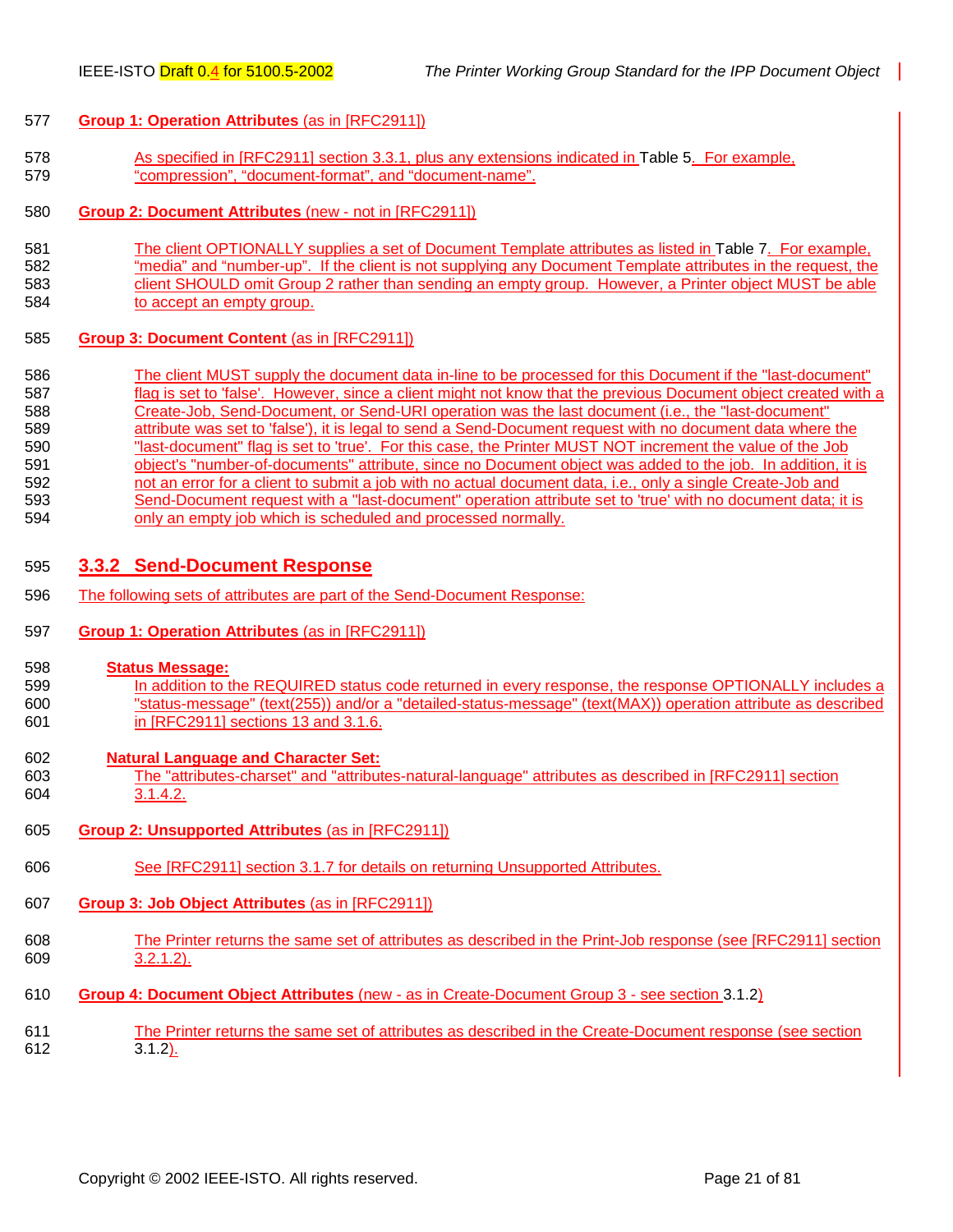## <span id="page-21-0"></span>613 **3.4 Send-URI Operation**

614 This OPTIONAL operation is identical to the Send-Document operation (see section [3.2\)](#page-18-0) except that a client MUST 615 supply a URI reference ("document-uri" operation attribute) rather than the document data itself. If a Printer object 616 supports this operation, clients can use both Send-URI or Send-Document operations to add new documents to an 617 existing multi-document Job object. However, if a client needs to indicate that the previous Send-URI or Send-618 Document was the last document, the client MUST use the Send-Document operation with no document data and 619 the "last-document" flag set to 'true' (rather than using a Send-URI operation with no "document-uri" operation 620 attribute).

- 621 | If a Printer object supports this operation, it MUST also support the Print-URI operation (see [RFC2911] section  $622$  3.2.2).
- 623 The Printer object MUST validate the syntax and URI scheme of the supplied URI before returning a response, just 624 as in the Print-URI operation. The IPP Printer MAY validate the accessibility of the document as part of the operation 625 or subsequently (see [RFC2911] section 3.2.2).

## 626 **3.5 Get-Document-Attributes Operation**

627 This REQUIRED operation allows a client to request the values of selected attributes of a Document object. This 628 operation is almost identical to the Get-Job-Attributes operation (see [RFC2911] section 3.3.4). The only differences 629 are that the operation is directed at a Document object rather than a Job object and the returned attribute group is a 630 set of Document object attributes rather than a set of Job object attributes.

631 The Printer MUST return the attributes that a client supplied in the Create-Document, Send-Document, or Send-URI 632 operations, plus any Document Description attributes that the Printer has generated. The Printer MUST NOT return 633 any Job Level attributes that the Document object inherits, including "document-overrides" (1setOf collection) 634 member attributes (see [override]), and MUST NOT factor out common Document object attributes and return them 635 as Job object attributes. Thus the Get-Document-Attributes returns to clients the attributes that clients submitted with 636 the Job object and with the Document object.

637 The client MAY display to the user any Document attributes inherited from the Job object. However, such a client 638 | MUST query both the Job object using Get-Job-Attributes and the Document object using Get-Document-Attributes 639 in order to be able to merge the inherited attributes with the explicitly-supplied Document attributes. Furthermore, the 640 client MAY factor out common explicitly-supplied Document object attributes and display them once as Job object 641 attributes, instead of with each Document object. However, any such regularization of the display for users is the 642 policy of the client and is outside the scope of this client-Printer protocol specification. Note: specify any such 643 **regularization or canonicalization policy in the Printer response would have been impossible to agree to.** 

- 644 **For Document objects, the possible names of attribute groups are:**
- 645 'document-template': the subset of the Document Template attributes that apply to a Document object (the "D" 646 column in [Table 7\)](#page-42-0) that the implementation supports for Document objects.
- 647  $\vert$  'document-description': the subset of the Document Description attributes specified in the "Doc" column of 648 **[Table 8](#page-48-0) that the implementation supports for Document objects.**
- 649 'all': the special group 'all' that includes all attributes that the implementation supports for Document objects.

650 Since a client MAY request specific attributes or named groups, there is a potential that there is some overlap. For 651 example, if a client requests, 'document-name' and 'document-description', the client is actually requesting the 652 "document-name" attribute once by naming it explicitly, and once by inclusion in the 'document-description' group. In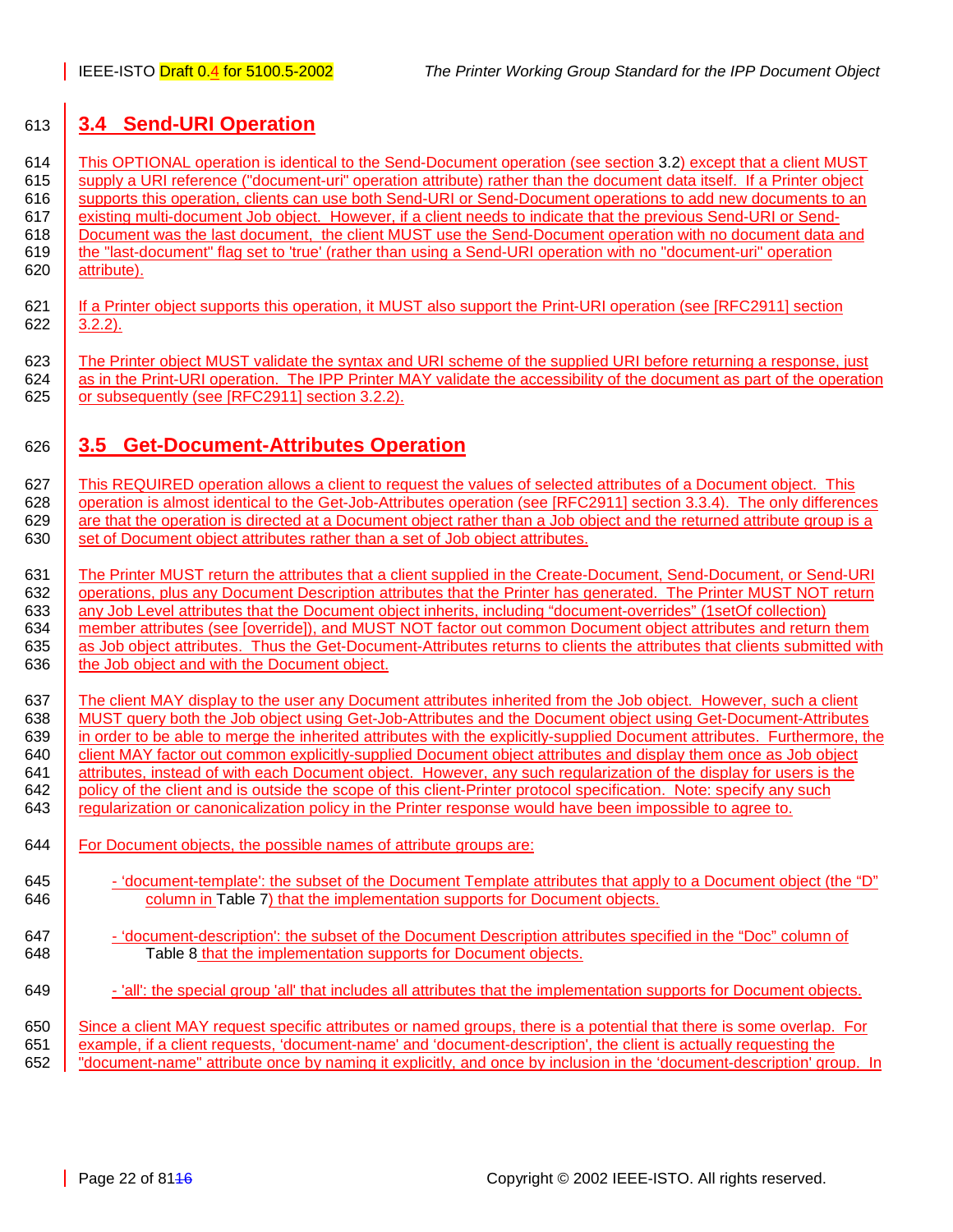- <span id="page-22-0"></span>653 such cases, the Printer object NEED NOT return the attribute only once in the response even if it is requested 654 multiple times. The client SHOULD NOT request the same attribute in multiple ways.
- 655 It is NOT REQUIRED that a Document object to support all attributes belonging to a group (since some attributes are 656 OPTIONAL). However, it is REQUIRED that the Printer support all these group names for the Document object.

#### 657 **3.5.1 Get-Document-Attributes Request**

658 The following groups of attributes are part of the Get-Document-Attributes Request when the request is directed at a 659 Document object:

#### 660 **Group 1: Operation Attributes**

- 661 **Natural Language and Character Set:**
- 662 The "attributes-charset" and "attributes-natural-language" attributes as described in [RFC2911] section 663 3.1.4.1.

#### 664 **Target:**

665 The "document-number" (integer(1:MAX)) MUST be supplied along with either (1) the "printer-uri" (uri) plus 666 "job-id" (integer(1:MAX)) or (2) the "job-uri" (uri) operation attribute(s) which define the target Document 667 object for this operation as described in [RFC2911] section 3.1.5.

#### 668 **Requesting User Name:**

669 The "requesting-user-name" (name(MAX)) attribute SHOULD be supplied by the client as described in 670 [RFC2911] section 8.3.

#### 671 **"requested-attributes" (1setOf keyword):**

672 The client OPTIONALLY supplies this attribute. The Printer MUST support this attribute. It is a set of 673 attribute names and/or attribute group names in whose values the requester is interested. If the client omits 674 this attribute, the Printer MUST respond as if this attribute had been supplied with a value of 'all'.

#### 675 **3.5.2 Get-Document-Attributes Response**

676 The Printer object returns the following sets of attributes as part of the Get-Document-Attributes Response:

#### 677 **Group 1: Operation Attributes**

#### 678 **Status Message:**

679 In addition to the REQUIRED status code returned in every response, the response OPTIONALLY includes a 680 "status-message" (text(255)) and/or a "detailed-status-message" (text(MAX)) operation attribute as described 681 in [RFC2911] sections 13 and 3.1.6.

#### 682 **Natural Language and Character Set:**

- 683 The "attributes-charset" and "attributes-natural-language" attributes as described in [RFC2911] section 684 3.1.4.2. The "attributes-natural-language" MAY be the natural language of the Document object, rather than 685 the one requested.
- 686 **Group 2: Unsupported Attributes**
- 687 See [RFC2911] section 3.1.7 for details on returning Unsupported Attributes.
- 688 The response NEED NOT contain the "requested-attributes" operation attribute with any supplied values 689 (attribute keywords) that were requested by the client but are not supported by the Printer. If the Printer 690 object does return unsupported attributes referenced in the "requested-attributes" operation attribute and that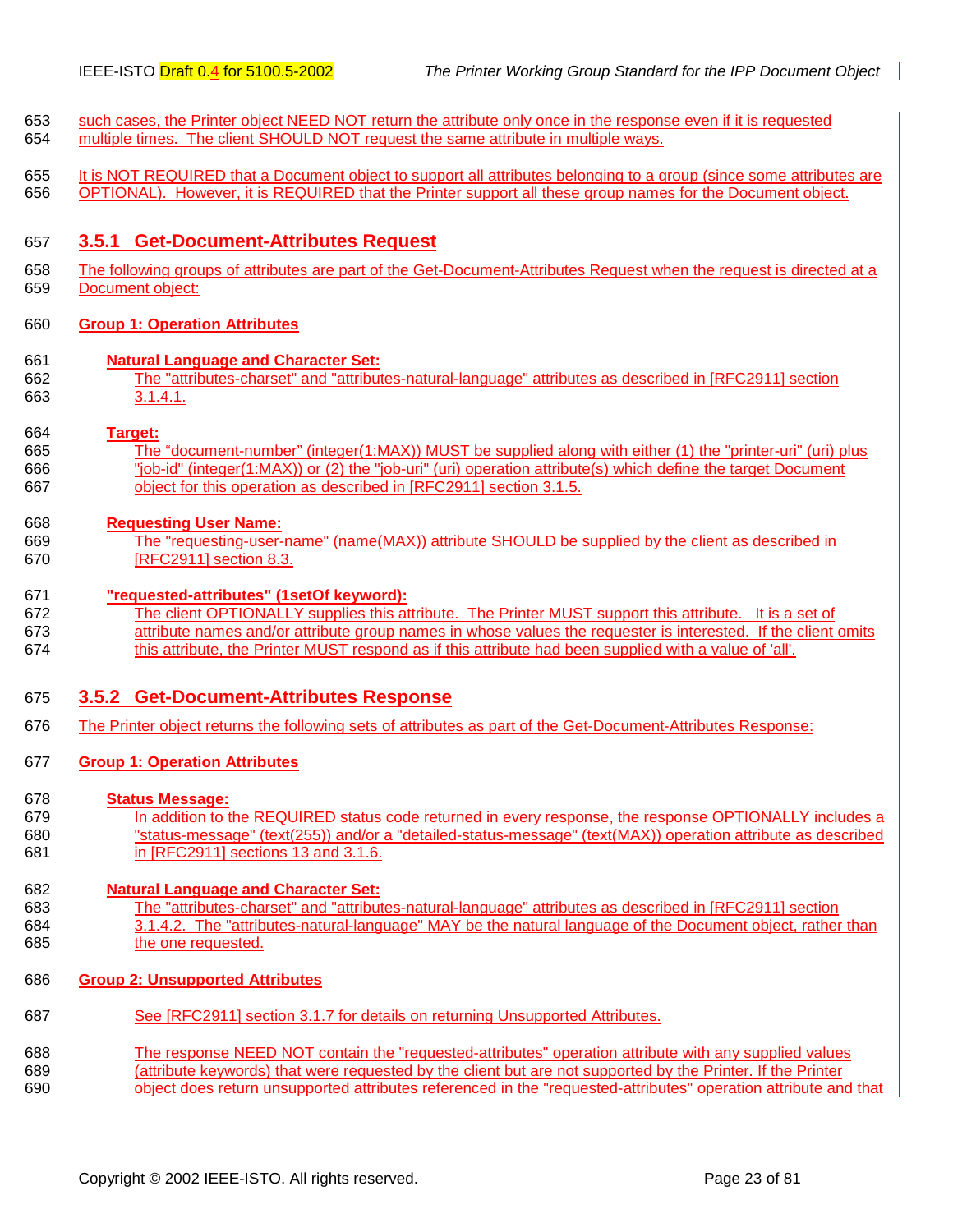<span id="page-23-0"></span>691 **attribute included group names, such as 'all', the unsupported attributes MUST NOT include attributes** 692 described in the standard but not supported by the implementation.

#### 693 **Group 3: Document Object Attributes**

694 This is the set of requested attributes and their current values. The Printer ignores (does not respond with) 695 any requested attribute or value which is not supported. Furthermore, the Printer MUST NOT return 696 Document Template attributes that were not supplied by a client in a Create-Document, Send-Document, or 697 Send-URI request or set by a Set-Document-Attributes request. So the response reflects what was 698 submitted. The Printer MAY omit returning attributes that are restricted by the Printer's security policy in 699 force, including whether the requesting user is the user that submitted the job (job originating user) or not 700 (see [RFC2911] section 8). However, the Printer MUST respond with the 'unknown' value for any supported 701 | attribute (including all REQUIRED attributes) for which the Printer does not know the value, unless it would 702 violate the security policy. See the description of the "out-of-band" values in the beginning of [RFC2911] 703 Section 4.1.

## 704 **3.6 Get-Documents Operation**

705 This REQUIRED operation allows a client to retrieve the list of Document objects belonging to the target Job object. 706 The client MAY also supply a list of Document attribute names and/or attribute group names. A group of Document 707 object attributes will be returned for each Document object in the Job.

708 This operation is similar to the Get-Document-Attributes operation (see section [3.5\)](#page-21-0), except that this Get-Documents 709 operation returns attributes from all Document objects contained in the Job object, instead of from a single selected 710 Document object in the Job object. As with the Get-Document-Attributes operation the Printer MUST only return 711 attributes that were submitted by a client when the Document object was created by the Create-Document, Send-712 Document, or Send-URI operations and possibly modified by the Set-Document-Attributes operation (see section  $713$  [3.7\)](#page-25-0).

## 714 **3.6.1 Get-Documents Request**

- 715 The client submits the Get-Documents request to a Printer object. The Get-Documents is similar to the Get-Jobs 716 operations (see [RFC2911] section 3.2.6) except that there are no equivalents to the "which-jobs" and "my-jobs" 717 | operation attributes.
- 718 The following groups of attributes are part of the Get-Documents Request:
- 719 **Group 1: Operation Attributes**

#### 720 **Natural Language and Character Set:**

721 **The "attributes-charset" and "attributes-natural-language" attributes as described in [RFC2911] section** 722 3.1.4.1.

#### 723 **Target:**

724 Either (1) the "printer-uri" (uri) plus "job-id" (integer(1:MAX)) or (2) the "job-uri" (uri) operation attribute(s) 725 which define the target Job object for this operation as described in [RFC2911] section 3.1.5.

#### 726 **Requesting User Name:**

727 The "requesting-user-name" (name(MAX)) attribute SHOULD be supplied by the client as described in 728 [RFC2911] section 8.3.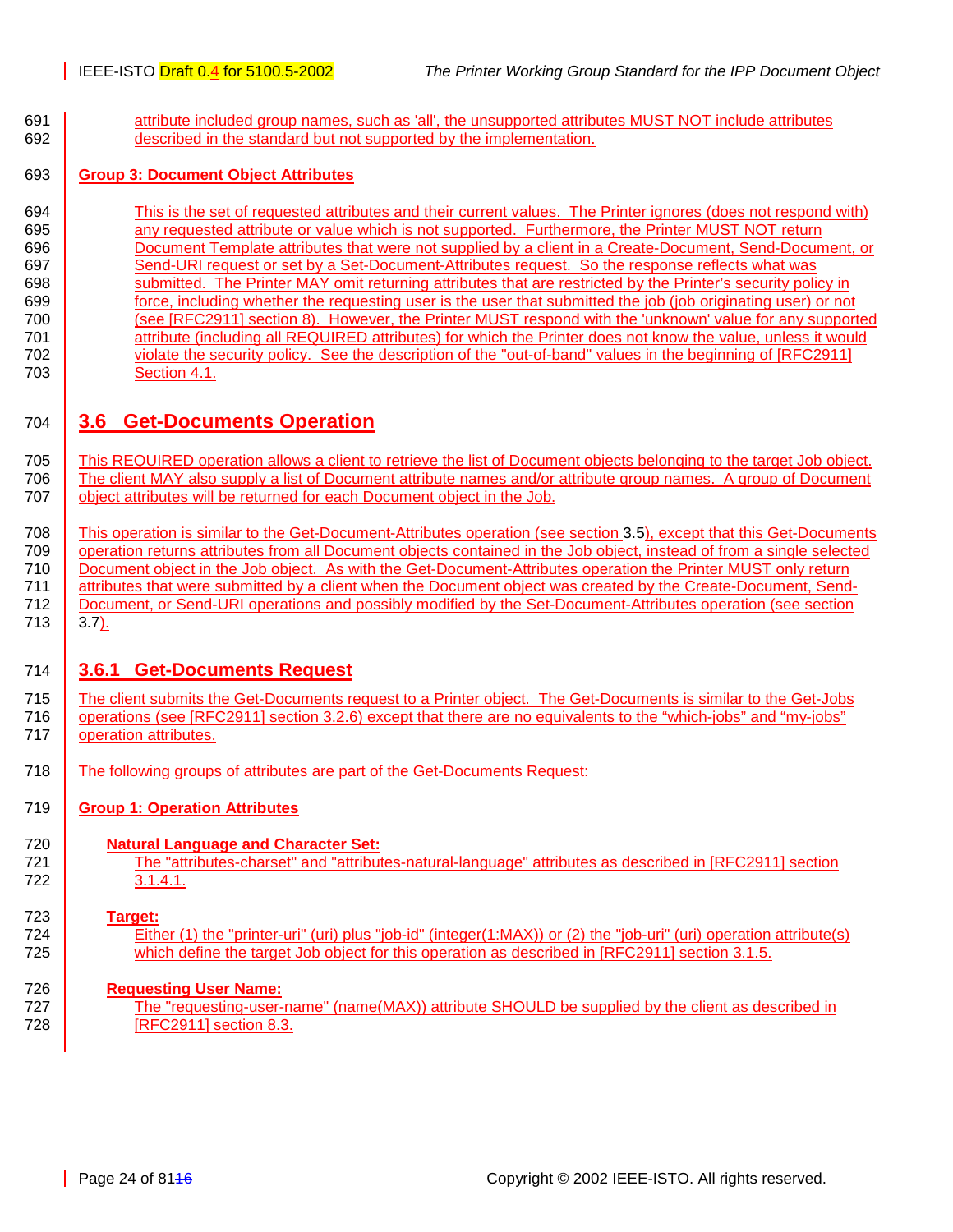#### <span id="page-24-0"></span>729 **"limit" (integer(1:MAX)):**

730 The client OPTIONALLY supplies this attribute. The Printer object MUST support this attribute. It is an 731 integer value that determines the maximum number of Documents that a client will receive from the Printer. 732 The limit is a "stateless limit" in that if the value supplied by the client is 'N', then only the first 'N' Documents 733 are returned in the Get-Documents Response. There is no mechanism to allow for the next 'M' Documents 734 after the first 'N' Documents. If the client does not supply this attribute, the Printer object responds with all 735 Documents.

#### 736 **"requested-attributes" (1setOf type2 keyword):**

- The client OPTIONALLY supplies this attribute. The Printer object MUST support this attribute. It is a set of 738 Document attribute names and/or attribute groups names in whose values the requester is interested. This 739 set of attributes is returned for each Document object that is returned. The allowed attribute group names 740 are the same as those defined in the Get-Document-Attributes operation in section [3.5.1.](#page-22-0)
- 741 If the client does not supply this attribute, the Printer MUST respond as if the client had supplied this attribute 742 with the three values: 'document-number', 'document-state', and 'document-state-reasons'. ISSUE 03: Are 743 the 3 attributes: 'document-number', 'document-state', and 'document-state-reasons' the right attributes to 744 return when the client does not supply the "requested-attributes" operation attribute? Should we include the 745 "document-id-uri" (uri) attribute that the Printer generates as well?

#### 746 **3.6.2 Get-Documents Response**

747 The Printer object returns all of the Document objects up to the number specified by the "limit" attribute that match 748 the criteria as defined by the attribute values supplied by the client in the request. If the client requests any<br>749 Document attributes at all, there is a set of Document Object Attributes returned for each Document Document attributes at all, there is a set of Document Object Attributes returned for each Document object.

750 It is not an error for the Printer to return 0 Documents. If the response returns 0 Documents because there are no 751 Documents in the Job, then the status code for 0 Documents MUST be 'successful-ok'.

#### 752 **Group 1: Operation Attributes**

#### 753 **Status Message:**

754 In addition to the REQUIRED status code returned in every response, the response OPTIONALLY includes a 755 "status-message" (text(255)) and/or a "detailed-status-message" (text(MAX)) operation attribute as described 756 in [RFC2911] sections 13 and 3.1.6.

#### 757 **Natural Language and Character Set:**

758 The "attributes-charset" and "attributes-natural-language" attributes as described in [RFC2911] section 759 3.1.4.2.

#### 760 **Group 2: Unsupported Attributes**

- 761 See [RFC2911] section 3.1.7 for details on returning Unsupported Attributes.
- 762 The response NEED NOT contain the "requested-attributes" operation attribute with any supplied values 763 (attribute keywords) that were requested by the client but are not supported by the IPP object. If the Printer 764 object does return unsupported attributes referenced in the "requested-attributes" operation attribute and that 765 attribute included group names, such as 'all', the unsupported attributes MUST NOT include attributes 766 described in the standard but not supported by the implementation.

#### 767 **Groups 3 to N: Document Object Attributes**

768 The Printer object responds with one set of Document Object Attributes for each returned Document object. 769 The Printer object ignores (does not respond with) any requested attribute or value which is not supported or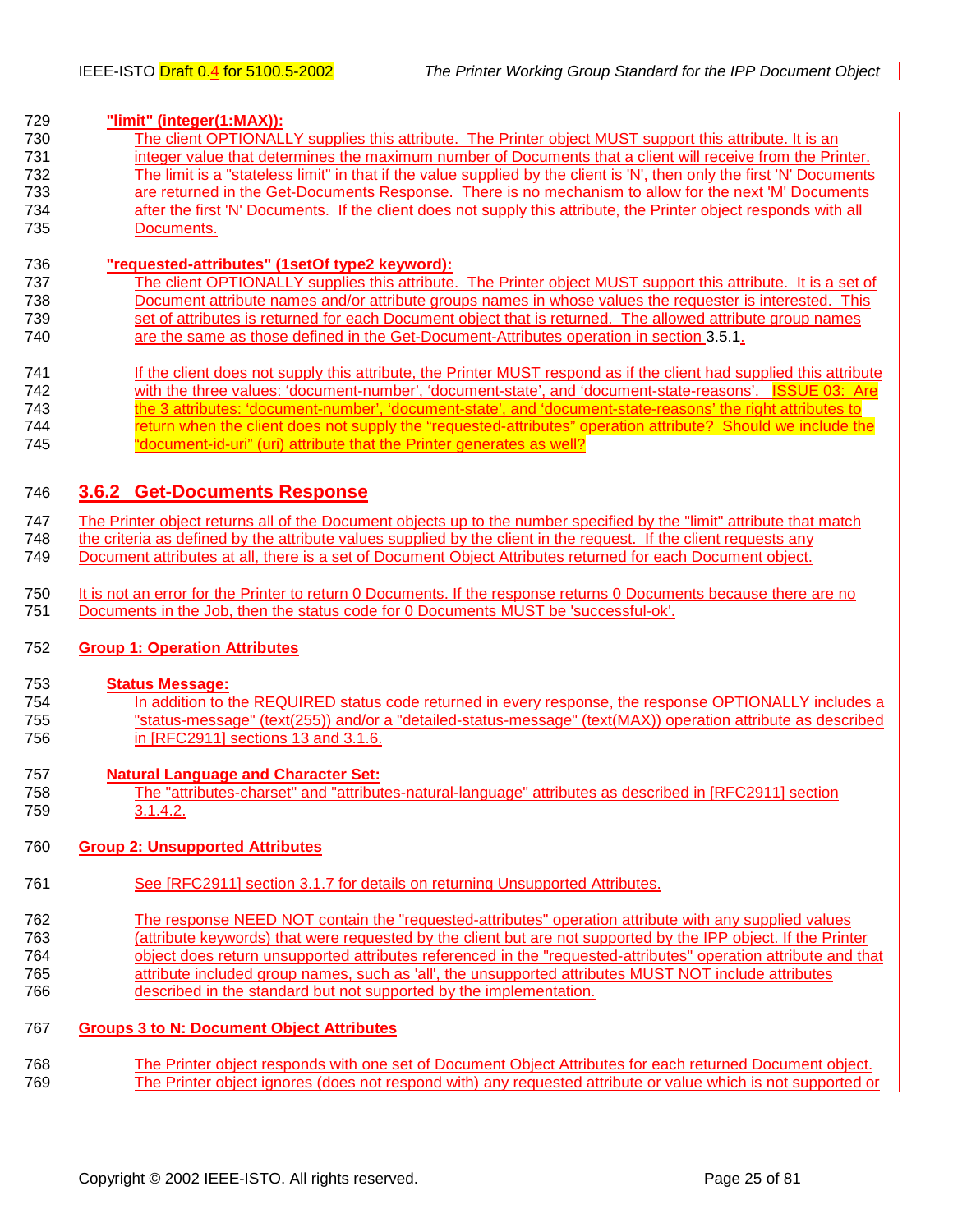- <span id="page-25-0"></span>770 which is restricted by the security policy in force, including whether the requesting user is the user that 771 submitted the job (job originating user) or not (see [RFC2911] section 8). However, the Printer object MUST 772 **Figure 1** respond with the 'unknown' value for any supported attribute (including all REQUIRED attributes) for which 773 the Printer object does not know the value, unless it would violate the security policy. See the description of 774 **the "out-of-band" values in the beginning of [RFC2911] section 4.1.**
- 775 The Printer MUST return the Groups in order of increasing "document-number" attribute value.

## 776 **3.7 Set-JobDocument-Attributes Operation**

777 This OPTIONAL operation allows a client to set the values of the attributes of a JobDocument object after the 778 Document object was submitted to the Printer. In the request, the client supplies the set of JobDocument keyword 779 attribute names and values that are to be set. In the response, the IPP object returns success or rejects the entire 780 request with indications of which attribute or attributes could not be set.

781 This operation is almost identical to the Set-PrinterJob-Attributes operation and follows the same rules for validation 782 (see [set-ops] section 4.24.4). The only differences are that the Set-JobDocument-Attributes operation is directed at 783 a JobDocument object rather than a Printer Job object. As with the Set-Job-Attributes operation, there is no 784 "document-format" operation attribute used when setting a Job object, the The Set-Document-Attributes operation 785 can add an attribute to the (Job) Target object, accepts the 'delete-attributes' out-of-band value is permitted to 786 remove an attribute from the Target object. In addition, and the validation is the same as the Create-Document, 787 Send-Document, and Send-URI operations that create Document objectsJob Creation operations (Print-Job, Print-<br>788 URL and Create-Job), i.e., the Printer validation depends on the "xxx-supported" Printer Description att URI, and Create-Job), i.e., the Printer validation depends on the "xxx-supported" Printer Description attributes (see 789 [RFC2911] section 3.1). Using the Set-Printer-Attributes operation, the administrator can set arbitrary 'name' values 790 to those "xxx-supported" Printer attributes that include the 'name' attribute syntax if the implementation supports the 791 'admin-define' out-of-band value for that "xxx-supported" attribute (see [8.3](#page-26-0) and Appendix A). However, the Set-Job-792 Attributes cannot be used to add unsupported names to the Job object.

The article of the client supplies a *jobdocument* attribute in a Set-JobDocument-Attributes request that the Printer supports, and the *iobdocument* was originally submitted without supplying that attribute. the Printer a the jobdocument was originally submitted without supplying that attribute, the Printer adds the attribute to the 795 | Job Document object.

796 If the client supplies a jobdocument attribute with the "out-of-band" value 'delete-attribute' (see [set-ops] section 797  $\parallel$  8.[28.2\)](#page-26-0), then the Printer MUST remove the attribute and all of its values from the JobDocument object, if present. 798 The semantic effect of the client supplying the 'delete-attribute' value in a Set-JobDocument-Attributes operation 799 MUST be the same as if the attribute had not been supplied with the JobDocument object in the JobDocument 800 Creation operation, i.e., the Printer applies its default attribute or behavior with lower precedence that the PDL (see 801 the beginning of [RFC2911] section 4.2 and [RFC2911] 3.2.1.1). Any subsequent query of the Job Document object 802 using Get-JobDocument-Attributes or Get-JobDocuments MUST NOT return any attribute that has been deleted 803 using the 'delete-attribute' out-of-band value. However, a client can re-establish such a deleted Job Document<br>804 attribute with any supported value(s) using a subsequent Set-Job Document-Attributes operation. attribute with any supported value(s) using a subsequent Set-Job Document-Attributes operation.

805 | If the client supplies an attribute in a Set-JobDocument-Attributes request with the 'delete-attribute' value and that 806 attribute is not present on the JobDocument object, the Printer ignores that supplied attribute in the request, does not 807 return the attribute in the Unsupported Attributes group, and returns the 'successful-ok' status code, if there are no 808 other problems with the request.

809 The validation of the Set-JobDocument-Attributes request is performed by the Printer as if the jobdocument had been<br>810 Submitted originally with the new attribute values (and the deleted attributes removed) and with " submitted originally with the new attribute values (and the deleted attributes removed) and with "ipp-attribute-fidelity" 811 set to 'true', i.e., all modified attributes JobDocument attributes and values MUST be supported in combination with 812 the JobDocument attributes not modified. If such a JobDocument Creation operation would have been accepted, 813 then the Set-JobDocument-Attributes MUST be accepted. If such a JobDocument Creation operation would have 814 been rejected, then the Set-JobDocument-Attributes MUST be rejected and the JobDocument MUST be unchanged. 815 In addition, if any of the supplied attributes are not supported, are not settable, or the values are not supported, the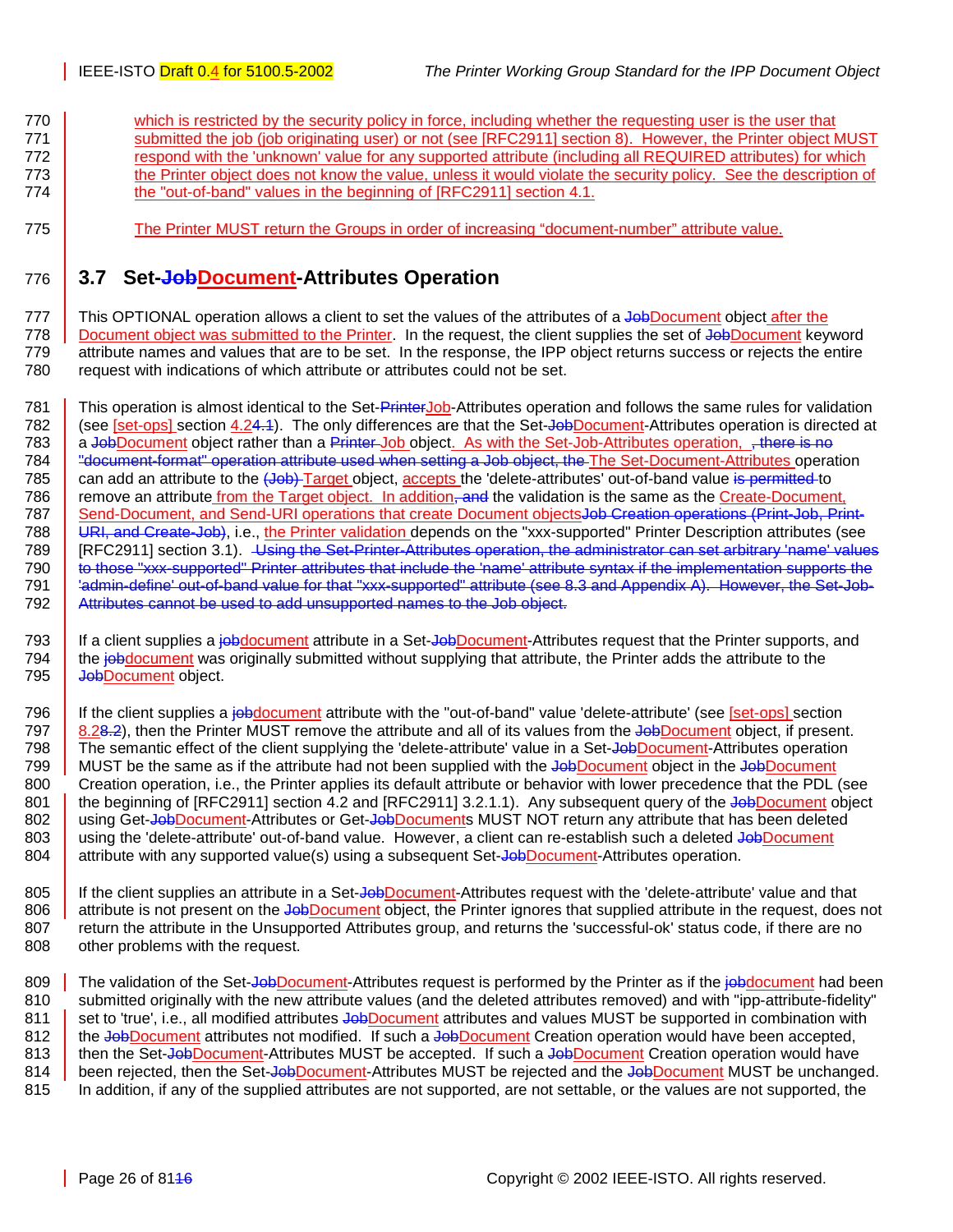- <span id="page-26-0"></span>816 Printer object MUST reject the entire operation; the Printer object MUST NOT partially set some of the supplied
- 817 attributes. In other words, after the operation, all the supplied attributes MUST be set or none of them MUST be set,
- 818 thus making the Set-JobDocument-Attributes an atomic operation.

819 The IPP object MUST accept or reject this operations when the JobDocument's READ-ONLY "*jobdocument-state*" 820 attribute has the values shown in Table 4. The jobdocument's current state MUST affect whether the IPP object 821 accepts or rejects the request. However, the Set-Document-Attributes operation MUST NOT change the state of the 822 Document object (since the Document is a passive object and the Document state is a subset of the Job State). For 823 example, in the case where the operation creates a request for unavailable resources, the Job (but not the 824 Document) transitions to a new state. Table 4 shows the allowed behaviors in each jobdocument state and the 825 transitions.

#### 826 **Table 4 - JobDocument State Transition Table for the Set-JobDocument-Attributes operation**

| Current<br>"jebdocument-<br>state" | New<br>"jebdocument-<br>state" (no<br>change) | IPP object's response status code<br>and "action":                                                                                                                            |
|------------------------------------|-----------------------------------------------|-------------------------------------------------------------------------------------------------------------------------------------------------------------------------------|
| 'pending'                          | 'pendina'                                     | 'successful-ok'                                                                                                                                                               |
| 'pending'                          | 'pending <del>-held</del> '                   | 'successful-ok' - needed resources are not ready (the Job MAY<br>change state, but the Document MUST NOT).                                                                    |
| 'pending-held'                     | ' <del>pending-held'</del>                    | <u>'successful-ok'</u>                                                                                                                                                        |
| ' <del>pending-held'</del>         | ' <del>pending'</del>                         | <del>'successful-ok'</del><br>needed resources are ready                                                                                                                      |
| 'processina'                       | 'processing'                                  | 'successful-ok' or 'client-error-not-possible' depending on<br>implementation, including the attributes being set, whether the<br>jobdocument has started marking media, etc. |
| ' <del>processing-</del>           | <del>processing-</del>                        | 'successful-ok' or 'client-error-not-possible' depending on                                                                                                                   |
| <del>stopped'</del>                | <del>stopped'</del>                           | implementation, including the attributes being set, whether the job                                                                                                           |
|                                    |                                               | has started marking media, etc.                                                                                                                                               |
| 'completed'                        | 'completed'                                   | 'client-error-not-possible'                                                                                                                                                   |
| 'canceled'                         | 'canceled'                                    | 'client-error-not-possible'                                                                                                                                                   |
| 'aborted'                          | 'aborted'                                     | 'client-error-not-possible'                                                                                                                                                   |

#### 827

828 This operation MUST NOT change the value of attributes not specified in the operation unless the definition of the 829 attribute explicitly specifies such side-effects. In general, JobDocument attribute definitions that are settable will not 830 define side-effects on other attributes that are settable, only side effects on READ-ONLY attributes, if any.

### 831 **3.7.1 Settable and READ-ONLY JobDocument Description attributes**

832 If the Printer supports the "job-message-from-operator" Job Description attribute (see [RFC2911] section 4.3.16) and 833 the client explicitly supplies a new value for the "job-message-from-operator" Job Description attribute in Group 2 in 834 the Set-Job-Attributes request, then the Printer MUST set the "job-message-from-operator" Job Description attribute 835 to this new value.

- 836 If the Printer supports the Set-JobDocument-Attributes operation, then it SHOULD support setting of: 837 all JobDocument Template jobdocument ("xxx") attributes
- 838 that the implementation supports (see **[RFC2911] section 4.2 and extensionsthe column labeled "D" in [Table 7\)](#page-42-0).**

839 Some Almost all JobDocument Description attributes (see [RFC2911] section 4.3) MUST NOT be settable, i.e., they 840 are defined to be READ-ONLY. Only Document Description attributes marked with "(r/w) in [Table 7](#page-42-0) MAY be settable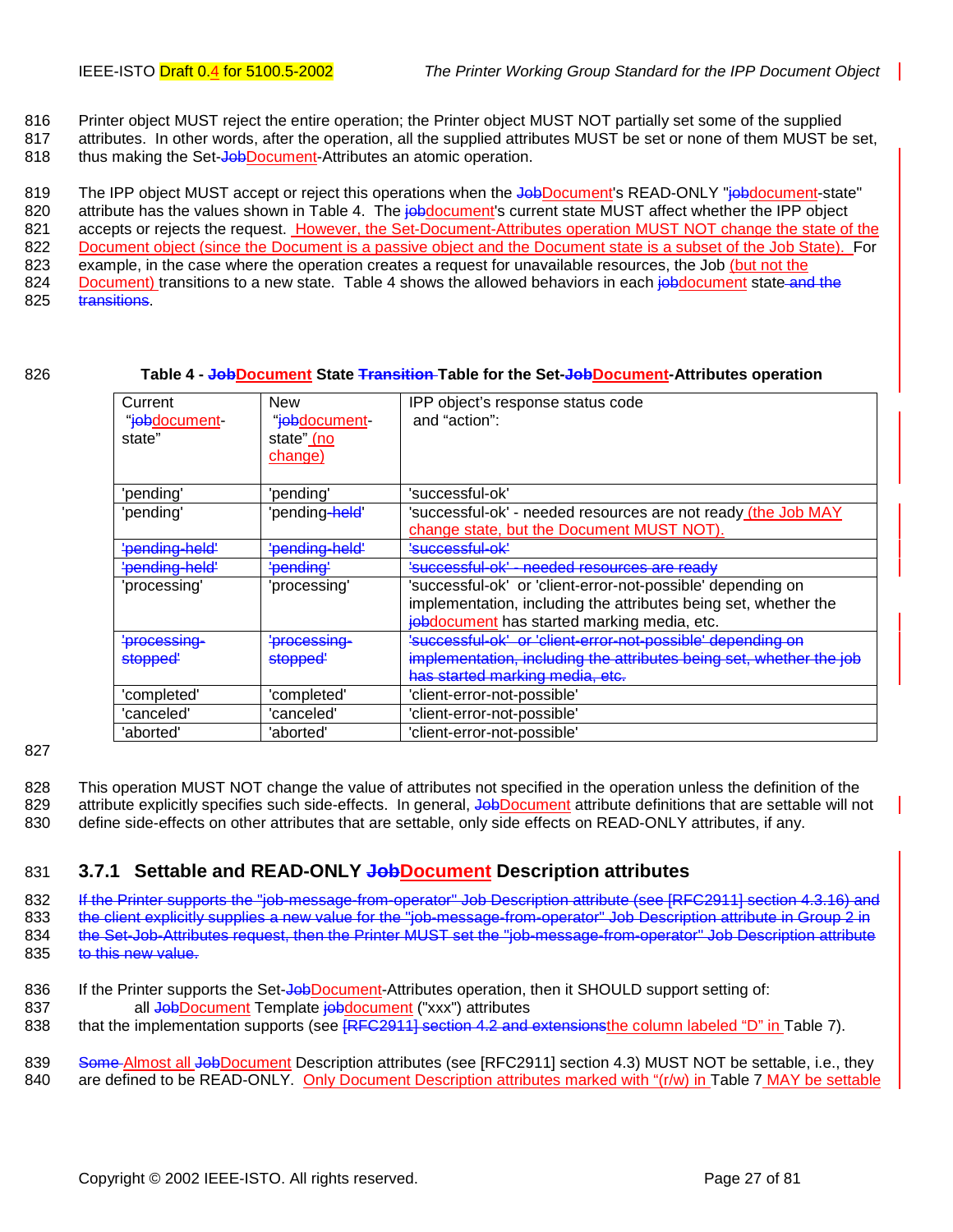- <span id="page-27-0"></span>841 using Set-Document-Attributes. The Printer MUST reject a Set-Document-Attributes request that attempts to set any
- 842 attributes in [Table 7](#page-42-0) that is not marked "(r/w).An attribute marked as "READ-ONLY" in the Job Description attribute 843 **table in Appendix A is such an attribute. The Job attributes not marked as "READ-ONLY" MAY be settable using the**
- 844 Set-Job-Attributes operation, depending on implementation.
- 845 Note: From now on, all extensions that define new object attributes will indicate whether or not the attributes are 846 READ-ONLY, by including the "READ-ONLY" adjective in their descriptions and/or explicitly stating whether they 847 MAY be settable.
- 848 *Access Rights:* The authenticated user (see [RFC2911] section 8.3) performing this operation must either be the job 849 owner (as determined in the Job Creation operation) or an operator or administrator of the Printer object (see 850 [RFC2911] Sections 1 and 8.5).
- 851 **3.7.2 Set-JobDocument-Attributes Request**
- 852 The following sets of attributes are part of the Set-JobDocument-Attributes Request:
- 853 **Group 1: Operation Attributes**
- 854 **Natural Language and Character Set:**
- 855 The "attributes-charset" and "attributes-natural-language" attributes as described in [RFC2911] section 856 3.1.4.1.

#### 857 **Target:**

- 858 The "document-number" (integer(1:MAX)) MUST be supplied along with Eeither (1) the "printer-uri" (uri) plus 859 **The Studie Universe** "job-id" (integer(1:MAX)) or (2) the "job-uri" (uri) operation attribute(s) which define the target Document 860 **object for this operation as described in [RFC2911] section 3.1.5.** ISSUE 04: OK that we don't have a way 861 to set all documents in a single request? The Printer MUST reject the request with 'client-error-bad-request', 862 if the client does not supply the "document-number" operation attribute. There is no way to set all documents 863 explicitly in a single request, since a failure would require the Printer to back out all changes in all 864 documents. However, if the client sets the corresponding attribute at the Job Level using the Set-Job-865 Attributes operation, all documents in the job will be affected that don't have that attribute explicitly supplied 866 **at the Document Level.**
- 867 **Requesting User Name:**
- 868 The "requesting-user-name" (name(MAX)) attribute SHOULD be supplied by the client as described in 869 [RFC2911] section 8.3.

#### 870 **Group 2: JobDocument Attributes**

- 871 The client MUST supply a set of Job Document Template attributes with one or more values (including 872 explicitly allowed out-of-band values) as listed in column labeled "D" in Table 7 - Job Template and 873 [Document Template attributes](#page-42-0) and Document Description attributes flagged with "(r/w)" and listed in the 874 column labeled "Doc" in [Table 8 - Job and Document Description attributesd](#page-48-0)efined in [RFC2911] section 4.2 875 **Job Template Attributes ("xxx" attributes), section 4.3 Job Description Attributes, and any attribute extensions** 876 supported by the Printer. The value(s) of each JobDocument attribute supplied in Group 2 replaces the 877 value(s) of the corresponding Job Document attribute on the target Job Document object. For attributes that 878 can have multiple values (1setOf), all values supplied by the client replace all values of the corresponding 879 **JobDocument** object attribute.
- 880
- 881 **If the client supplies an "xxx" attribute with the 'delete-attribute' out-of-band value (see [set-ops] section** 882 8.[28.2\)](#page-32-0), the Printer MUST remove the "xxx" attribute from the Job Document object, if present.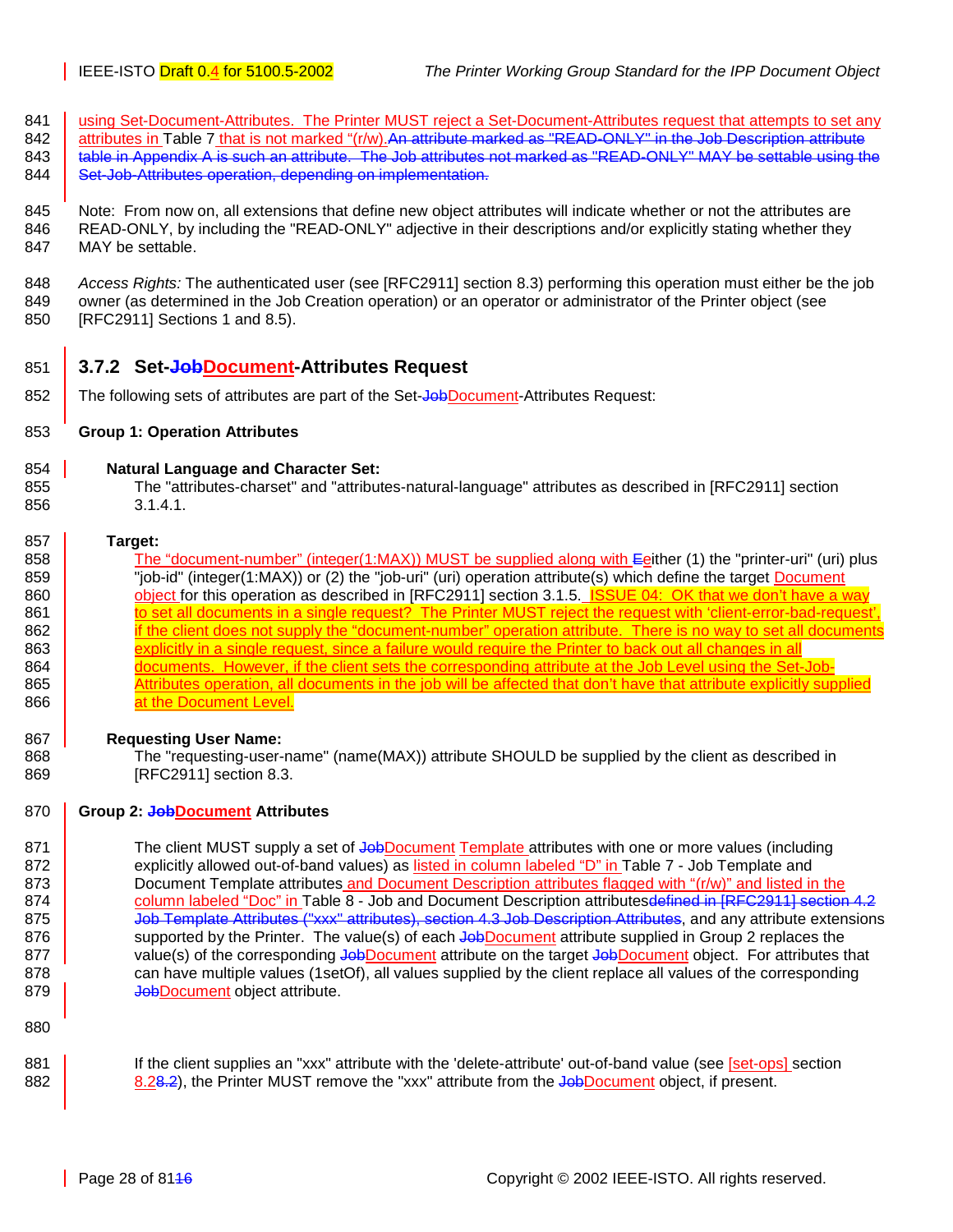#### <span id="page-28-0"></span>883

#### 884 **3.7.3 Set-JobDocument-Attributes Response**

885 The IPP object returns the following sets of attributes as part of the Set-Job Document-Attributes Response:

#### 886 **Group 1: Operation Attributes**

#### 887 **Status Message:**

888 In addition to the REQUIRED status code returned in every response, the response OPTIONALLY includes a 889 "status-message" (text(255)) and/or a "detailed-status-message" (text(MAX)) operation attribute as described 890 in [RFC2911] sections 13 and 3.1.6.

#### 891 **Natural Language and Character Set:**

892 The "attributes-charset" and "attributes-natural-language" attributes as described in [RFC2911] section 893 3.1.4.2.

#### 894 **Group 2: Unsupported Attributes**

- 895 See [RFC2911] section 3.1.7 for details on returning Unsupported Attributes.
- 896 If some of the attributes in the operation fail to validate, the Printer MUST reject the operation, MUST NOT 897 change any JobDocument attributes, and MUST return the indicated status code below. In this group, the 898 Printer MUST also return all attributes that fail to validate. The following are the reasons that an attribute 899 fails to validate and the value returned for the attribute, along with the indicated status code and order of 900 detection:
- 901 1. The number of attributes supplied by the client exceeds the maximum number that the Printer 902 supports in a Set-Printer-Attributes request: return the 'client-error-request-entity-too-large' (see 903 [RFC2911] section 13.1.4.9).
- 904 2. The Printer doesn't support the attribute: return the attribute with the 'unsupported' out-of-band 905 attribute value (see [RFC2911] section 3.1.7 and [RFC2910]) and the 'client-error-attributes-or-906 values-not-supported (see [RFC2911] section 13.1.4.12).
- 907 3. The attribute is READ-ONLY (in its definition) or is not-settable in this implementation: return the 908 308 908 attribute with the 'not-settable' out-of-band attribute value (see [set-ops] section 8.[18.1\)](#page-32-0) and the 909 'client-error-attributes-not-settable' status code (see [set-ops] section 7.[17.1\)](#page-32-0).
- 910 4. The Printer doesn't support the value: if the attribute in the operation has a single value return it. 911 If the attribute in the operation is multi-valued, return only those values in a 1setOf that are not 912 supported. Return the 'client-error-attributes-or-values-not-supported' status code (see [RFC2911] 913 **section 13.1.4.12**).
- 914 5. The values of some of the supplied attributes conflict with one another and/or other JobDocument 915 attribute values not being set: if the conflicting attribute in the operation has a single value return 916 the attribute and the value. If the attribute in the operation is multi-valued, return only the attribute 917 and those values in a 1setOf that are conflicting with other attributes. Return the 'client-error-918 conflicting-attributes' status code (see [RFC2911] section 13.1.4.15).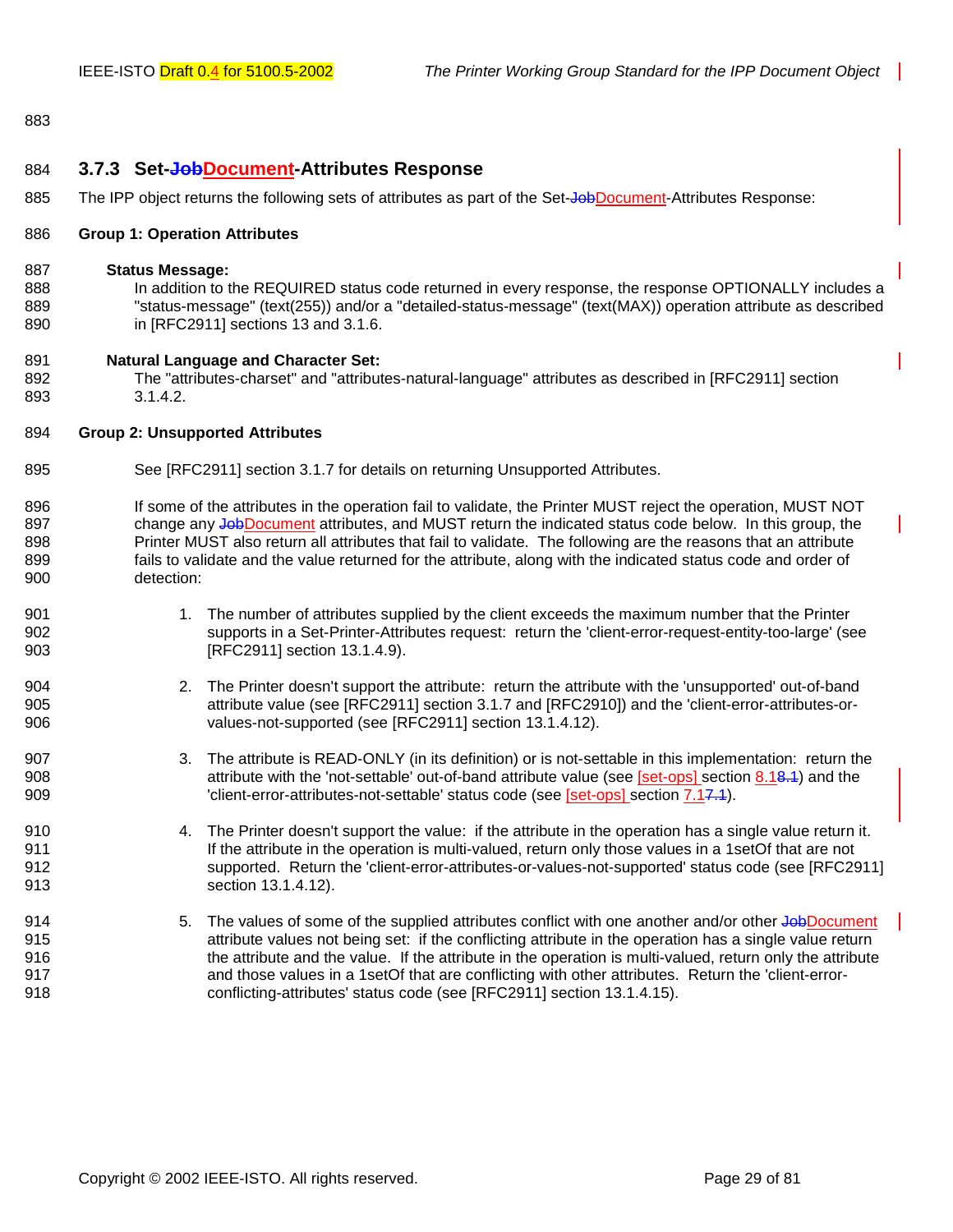## <span id="page-29-0"></span>919 **3.8 Cancel-JobDocument Operation**

920 This REQUIRED OPTIONAL<sup>6</sup> operation allows a client to cancel a specified Document in a specified Print Job from 921 the time the job Document is created up to, but not including, the time it is completed, canceled, or aborted. Since a 922 **JobDocument might already be printing by the time a Cancel-JobDocument is received, some media sheet pages** 923 might be printed before the job document is actually terminated.

924 | ISSUE 05: OK, that Cancel-Document operation is OPTIONAL, while the Cancel-Job operation is REQUIRED by 925 | **IRFC29111?** 

926 The Cancel-Document operation does not remove the Document from the Job and Printer, but only sets the specified 927 Document's "document-state" Document Description attribute to 'canceled' and the Document's "document-state-<br>928 reasons" Document Description attribute to 'canceled-by-user' or 'cancel-by-operator'. If the Job object reasons" Document Description attribute to 'canceled-by-user' or 'cancel-by-operator'. If the Job object is printed 929 again using operations such as the Reprocess-Job operation (see [adm-ops] section 4.1) or the Restart-Job 930 operation (see [RFC2911] section 3.3.7), any canceled Documents are also printed again. Thus Cancel-Document 931 has the same semantics as Cancel-Job (see [RFC2911] section 3.3.3), which only cancels the processing of the job, 932 and doesn't delete the Job object itself. See the Delete-Document operation (section [3.10\)](#page-32-0) to remove the Document 933 | object itself immediately from the Job and Printer.

934 The Cancel-Document operation does not affect the states of any of the other Document objects in the job. If the Job was processing and there are more Documents to be processed, the Printer does so. If there are no fur was processing and there are more Documents to be processed, the Printer does so. If there are no further 936 Documents to process, the Job moves to the 'completed' state as usual whenever there is no more processing to be 937 **done**.

938 The IPP object MUST accept or reject the request based on the jobdocument's current state and transition the 939 **journal is entity of the indicated new state as follows:** 

| Current<br>" <i>jobdocument</i> -state" | <b>New</b><br>" <del>job</del> document-<br>state" | <b>IPP</b> -Printer object's response status code and<br>action: |
|-----------------------------------------|----------------------------------------------------|------------------------------------------------------------------|
| 'pending'                               | 'canceled'                                         | 'successful-ok'                                                  |
| pending held'                           | 'eanceled'                                         | 'successful-ok'                                                  |
| 'processing'                            | 'canceled'                                         | 'successful-ok'                                                  |
| 'processing'                            | 'processing'                                       | 'successful-ok' See Rule 1                                       |
| 'processing'                            | 'processing'                                       | 'client-error-not-possible'<br>See Rule 2                        |
| <del>'processing stopped'</del>         | 'canceled'                                         | 'successful-ok'                                                  |
| 'processing stopped'                    | 'processing stopped'                               | $S_{\rho\alpha}$ Pula<br>' <del>successful-</del>                |
| <del>'processing stopped'</del>         | 'processing stopped'                               | 'elient error not possible'<br>See Rule 2                        |
| 'completed'                             | 'completed'                                        | 'client-error-not-possible'                                      |
| 'canceled'                              | 'canceled'                                         | 'client-error-not-possible'                                      |
| 'aborted'                               | 'aborted'                                          | 'client-error-not-possible'                                      |

940 | Rule 1: If the implementation requires some measurable time to cancel the jobdocument in the 'processing' or 941 | 'processing-stopped' jobdocument states, the IPP Printer object MUST add the 'processing-to-stop-point' value to the

942 **jobdocument's "jobdocument-state-reasons"** attribute and then transition the jobdocument to the 'canceled' state 943 when the processing ceases (see [RFC2911] section 4.3.[84.3.8\)](#page-50-0).

į <sup>6</sup> The Cancel-Document operation is OPTIONAL, whereas the corresponding Cancel-Job is REQUIRED.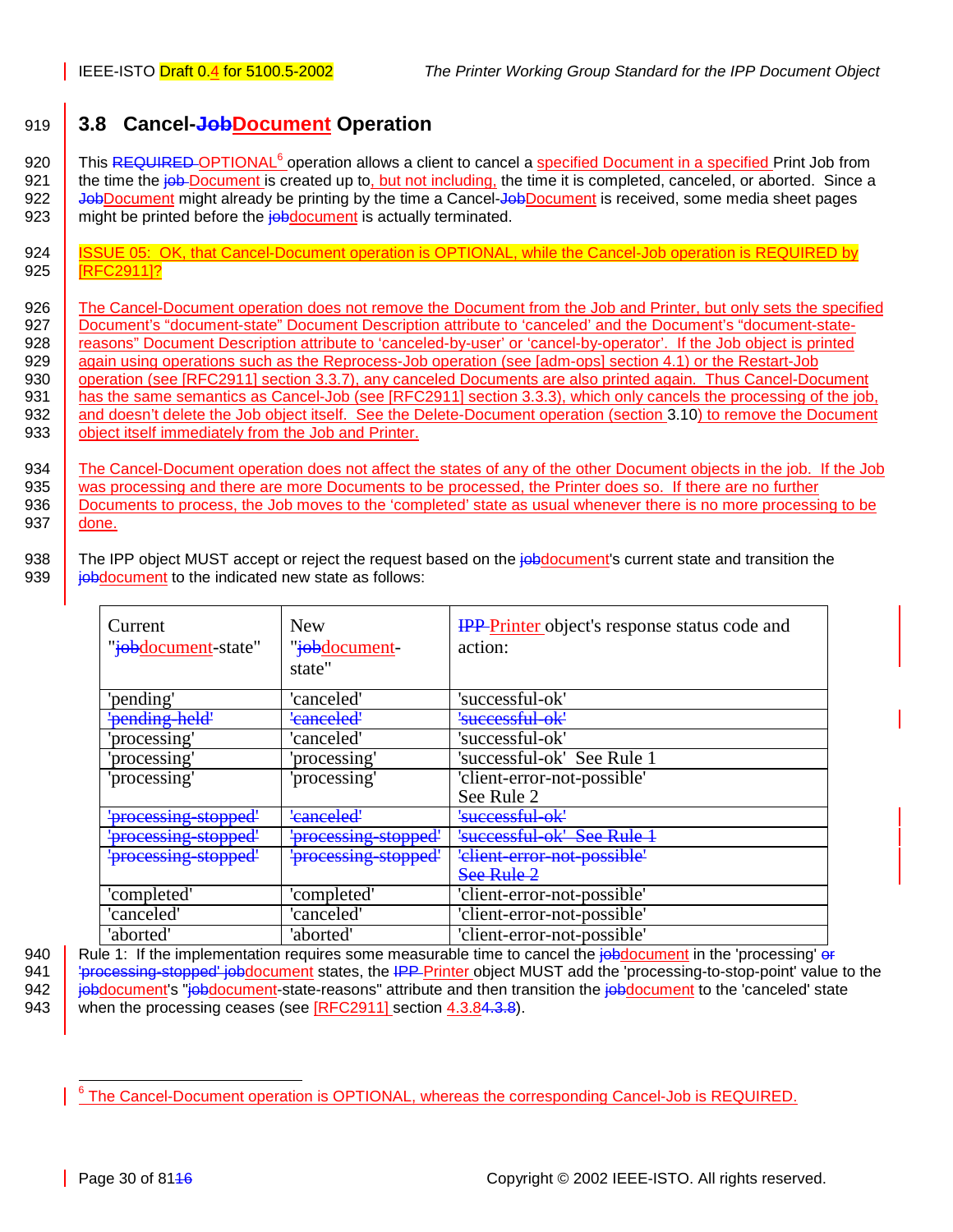- <span id="page-30-0"></span>944 Rule 2: If the Job Document object already has the 'processing-to-stop-point' value in its "job document-state-
- 945 reasons" attribute, then the Printer object MUST reject a Cancel-JobDocument operation.
- 946 *Access Rights:* The authenticated user (see [RFC2911] section 8.3[8.3\)](#page-50-0) performing this operation must either be the 947 job owner or an operator or administrator of the Printer object (see [RFC2911] Ssections 14 and 8.[58.5\)](#page-50-0). Otherwise, 948 the IPP object MUST reject the operation and return: 'client-error-forbidden', 'client-error-not-authenticated', or 'client-949 error-not-authorized' as appropriate.

#### 950 **3.8.1 Cancel-JobDocument Request**

951 The following groups of attributes are part of the Cancel-Job Document Request:

#### 952 **Group 1: Operation Attributes**

- 953 **Natural Language and Character Set:**
- 954 The "attributes-charset" and "attributes-natural-language" attributes as described in [RFC2911] section 955 3.1.4.1<del>3.1.4.1</del>

#### 956 **Target:**

957 The "document-number" (integer(1:MAX)) MUST be supplied along with Eeither (1) the "printer-uri" (uri) plus 958 "job-id" (integer(1:MAX)) or (2) the "job-uri" (uri) operation attribute(s) which define the target **Document** 959 object for this operation as described in section **[RFC2911] 3.1.[53.1.5.](#page-50-0)** 

#### 960 **Requesting User Name:**

961 The "requesting-user-name" (name(MAX)) attribute SHOULD be supplied by the client as described in 962 **[RFC2911]** section 8.[38.3.](#page-50-0)

#### 963 **"message" (text(127)):**

964 The client OPTIONALLY supplies this attribute. The Printer object OPTIONALLY supports this attribute. It is 965 a message to the operator. This "message" attribute is not the same as the "job-message-from-operator" 966 attribute. Theat "job-message-from-operator" attribute is used to report a message from the operator to the 967 end user that queries that attribute. This "message" operation attribute is used to send a message from the 968 client to the operator along with the operation request. It is an implementation decision of how or where to 969 display this message to the operator (if at all). ISSUE 06: OK to have the "message" operation attribute 970 supplied in the Cancel-Document operation be sent to the operator in some unspecified way, like Cancel-971 Job, which could include setting the Job's "message-to-operator" Job Template Job attribute or should we 972 just do away with the "message" operation attribute in the Cancel-Document operation?

### 973 **3.8.2 Cancel-JobDocument Response**

974 The following sets of attributes are part of the Cancel-JobDocument Response:

#### 975 **Group 1: Operation Attributes**

#### 976 **Status Message:**

977 In addition to the REQUIRED status code returned in every response, the response OPTIONALLY includes a 978 "status-message" (text(255)) and/or a "detailed-status-message" (text(MAX)) operation attribute as described 979 **in [RFC2911] sections 13<del>13</del>** and 3.1.[63.1.6.](#page-50-0)

#### 980 **Natural Language and Character Set:**

981 The "attributes-charset" and "attributes-natural-language" attributes as described in [RFC2911] section 982 3.1.4.2[3.1.4.2.](#page-50-0)

#### 983 **Group 2: Unsupported Attributes**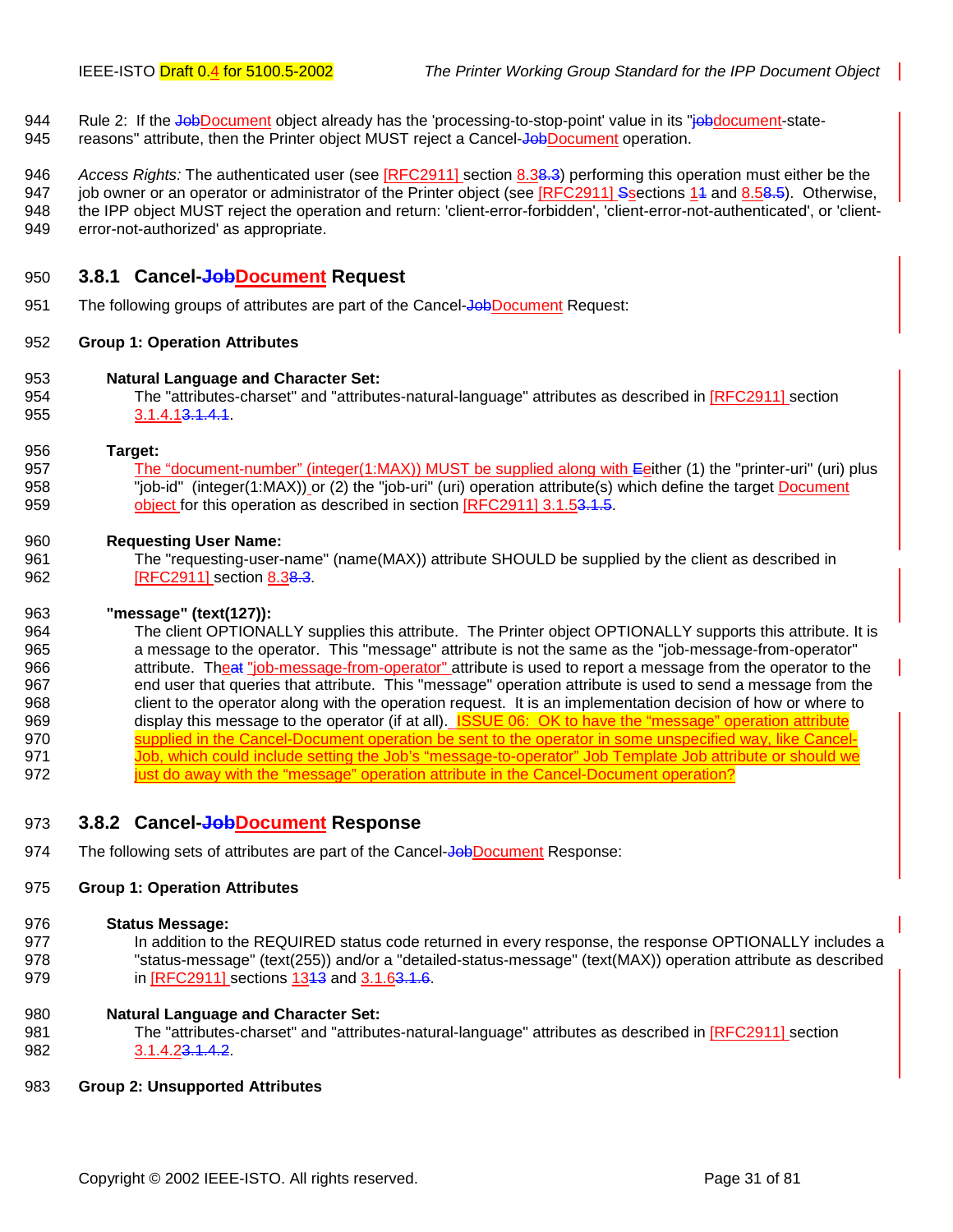<span id="page-31-0"></span>984 See [RFC2911] section 3.1.[73.1.7](#page-50-0) for details on returning Unsupported Attributes.

985 | Once a successful response has been sent, the implementation guarantees that the JobDocument will eventually 986 end up in the 'canceled' state. Between the time of the Cancel-JobDocument operation is accepted and when the 987 **jobdocument** enters the 'canceled' jobdocument-state (see section [8.3](#page-50-0)[4.3.7\)](#page-29-0), the "jobdocument-state-reasons" 988 attribute SHOULD contain the 'processing-to-stop-point' value which indicates to later queries that although the 989 JobDocument might still be 'processing', it will eventually end up in the 'canceled' state, not the 'completed' state.

## **3.9 Cancel-Current-Document Operation<sup>7</sup>** <sup>990</sup>

991 This OPTIONAL operation allows a client to cancel *either* (1) any the current dDocument of the current Job on the 992  $\parallel$  target Printer or (2) the specified document in a specified job if it they are is the current document and job on the 993 Printer. One of the uses of this operation is by operators in an emergency, where the job-id and document-number 994 might be unknown to the operator. See [RFC2911] section 3.3.[33.8](#page-29-0) for the semantics of canceling a job Document 995 and what values the Printer sets the Document's Document Description attributes. Since a JobDocument might 996 already be marking by the time a Cancel-Current-JobDocument is received, some media sheet pages might be 997 | printed before the **job** document is actually terminated.

998 If the client does not supply a "job-id" and "document-number" operation attributes, the Printer MUST accept the 999 request and cancel the current jobdocument if there is a current jobdocument in the 'processing' or 'processing-1000 stopped state; otherwise, it MUST reject the request and return the 'client-error-not-possible' status code. If more 1001 than one job document is in the 'processing' or 'processing-stopped' states, the one that is marking is canceled and 1002 the others are unaffected.

1003 Warning: On a shared printer, there is a race condition. Between the time that a user issues this operation and its 1004 acceptance, the current jobdocument might change to a different document or even a different job. If the user or 1005 operator is authenticated to cancel the new job, the wrong jobdocument is canceled. To prevent this race from 1006 canceling the wrong jobdocument, the client MAY supply the "job-id" and "document-number" operation attributes 1007 which is checked against the current job's "job-id" and the current Document's "document-number". If the job 1008 identified by the "job-id" attribute is not the current job on the Printer and the "document-number" is not the current<br>1009 Document in that current Job. i.e., is not in the 'processing' or 'processing-stopped' state Document in that current Job, i.e., is not in the 'processing' or 'processing-stopped' states, the Printer MUST reject 1010 this operation and return the 'client-error-not-possible' status code. Otherwise, the Printer cancels the specified 1011 | jobdocument.

1012 *Access Rights:* The authenticated user (see [RFC2911] section 8.3) performing this operation must either be the job 1013 owner (as determined in the Job Creation operation) or an operator or administrator of the Printer object (see 1014 [RFC2911] Sections 1 and 8.5).

1015 The Cancel-Current-JobDocument Request and Cancel-Current-JobDocument Response have the same attribute 1016 groups and attributes as the ResumePause-Printer operation (see [RFC2911] section 3.2.8)<del>, including the new "job-</del> 1017 message-from-operator" operation attribute (see section [6\)](#page-29-0), with the addition of the following Group 1 Operation 1018 attributes in the request:

#### 1019 **"job-id" (integer(1:MAX)):**

1020 The client OPTIONALLY supplies this Operation attribute in order to verify that the identified job is still the 1021 current job on the target Printer object. The IPP object MUST supports this operation attribute, if it supports 1022 this operation.

l

<sup>7</sup> In some modeling regimes, the Cancel-Current-Document operation might be a Device method, rather than a Job or Document method.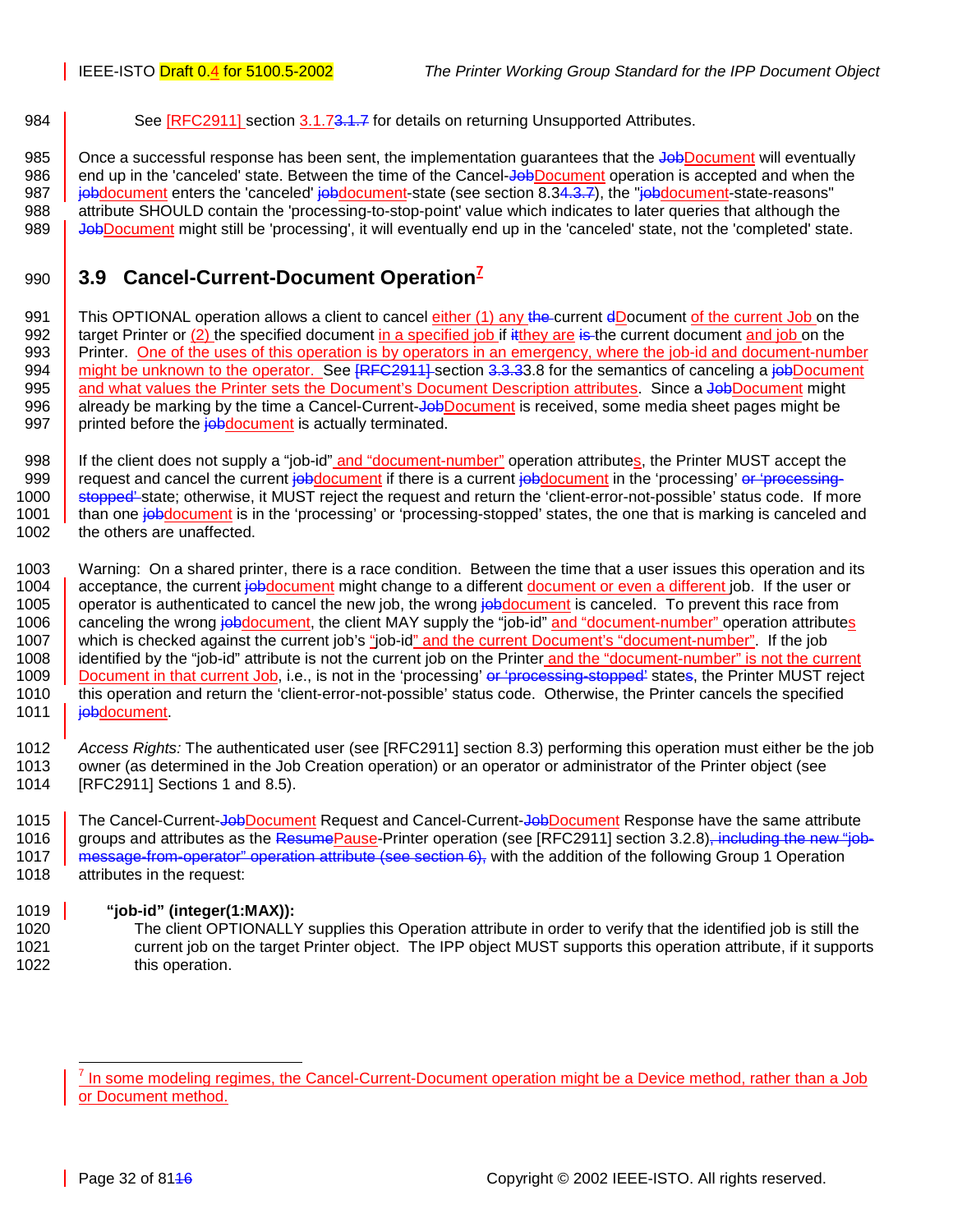<span id="page-32-0"></span>1023 **"document-number (integer(1:MAX))**

- 1024 The client OPTIONALLY supplies this Operation attribute in order to verify that the identified document is still 1025 the current document on the target Printer object. The IPP object MUST supports this operation attribute, if it 1026 supports this operation.
- 1027 The Printer MUST ignore the new "job-message-from-operator" operation attribute (see [adm-ops] section 6), since
- 1028 that is a job only attribute and Cancel-Current-Document is a Document operation. ISSUE 07: OK not to have a
- 1029 "document-message-from-operator" for use with Document operations, like with the Cancel-Current-Document
- 1030 operation that an operator is likely to use?

## 1031 **3.10 Delete-Document Operation**

1032 This OPTIONAL operation removes the specified Document object and its data immediately from the specified Job. 1033 The Printer MUST reject the request if the Document is in any state, but 'pending" (there is no 'pending-held' state for 1034 Documents). The Printer does not reassign the "document-number" Document Description attribute values of the 1035 remaining Document objects in the Job, so that the deleted Document object leaves a gap in the document 1036 numbering space for the Job. The Printer MUST return a 'client-error-not-found' status code, in a subsequent Get-1037 Document-Attributes operation for this Document object specifying its former "document-number". This operation is 1038 similar to the Purge-Jobs operation which immediately deletes all jobs from the Printer. However, the Delete-1039 Document operation only deletes a single Document from the specified Job.

1040 *Access Rights:* The authenticated user (see [RFC2911] section 8.3) performing this operation MUST be an operator 1041 or administrator of the Printer object (see [RFC2911] sections 1 and 8.5). Otherwise, the Printer MUST reject the 1042 operation and return: 'client-error-forbidden', 'client-error-not-authenticated', or 'client-error-not-authorized' as 1043 appropriate. This operation requires operator/administrator privileges, otherwise a rogue client could submit, then 1044 delete, at will using up valuable spooling space. Unprivileged users use Cancel-Document which goes through the 1045 normal accounting, if any.

1046 The Delete-Document request and Delete-Document response have the same attribute groups and attributes as the 1047 Cancel-Document operation (see section 3.8). Cancel-Document operation (see section [3.8\)](#page-29-0).

## 1048 **3.11 Validate-JobDocument Operation**

1049 This REQUIRED operation allows the client to verify capabilities of a Printer against whatever attributes the client 1050 supplies in the Validate-Document request in combination with the previously submitted partial Job, if any. This 1051 operation is similar the same as to the Print-JobCreate-Document operation (section 3.13.2.4) except that a client 1052 supplies no document data and the Printer allocates no resources (i.e., it does not create a new JobDocument 1053 object. The Printer performs the same validation for the Validate-Document operation as for the Create-Document 1054 operation (section [3.1\)](#page-15-0), with the addition that the client MAY supply the "document-uri" operation attribute (defined in 1055 the Send-URI operation in [RFC2911] section 3.3.2). If the client supplies the "document-uri" operation attribute, the 1056 Printer MUST validate that the URI scheme is supported and that the referenced data is accessible)<sup>8</sup> 1057 The client MAY supply a Job object Target, that is, either (1) a "printer-uri" and a "job-id" operation attribute or (2) a 1058 "job-uri" operation attribute. If supplied, the Job Target MUST identify a job that has been created by Create-Job 1059 ([RFC2911] section 3.2.4), but not yet closed, that is, the client hasn't yet supplied the "last-document" operation 1060 attribute with a 'true' value. When the client supplies the Job object Target, the Printer MUST validate that an

- 1061 identical Create-Document, Send-Document, or Send-URI operation would have been accepted in the context of the
- 1062 specified Job and its other Document objects. If the client omits the Job Target by including only the "printer-uri"
- 1063 operation attribute, the Printer performs the same validation as for a Create-Document in which there were no Job

<sup>&</sup>lt;sup>8</sup> The PWG PSI [pwg-psi] specification includes a Validate-Document operation with the "document-uri" operation attribute that the Printer MUST validate.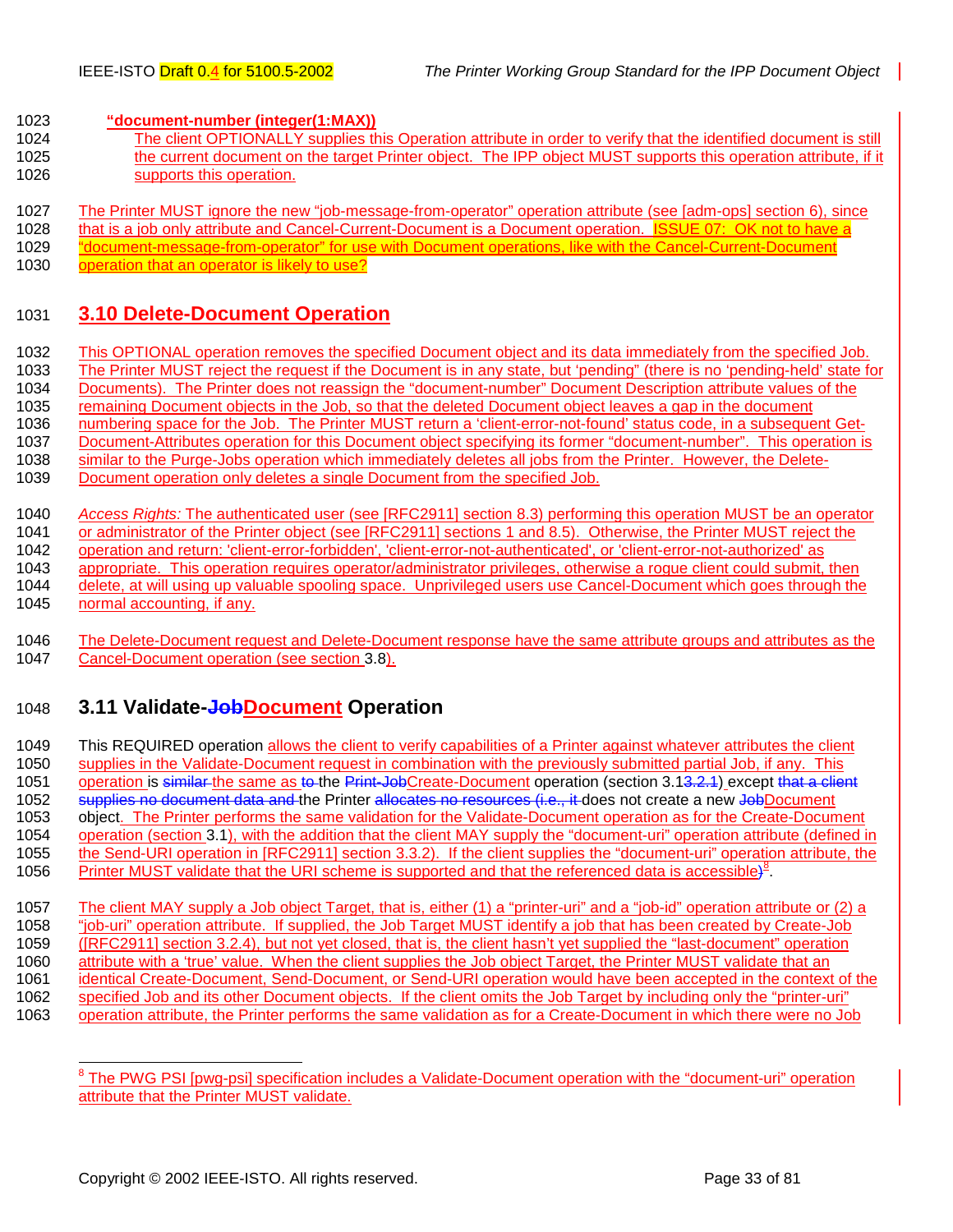<span id="page-33-0"></span>1064 attributes supplied in the Create-Job and no other Documents. The Printer MUST support the Validate-Document 1065 operation with or without the Job object Target being present.

1066 If the client discovers that a Validate-Document operation fails, it has the choice of (1) canceling the entire partially 1067 created job, if any, (2) closing the partially created Job as is (with a Send-Document supplying the "last-document" 1068 with a 'true' value) so that the Printer will process the Job, or (3) adding other Document objects (with Create-1069 Document, Send-Document, and/or Send-URI) and then closing the Job.

1070 By using the Validate-Job Document operation a client can validate that an identical Print-Job Create-Document 1071 operation (or a Send-Document operation with the document data or a Send-URI operation) would be accepted by 1072 the Printer in the context of the partially submitted Job. The Validate-JobDocument operation also performs the 1073 same security negotiation as the Print-JobCreate-Document operation (see [RFC2911] section [88\)](#page-17-0), so that a client 1074 can check that the client and Printer object security requirements can be met before performing a Print-JobCreate-1075 | Document, Send-Document, or Send-URI operation.

1076 The Printer object returns the same status codes, Operation Attributes (Group 1) and Unsupported Attributes (Group 1077 2) as the Print-JobCreate-Document operation (see section [3.1.2\)](#page-17-0). However, no Job-Document Object Attributes 1078 (Group 3) are returned, since no Job Document object is created.

# 1079 **4 Semantic extensions to Job operations**

1080 This section defines effects that Job operations have on the Document object. Printer and Subscription object (Event 1081 Notification [ntfy]) operations MUST have no effect on the Document object and the Document object has no effect 1082 on the semantics of the Printer and Subscription operations. The Job operations that MUST NOT have any effect on the Document object because they are defined to affect the Job object as a whole are: **Get-Job-Attributes<sup>9</sup>** 1083 1084 **GENET 3.3.4)**, Get-Jobs<sup>10</sup> ([RFC2911] section 3.2.6), Hold-Job ([RFC2911] section 3.3.5), Promote-1085 **Job** ([adm-ops] section 4.4.1), **Release-Held-New-Jobs** ([adm-ops] section 3.3.2)**, Resume-Job** ([adm-ops] section 1086 4.3.2)**, Schedule-Job-After** ([adm-ops] section 4.4.2)**, Set-Job-Attributes** ([set-ops] section 4.2), and **Validate-Job** 1087 **(FREC2911** section 3.2.3).

1088 The Job operations that affect Document objects or that Document objects affect the semantics of the Job operations 1089 are, in alphabetical order:

1090 **4.1 Cancel-Current-Job** ([adm-ops] section 4.2)

1091 The Printer sets the "document-state" Document Description attribute to 'canceled' and the "document-state-reasons" 1092 Document Description attribute to 'canceled-by-xxx' for any documents in the current Job that have not yet reached a 1093 terminal state ('completed', 'canceled', or 'aborted'), where "xxx" is 'user' or 'operator'. See [adm-ops] section 4.2.

1094 **4.2 Cancel-Job** ([RFC2911] section 3.3.3)

1095 The Printer sets "document-state" Document Description attribute to 'canceled' and the "document-state-reasons"<br>1096 Document Description attribute to 'canceled-by-user' or 'canceled-by-operator' for all Document obje Document Description attribute to 'canceled-by-user' or 'canceled-by-operator' for *all* Document objects in the 1097 identified Job that have not yet reached a terminal state ('completed', 'canceled', or 'aborted').

l <sup>9</sup> The Printer MUST NOT copy up to the Job object any Document attributes supplied at the Document Level in Create-Document, Send-Document, or Send-URI to the Job object as observable by the client in any Get-Job-Attributes operation responses.

The Printer MUST NOT copy up to the Job object any Document attributes supplied at the Document Level in Create-Document, Send-Document, or Send-URI to the Job object as observable by the client in any Get-Job-Attributes operation responses.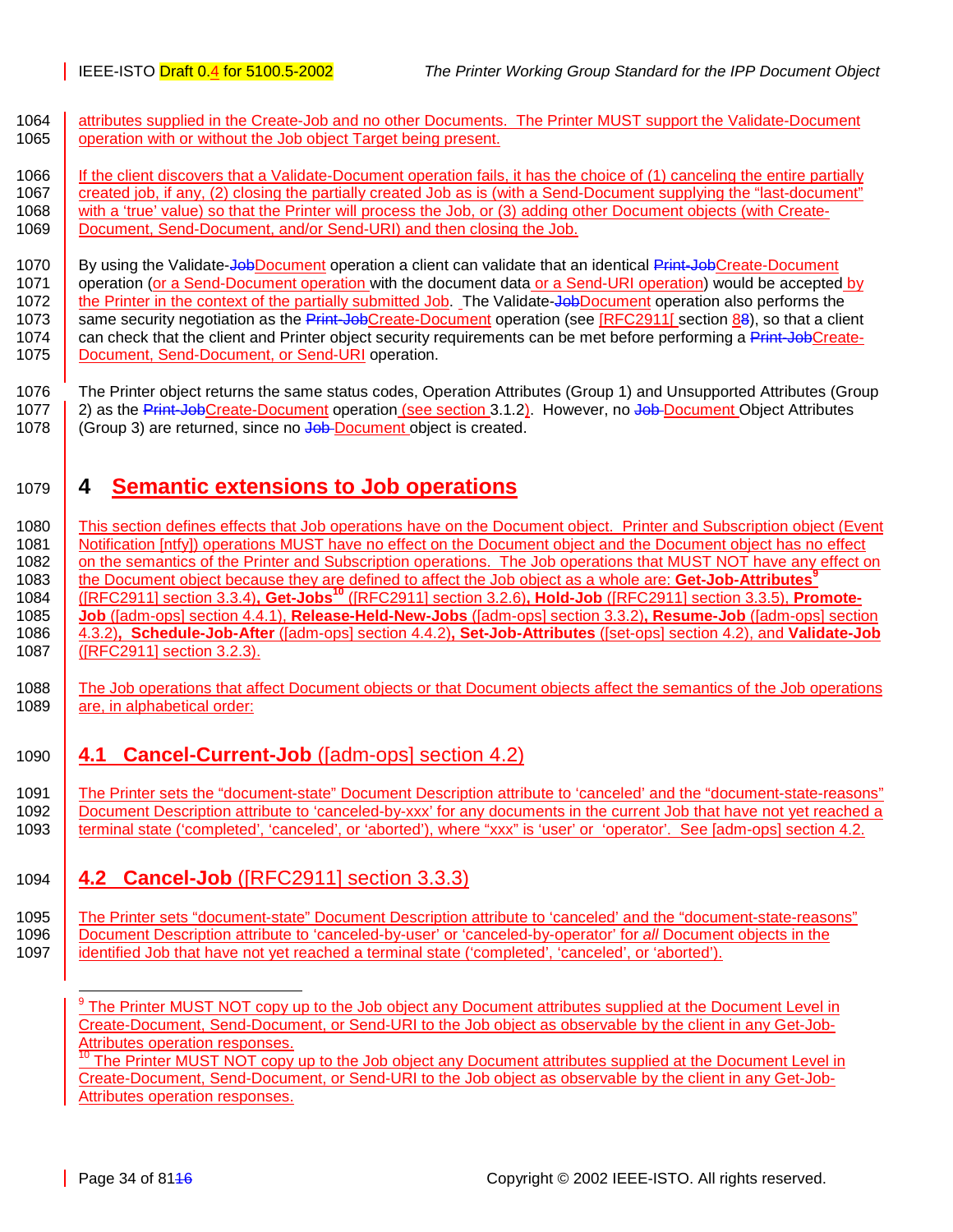## <span id="page-34-0"></span>1098 **4.3 Create-Job** ([RFC2911] section 3.2.4)

1099 The Printer creates the Job object with all of the mixture of Job and Document attributes supplied in the Create-Job

1100 operation. The Document objects that are subsequently created for the specified Job inherit the Document attributes

1101 from the Job object. However, the Printer MUST NOT copy down any Job Level attributes, including "document-

1102 overrides" ([override]) to the Document object as observable by a client in any Get-Documents or Get-Document-1103 Attributes operation responses.

## 1104 **4.4 Print-Job** ([RFC2911] section 3.2.1)

1105 The Printer creates one Document object as a side effect of the Print-Job operation. All of the attributes supplied by 1106 the client MUST remain at the Job Level as part of the Job object. Any Document attributes supplied have affect on 1107 the Document object because the Document object inherits them from the Job object. The Printer MUST populate<br>1108 the single Document object's "document-state", "document-state-reasons", and "document-number" Document the single Document object's "document-state", "document-state-reasons", and "document-number" Document 1109 Description attributes with appropriate values. Thus a Get-Documents or Get-Document-Attributes for a Job created 1110 by Print-Job will return no attributes supplied by the client, but will return the populated Document Description

## 1111 attributes.

## 1112 **4.5 Print-URI** ([RFC2911] section 3.2.2)

1113 The Printer creates one Document object as a side effect of the Print-URI operation. All of the attributes supplied by

1114 the client MUST remain at the Job Level as part of the Job object. Any Document attributes supplied have affect on

1115 the Document object because the Document object inherits them from the Job object. The Printer MUST populate

1116 the Document object's "document-state", "document-state-reasons", and "document-number" Document Description 1117 attributes with appropriate values. Thus a Get-Documents or Get-Document-Attributes for a Job created by Print-Job

1118 will return no attributes supplied by the client, but will return the populated Document Description attributes.

## 1119 4.6 **Purge-Jobs** ([RFC2911] section 3.2.9)

1120 The Printer removes all Job and all of their contained Document objects.

## 1121 4.7 **Release-Job** ([RFC2911] section 3.3.6)

1122 The Printer moves the job to the 'pending' state, if there are no other "job-state-reasons" to hold the job. ISSUE 08:

1123 Should a Document's "document-state-reasons" keep a Job from being released with Release-Job? Or should there

1124 be no such reasons for the "document-state-reasons" Document Description attribute? For example, what about the

1125 'resources-are-not-ready' value of the "document-state-reasons" Document Description attribute? Or maybe the

1126 'resources-are-not-ready' is only for the "job-state-reasons" Job Description attribute. Then there wouldn't be any

1127 "document-state-reasons" that affect job scheduling.

## 1128 **4.8 Reprocess-Job** ([adm-ops] section 4.1)

1129 The Printer processes the Job again by processing *all* Documents in the Job, including ones that have been

- 1130 canceled by a previous Cancel-Document operation. Therefore, the Printer removes any 'canceled-by-xxx' values
- 1131 from any of the "document-state-reasons" attributes and the Job's "job-state-reasons" attributes.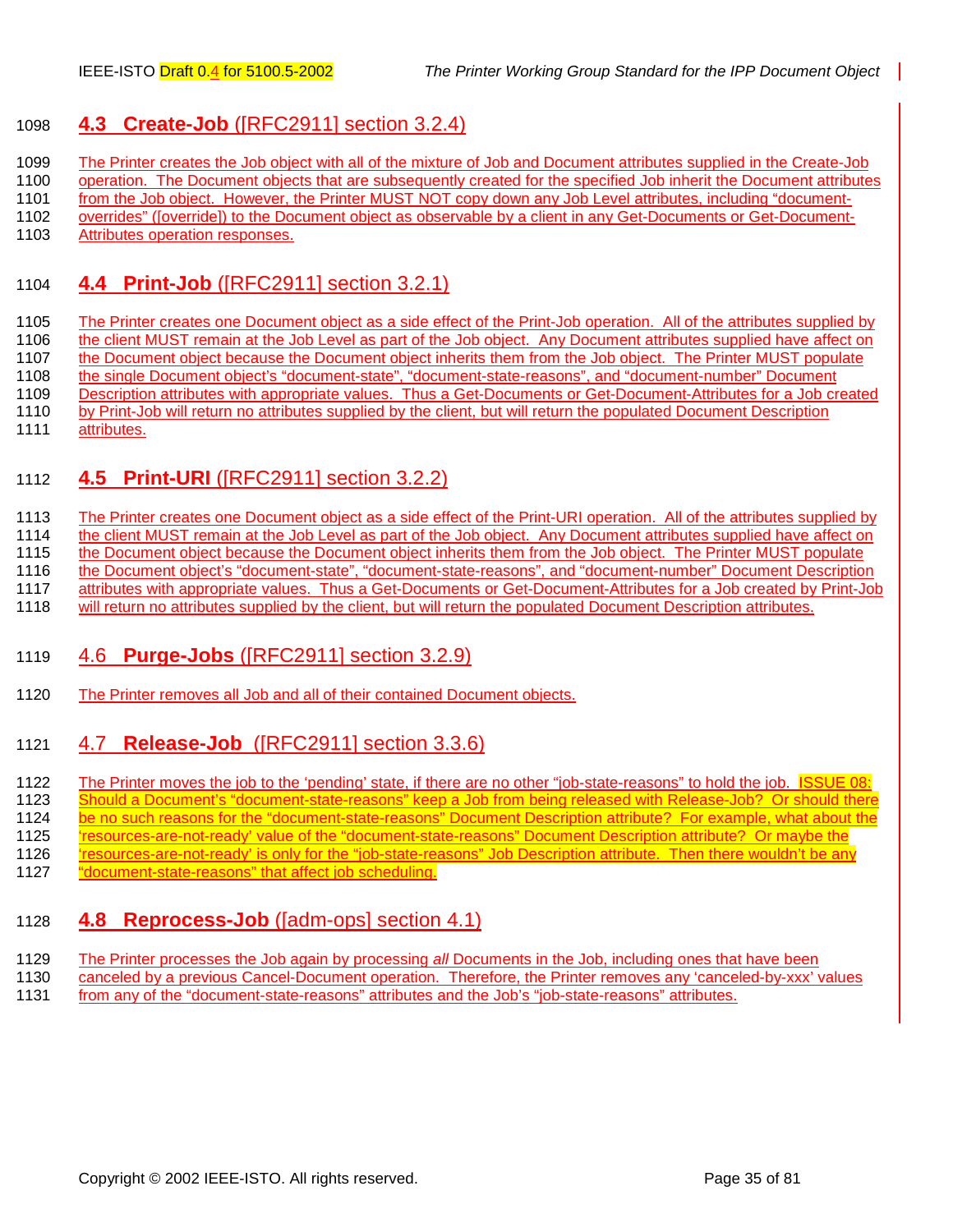## <span id="page-35-0"></span>1132 **4.9 Restart-Job** ([RFC2911] section 3.3.7)

- 1133 The Printer starts the Job over again by processing *all* Documents in the Job, including ones that have been
- 1134 canceled by a previous Cancel-Document operation. Therefore, the Printer removes any 'canceled-by-xxx' values 1135 from any of the "document-state-reasons" attributes and the Job's "job-state-reasons" attributes and

## 1136 4.10 **Send-Document** ([RFC2911] section 3.3.1)

- 1137 The Printer accepts a new Document Attributes group that the client can supply Document Template attribute and 1138 **creates a Document object (see section [3.3\)](#page-19-0).**
- 1139 4.11 **Send-URI** ([RFC2911] section 3.3.2)
- 1140 The Printer accepts a new Document Attributes group that the client can supply Document Template attribute and 1141 **creates a Document object (see section [3.4\)](#page-21-0).**

## 1142 4.12 **Suspend-Current-Job** ([adm-ops] section 4.3.1)

1143 The Printer suspends the current job and sets the Job's "job-state" Job Description attribute to 'processing-stopped' 1144 and "job-state-reasons" to 'job-suspended-by-xxx', where 'xxx' is 'user' or 'operator'. The Documents' "document-1145 state" and "document-state-reasons" Document Description attributes are unaffected (but the Documents are not 1146 processed any further, since the Job is stopped).

## 1147 **5 Attribute Precedence**

- 1148 This section defines the Attribute Precedence rules for Queue Override attributes, Page Override attributes, 1149 Document Object attributes, Document Override attributes, Job Object attributes, PDL instructions, PDL Interpreter 1150 initialization files, and Printer object defaults. Since each attribute can be specified for all of these levels, it is 1151 important to define which level takes precedence when the same attribute occurs at different levels with differing 1152 values.
- 1153 The attribute precedence model has the following features:
- 1154 1) In principle, each defined attribute can occur at each of the precedence levels.
- 1155 2) Attributes can be introduced and modified at different points in the job workflow, e.g., in the application, print 1156 **driver, submission client, protocol, and Printer:**
- 1157 Attributes are supplied by different agents in the system: application, user, print driver, administrator, 1158 **Fig. 2.1158** operator, Printer object, and the output device hardware.
- 1159 Attributes are supplied at different points in time: PDL generation, job submission, job acceptance, job 1160 **pending** iob processing.
- 1161 3) Attributes can be introduced and modified at different points in the job workflow, e.g., in the application, print 1162 **driver, submission client, protocol, and Printer.**
- 1163 4) The later that an attribute is introduced into the work flow or the closer the attribute is to the affected object, 1164 the higher the precedence is assigned to that attribute, since precedence is intended to reflect the user's 1165 | wishes.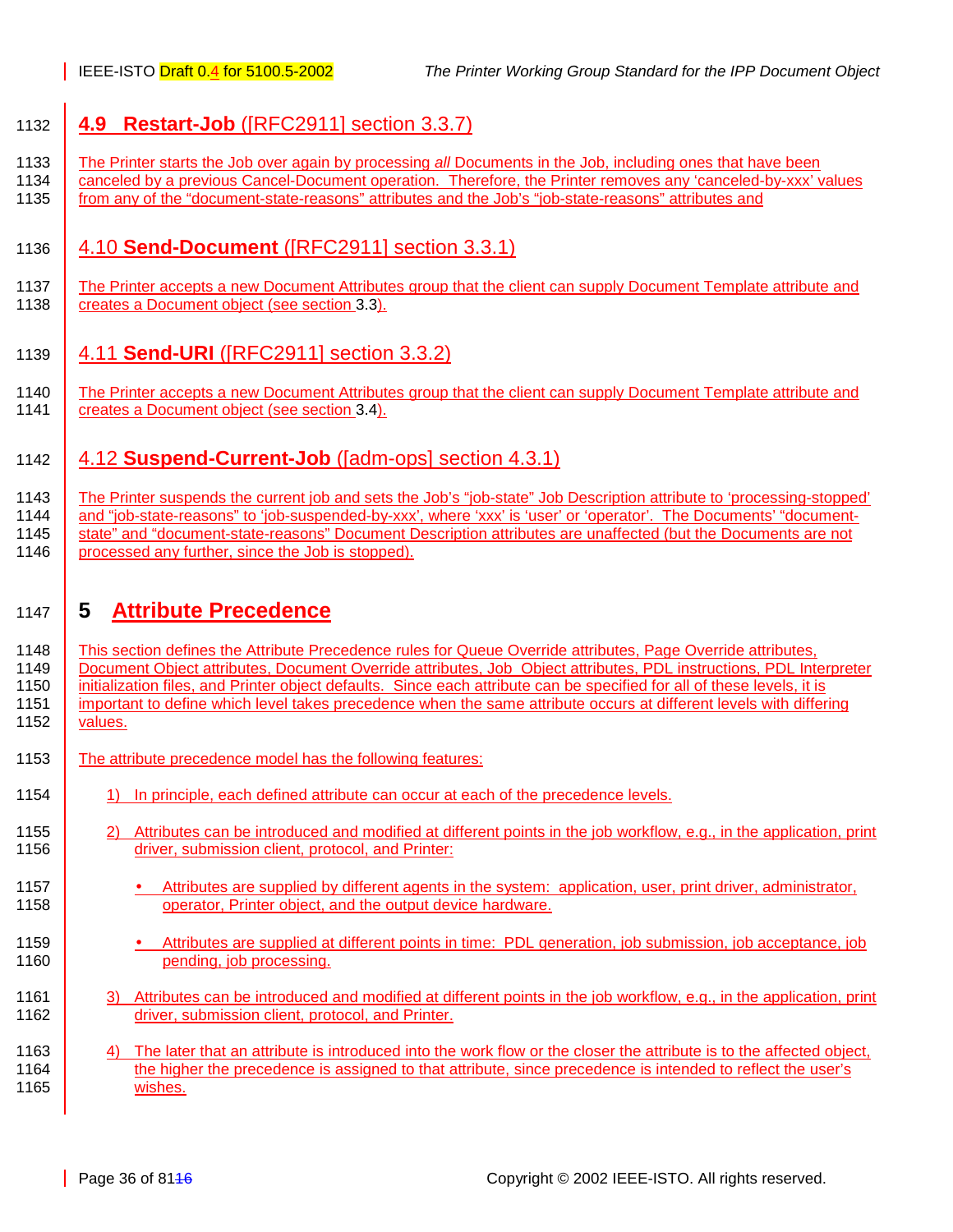- 1166 The following levels of Attribute Precedence are defined in order of decreasing priority:
- 1167 1. **queue override** The value that the Printer enforces for any job submitted to it (see [prod-print2] section 1168 3.1). Set by the administrator when configuring the Printer by setting an "xxx-supported" Printer attribute 1169 to contain a single value, i.e., the override value. Example: the administrator sets the Printer's "sides" = 1170 'two-sided-long' so that all jobs submitted to that (logical) Printer are printed two-sided flipped along the 1171 long edge.
- 1172 Note: The **queue override** level is only available for Printers that support the 'guaranteed' value for 1173 its "pdl-override-supported" attribute (see [prod-print2] section 8). All other levels are available for all 1174 Printers independent of the "pdl-override-supported" value.
- 1175 **2. Document Level page override programming** The special "page-overrides" collection Document 1176 Template attribute (see [override]) supplied at the Document Level, i.e., in a Create-Document, Send-1177 Document, or Send-URI operation, that contains the attributes that are to have the page override status 1178 for the specified ranges of pages in the Input-Document or the Output-Document. Supplied by the client 1179 when submitting a Document object, or set by the user or operator after the Document has been 1180 accepted either using the Set-Document-Attributes operation, or by the operator using means local to the 1181 Printer. Example: "page-overrides" = {"page-number" = '1'; "media" = 'letterhead'}
- 1182 **3. Document Level Document object attributes** The Document attributes supplied at the Document 1183 Level, i.e., in a Create-Document, Send-Document, or Send-URI operation to apply to the Input 1184 Document. Supplied by the client when submitting a Document object, or set by the user or operator 1185 after the Document has been accepted either using the Set-Job-Attributes operation, or by the operator 1186 using means local to the Printer. Examples: "media" = 'na-letter' and "copies" = '2'.
- 1187 4. **Job Level page override programming** A special "page-overrides" collection Job Template attribute 1188 (see [override]) supplied at the Job Level, i.e., in a Job Creation operation, that contains the attributes<br>1189 that are to have the page override status for the specified ranges of pages in the Input-Document or th that are to have the page override status for the specified ranges of pages in the Input-Document or the 1190 Output-Document. Supplied by the client when submitting a job either in the protocol, or set by the user 1191 or operator after the job has been accepted either using the Set-Job-Attributes operation, or by the 1192 operator using means local to the Printer. Example: "page-overrides" = {"page-number" = '1'; "media" = 1193 **Interface Interface**
- 1194 5. **Job Level document override programming** A special "document-overrides" collection Job 1195 Template attribute (see [override]) that contains the attributes that are to have the document override 1196 status for the specified Input-Documents or Output-Documents. Supplied by the client when submitting a 1197 job either in the protocol, or set by the user or operator after the job has been accepted either using the 1198 Set-Job-Attributes operation, or by the operator using means local to the Printer. Example: "document-1199 overrides" = {"document-number" = '5; "media" = 'transparency'}
- 1200 6. **Job Level Job object attributes**  The Job attributes supplied at the Job Level, i.e., with a Create-Job, 1201 Print-Job, or Print-URI operation. Supplied by the client when submitting a Job in the protocol, or set by 1202 the user or operator after the job has been accepted either using the Set-Job-Attributes operation, or by 1203 the operator using means local to the Printer. Examples: "media" = 'na-letter' and "copies" = '2'.
- 1204 7. **PDL document data**  an instruction in the PDL document data. Supplied by the application or print 1205 driver that created the PDL. Example: PostScript setPageDevice specifying na-letter media.
- 1206 8. **PDL Init File data**  a file that the Printer uses to initialize the PDL Interpreter before it starts interpreting 1207 each document in a Job. See description of "pdl-init-file" Job Template attribute in [prod-print2] Section 1208 5.8. It is immaterial how this file is specified, whether it be by a queue override, job object attribute or 1209 printer default – the precedence of the contents of this file is at this level.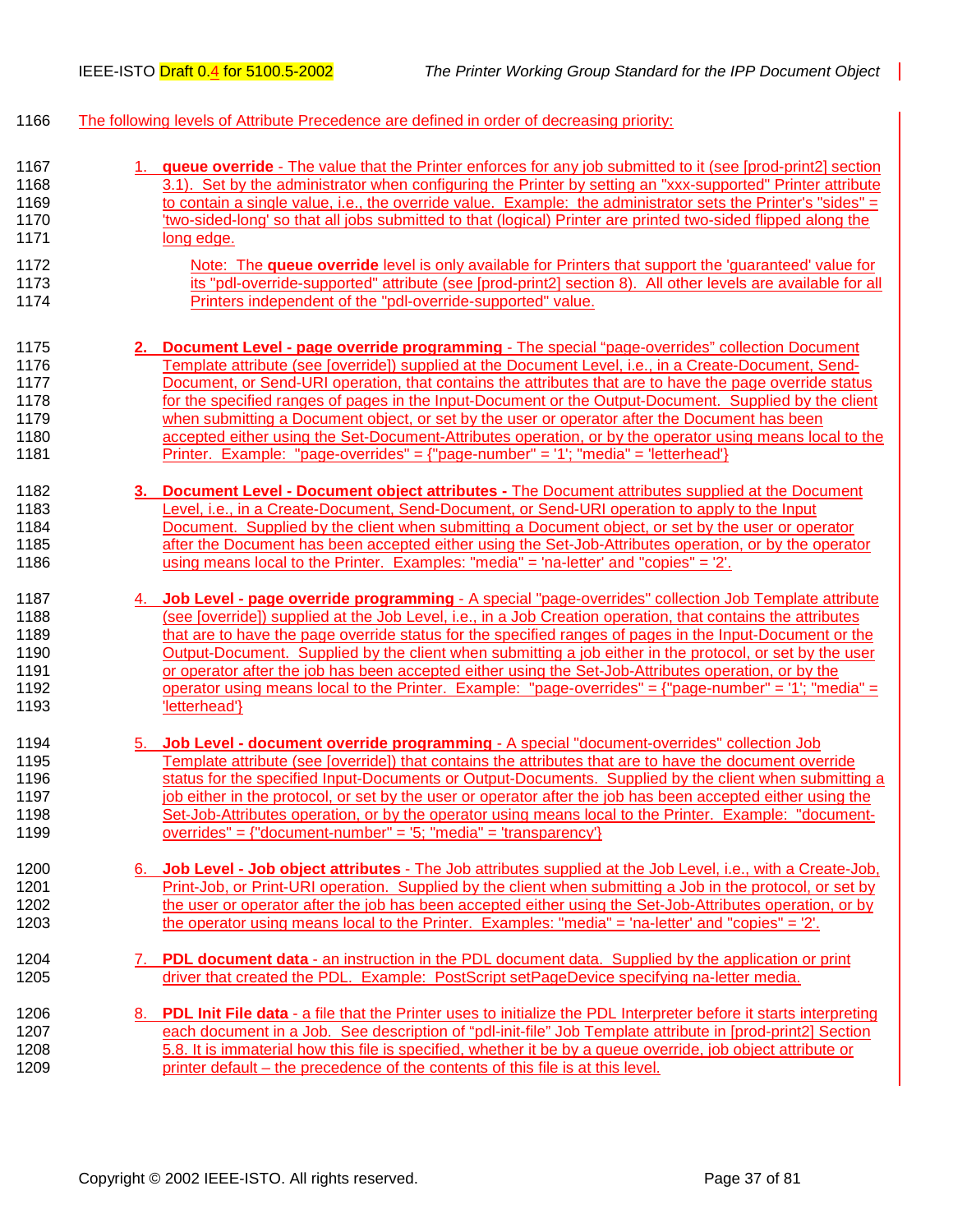<span id="page-37-0"></span>

| 1210 | 9. | <b>printer default</b> - a Printer "xxx-default" attribute that is applied by the Printer provided that none of the |
|------|----|---------------------------------------------------------------------------------------------------------------------|
| 1211 |    | higher levels have supplied a value. The Printer implementation MUST supply values for all of the                   |
| 1212 |    | Printer's "xxx-default" attributes that reflect the out-of-the-box action by the output device. For example,        |
| 1213 |    | if the output device will use media from the large-capacity input tray if not directed otherwise, the               |
| 1214 |    | implementation MUST supply the Printer's "media-default" attribute with the 'large-capacity' keyword                |
| 1215 |    | value without requiring the administrator to configure that value. The implementation MUST allow the                |
| 1216 |    | administrator to configure the Printer's "xxx-default" attributes to other values, if other value are               |
| 1217 |    | supported by the implementation. Example: The administrator changes the Printer's "media-default"                   |
| 1218 |    | from 'large-capacity' to 'na-letter'.                                                                               |
| 1219 |    | Because of the requirement that the implementation supply pre-configured values for the<br>Note:                    |
| 1220 |    | Printer's "xxx-default" attributes, there is no need for a lower "hardware default" precedence                      |
| 1221 |    | level.                                                                                                              |

# 1222 **6 Operation Attributes for the Job and Document Creation operations**

1223 This section lists *all* the Operation attributes that have been defined in other IPP specifications that are used in Job 1224 Creation operations and extends their use to the Document Creation operations defined in the IPP specification. 1225 Operation attributes relate to the operation and do not depend on the printing capabilities of the Printer.

# 1226 **6.1 Operation Attributes supplied in Job Creation and Document Creation**  1227 **requestsat the Job and Document Levels**

1228 Table 5 lists the Operation attributes that clients supply at the Job Level and/or the Document Level. in Job Creation 1229 operation *requests*: Print-Job, Print-URI, and Create-Job and in Document Creation operation *requests*: Send-1230 Document and Send-URI. The value of the "ipp-attribute-fidelity" operation attribute does *not* affect the Printer's 1231 handling of the other operation attributes, only its handling of the Job Template attributes (see section [7\)](#page-40-0).

1232 The "Level Supplied" column indicates whether the Operation attribute can be supplied at the Job Level (Print-Job, 1233 Print-URI, and Create-Job) and at the Document Level (Create-Document, Send-Document, and Send-URI) in a Job 1234 Creation operation (Job = y) and/or a Document Creation operation (Doc = y). The Conformance column indicates 1235 the conformance requirements for what the client supplies in a request and the Printer supports in a request. The 1236 Reference and Section columns list the IETF or IEEE-ISTO specification which defines the semantics of the attribute

### 1237 **Table 5 - Operation Attributes supplied in Job and Document Creation operation** *requests***at the Job and**  1238 **Document Levels**

| Operation attribute name<br>for Job and Document | <b>Attribute Syntax</b> | Level<br>Supplied |            | Conformance      |                    | Reference          |
|--------------------------------------------------|-------------------------|-------------------|------------|------------------|--------------------|--------------------|
| Creation requests                                |                         | Job               | <b>Doc</b> | Client<br>supply | Printer<br>support |                    |
| attributes-charset *                             | charset                 |                   |            | <b>MUST</b>      | MUST               | [RFC2911] §3.1.4   |
| attributes-natural-                              | naturalLanguage         |                   | v          | MUST             | MUST               | [RFC2911] §3.1.4   |
| language *                                       |                         |                   |            |                  |                    |                    |
| compression                                      | type3 keyword           |                   |            | <b>MAY</b>       | <b>MUST</b>        | [RFC2911] §3.2.1.1 |

<sup>&</sup>lt;sup>11</sup> The "compression", "document-format", "document-name", and "document-natural-language" MAY be supplied in the Create-Job Job Creation operation as an extension to [RFC2911] as specified in [override]. If supplied in any Job Creation operation, the Printer copies them to corresponding Job Description attributes for subsequent Job query.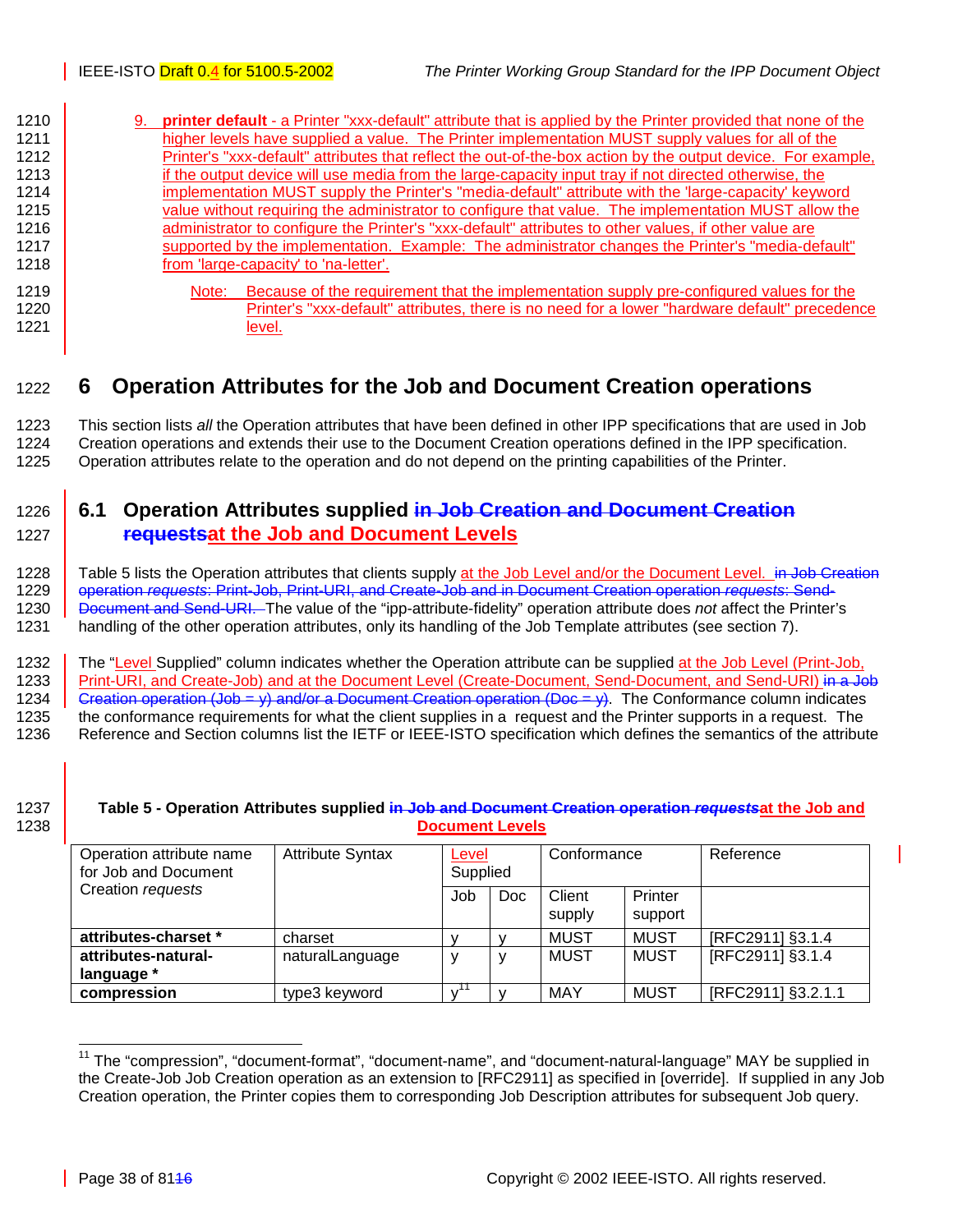| Operation attribute name  | <b>Attribute Syntax</b><br>Level |                          |                          | Conformance         |             | Reference           |
|---------------------------|----------------------------------|--------------------------|--------------------------|---------------------|-------------|---------------------|
| for Job and Document      |                                  | Supplied                 |                          |                     |             |                     |
| Creation requests         |                                  | Job                      | <b>Doc</b>               | Client              | Printer     |                     |
|                           |                                  |                          |                          | supply              | support     |                     |
| document-format           | mimeMediaType                    | $v^3$                    | V                        | <b>MAY</b>          | <b>MUST</b> | [RFC2911] §3.2.1.1  |
| document-name             | name(MAX)                        | $\sqrt{3}$               | y                        | <b>MAY</b>          | <b>MUST</b> | [RFC2911] §3.2.1.1  |
| document-natural-         | naturalLanguage                  | $\sqrt{3}$               | y                        | <b>MAY</b>          | <b>MAY</b>  | [RFC2911] §3.2.1.1  |
| language                  |                                  |                          |                          |                     |             |                     |
| document-overrides        | 1setOf collection                |                          | $v^{12}$                 | <b>MAY</b>          | <b>MAY</b>  | [override] §5.1     |
| document-uri              | uri                              | V                        | V                        | $MAY$ <sup>13</sup> | <b>MAY</b>  | [RFC2911] §3.2.2    |
| input-document-           | integer(1:MAX)                   | $\blacksquare$           | y                        | <b>MAY</b>          | <b>MAY</b>  | [override] §9.2     |
| $n$ umber <sup>14</sup>   |                                  |                          |                          |                     |             |                     |
| ipp-attribute-fidelity    | boolean                          | $\mathsf{V}$             | y                        | <b>MAY</b>          | <b>MUST</b> | [RFC2911] §3.2.1.1  |
| job-impressions           | integer(0:MAX)                   | v                        | $\mathsf{V}$             | <b>MAY</b>          | <b>MAY</b>  | [RFC2911] §3.2.1.1  |
| job-k-octets              | integer(0:MAX)                   | $\mathsf{V}$             | y                        | <b>MAY</b>          | <b>MAY</b>  | [RFC2911] §3.2.1.1  |
| job-media-sheets          | integer(0:MAX)                   | $\mathsf{V}$             | $\mathsf{y}$             | MAY                 | <b>MAY</b>  | [RFC2911] §3.2.1.1  |
| job-name                  | name(MAX)                        | V                        | $\overline{\phantom{a}}$ | <b>MAY</b>          | <b>MUST</b> | [RFC2911] §4.3.5    |
| job-password              | octetString(255)                 | v                        | $\mathbf{r}$             | <b>MAY</b>          | <b>MAY</b>  | [prod-print2] §4.1  |
| job-password-encryption   | type3 keyword                    | $\overline{Y}$           | Ë                        | <b>MAY</b>          | <b>MAY</b>  | [prod-print2] §4.2  |
|                           | name(MAX)                        |                          |                          |                     |             |                     |
| last-document             | boolean                          | $\blacksquare$           | y                        | <b>MAYMU</b>        | <b>MUST</b> | [RFC2911] §3.3.1.1  |
|                           |                                  |                          |                          | <b>ST</b>           |             |                     |
| job-mandatory-attributes  | 1setOf type2 keyword             | $\mathbf{V}$             | $\mathbf{V}$             | <b>MAY</b>          | <b>MAY</b>  | [this spec] §6.2.1  |
| operation-id*             | integer(1:0x8FFF)                | $\mathsf{V}$             | y                        | <b>MUST</b>         | <b>MUST</b> | [RFC2911] §3.1.2    |
| original-requesting-user- | name(MAX)                        | $\mathsf{y}$             | y                        | <b>MAY</b>          | <b>MAY</b>  | [adm-ops] §11.7.2.2 |
| name                      |                                  |                          |                          |                     |             |                     |
| page-overrides            | 1setOf collection                | $\overline{\phantom{a}}$ | $\sqrt{15}$              | <b>MAY</b>          | <b>MAY</b>  | [override] §        |
| printer-uri *             | uri                              | v                        | v                        | <b>MUST</b>         | <b>MUST</b> | RFC2911] §3.1.5     |
| request-id *              | integer(1:MAX)                   | $\mathsf{v}$             | V                        | <b>MUST</b>         | <b>MUST</b> | [RFC2911] §3.1.2    |
| requesting-user-name *    | name(MAX)                        | $\mathsf{V}$             | y                        | <b>SHOULD</b>       | <b>MUST</b> | [RFC2911] §3.2.1.1  |
| version-number *          | X.Y                              | $\mathsf{V}$             | $\mathsf{V}$             | <b>MUST</b>         | <b>MUST</b> | [RFC2911] §3.1.8    |

l

1239 \* - indicates attributes that are defined for *all* operations, not just Job Creation and Document Creation operations

These supplied attributes become defaults for the Documents in the job and used if the client does not supply the corresponding operation attribute in the Send-Document or Send-URI Document Creation operation.

 $12$  The "document-overrides" (collection) attribute MAY be supplied by the client in a Send-Document or Send-URI request as an Operation attribute to apply document overrides to this and/or subsequent documents in the job. See the "page-overrides" Job Template attribute in Table 7 for the listing of the member attributes. However, with the introduction of the Document object, the "document-overrides" (collection) attribute SHOULD NOT be used (either as a Job Template attribute or an Operation attribute). Instead, the client simply supplies the Document Template attributes (see Table 7) for each Document Creation request (in a new Document Template attribute group) without needing a collection.

<sup>13</sup> The "document-uri" operation attribute MUST be supplied in the Job Creation operation and MUST NOT be supplied in other Job Creation operations.

<sup>14</sup> The "input-document-number" operation attribute sets the Document's "document-number" Document Description attribute (see section 8.1).

15 The "page-overrides" (collection) attribute MAY be supplied by the client in a Send-Document or Send-URI request as an Operation attribute to apply page overrides to this and/or subsequent documents in the job. See the "pageoverrides" Job Template attribute in Table 7 for the listing of the member attributes. However, with the introduction of the Document object, the "page-overrides" (collection) attribute SHOULD be more simply supplied as one of the Document Template attributes for this document only.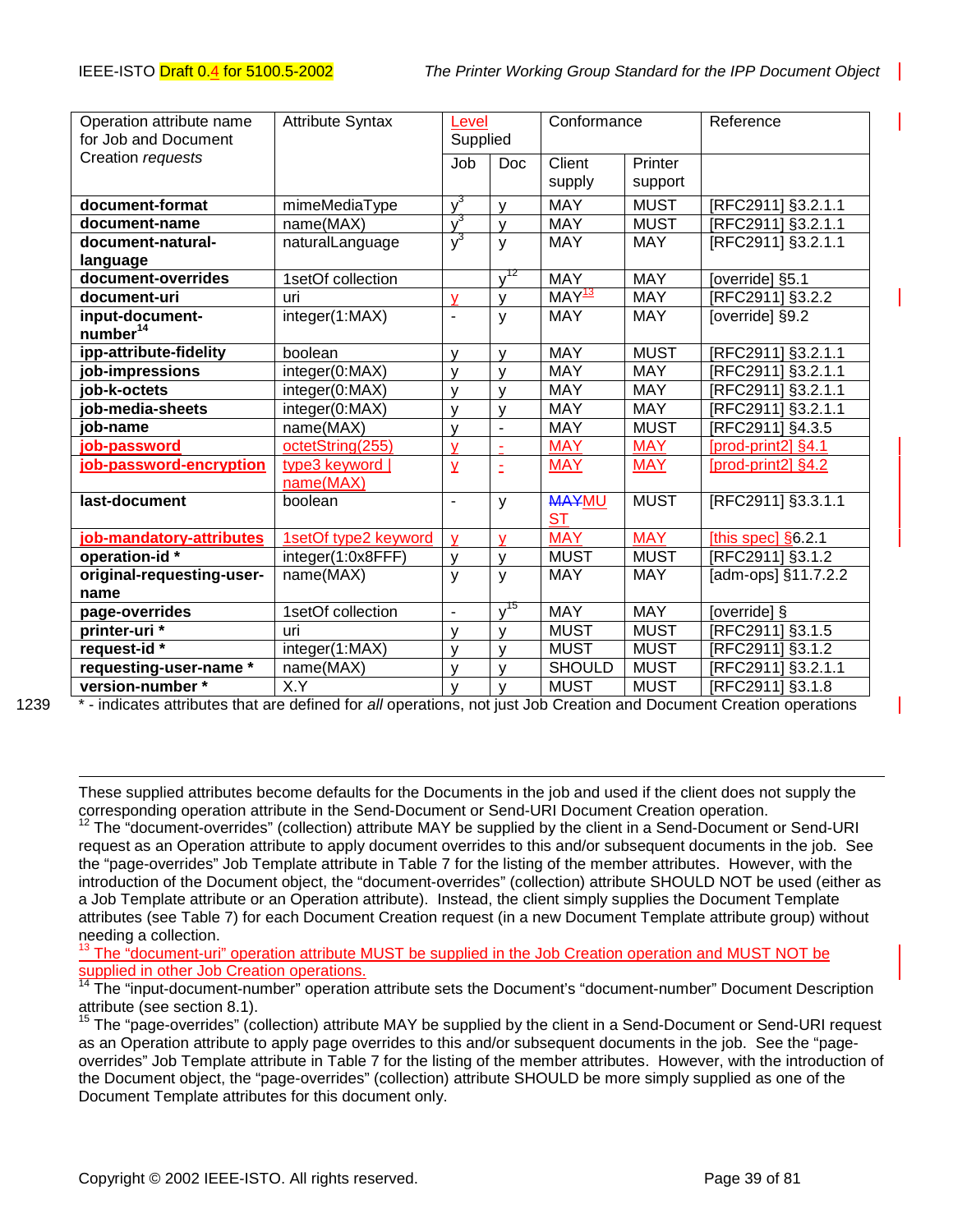# <span id="page-39-0"></span>1240 **6.2 Operation Attributes defined for use with the Document Object**

1241 This section defines new Operation attributes defined for use with the Document object.

## 1242 **6.2.1 job-mandatory-attributes (1setOf type2 keyword)**

1243 This operation attribute identifies which Job Template and Document Template attributes the Printer MUST honor, 1244 otherwise, the Printer MUST reject the Job Creation for the Job or any subsequent Document Creation otherwise, the Printer MUST reject the Job Creation for the Job or any subsequent Document Creation operations for 1245 | this Job. The Printer MUST ignore this attribute if the "ipp-attribute-fidelity" operation attribute is supplied with a 'true' 1246 value, since that indicates that the Printer MUST honor all supplied Job and Document Template attributes.

1247 The values of the "job-mandatory-attributes" attribute are the keywords that identify attributes, for example, 'copies' 1248 and 'media'. In order to identify a member attribute of a collection attribute, the keyword names of both the collection 1249 attribute and the member attribute are given separated by a period (.) character. For example, to make the "media" 1250 attribute of the "cover-front" collection attribute, supply the keyword value: 'cover-front.media'.

1251 | <u>ISSUE 09: Shouldn't we have both a "job-mandatory-attributes" and a "document-management-attributes" operation</u><br>1252 | attribute, one for use in Job Creation operations and the other for use in Document Creation op attribute, one for use in Job Creation operations and the other for use in Document Creation operations?

# 1253 **6.3 Operation Attributes returned in Job and Document Creation responses**

1254 Table 6 lists the Operation attributes that Printers return in Job Creation operation *responses*: Print-Job, Print-URI, 1255 and Create-Job and in Document Creation operation *responses*: Send-Document and Send-URI. The column 1256 labeled "Conformance" indicates the conformance for what the Printer returns and what the Printer supports. The 1257 Reference and Section columns list the IETF or IEEE-ISTO specification which defines the semantics of the attribute.

1258 | <del>ISSUE 1e: Currently the returns operation attributes are the same for Job Creation and Document Creation</del> 1259 responses. Should the "document-number" be added as an additional OPTIONAL response attribute to the

1260 **Document Creation responses?** 

1261

#### 1262 **Table 6 - Operation attributes returned in Job and Document Creation operation** *responses*

| Operation attribute name      | <b>Attribute Syntax</b> | Conformance           |                                |                                      |  |  |  |
|-------------------------------|-------------------------|-----------------------|--------------------------------|--------------------------------------|--|--|--|
|                               | Values                  | <b>Printer return</b> | Printer support                |                                      |  |  |  |
| attributes-charset *          | charset                 | MUST                  | <b>MUST</b>                    | [RFC2911] §3.1.4                     |  |  |  |
|                               | 'utf-8'                 | MAY                   | <b>MUST</b>                    | [RFC2911] §4.1.7<br>[RFC2911] §4.1.7 |  |  |  |
|                               | ʻus-ascii'              | MAY                   | <b>MAY</b>                     |                                      |  |  |  |
|                               | 'iso-8859-1'            | MAY                   | <b>MAY</b>                     | [RFC2911] §4.1.7                     |  |  |  |
|                               | 'iso-10646-ucs-2'       | MAY                   | <b>MAY</b>                     | [RFC2911] §4.1.7                     |  |  |  |
| attributes-natural-language * | naturalLanguage         | <b>MUST</b>           | <b>MUST</b>                    | [RFC2911] §3.1.4                     |  |  |  |
|                               | 'en-US'                 | MAY                   | <b>MAY</b>                     | [RFC2911] §4.1.8                     |  |  |  |
| detailed-status-message *     | text                    | MAY                   | <b>MAY</b>                     | [RFC2911] §3.1.6.3                   |  |  |  |
| document-access-error         | text                    | MAY                   | <b>MAY</b>                     | [RFC2911] §3.1.6.4                   |  |  |  |
| document-id-uri               | <u>uri</u>              | <b>MUST? ISSUE</b>    | <b>MUST?</b><br><b>ISSUE11</b> | [this spec] $§8.8$                   |  |  |  |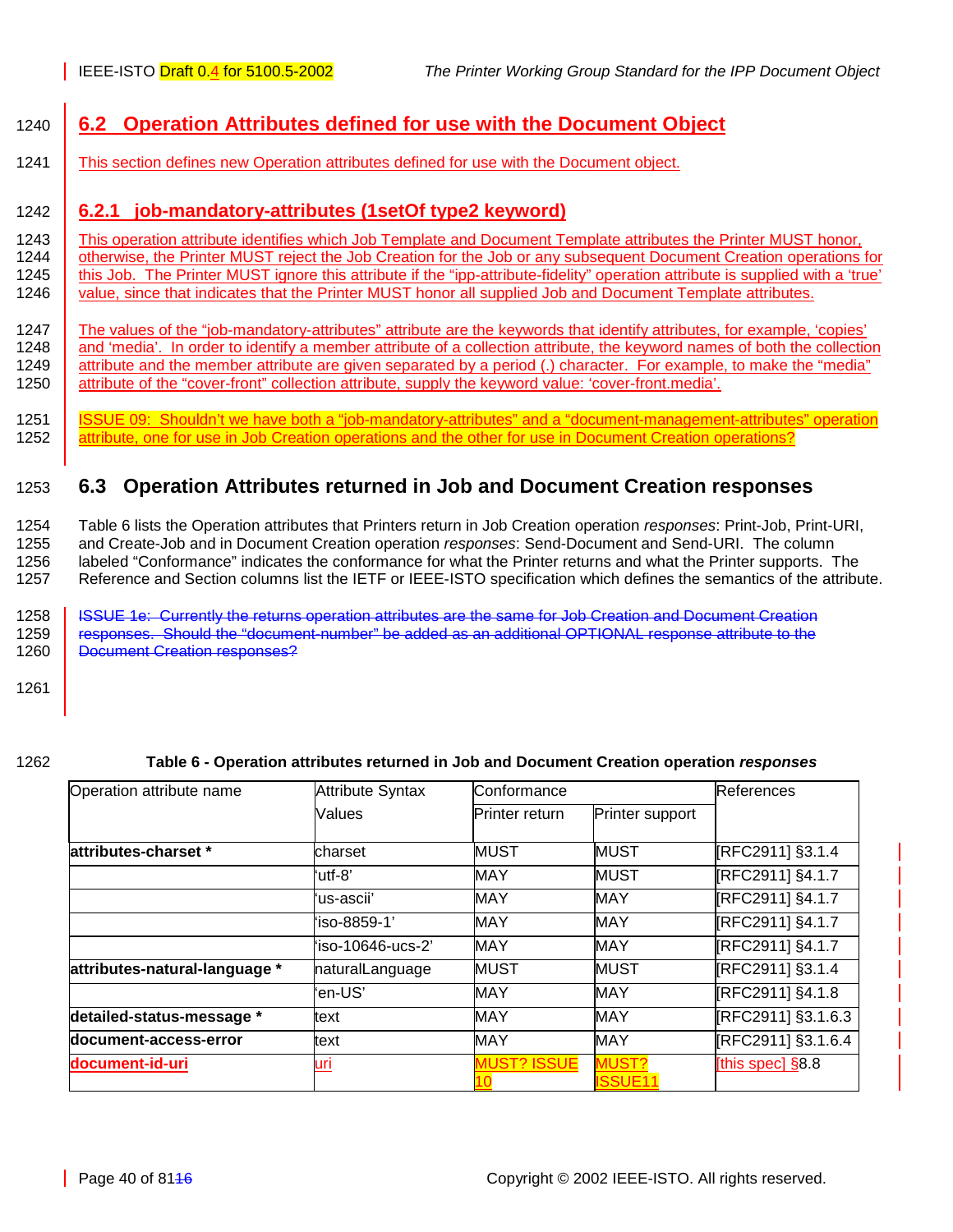<span id="page-40-0"></span>

| Operation attribute name         | <b>Attribute Syntax</b>           | Conformance    | <b>References</b> |                    |  |  |  |
|----------------------------------|-----------------------------------|----------------|-------------------|--------------------|--|--|--|
|                                  | Values                            | Printer return | Printer support   |                    |  |  |  |
| job-id                           | integer(1:MAX)                    | <b>MUST</b>    | <b>MUST</b>       | [RFC2911] §4.3.2   |  |  |  |
| job-uri                          | luri                              | <b>MUST</b>    | <b>MUST</b>       | [RFC2911] §4.3.1   |  |  |  |
| redirect-uri (uri) <sup>16</sup> | uri                               | <b>MAY</b>     | <b>MAY</b>        | [not-srv] $§5.2$   |  |  |  |
| request-id *                     | integer(1:32767)                  | <b>MUST</b>    | MUST              | [RFC2911] §3.1.2   |  |  |  |
| status-code *                    | integer(0:32767)                  | <b>MUST</b>    | <b>MUST</b>       | [RFC2911] §3.1.6.1 |  |  |  |
| status-message *                 | text(255)                         | MAY            | <b>MAY</b>        | [RFC2911] §3.1.6.2 |  |  |  |
| version-number *                 | integer(1:255),<br>integer(0:255) | <b>MUST</b>    | <b>MUST</b>       | [RFC2911] §3.1.8   |  |  |  |

1263 \* - indicates attributes that are defined for *all* operations, not just Job Creation operations

1264

# 1265 **7 Job Template and Document Template attributes**

1266 [Table 7](#page-42-0) lists *all* of the Job Template attributes defined in other IPP specifications and lists their corresponding 1267 Document Template attributes defined in this IPP specification. The Job Template attributes can be supplied in the 1268 Job Creation operations: Print-Job, Print-URI, and Create-Job operations.

1269 A subset of these Job Template attributes (e.g., "document-format" and "media", but not "job-priority") have

1270 corresponding are also Document Template attributes defined to apply to Documents and are called Document 1271 Template attributes when supplied at the Document Level. Document Template attribute can be supplied in

1272 Document Creation operations: the Create-Document, Send-Document, and Send-URI operations.

1273 These Document Template attributes can also be supplied as Document Overrides using the "document-overrides" 1274 Job Template attribute (see [overrides]).

1275 A subset of the Document Template attributes that apply to pages (e.g., "media", but not "document-format" or "job-1276 priority") can also be supplied as Page Overrides using the "page-overrides" Job Template collection attribute (see 1277 [override]) or as a Document Template attribute.

1278 According to [override], the "document-overrides" (collection) attribute MAY be supplied by the client in a Send-1279 Document or Send-URI request as an Operation attribute to apply document overrides to this and/or subsequent 1280 documents in the job. See the "document-overrides" Job Template attribute in [Table 7](#page-42-0) for the listing of the member 1281 attributes. However, with the introduction of the Document object, the "document-overrides" (collection) attribute 1282 SHOULD NOT be used (either as a Job Template attribute or an Operation attribute). Instead, the client simply 1283 supplies the Document Template attributes (see [Table 7\)](#page-42-0) for each Document Creation request (in a new Document 1284 Template attribute group) without needing a collection. A Printer MAY support "document-overrides" as specified in 1285 [override] for backward compatibility with clients that don't support the Document object.

1286 The "document-overrides" attribute is also useful in combination with the "pages-per-subset" attribute (see

1287 [overrides]) which divides up the Input Page stream concatenated across the Input Documents into separate Output 1288 Documents. For example, making every 10 Input Pages be a separate Output Document but the client only wants to 1289 staple the first Output Document.

1290 ISSUE 02: What do we want to do with the "document-overrides" collection attributes when supporting the 1291 Document object, which is no longer needed as either a Job Template, Document Template, or operation attribute in

l <sup>16</sup> The Printer <u>or Notification Server r</u>eturns the "redirect-other-siteuri" operation attribute <del>as a hint that it will i</del>n order to redirect any future the Get-Notification operation requests to a separate Notification Server or back to the original **Printer**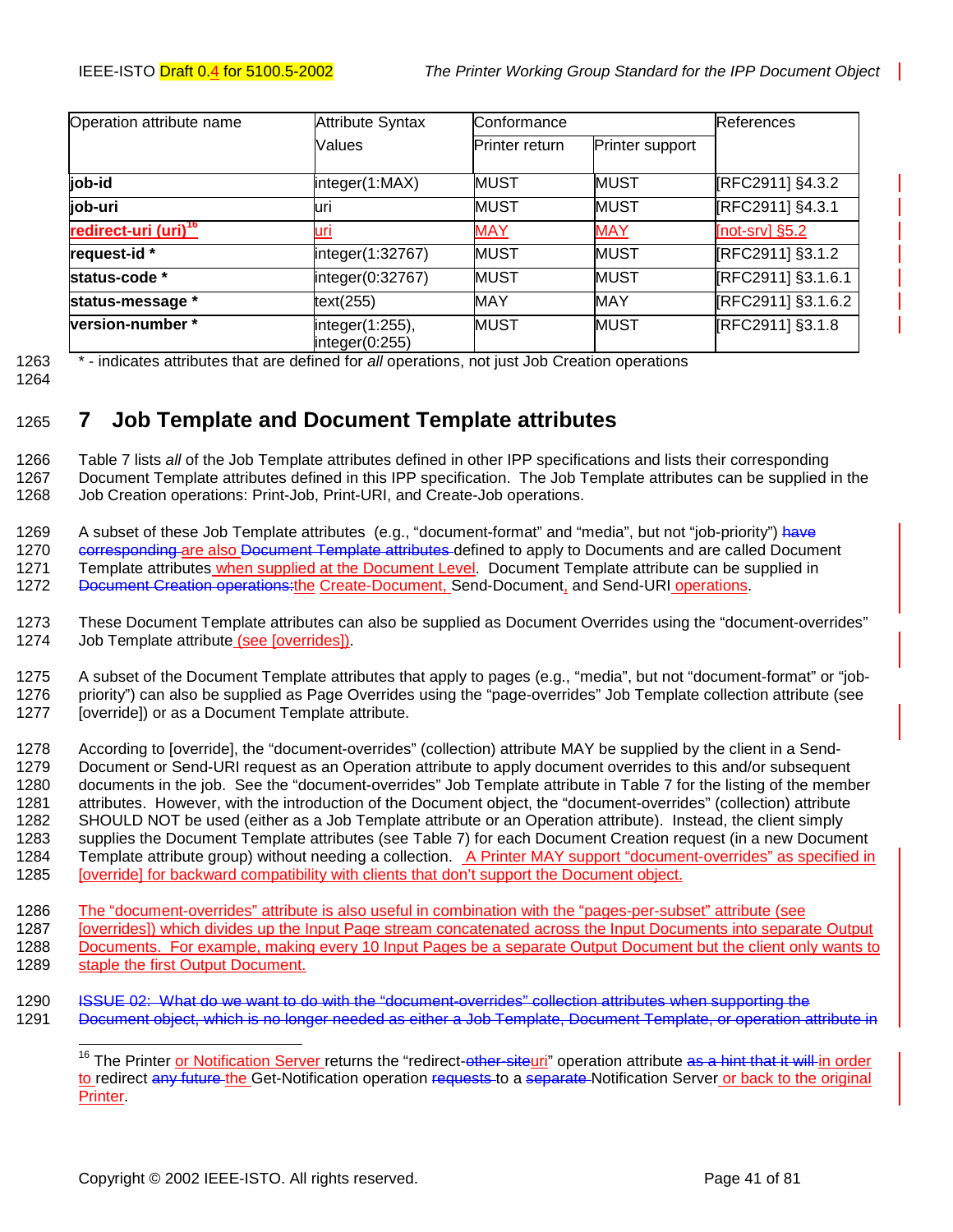- 1292 Document Creation requests? Not completely true, since the "document-copies" member attribute of the "document-
- 1293 overrides" attribute allows the client to supply different attributes to different copies of a document. Has anyone 1294 **implemented Document Overrides?**

1295 Similarly, according to [override], the "page-overrides" (collection) attribute MAY be supplied by the client in a Send-1296 Document or Send-URI request as an Operation attribute to apply page overrides to this and/or subsequent 1297 documents in the job. See the "page-overrides" Job Template attribute in [Table 7](#page-42-0) for the listing of the member 1298 attributes. However, with the introduction of the Document object, the "page-overrides" (collection) attribute 1299 SHOULD be more simply supplied as one of the Document Template attributes for the document being created only. 1300 However, a Printer MAY also support the "page-overrides" attribute as an operation attribute for backward 1301 | compatibility with clients that do not support the Document object.

1302 | ISSUE 03: What do we want to do with the "page-overrides" collection attributes when supporting the Document 1303 **object, which is still needed as a Job Template and Document Template attribute for overriding attributes in specified** 1304 **page ranges, but is not needed as an operation attribute on Document Creation requests**?

1305 The "Defined for use" column indicates whether the client MAY supply and the Printer support the attribute at the 1306 Job, Document, or Page Level with the following semantics:

| Supplied | Description                                                                                                                                                                                                                                                                                                                                                                                                                                                                                                                                                        |
|----------|--------------------------------------------------------------------------------------------------------------------------------------------------------------------------------------------------------------------------------------------------------------------------------------------------------------------------------------------------------------------------------------------------------------------------------------------------------------------------------------------------------------------------------------------------------------------|
| J=y:     | Job Level: The attributes MAY be supplied as Job Template attributes at the Job Level in a<br>Job Creation request (Print-Job, Print-URI, Create-Job) in which case each Document inherits<br>the Job Template attribute as a default which is used unless an attribute at the document level<br>is also supplied. Note: The "multiple-document-handling" attribute controls whether extensive<br>attributes, such as "finishing", "copies", affect the entire job as a whole ('single-xxx' values) or<br>affect each document separately ('separate-xxx' values). |
| $D=v$ :  | Document Level: The attribute MAY be supplied at the Document Level as Document<br>Template attributes in a Document Creation operation (Send-Document, Send-URI), in which<br>case the supplied Document Templates override any Job Template attributes supplied at the<br>Job Level and any "document-overrides" supplied at the Job or Document level.                                                                                                                                                                                                          |
| $P=y$ :  | Page Level: The attribute MAY be supplied as a member of the (1) "page-ranges" Job<br>Template attribute at the Job Level in a Job Creation operation or (2) "page-ranges" Document<br>Template attribute at the Document Level to affect the specified range of pages.                                                                                                                                                                                                                                                                                            |

1307

1308 Job Template and Document Template attributes are OPTIONAL for a Printer to support and for a client to supply in 1309 a Job Creation or Document Creation request or a Document Overrides or Page Overrides. If a Printer supports a 1310 Job Template or Document Template attribute, then it MUST copy the supplied attribute to the Job or Document 1311 object, respectively so that a client MAY query the attributes in subsequent Get-Job-Attributes/Get-Jobs and Get-1312 Document-Attributes/Get-Documents operations, respectively. The effect of Job Template Attributes supplied in Job 1313 Creation requests are inherited by the Document objects, unless the Document Creation operation supplies the 1314 attribute with a different value. However, the Printer MUST NOT propagate Job Template attributes supplied in Job 1315 | Creation operations to the Document object. Similarly, the Printer MUST NOT promote Document Template 1316 attributes up to the Job object when no corresponding Job Template attribute was supplied in the Job Creation 1317 | operation. Thus the Printer returns in queries only Job Template and Document Template attributes that were

1318 **actually supplied by a client.** 

1319 | <del>ISSUE 04: Is this query behavior of not appearing to copying down supplied Job attributes to the Document object</del> 1320 and not bubbling up supplied Document attributes to the Job object OK?

1321 However, ilf a Job Template collection attribute is supported (see [coll]), then there are conformance requirements for 1322 which member attributes MUST be supported and which member attributes a client MUST supply as indicated in the 1323 Conformance column for each collection member attribute in [Table 7.](#page-42-0)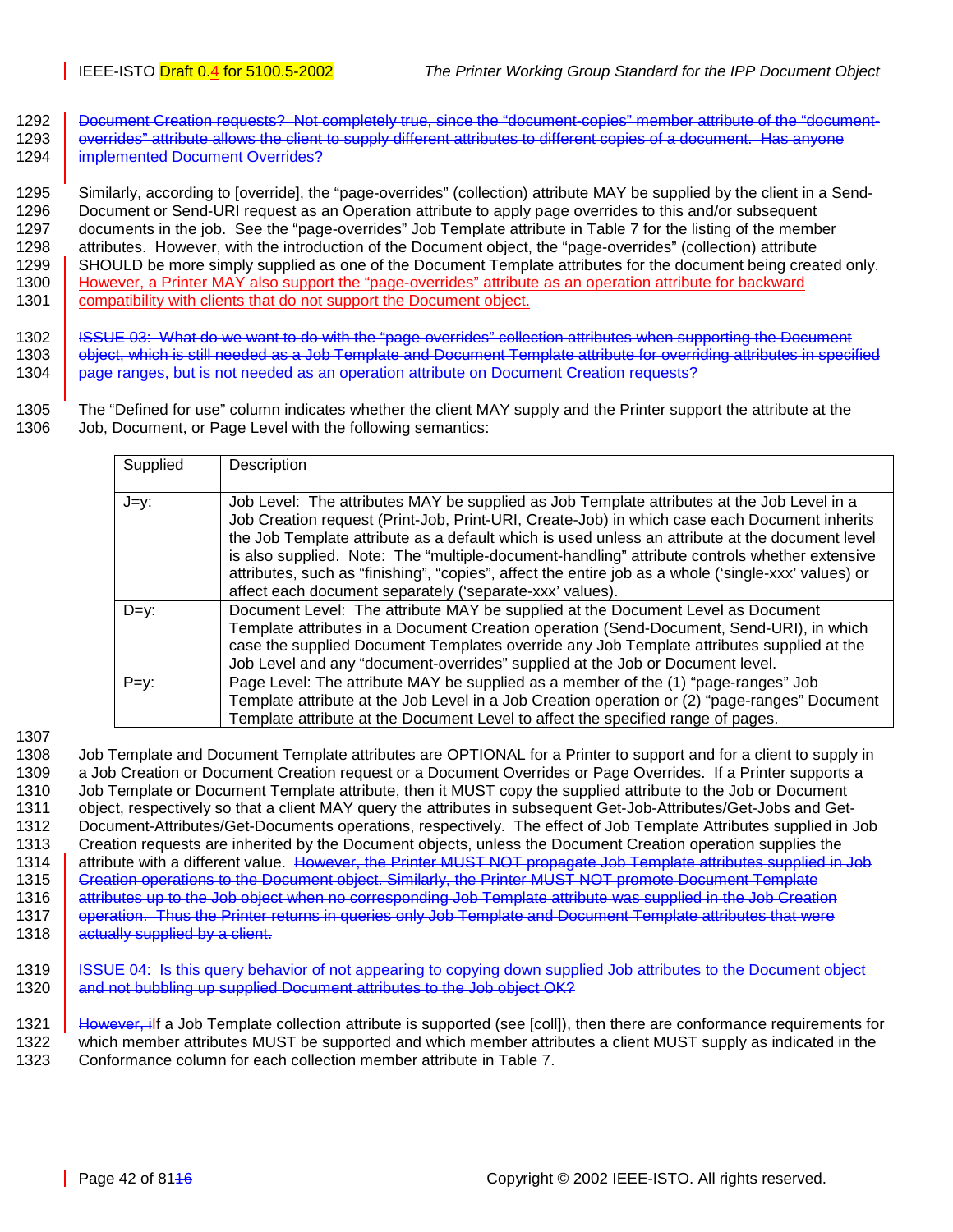| Job Template /<br><b>Document Template</b>                                                 | <b>Attribute Syntax</b>          |                | Defined for use         |              | Conformance                  |             | Reference           |
|--------------------------------------------------------------------------------------------|----------------------------------|----------------|-------------------------|--------------|------------------------------|-------------|---------------------|
| attribute name                                                                             |                                  | J              | D                       | P            | Client                       | Printer     |                     |
|                                                                                            |                                  |                |                         |              | supply                       | support     |                     |
| copies                                                                                     | integer(1:MAX)                   | $y^{17}$       | V                       | n            | <b>MAY</b>                   | <b>MAY</b>  | [RFC2911] §4.2.5    |
| cover-back                                                                                 | collection                       | $\mathsf{V}$   | V                       | $\mathsf{n}$ | <b>MAY</b>                   | <b>MAY</b>  | [prod-print] §3.1   |
| cover-type                                                                                 | type2 keyword                    |                |                         |              | <b>MUST</b>                  | <b>MUST</b> | [prod-print] §3.1.2 |
| media                                                                                      | type3 keyword  <br>name(MAX)     |                |                         |              | MAY be<br>neither or one     | <b>MUST</b> | [prod-print] §3.1.1 |
| media-col                                                                                  | collection                       |                |                         |              | of, but NOT<br>both          | <b>MAY</b>  | [prod-print] §3.1.1 |
| cover-front                                                                                | collection                       | $\mathsf{V}$   | <b>V</b>                | n.           | <b>MAY</b>                   | <b>MAY</b>  | [prod-print] §3.1   |
| cover-type                                                                                 | type2 keyword                    |                |                         |              | <b>MUST</b>                  | <b>MUST</b> | [prod-print] §3.1.2 |
| media                                                                                      | type3 keyword  <br>name(MAX)     |                |                         |              | MAY be<br>neither or one     | <b>MUST</b> | [prod-print] §3.1.1 |
| media-col                                                                                  | collection                       |                |                         |              | of, but NOT<br>both          | <b>MAY</b>  | [prod-print] §3.1.1 |
| document-overrides                                                                         | collection                       | $\mathsf{v}$   | n                       | n            | <b>MAY</b>                   | <b>MAY</b>  | [override] §5.1     |
| input-documents                                                                            | 1setOf<br>rangeOfInteger(MAX)    |                |                         |              | MUST be one<br>or the other, | <b>MUST</b> | [override] §5.1.1   |
| output-documents                                                                           | 1setOf<br>rangeOfInteger(MAX)    |                |                         |              | but NOT both                 | <b>MUST</b> | [override] §5.1.2   |
| document-copies                                                                            | 1setOf<br>rangeOfInteger(MAX)    |                |                         |              | <b>MAY</b>                   | <b>MAY</b>  | [override] §5.1.3   |
| document-format                                                                            | mimeMediaType                    |                |                         |              | <b>MAY</b>                   | <b>MUST</b> | [override] §5.1.4   |
| document-name                                                                              | name (MAX)                       |                |                         |              | <b>MAY</b>                   | <b>MUST</b> | [override] §5.1.5   |
| compression                                                                                | type3 keyword                    |                |                         |              | <b>MAY</b>                   | <b>MUST</b> | [override] $§5.1.6$ |
| document-natural-                                                                          | naturalLanguage                  |                |                         |              | <b>MAY</b>                   | <b>MAY</b>  | [override] §5.1.7   |
| language<br>page-ranges                                                                    | 1setOf rangeOfInteger<br>(1:MAX) |                |                         |              | <b>MAY</b>                   | <b>MAY</b>  | [override] §5.1.8   |
| any other Job Template attributes that affect<br>documents, such as "media" or "media-col" |                                  |                |                         |              | <b>MAY</b>                   | <b>MAY</b>  |                     |
| feed-orientation                                                                           | type3 keyword                    | $\mathsf{V}$   | $\overline{\mathsf{v}}$ | $\mathsf{n}$ | <b>MAY</b>                   | <b>MAY</b>  | [prod-print2] §5.1  |
| finishings                                                                                 | 1setOf type2 enum                | $\sqrt[7]{18}$ | $\mathsf{y}$            | y            | MAY be                       | MAY,        | [RFC2911] §4.2.6    |
|                                                                                            |                                  |                |                         |              | neither or                   | MUST if     | [finish] §2         |
|                                                                                            |                                  |                |                         |              | one of, but                  | "finishing  |                     |
|                                                                                            |                                  |                |                         |              | NOT both                     | -col" is    |                     |
|                                                                                            |                                  |                |                         |              |                              | supporte    |                     |
|                                                                                            |                                  |                |                         |              |                              | d           |                     |
| finishings-col                                                                             | collection                       | v <sup>9</sup> | $\mathsf{y}$            | y            |                              | <b>MAY</b>  | [prod-print] §3.2   |

<span id="page-42-0"></span>

| 1324 | Table 7 - Job Template and Document Template attributes |  |
|------|---------------------------------------------------------|--|
|------|---------------------------------------------------------|--|

<sup>&</sup>lt;sup>17</sup> The IPP "copies" attribute is an *extensive* attribute, so its effect when supplied at the job level is not always inherited by the documents in a multi-document job. Instead, its effect depends on the value of the "multipledocument-handling" Job Template attribute. The 'single-document' and 'single-document-new-sheet' values produce copies of the job as a whole with the multiple input documents concatenated into a single output document for each job copy. The 'separate-document-uncollated-copies' value produce N copies of the first input document followed by N copies of the second input document, etc. The 'separate-document-collated-copies' produce N successive job copies, each job copy consisting of 1 copy of the first document followed by 1 copy of the second document, etc. <sup>18</sup> The IPP "finishings" and "finishings-col" attributes are *extensive* attributes, so their effect when supplied at the job level is not always inherited by the documents in a multi-document job. Instead, their effect depends on the value of the "multiple-document-handling" Job Template attribute. The 'single-document' and 'single-document-new-sheet' cause the finishing to be applied to each job copy as a whole. The 'separate-documents-collated-copies' and 'separate-document-uncollated-copies' values cause the finishing to be applied to each document.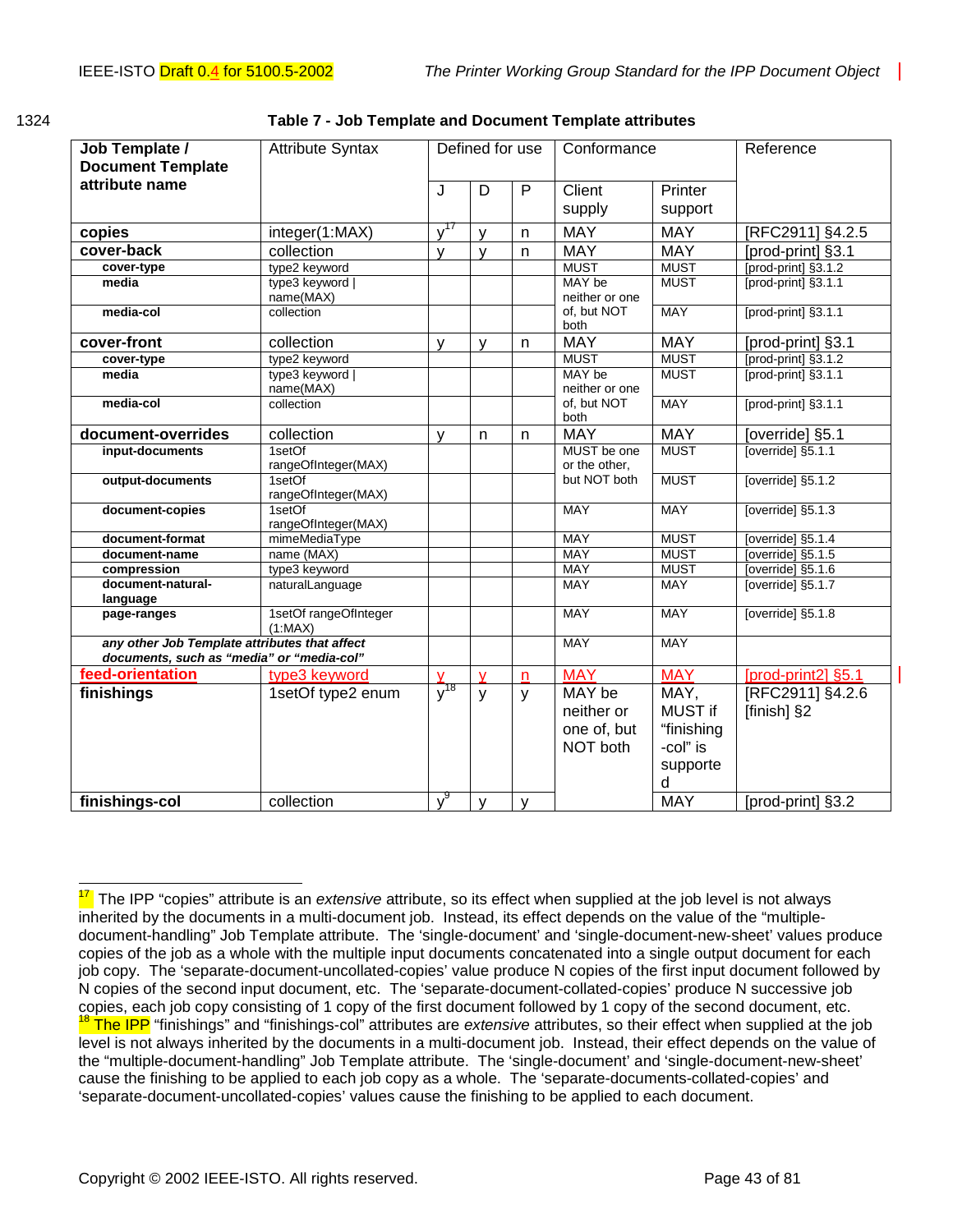| Job Template /             | <b>Attribute Syntax</b>      | Defined for use |          | Conformance  |                          | Reference   |                        |
|----------------------------|------------------------------|-----------------|----------|--------------|--------------------------|-------------|------------------------|
| <b>Document Template</b>   |                              |                 |          |              |                          |             |                        |
| attribute name             |                              | J               | D        | P            | Client                   | Printer     |                        |
|                            |                              |                 |          |              | supply                   | support     |                        |
|                            |                              |                 |          |              |                          |             |                        |
| finishing-template         | name(MAX)                    |                 |          |              | MAY                      | MAY         | [prod-print] §3.2.1    |
| stitching                  | collection                   |                 |          |              | <b>MAY</b>               | <b>MAY</b>  | [prod-print] §3.2.2    |
| stitching-reference-edge   | type2 keyword                |                 |          |              | <b>MUST</b>              | <b>MUST</b> | [prod-print] §3.2.2.1  |
| stitching-offset           | integer (0:MAX)              |                 |          |              | <b>MUST</b>              | <b>MUST</b> | [prod-print] §3.2.2.2  |
| stitching-locations        | 1setOf integer(0:MAX)        |                 |          |              | <b>MUST</b>              | <b>MUST</b> | [prod-print] §3.2.2.3  |
| font-name-requested        | name(MAX)                    | $\mathbf v$     | V        | $\mathsf{v}$ | <b>MAY</b>               | <b>MAY</b>  | [prod-print2] §5.2     |
| font-size-requested        | integer (1:MAX)              | $\mathbf{V}$    | v        | $\mathsf{V}$ | <b>MAY</b>               | <b>MAY</b>  | [prod-print2] §5.3     |
| force-front-side           | 1setOf                       | $y^{19}$        | y        | y            | <b>MAY</b>               | <b>MAY</b>  | [prod-print] §3.3      |
|                            | integer(1:MAX)               |                 |          |              |                          |             |                        |
| imposition-template        | type2 keyword                | y               | У        | y            | <b>MAY</b>               | <b>MAY</b>  | [prod-print] §3.4      |
|                            | name(MAX)                    |                 |          |              |                          |             |                        |
| insert-sheet               | 1setOf collection            | $\sqrt{10}$     | v        | v            | <b>MAY</b>               | <b>MAY</b>  | [prod-print] §3.5      |
| insert-after-page-number   | integer(0:MAX)               |                 |          |              | <b>MUST</b>              | <b>MUST</b> | [prod-print] §3.5.1    |
| insert-count               | integer(0:MAX)               |                 |          |              | <b>MAY</b>               | <b>MUST</b> | [prod-print] §3.5.2    |
| media                      | type3 keyword                |                 |          |              | MUST be one              | <b>MUST</b> | [prod-print] §3.5.3    |
|                            | name(MAX)                    |                 |          |              | or the other,            |             |                        |
| media-col                  | collection                   |                 |          |              | but NOT both             | <b>MAY</b>  | [prod-print] §3.5.3    |
| job-account-id             | name(MAX)                    | $\mathsf{V}$    | n        | n            | <b>MAY</b>               | <b>MAY</b>  | [prod-print] §3.6      |
| job-accounting-sheets      | collection                   | $\mathsf{V}$    | n        | n            | <b>MAY</b>               | <b>MAY</b>  | [prod-print] §3.8      |
| job-accounting-sheets-type | type3 keyword  <br>name(MAX) |                 |          |              | <b>MUST</b>              | <b>MUST</b> | [prod-print] §3.8.1    |
| media                      | type3 keyword  <br>name(MAX) |                 |          |              | MAY be<br>neither or one | <b>MUST</b> | [prod-print] §3.8.2    |
| media-col                  | collection                   |                 |          |              | of, but NOT<br>both      | <b>MAY</b>  | [prod-print] §3.8.2    |
| job-accounting-output-bin  | type3 keyword  <br>name(MAX) |                 |          |              | <b>MAY</b>               | <b>MAY</b>  | [prod-print] §3.8.3    |
| job-accounting-user-id     | name(MAX)                    | y               | n        | n            | <b>MAY</b>               | <b>MAY</b>  | [prod-print] §3.7      |
| job-copies                 | integer(1:MAX)               | $\mathbf{V}$    | $n^{20}$ | $\mathsf{n}$ | <b>MAY</b>               | <b>MAY</b>  | [this spec] $§7.1.1$   |
| job-cover-back             | collection                   | $\mathbf{V}$    | $n^{21}$ | $\mathsf{n}$ | <b>MAY</b>               | <b>MAY</b>  | [this spec] $\S$ 7.1.2 |
| same as cover-back         | see cover-back               |                 |          |              |                          |             |                        |
| job-cover-front            | collection                   | $\mathbf{V}$    | $n^{22}$ | n            | <b>MAY</b>               | <b>MAY</b>  | [this spec] $§7.1.3$   |
| same as cover-front        | see cover-front              |                 |          |              |                          |             |                        |
| job-error-sheet            | collection                   | y               | n        | n            | <b>MAY</b>               | <b>MAY</b>  | [prod-print] §3.9      |

l <sup>19</sup> The effect of the IPP "force-front-side" and "insert-sheet" attributes when supplied at the job level of a multidocument job depends on the value of the "multiple-document-handling" Job Template attribute. For the 'singledocument' and 'single-document-new-sheet' values, the pages are numbered as a single set from 1 to n for the job as a whole. For the 'separate-documents-collated-copies' and 'separate-document-uncollated-copies' values, the pages are numbered from 1 to n for each document separately.

The "job-copies" Job Template attribute MUST NOT be supplied at the Document or Page Level. The "job-copies" Job Template attribute was introduced for use in clients or Printers that don't support "multiple-document-handling" = 'single-document' or 'single-document-new-sheet'.

<sup>21</sup> The "job-cover-back" Job Template attribute MUST NOT be supplied at the Document or Page Level. The "jobcover-back" Job Template attribute was introduced for use in clients or Printers that don't support "multipledocument-handling" = 'single-document' or 'single-document-new-sheet'.

The "job-cover-front" Job Template attribute MUST NOT be supplied at the Document or Page Level. The "jobcover-front" Job Template attribute was introduced for use with clients or Printers that don't support "multipledocument-handling" = 'single-document' or 'single-document-new-sheet'.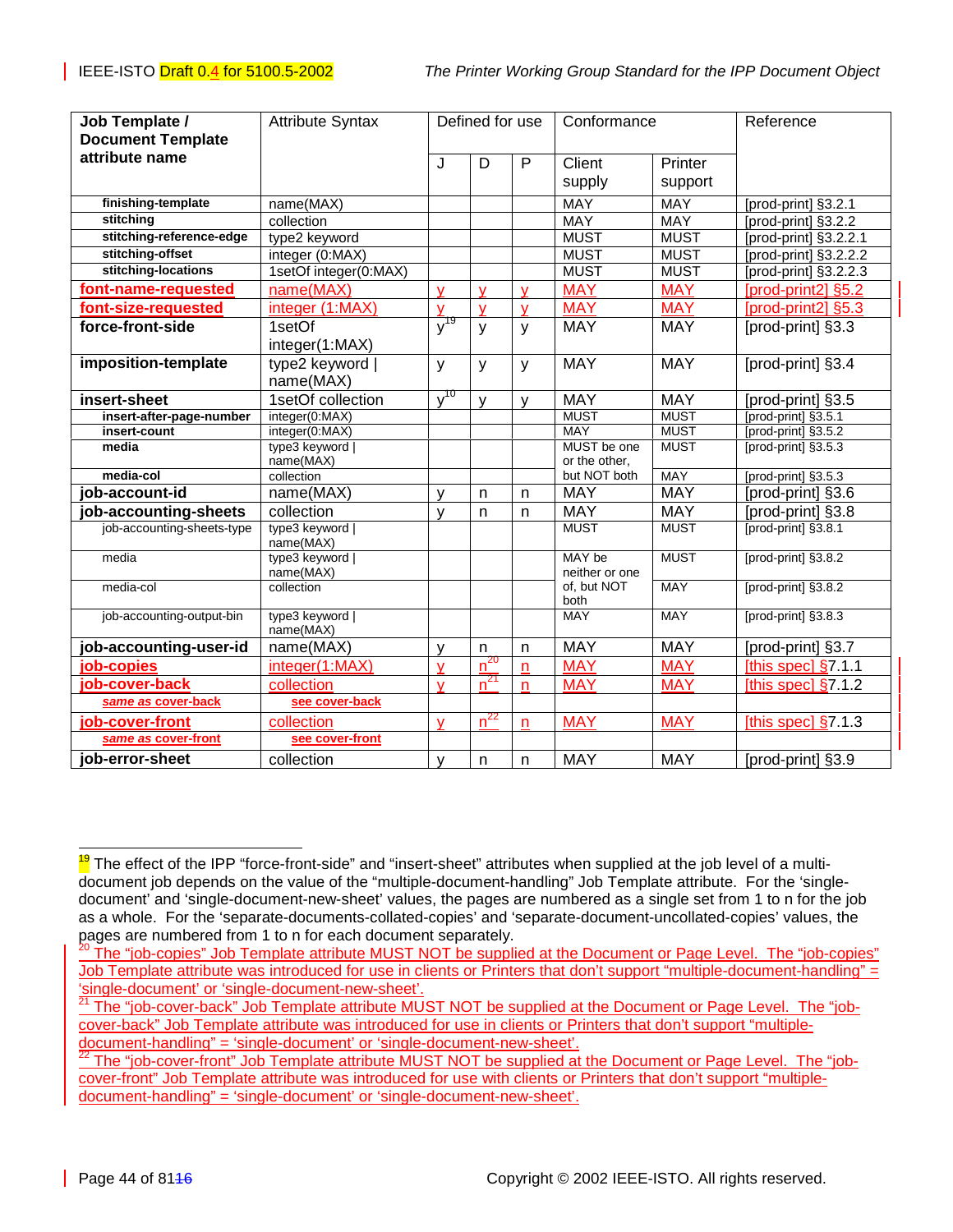| Job Template /<br><b>Document Template</b> | <b>Attribute Syntax</b>      | Defined for use              |                         | Conformance             |                                                 | Reference                                                           |                                                          |
|--------------------------------------------|------------------------------|------------------------------|-------------------------|-------------------------|-------------------------------------------------|---------------------------------------------------------------------|----------------------------------------------------------|
| attribute name                             |                              | J                            | D                       | P                       | Client                                          | Printer                                                             |                                                          |
|                                            |                              |                              |                         |                         | supply                                          | support                                                             |                                                          |
|                                            |                              |                              |                         |                         | <b>MUST</b>                                     | <b>MUST</b>                                                         | [prod-print] §3.9.1                                      |
| job-error-sheet-type                       | type3 keyword  <br>name(MAX) |                              |                         |                         |                                                 |                                                                     |                                                          |
| job-error-sheet-when                       | type2 keyword                |                              |                         |                         | MAY                                             | <b>MAY</b>                                                          | [prod-print] §3.9.2                                      |
| media                                      | type3 keyword                |                              |                         |                         | MAY be                                          | <b>MUST</b>                                                         | [prod-print] §3.9.3                                      |
| media-col                                  | name(MAX)<br>collection      |                              |                         |                         | neither or one<br>of, but NOT                   | <b>MAY</b>                                                          | [prod-print] §3.9.3                                      |
|                                            |                              |                              |                         |                         | both                                            |                                                                     |                                                          |
| job-finishings                             | 1setOf type2 enum            | $\overline{Y}$               | $n^{23}$                | $\mathsf{n}$            | <b>MAY</b>                                      | <b>MAY</b>                                                          | [this spec] $§7.1.4$                                     |
| job-finishings-col                         | collection                   | $\mathbf{\underline{V}}$     | $n^{24}$                | n                       | <b>MAY</b>                                      | <b>MAY</b>                                                          | [this spec] $§7.1.5$                                     |
| same as finishings-col                     | see finishings-col           |                              |                         |                         |                                                 |                                                                     |                                                          |
| job-hold-until                             | type3 keyword  <br>name(MAX) | y                            | n                       | n                       | <b>MAY</b>                                      | <b>MAY</b>                                                          | [RFC2911] §4.2.2                                         |
| job-hold-until-time                        | dateTime                     | $\mathsf{V}$                 | n                       | $\mathsf{n}$            | <b>MAY</b>                                      | <b>MAY</b>                                                          | [prod-print2] §5.4                                       |
| job-message-to-                            | text(MAX)                    | y                            | n                       | n                       | <b>MAY</b>                                      | <b>MAY</b>                                                          | [prod-print] §3.10                                       |
| operator                                   |                              |                              |                         |                         |                                                 |                                                                     |                                                          |
| job-phone-number                           | text(127)                    | $\mathbf v$                  | n                       | n                       | <b>MAY</b>                                      | <b>MAY</b>                                                          | [prod-print2] §5.5                                       |
| job-priority                               | integer(1:100                | V                            | n                       | n                       | <b>MAY</b>                                      | <b>MAY</b>                                                          | [RFC2911] §4.2.1                                         |
| job-recipient-name                         | name(MAX)                    | v                            | n                       | n                       | <b>MAY</b>                                      | <b>MAY</b>                                                          | [prod-print2] §5.6                                       |
| job-save-disposition                       | collection                   | $\mathbf v$                  | n                       | n                       | <b>MAY</b>                                      | <b>MAY</b>                                                          | [prod-print2] §5.7                                       |
| save-disposition                           | type3 keyword                | $\mathbf{v}$                 | n                       | n                       | <b>MAY</b>                                      | <b>MAY</b>                                                          | [prod-print2] §5.7.1.1                                   |
| save-info                                  | 1setOf collection            | $\mathbf v$                  | n                       | $\mathsf{n}$            | <b>MAY</b>                                      | <b>MAY</b>                                                          | [prod-print2] §5.7.1.2                                   |
| save-location<br>save-name                 | uri<br>name(MAX)             | $\mathbf{V}$<br>$\mathsf{V}$ | $\mathsf{n}$<br>n       | $\mathsf{n}$<br>n       | <b>MAY</b><br><b>MAY</b>                        | <b>MAY</b><br><b>MAY</b>                                            | [prod-print2] §5.7.1.2.3.1<br>[prod-print2] §5.7.1.2.3.2 |
| save-document-                             | mimeMediaType                | $\overline{Y}$               | $\overline{\mathbf{n}}$ | $\overline{\mathbf{n}}$ | <b>MAY</b>                                      | <b>MAY</b>                                                          | [prod-print2] §5.7.1.2.3.3                               |
| format                                     |                              |                              |                         |                         |                                                 |                                                                     |                                                          |
| job-sheet-message                          | text(MAX)                    | $\mathsf{V}$                 | n                       | n                       | <b>MAY</b>                                      | <b>MAY</b>                                                          | [prod-print] §3.12                                       |
| job-sheets                                 | type3 keyword  <br>name(MAX) | y                            | n                       | n                       | MAY be<br>neither or<br>one of, but<br>NOT both | MAY,<br><b>MUST if</b><br>"job-<br>sheets-<br>col"<br>supporte<br>d | [RFC2911] §4.2.3                                         |
| job-sheets-col                             | collection<br>type3 keyword  | V                            | n                       | n                       | <b>MUST</b>                                     | <b>MAY</b><br><b>MUST</b>                                           | [prod-print] §3.11<br>[prod-print] §3.11.1               |
| job-sheets                                 | name(MAX)                    |                              |                         |                         |                                                 |                                                                     |                                                          |
| media                                      | type3 keyword  <br>name(MAX) |                              |                         |                         | MUST be one<br>or the other,                    | <b>MUST</b>                                                         | [prod-print] §3.11.2                                     |
| media-col                                  | collection                   |                              |                         |                         | but NOT both                                    | <b>MAY</b>                                                          | [prod-print] §3.11.2                                     |
| media                                      | type3 keyword  <br>name(MAX) | y                            | У                       | y                       | MAY be<br>neither or<br>one of, but<br>NOT both | MAY,<br><b>MUST if</b><br>"media-<br>col"<br>supporte<br>d          | [RFC2911] §4.2.11                                        |
| media-col                                  | collection                   | $\mathsf{V}$                 | v                       | v                       |                                                 | <b>MAY</b>                                                          | [prod-print] §3.13                                       |

<sup>23</sup> The "job-finishing" Job Template attribute MUST NOT be supplied at the Document or Page Level. The "jobfinishings" Job Template attribute was introduced for use with clients or Printers that don't support "multipledocument-handling" = 'single-document' or 'single-document-new-sheet'.

<sup>24</sup> The "job-finishing-col" Job Template attribute MUST NOT be supplied at the Document or Page Level. The "jobfinishings-col" Job Template attribute was introduced for use with clients or Printers that don't support "multipledocument-handling" = 'single-document' or 'single-document-new-sheet'.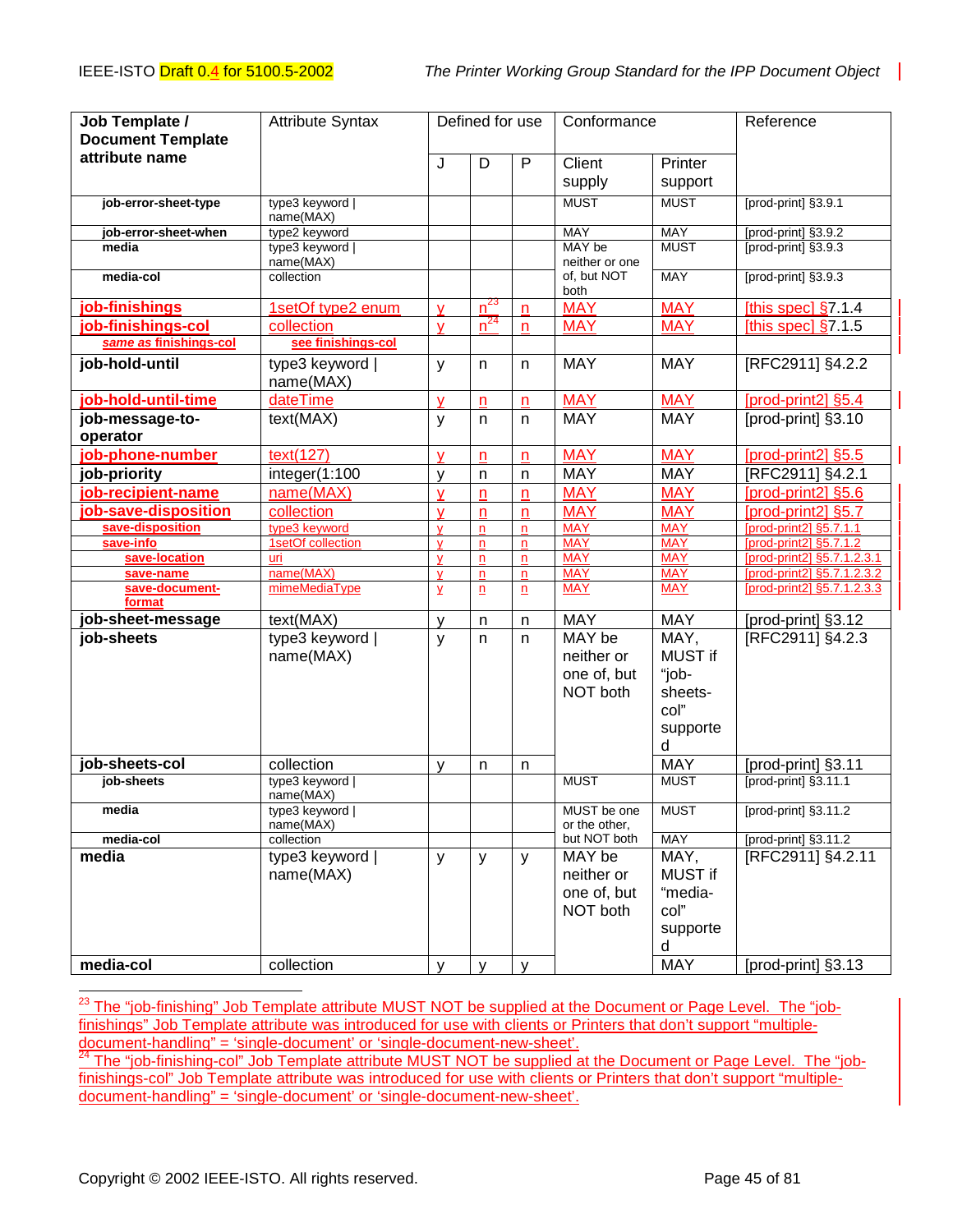| Job Template /                        | <b>Attribute Syntax</b>         | Defined for use     |                   | Conformance    |                          | Reference                |                                              |
|---------------------------------------|---------------------------------|---------------------|-------------------|----------------|--------------------------|--------------------------|----------------------------------------------|
| <b>Document Template</b>              |                                 |                     |                   |                |                          |                          |                                              |
| attribute name                        |                                 | J                   | $\overline{D}$    | $\overline{P}$ | Client                   | Printer                  |                                              |
|                                       |                                 |                     |                   |                | supply                   | support                  |                                              |
| media-back-coating                    | type3 keyword                   |                     |                   |                | <b>MAY</b>               | <b>MAY</b>               | [prod-print] §3.13.10                        |
|                                       | name(MAX)                       |                     |                   |                |                          |                          |                                              |
| media-color                           | type3 keyword                   |                     |                   |                | <b>MAY</b>               | <b>MAY</b>               | [prod-print] §3.13.4                         |
| media-front-coating                   | name(MAX)<br>type3 keyword      |                     |                   |                | MAY                      | MAY                      | [prod-print] §3.13.10                        |
|                                       | name(MAX)                       |                     |                   |                |                          |                          |                                              |
| media-grain                           | type3 keyword                   |                     |                   |                | <b>MAY</b>               | <b>MAY</b>               | [prod-print2] §8.4.2                         |
|                                       | name(MAX)                       |                     |                   |                |                          |                          |                                              |
| media-hole-count<br>media-info        | integer(0:MAX)<br>text(255)     |                     |                   |                | <b>MAY</b><br><b>MAY</b> | <b>MAY</b><br><b>MAY</b> | [prod-print] §3.13.6<br>[prod-print] §3.13.3 |
| media-key                             | type3 keyword                   |                     |                   |                | <b>MAY</b>               | <b>MAY</b>               | [prod-print] §3.13.1                         |
|                                       | name(MAX)                       |                     |                   |                |                          |                          |                                              |
| media-material                        | type3 keyword                   |                     |                   |                | <b>MAY</b>               | <b>MAY</b>               | [prod-print2] §8.4.3                         |
|                                       | name(MAX)                       |                     |                   |                |                          |                          |                                              |
| media-order-count<br>media-preprinted | integer(1:MAX)<br>type3 keyword |                     |                   |                | MAY<br>MAY               | MAY<br>MAY               | [prod-print] §3.13.7<br>[prod-print] §3.13.5 |
|                                       | name(MAX)                       |                     |                   |                |                          |                          |                                              |
| media-recycled                        | type3 keyword  <br>name(MAX)    |                     |                   |                | <b>MAY</b>               | <b>MAY</b>               | [prod-print] §3.13.11                        |
| media-size                            | collection                      |                     |                   |                | <b>MAY</b>               | <b>MUST</b>              | [prod-print] §3.13.8                         |
| x-dimension                           | integer(0:MAX)                  |                     |                   |                | <b>MUST</b>              | <b>MUST</b>              | [prod-print] §3.13.8.1                       |
| y-dimension                           | integer(0:MAX)                  |                     |                   |                | <b>MUST</b>              | <b>MUST</b>              | [prod-print] §3.13.8.2                       |
| media-tooth                           | type3 keyword  <br>name(MAX)    |                     |                   |                | <b>MAY</b>               | <b>MAY</b>               | [prod-print2] §8.4.1                         |
| media-thickness                       | integer(1:MAX                   |                     |                   |                | <b>MAY</b>               | <b>MAY</b>               | [prod-print2] §8.4.4                         |
| media-type                            | type3 keyword  <br>name(MAX)    |                     |                   |                | MAY                      | MAY                      | [prod-print] §3.13.2                         |
| media-weight-metric                   | integer(0:MAX)                  |                     |                   |                | <b>MAY</b>               | <b>MAY</b>               | [prod-print] §3.13.9                         |
| media-input-tray-check                | type3 keyword                   | $\mathsf{v}$        | y                 | y              | <b>MAY</b>               | <b>MAY</b>               | [prod-print] §3.14                           |
|                                       | name(MAX)                       |                     |                   |                |                          |                          |                                              |
| multiple-document-                    | type2 keyword                   | $\mathsf{y}$        | n.                | n              | <b>MAY</b>               | <b>MUST if</b>           | [RFC2911] §4.2.4                             |
| handling                              |                                 |                     |                   |                |                          | multiple                 |                                              |
|                                       |                                 |                     |                   |                |                          | documen                  |                                              |
|                                       |                                 |                     |                   |                |                          | t jobs                   |                                              |
|                                       |                                 |                     |                   |                |                          | supporte                 |                                              |
|                                       |                                 |                     |                   |                |                          | d                        |                                              |
| number-up                             | integer(1:MAX)                  | y                   | $\mathsf{v}$      | y              | <b>MAY</b>               | <b>MAY</b>               | [RFC2911] §4.2.9                             |
| orientation-requested                 | type2 enum                      | y                   | y                 | y              | <b>MAY</b>               | MAY                      | [RFC2911] §4.2.10                            |
| output-bin                            | type2 keyword  <br>name(MAX)    | $\mathsf{y}$        | y                 | n              | <b>MAY</b>               | <b>MAY</b>               | [output-bin] §2.1                            |
| page-delivery                         | type2 keyword                   | $\mathsf{y}$        | y                 | n              | <b>MAY</b>               | <b>MAY</b>               | [prod-print] §3.15                           |
| page-order-received                   | type2 keyword                   | y                   |                   | n              | <b>MAY</b>               | <b>MAY</b>               | [prod-print] §3.16                           |
| page-overrides                        | 1setOf collection               | $\overline{y^{25}}$ | y<br>$\mathbf{y}$ | n              | <b>MAY</b>               | <b>MAY</b>               | [override] §5.2                              |
|                                       |                                 |                     |                   |                |                          |                          |                                              |

<sup>25</sup> The effect of the IPP "page-overrides" <del>and "page-ranges", <u>Job Template a</u>ttributes when supplied at the job level of</del> a multi-document job depends on the value of the "multiple-document-handling" Job Template attribute. For the 'single-document' and 'single-document-new-sheet' values, the pages are numbered as a single set from 1 to n for the job as a whole. For the 'separate-documents-collated-copies' and 'separate-document-uncollated-copies' values, the pages are numbered from 1 to n for each document separately.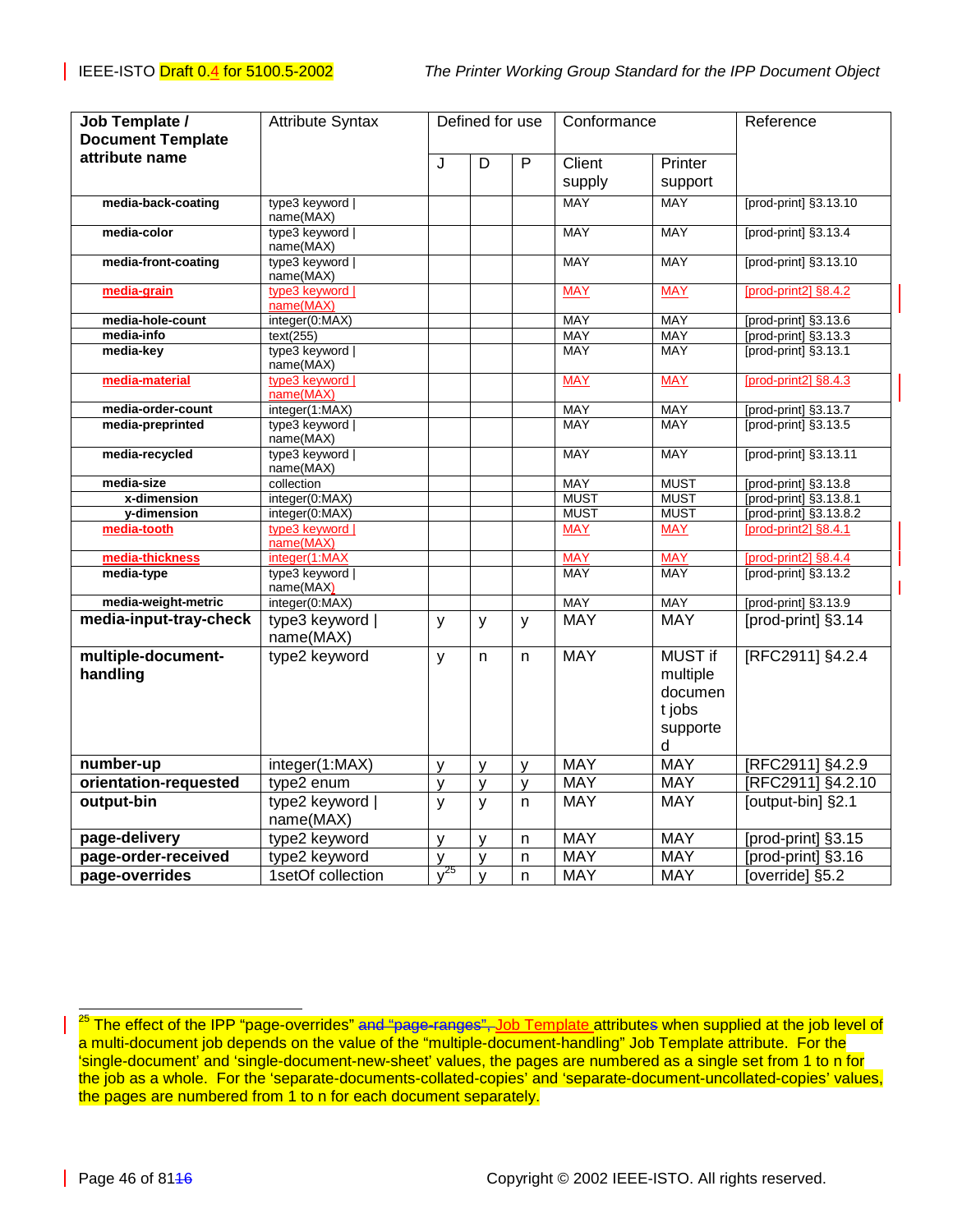| Job Template /<br><b>Document Template</b>                                             | <b>Attribute Syntax</b>             | Defined for use         |                |                | Conformance                     |             | Reference              |
|----------------------------------------------------------------------------------------|-------------------------------------|-------------------------|----------------|----------------|---------------------------------|-------------|------------------------|
| attribute name                                                                         |                                     |                         |                |                |                                 |             |                        |
|                                                                                        |                                     | J                       | $\overline{D}$ | $\overline{P}$ | Client                          | Printer     |                        |
|                                                                                        |                                     |                         |                |                | supply                          | support     |                        |
| input-documents                                                                        | 1setOf<br>rangeOfInteger(MAX)       |                         |                |                | MUST be one<br>or the other,    | <b>MUST</b> | [override] §5.2.1      |
| output-documents                                                                       | 1setOf<br>rangeOfInteger(MAX)       |                         |                |                | but NOT both                    | <b>MUST</b> | [override] §5.2.2      |
| document-copies                                                                        | 1setOf<br>rangeOfInteger(MAX)       |                         |                |                | MAY                             | MAY         | [override] §5.2.3      |
| pages                                                                                  | 1setOf<br>rangeOfInteger(MAX)       |                         |                |                | <b>MUST</b>                     | <b>MUST</b> | [override] §5.2.4      |
| any other Job Template attributes that affect pages,<br>such as "media" or "media-col" |                                     |                         |                |                | <b>MAY</b>                      | <b>MAY</b>  |                        |
| page-ranges                                                                            | 1setOf<br>rangeOfInteger(1:MA<br>X) | $\frac{\sqrt{264}}{1}$  | y              | у <del>п</del> | <b>MAY</b>                      | <b>MAY</b>  | [RFC2911] §4.2.7       |
| pages-per-subset                                                                       | 1setOf<br>integer(1:MAX)            | $y^{27}$                | $\overline{y}$ | n.             | <b>MAY</b>                      | <b>MAY</b>  | [prod-print] §5.3      |
| pdl-init-file                                                                          | 1setOf collection                   | $\overline{\mathsf{v}}$ | V              | n              | <b>MAY</b>                      | <b>MAY</b>  | [prod-print2] §5.8     |
| pdl-init-file-location                                                                 | uri                                 |                         |                |                | <b>MAY</b>                      | <b>MAY</b>  | [prod-print2] §5.8.1.1 |
| pdl-init-file-name                                                                     | name(MAX)                           |                         |                |                | <b>MAY</b>                      | <b>MAY</b>  | [prod-print2] §5.8.1.2 |
| pdl-init-file-entry                                                                    | name(MAX)                           |                         |                |                | <b>MAY</b>                      | <b>MAY</b>  | [prod-print2] §5.8.1.3 |
| presentation-direction-                                                                | type2 keyword                       | y                       | y              | y              | <b>MAY</b>                      | <b>MAY</b>  | [prod-print] §3.17     |
| number-up                                                                              |                                     |                         |                |                |                                 |             |                        |
| print-quality                                                                          | type2 enum                          | $\mathsf{V}$            | y              | y              | <b>MAY</b>                      | <b>MAY</b>  | [RFC2911] §4.2.13      |
| printer-resolution                                                                     | resolution                          | y                       | $\mathsf{y}$   | y              | <b>MAY</b>                      | <b>MAY</b>  | [RFC2911] §4.2.12      |
| proof-print                                                                            | collection                          | V                       | n              | n              | <b>MAY</b>                      | <b>MAY</b>  | [prod-print2] §5.9     |
| proof-print-copies                                                                     | integer (0:MAX)                     | v                       | $\mathsf{n}$   | n              | <b>MAY</b>                      | <b>MAY</b>  | [prod-print2] §5.9.1.1 |
| media                                                                                  | type3 keyword  <br>name(MAX)        |                         |                |                | <b>MAY</b> be<br>neither or one | <b>MUST</b> | [prod-print2] §5.8.1.2 |
| media-col                                                                              | collection                          |                         |                |                | of, but NOT<br>both             | <b>MAY</b>  | [prod-print2] §5.8.1.2 |
| separator-sheets                                                                       | collection                          | y                       | y              | y              | <b>MAY</b>                      | <b>MAY</b>  | [prod-print] §3.18     |
| separator-sheets-type                                                                  | type3 keyword  <br>name(MAX)        |                         |                |                | <b>MUST</b>                     | <b>MUST</b> | [prod-print] §3.18.1   |
| media                                                                                  | type3 keyword  <br>name(MAX)        |                         |                |                | MAY be<br>neither or one        | <b>MUST</b> | [prod-print] §3.18.2   |
| media-col                                                                              | collection                          |                         |                |                | of, but NOT<br>both             | <b>MAY</b>  | [prod-print] §3.18.2   |
| sheet-collate                                                                          | type2 keyword                       | y                       | $\mathsf{V}$   | n              | <b>MAY</b>                      | <b>MAY</b>  | [job-prog] §3.1        |
| sides                                                                                  | type2 keyword                       | y                       | y              | y              | <b>MAY</b>                      | <b>MAY</b>  | [RFC2911] §4.2.8       |
| x-image-position                                                                       | type2 keyword                       | y                       | y              | y              | <b>MAY</b>                      | <b>MAY</b>  | [prod-print] §3.19.2   |
| x-image-shift                                                                          | integer(MIN:MAX)                    | y                       | y              | У              | <b>MAY</b>                      | <b>MAY</b>  | [prod-print] §3.19.3   |
| x-side1-image-shift                                                                    | integer(MIN:MAX)                    | y                       | y              | y              | <b>MAY</b>                      | <b>MAY</b>  | [prod-print] §3.19.4   |
| x-side2-image-shift                                                                    | integer(MIN:MAX)                    | y                       | $\mathsf{y}$   | y              | <b>MAY</b>                      | <b>MAY</b>  | [prod-print] §3.19.5   |
| y-image-position                                                                       | type2 keyword                       | y                       | y              | У              | <b>MAY</b>                      | <b>MAY</b>  | [prod-print] §3.19.6   |
| y-image-shift                                                                          | integer(MIN:MAX)                    | $\mathsf{v}$            | $\mathsf{V}$   | y              | <b>MAY</b>                      | <b>MAY</b>  | [prod-print] §3.19.7   |

į <sup>26</sup> The effect of the IPP "page-ranges" Job Template attribute when supplied at the job level of a multi-document job depends on the value of the "multiple-document-handling" Job Template attribute. For the 'single-document' and 'single-document-new-sheet' values, the pages are numbered as a single set from 1 to n for the job as a whole. For the 'separate-documents-collated-copies' and 'separate-document-uncollated-copies' values, the pages are numbered from 1 to n for each document separately.

<sup>27</sup> The IPP "pages-per-subset" Job Template attribute MUST be supplied at the Job Level and can only be used when the "multiple-document-handling" Job Template attribute is 'separate-documents-collated-copies' or 'separatedocuments-uncollated-copes', since the purpose of the "pages-per-subset" attribute is to produce separate output documents for each subset. Otherwise, the Printer MUST ignore the "pages-per-subset" attribute.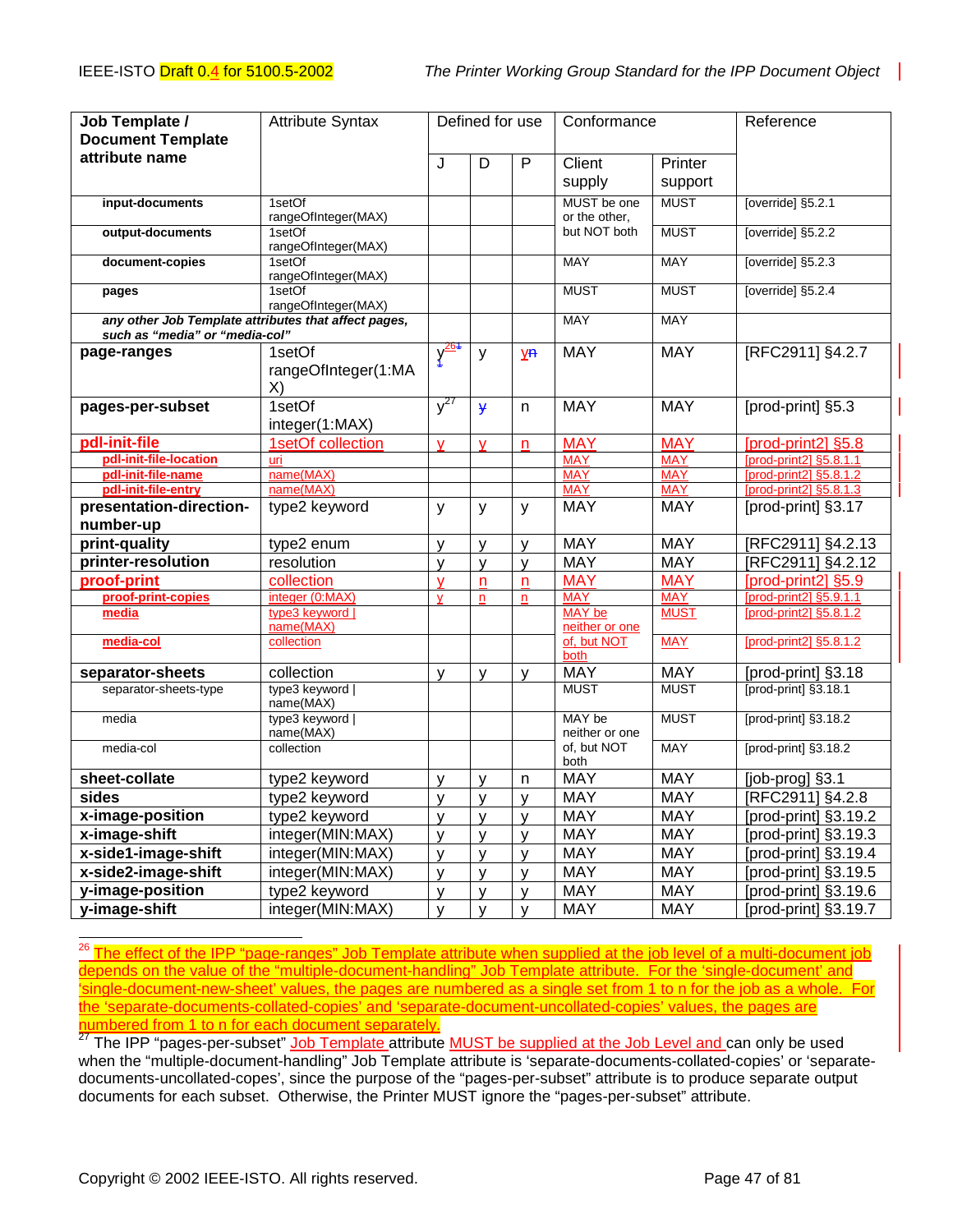<span id="page-47-0"></span>

| Job Template /<br><b>Document Template</b> | <b>Attribute Syntax</b> |              | Defined for use<br>Conformance |   | Reference        |                    |                      |
|--------------------------------------------|-------------------------|--------------|--------------------------------|---|------------------|--------------------|----------------------|
| attribute name                             |                         |              |                                | D | Client<br>supply | Printer<br>support |                      |
| y-side1-image-shift                        | integer(MIN:MAX)        | $\mathbf{v}$ |                                |   | MAY              | MAY                | [prod-print] §3.19.8 |
| y-side2-image-shift                        | integer(MIN:MAX)        |              |                                |   | MAY              | MAY                | [prod-print] §3.19.9 |

1325

### 1326 **7.1 Job Template attributes defined for use with the Document object**

1327 This section defines additional Job Template attributes for use with the Document object.

#### 1328 **7.1.1 job-copies (integer(1:MAX)) Job Template attribute**

1329 This attribute specifies the number of job copies, i.e., with all of the Document objects taken together. Its 1330 interpretation is independent of the value of the "multiple-document-handling" Job Template attribute. See the 1331 "copies" Job Template attribute defined in [RFC2911] section 4.2.5 which switches between job copies and 1332 document copies depending on the value of the "multiple-document-handling" Job Template attribute.

#### 1333 **7.1.2 job-cover-back (collection) Job Template attribute**

1334 This attribute specifies the cover for the back of the job, i.e., with all of the Document objects taken together and is 1335 independent of the value of the "multiple-document-handling" Job Template attribute. The member attributes are the 1336 same as "cover-back" (see [prod-print] section 3.1). However, the "cover-back" Job Template attribute switches 1337 | between a job back cover and a document back cover depending on the value of the "multiple-document-handling" 1338 Job Template attribute.

#### 1339 **7.1.3 job-cover-front (collection) Job Template attribute**

1340 This attribute specifies the cover for the front of the job, i.e., with all of the Document objects taken together and is<br>1341 independent of the value of the "multiple-document-handling" Job Template attribute. The m independent of the value of the "multiple-document-handling" Job Template attribute. The member attributes are the 1342 same as the "cover-front" Job Template attribute (see [prod-print] section 3.2). However, the "cover-front" Job 1343 Template attribute switches between a job front cover and a document front cover depending on the value of the 1344 "multiple-document-handling" Job Template attribute.

1345 **7.1.4 job-finishings (1setOf type2 enum) Job Template attribute**

1346 This attribute specifies the job finishings, i.e., with all of the Document objects taken together. Its interpretation is 1347 independent of the value of the "multiple-document-handling" Job Template attribute. See the "finishings" Job 1348 Template attribute defined in [RFC2911] section 4.2.6 which switches between job finishings and document 1349 finishings depending on the value of the "multiple-document-handling" Job Template attribute.

1350 **7.1.5 job-finishings-col (1setOf collection) Job Template attribute**

1351 This attribute specifies the job finishings collection, i.e., with all of the Document objects taken together. Its 1352 interpretation is independent of the value of the "multiple-document-handling" Job Template attribute. See the 1353 "finishings" Job Template attribute defined in [RFC2911] section 4.2.6 which switches between job finishings 1354 collection and document finishings collection depending on the value of the "multiple-document-handling" Job 1355 | Template attribute.

- 1356
- 1357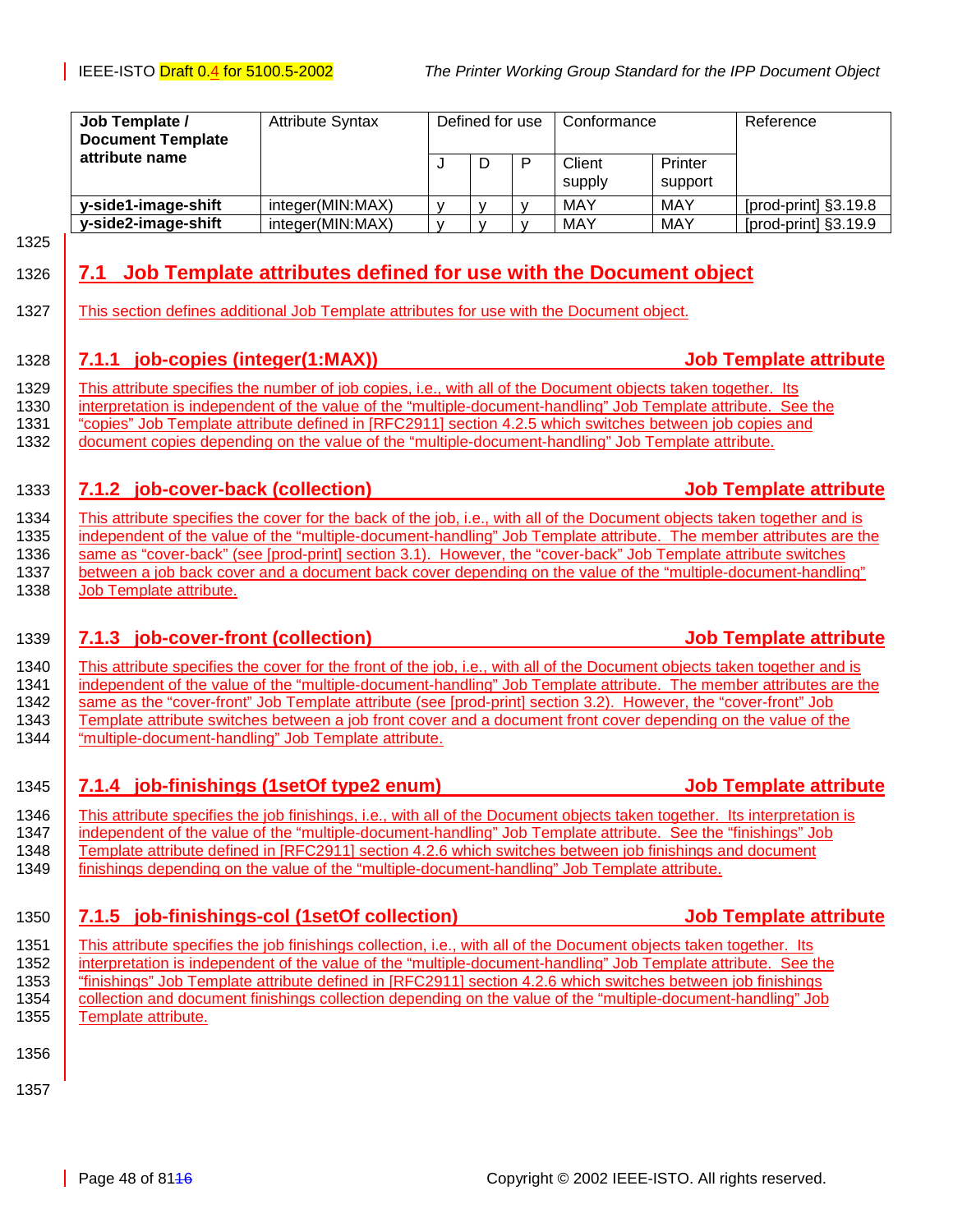# <span id="page-48-0"></span>1358 **8 Job Description and Document Description attributes**

1359 Table 8 lists all the Job Description defined in other IPP specifications and the corresponding Document Description 1360 attributes defined in this IPP specification. Job Description and Document Description attributes are Job object and 1361 Document object attributes, respectively, that are filled in by the Printer. Some Job/Document Description attribute 1362 values are supplied by the client in the Job/Document Creation operation using corresponding Operation attributes 1363 as flagged with "\*\*".

1364 The column labeled "attribute syntax" indicates the attribute syntax (see [RFC2911] section 4.1). The Printer 1365 conformance is indicated along with the reference to the specification in which the attribute is defined. The 1366 conformance for Document Description attributes (if the Printer supports the Document object) is the same as the

- 1367 corresponding Job Description attributes.
- 1368 Note: There are no corresponding Page Range (or Page Override) Description attributes. The Page Range is not an 1369 object with a state and it cannot be queried.
- 1370 Legend:
- 1371 **[job-]** indicates an attribute that shouldn't have had a "job-" prefix in its name in [RFC2911], so that the same 1372 attribute could also apply to the Document object as a Document Description attribute. Note: For the PWG 1373 Semantic Model, the "job-" prefix is proposed to be dropped.
- 1374 1375 **ISSUE 05: Should we sort the attributes ignoring the [job-]? Currently the "job-" is used in the sort for** 1376 attributes.
- 1378 **Inc. A. ISSUE 06: How will we register these attributes with IANA, since they will be registered for IPP use, with the** 1379 "iob-" prefix. Do we add the ones without "job-" as aliases to the IANA registry as is done for charset 1380 registrations?
- 1382 "-" indicates that the Job or Document attribute is *not* defined.
- 1383 "\*" indicates a fundamental Document Description that when the client supplies the value at the Job level, but 1384 not at the Document level, the Printer MUST appear to copy down the value to each Document object as 1385 **returned in Get-Document-Attributes and Get-Documents operation responses.**<br>1386 **by an indicates a Johand's Desument Description stribute that the elignt MAX supplements**
- 1386 \*\* indicates a Job and/or Document Description attribute that the client MAY supply the values for in a 1387 corresponding Operation attribute.
- 1388 (r/w) indicates that the Job Description or Document Description attribute is read/write, so that the client can 1389 changes its value using the Set-Job-Attributes or Set-Document-Attributes operation (see section [3.7\)](#page-25-0). 1390 **ISSUE 12: The "document-name" Document Description attribute is settable by Set-Document-Attributes** 1391 (like "job-name")? But It's the only Document Description attribute that is marked (r/w)? Do we really need 1392 to be able to let a client change the "document-name" with the Set-Document-Attributes operation?

1377

1381

#### 1393 **Table 8 - Job and Document Description attributes**

| <b>IPP Job Description / Document</b><br><b>Description attribute name</b> | <b>IPP Attribute Syntax</b> | Job | Doc. | Printer<br>conform<br>ance | Reference          |
|----------------------------------------------------------------------------|-----------------------------|-----|------|----------------------------|--------------------|
| attributes-charset                                                         | charset                     |     |      | MUST                       | [RFC2911] §4.3.19  |
| attributes-natural-language                                                | naturalLanguage             |     |      | MUST                       | [RFC2911] §4.3.20  |
| compression**                                                              | type3 keyword               | v*  | v≛   | MUST                       | [RFC2911] §3.2.1.1 |
| current-page-order                                                         | type2 keyword               | 28  |      | MAY                        | [prod-print] §4.1  |

l  $^{28}$  When documents in a multiple document job have the same page order, the Printer populates both the Job and Document "current-page-order" with the same value, so that clients that only know about the Job Description attribute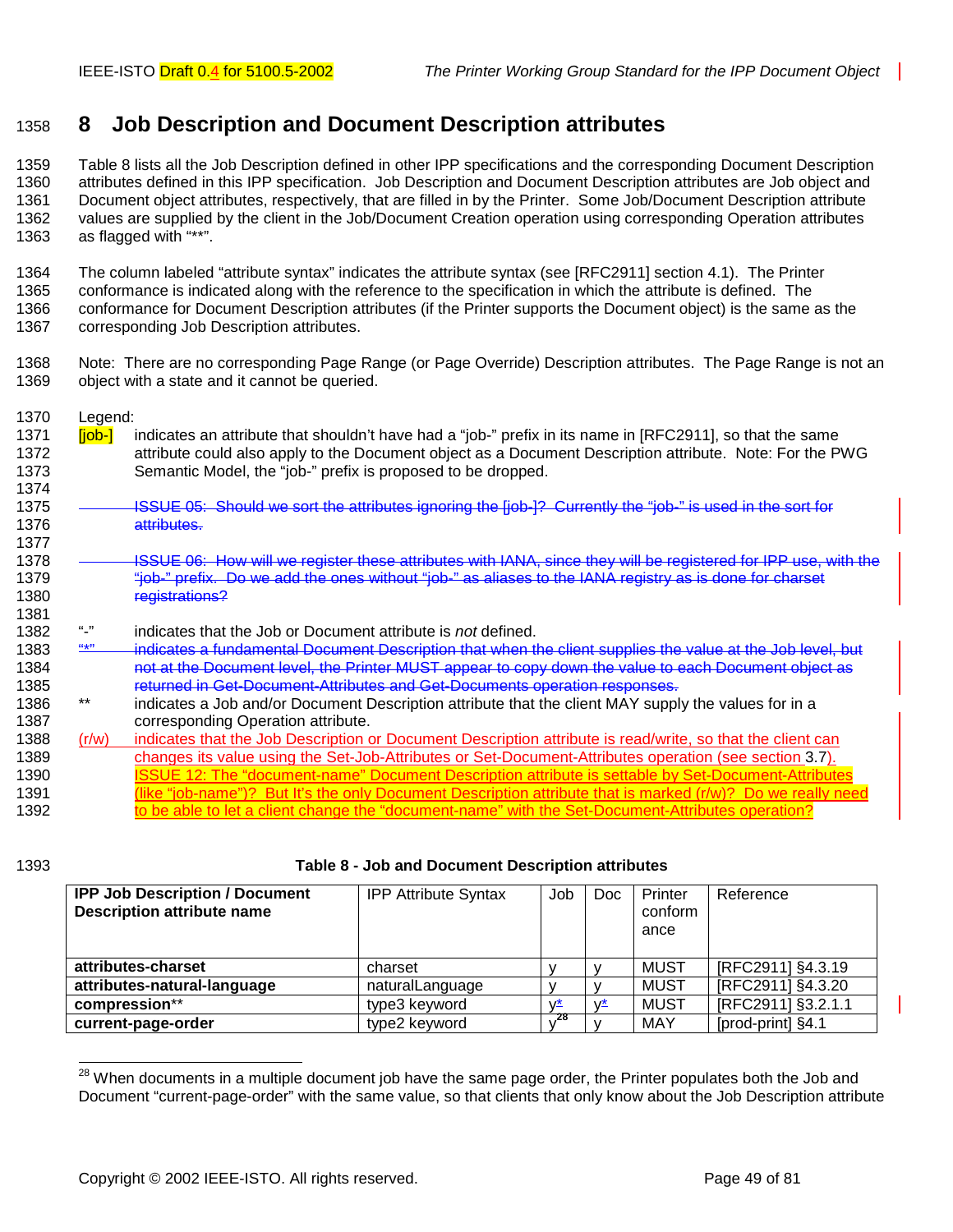| <b>IPP Job Description / Document</b> | <b>IPP Attribute Syntax</b> | Job                     | Doc                      | Printer                     | Reference           |
|---------------------------------------|-----------------------------|-------------------------|--------------------------|-----------------------------|---------------------|
| <b>Description attribute name</b>     |                             |                         |                          | conform                     |                     |
|                                       |                             |                         |                          | ance                        |                     |
|                                       |                             |                         |                          |                             |                     |
| date-time-at-completed                | dateTime                    | $\mathsf{V}$            | V                        | <b>MAY</b>                  | [RFC2911] §4.3.14.7 |
| date-time-at-creation                 | dateTime                    | y                       | y                        | <b>MAY</b>                  | [RFC2911] §4.3.14.5 |
| date-time-at-processing               | dateTime                    | y                       | $\mathsf{V}$             | <b>MAY</b>                  | [RFC2911] §4.3.14.6 |
| document-format**                     | documentFormat              | $y^*$                   | $y^*$                    | <b>MUST</b>                 | [RFC2911] §3.2.1.1  |
| document-id-uri                       | uri                         | Ë                       | $\overline{\mathsf{Y}}$  | MUST?<br><b>ISSUE</b><br>13 | [this spec] $§8.8$  |
| document-name** (r/w) **              | name(MAX)                   | y*                      | y*                       | <b>MUST</b>                 | [RFC2911] §3.2.1.1  |
| document-natural-language**           | naturalLanguage             | $y^*$                   | $V^*$                    | <b>MAY</b>                  | [RFC2911] §3.2.1.1  |
| document-number                       | integer(0:MAX)              |                         | $\mathsf{V}$             | <b>MUST</b>                 | [this spec] §8.1    |
| document-state                        | type1 enum                  | $\overline{a}$          | $\mathsf{v}$             | <b>MUST</b>                 | [this spec] §8.3.2  |
| document-state-message                | text(MAX)                   | $\tilde{\phantom{a}}$   | V                        | <b>MAY</b>                  | [this spec] $§8.7$  |
| document-state-reasons                | 1setOf type2 keyword        | $\blacksquare$          | $\mathsf{V}$             | <b>MUST</b>                 | [this spec] §8.5    |
| document-uri **                       | uri                         | $\mathbf{r}$            | v                        | <b>MAY</b>                  | [this spec] §8.9    |
| impressions-completed-current-copy    | integer(0:MAX)              | y                       | $\mathsf{y}$             | <b>MAY</b>                  | [job-prog] §4.4     |
| job-collation-type                    | type2 enum                  | y                       | $\overline{\phantom{a}}$ | <b>MAY</b>                  | [job-prog] §4.1     |
| [job-]detailed-status-message         | 1setOf text (MAX)           | y                       | $\mathsf{V}$             | MAY                         | [RFC2911] §4.3.10   |
| [job-]document-access-errors          | 1setOf text(MAX)            | y                       | V                        | <b>MAY</b>                  | [RFC2911] §4.3.11   |
| job-id                                | integer(1:MAX)              | $\mathsf{V}$            | $\frac{7}{29}$           | <b>MUST</b>                 | [RFC2911] §4.3.2    |
| [job-]impressions **                  | integer(0:MAX)              | y                       | $\mathsf{y}$             | <b>MAY</b>                  | [RFC2911] §4.3.17.2 |
| [job-]impressions-completed           | integer(0:MAX)              | y                       | $\mathsf{V}$             | <b>MAY</b>                  | [RFC2911] §4.3.18.2 |
| [job-]k-octets **                     | integer(0:MAX)              | y                       | y                        | <b>MAY</b>                  | [RFC2911] §4.3.17.1 |
| [job-]k-octets-processed              | integer(0:MAX)              | y                       | y                        | <b>MAY</b>                  | [RFC2911] §4.3.18.1 |
| <b>[job-]</b> media-sheets **         | integer(0:MAX)              | y                       | $\mathsf{V}$             | <b>MAY</b>                  | [RFC2911] §4.3.17.3 |
| [job-]media-sheets-completed          | integer(0:MAX)              | y                       | $\mathsf{V}$             | <b>MAY</b>                  | [RFC2911] §4.3.18.3 |
| job-message-from-operator             | text(127)                   | y                       |                          | <b>MAY</b>                  | [RFC2911] §4.3.16   |
|                                       |                             |                         | UΕ<br>14                 |                             |                     |
| [job-]more-info                       | uri                         | y                       | $\frac{y}{30}$           | <b>MAY</b>                  | [RFC2911] §4.3.4    |
| job-name (r/w) ISSUE                  | name(MAX)                   | y                       |                          | <b>MUST</b>                 | [RFC2911] §4.3.5    |
| job-originating-user-name             | name (MAX)                  | V                       | $\blacksquare$           | <b>MUST</b>                 | [RFC2911] §4.3.6    |
| job-printer-make-and-model            | text(127)                   | $\overline{\mathsf{X}}$ | Ë                        | $CMUST$ <sub>31</sub>       | [RFC2911] §4.3.14.4 |
| [job-]printer-up-time                 | integer (1:MAX)             | y                       | $\mathsf{y}$             | <b>MUST</b>                 | [RFC2911] §4.3.14.4 |
| job-printer-uri                       | uri                         | v                       |                          | <b>MUST</b>                 | [RFC2911] §4.3.3    |
| job-state                             | type1 enum                  | y                       | $\frac{32}{1}$           | <b>MUST</b>                 | [RFC2911] §4.3.7    |
| job-state-message                     | text(MAX)                   | y                       | $\frac{33}{2}$           | <b>MAY</b>                  | [RFC2911] §4.3.9    |

l will get a value. When the page orders differ, the Printer doesn't populate the "current-page-order" Job Description attribute, but only the Document Description attribute of each Document.

 $^{29}$  The Document Description attribute that corresponds to the "job-id" Job Description attribute is the (new) "document-number" attribute.

30 Description Comment Description attribute that corresponds to the "job-name" Job Description attribute is the (existing) "document-name" attribute defined in [RFC2911].

<sup>31</sup> The "job-printer-make-and-model" Job Description attribute MUST be supported if the "job-save-disposition" Job Template attribute is supported.

 $32$  The Document Description attribute that corresponds to the "job-state" Job Description attribute is the (new) "document-state" attribute.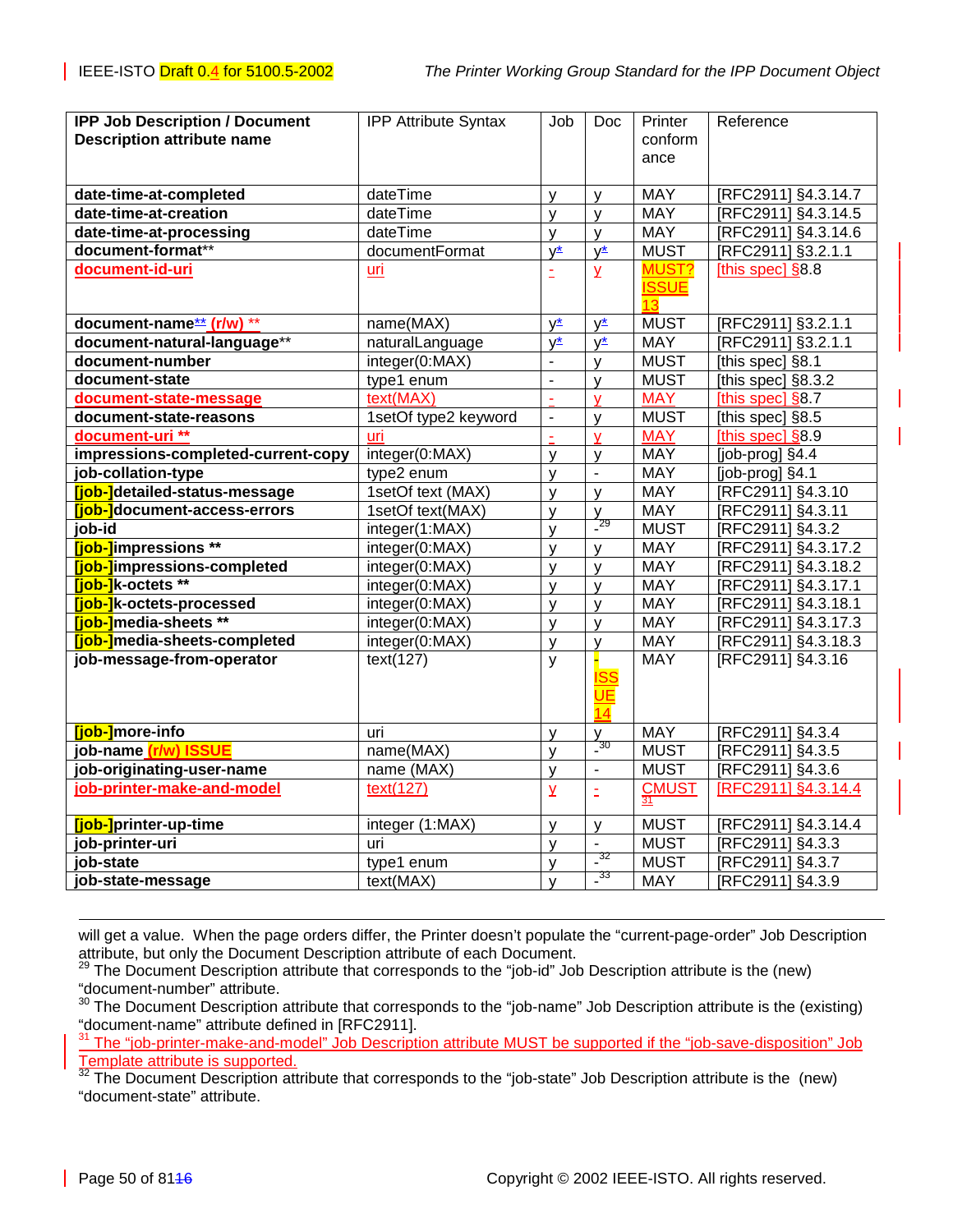<span id="page-50-0"></span>

| <b>IPP Job Description / Document</b><br><b>Description attribute name</b> | <b>IPP Attribute Syntax</b> | Job          | <b>Doc</b> | Printer<br>conform<br>ance | Reference             |
|----------------------------------------------------------------------------|-----------------------------|--------------|------------|----------------------------|-----------------------|
| job-state-reasons                                                          | 1setOf type2 keyword        | v            | $-34$      | <b>MUST</b>                | [RFC2911] §4.3.8      |
| job-uri                                                                    | uri                         |              | $-35$      | <b>MUST</b>                | [RFC2911] §4.3.1      |
| [job-]warnings-count                                                       | integer(0:MAX)              |              |            | MAY                        | [override] §6.1       |
| last-document **                                                           | boolean                     |              |            | <b>MAY</b>                 | [RFC2911] §4.3.12     |
| number-of-documents                                                        | integer(0:MAX)              | v            |            | MAY                        | [RFC2911] §4.3.15     |
| number-of-intervening-jobs                                                 | integer(0:MAX)              |              |            | MAY                        | [RFC2911] §4.3.13     |
| output-device-assigned                                                     | name(127)                   | $\mathbf{v}$ |            | MAY                        | [RFC2911] §4.3.7.2    |
| sheet-completed-copy-number                                                | integer(0:MAX)              |              |            | MAY                        | [job-prog] §4.2       |
| sheet-completed-document-number                                            | integer(0:MAX)              |              |            | MAY                        | $[job$ -prog $]$ §4.3 |
| time-at-completed                                                          | integer (MIN:MAX)           |              |            | <b>MUST</b>                | [RFC2911] §4.3.14.3   |
| time-at-creation                                                           | integer (MIN:MAX)           |              |            | <b>MUST</b>                | [RFC2911] §4.3.14.1   |
| time-at-processing                                                         | integer (MIN:MAX)<br>.      |              |            | <b>MUST</b>                | [RFC2911] §4.3.14.2   |

#### 1395

1394 **"\*" and "\*\*"** See the description in the Legend before the table.

1396 Most of the existing "job-state" and "job-state-reasons" Job Description attribute values apply equally well to 1397 individual documents in a multi-document job (with removal of the 'job-' prefix for those that apply to both Job and 1398 Document). Furthermore, the job states are completely service-type neutral, so they can apply to scanning. faxing, 1399 formatting processes as well. The job state reasons have a number of reasons that are print service specific, but 1400 most can apply to other types of service as well. The reason for separating state from reasons, is so that the states 1401 can be the fundamental states that most implementations have, while the state reasons can vary depending on the 1402 sophistication of the system. The states are the ones that clients are most likely to base actions upon, and the state 1403 reasons are more information, both for programs and people.

1404 The descriptions of the new "document-state" and "document-state-reasons" attributes are merged in with the 1405 existing "job-state" and "job-state-reasons". Such merging shows the parallelism in the description to aid 1406 understanding and implementation and so that future maintenance will continue this strong parallelism. The "/"

1407 character separates the words: Job from Document so that the same description can serve for both Job and 1408 Document objects.

# 1409 **8.1 document-number (integer(1:MAX)) <Document> Description attribute**

1410 This Document Description attribute is the ordinal number of the document within the job which determines its order 1411 of being printed in a multi-document job. The Printer generates the values monotonically increasing from 1 for a job. 1412 However, the client MAY supply the value in the "input-document-number" operation attribute.

# 1413 **8.2 job-state (type1 enum) <Job> Description attribute**

# 1414 **8.3 document-state (type1 enum) <Document> Description attribute**

1415 The REQUIRED "job-state" and the REQUIRED "document-state" attribute identify the current state of the job and 1416 document, respectively. Even though IPP defines seven values for job/document states (plus the out-of-band

<sup>33</sup> There is no Document Description attribute that corresponds to the "job-state-message". Printers can use the "jobstate-message" to describe any document level conditions.

The "job-uri" Job Description attribute does not have a corresponding Document Description attribute. The "job-uri" has proved problematic enough.

<sup>&</sup>lt;sup>34</sup> The Document Description attribute that corresponds to the "job-state-reasons" Job Description attribute is the (new) "document-state-reasons" attribute.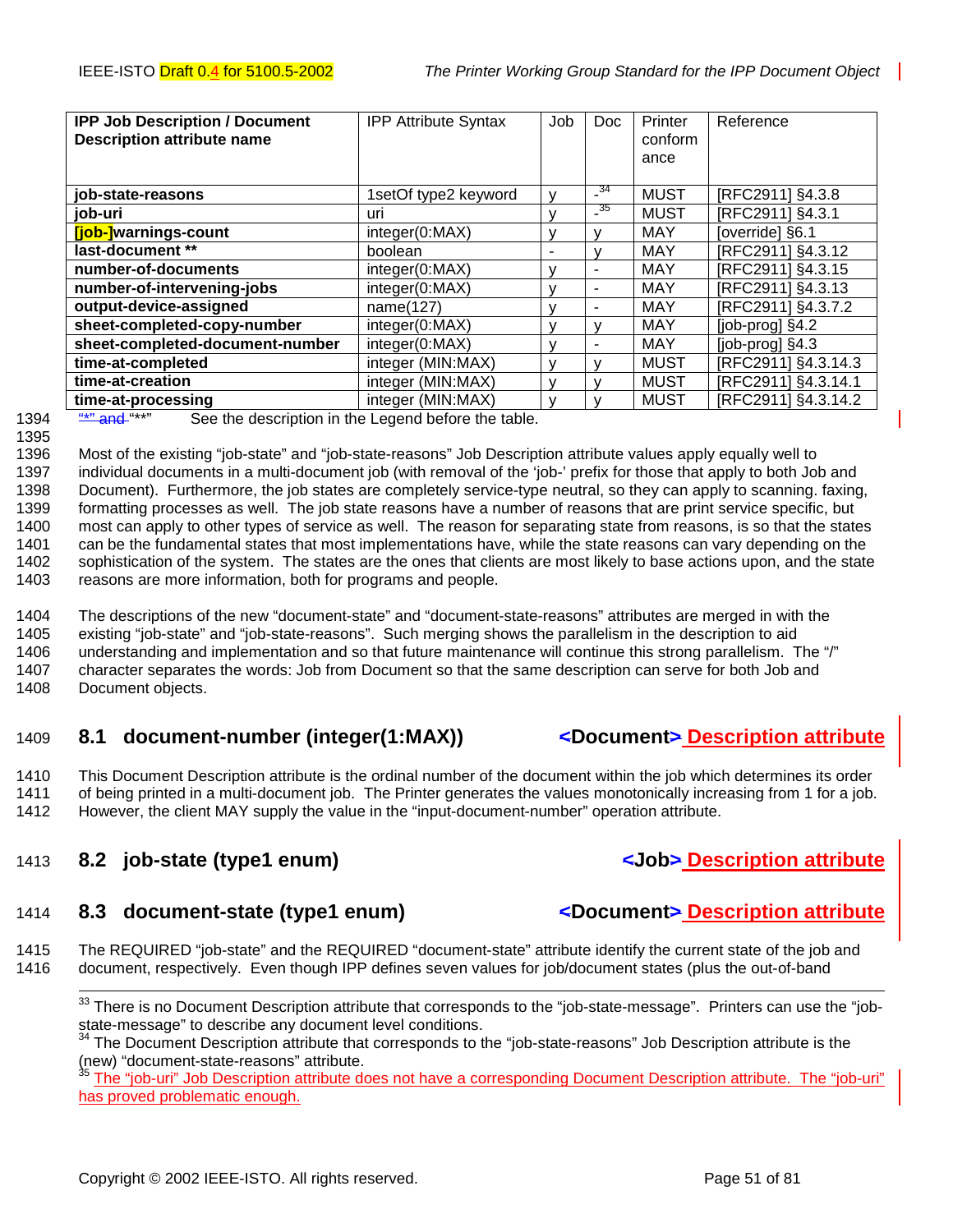- 1417 'unknown' value see [RFC2911] section 4.1), implementations only need to support those states which are
- 1418 appropriate for the particular implementation. In other words, an IPP Printer object implementation supports only
- 1419 those job/document states implemented by the output device and available to the IPP Printer object implementation.
- 1420 Table 9 lists the "job-state" and "document-state" attribute values.

#### 1421 **Table 9 - "job-state" and "document-state" attribute values**

| Values               | "job-state" | "document-state" |
|----------------------|-------------|------------------|
|                      |             |                  |
| 3 pending            |             |                  |
| pending-held         |             | n/a              |
| processing<br>5      |             |                  |
| 6 processing-stopped |             | n/a              |
| canceled             |             |                  |
| 8 aborted            |             |                  |
| 9 completed          |             |                  |

1422

1423 The (JD) and (J) notation below indicates whether the keyword is defined for the "job-state" and "document-state" 1424 attributes or just the "job-state" attribute as indicated in Table 9. Standard enum values are:

| Value | Symbolic Name and Description                                                                                                                                                                                                                                                                                                                                                                                                                                                                                                                                                                                                                            |
|-------|----------------------------------------------------------------------------------------------------------------------------------------------------------------------------------------------------------------------------------------------------------------------------------------------------------------------------------------------------------------------------------------------------------------------------------------------------------------------------------------------------------------------------------------------------------------------------------------------------------------------------------------------------------|
| '3'   | "pending" (JD): The job is a candidate to start processing, but is not yet processing. The<br>document has not started to be processed at all.                                                                                                                                                                                                                                                                                                                                                                                                                                                                                                           |
| '4'   | "pending-held" (J): The job is not a candidate for processing for any number of reasons<br>but will return to the 'pending' state as soon as the reasons are no longer present. The job's<br>"job-state-reason" attribute MUST indicate why the job is no longer a candidate for<br>processing. The 'pending-held' state does not apply to the Document object's "document-<br>state" attribute.                                                                                                                                                                                                                                                         |
| 5'    | 'processing' (JD): One or more of:                                                                                                                                                                                                                                                                                                                                                                                                                                                                                                                                                                                                                       |
|       | 1.<br>The job is using, or is attempting to use, one or more purely software<br>processes that are analyzing, creating, or interpreting a PDL, etc.,<br>2.<br>The job is using, or is attempting to use, one or more hardware devices that<br>are interpreting a PDL, making marks on a medium, and/or performing<br>finishing, such as stapling, etc.,<br>3.<br>The Printer object has made the job ready for printing, but the output device<br>is not yet printing it, either because the job hasn't reached the output device<br>or because the job is queued in the output device or some other spooler,<br>awaiting the output device to print it. |
|       | When the job is in the 'processing' state, the entire job/document state includes the detailed<br>status represented in the Printer object's "printer-state", "printer-state-reasons", and "printer-<br>state-message" attributes.                                                                                                                                                                                                                                                                                                                                                                                                                       |
|       | On the other hand, the 'processing' state for the Document indicates that the Document has<br>begun to be processed. Even if the job stops being processed, the Document remains in<br>the 'processing' state until it moves to one of the three terminal states.                                                                                                                                                                                                                                                                                                                                                                                        |
|       | Implementations MAY, though they NEED NOT, include additional values in the                                                                                                                                                                                                                                                                                                                                                                                                                                                                                                                                                                              |

job's/document's "job-state-reasons"/"document-state-reasons" attribute to indicate the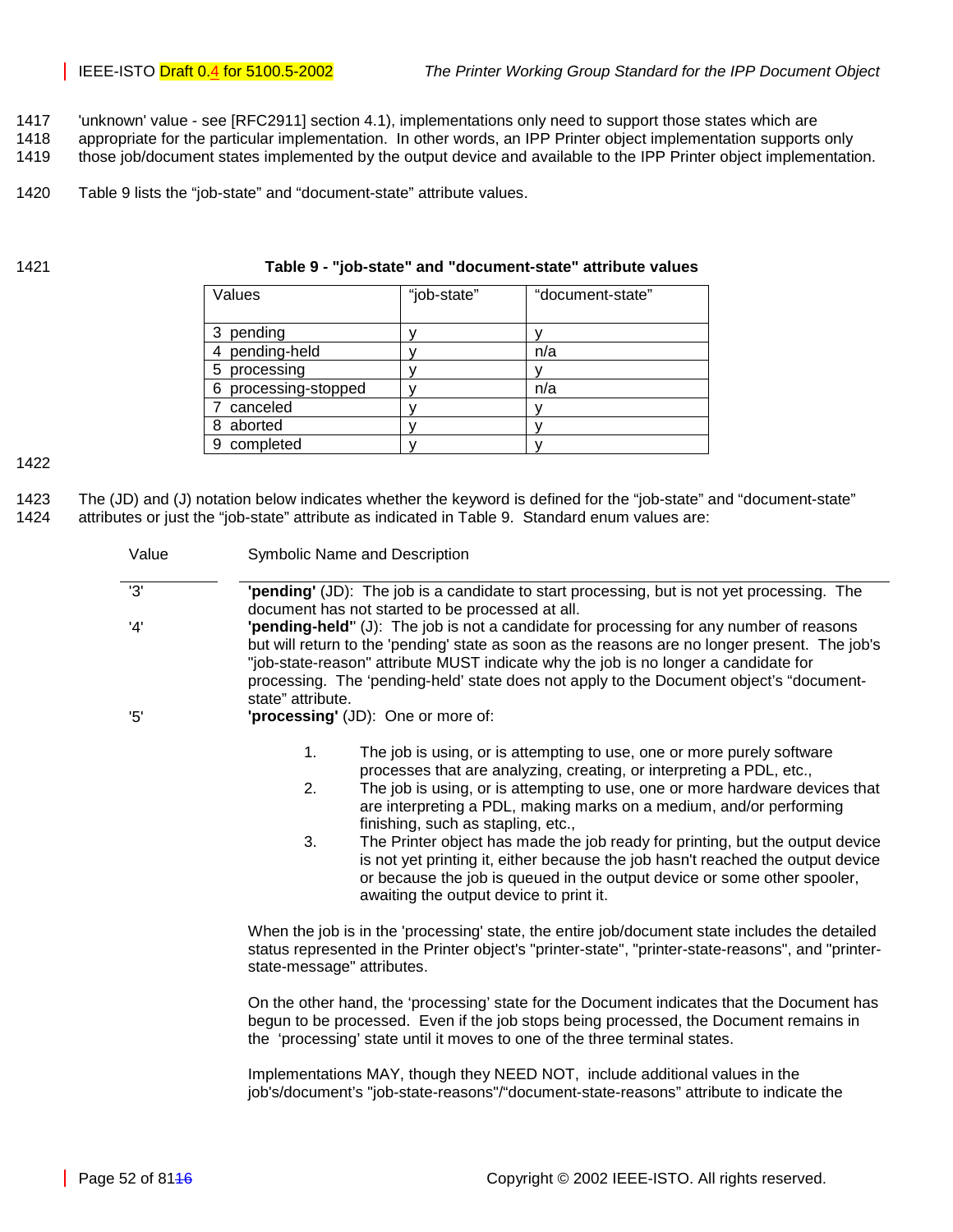| Value | Symbolic Name and Description                                                                                                                                                                                                                                                                                                                                                                                                                                                                                                                                                                                                                                                                                                                     |
|-------|---------------------------------------------------------------------------------------------------------------------------------------------------------------------------------------------------------------------------------------------------------------------------------------------------------------------------------------------------------------------------------------------------------------------------------------------------------------------------------------------------------------------------------------------------------------------------------------------------------------------------------------------------------------------------------------------------------------------------------------------------|
| '6'   | progress of the job/document, such as adding the 'job-printing'/'printing' value to indicate<br>when the output device is actually making marks on paper and/or the 'processing-to-stop-<br>point' value to indicate that the IPP object Printer is in the process of canceling or aborting<br>the job/document. Most implementations won't bother with this nuance.<br>'processing-stopped' (J): The job has stopped while processing for any number of<br>reasons and will return to the 'processing' state as soon as the reasons are no longer<br>present.                                                                                                                                                                                    |
|       | The job's "job-state-reason" attribute MAY indicate why the job has stopped processing.<br>For example, if the output device is stopped, the 'printer-stopped' value MAY be included in<br>the job's "job-state-reasons" attribute.                                                                                                                                                                                                                                                                                                                                                                                                                                                                                                               |
|       | Note: When an output device is stopped, the device usually indicates its condition in human<br>readable form locally at the device. A client can obtain more complete device status<br>remotely by querying the Printer object's "printer-state", "printer-state-reasons" and "printer-<br>state-message" attributes.                                                                                                                                                                                                                                                                                                                                                                                                                             |
| '7'   | The 'processing-stopped' state does not apply to the Document object's "document-state"<br>attribute.<br>'canceled' (JD): The job/document has been canceled by a Cancel-Job/Cancel-Document                                                                                                                                                                                                                                                                                                                                                                                                                                                                                                                                                      |
|       | operation and the Printer object has completed canceling the job/document and all<br>job/document status attributes have reached their final values for the job/document. While<br>the Printer object is canceling the job/document, the job/document remains in its current<br>state, but the job's/document's "job-state-reasons"/"document-state-reasons" attribute<br>SHOULD contain the 'processing-to-stop-point' value and one of the 'canceled-by-user',<br>'canceled-by-operator', or 'canceled-at-device' value. When the job/document moves to the<br>'canceled' state, the 'processing-to-stop-point' value, if present, MUST be removed, but the<br>'canceled-by-xxx', if present, MUST remain.                                      |
| '8'   | 'aborted' (JD): The job/document has been aborted by the system, usually while the<br>job/document was in the 'processing' or 'processing-stopped' state and the Printer has<br>completed aborting the job/document and all job/document status attributes have reached<br>their final values for the job/document. While the Printer object is aborting the<br>job/document, the job/document remains in its current state, but the job's/document's "job-<br>state-reasons"/"document-state-reasons" attribute SHOULD contain the 'processing-to-stop-<br>point' and 'aborted-by-system' values. When the job/document moves to the 'aborted' state,<br>the 'processing-to-stop-point' value, if present, MUST be removed, but the 'aborted-by- |
| '9'   | system' value, if present, MUST remain.<br>"completed" (JD): The job/document has completed successfully or with warnings or errors<br>after processing and all of the job/document media sheets have been successfully stacked<br>in the appropriate output bin(s) and all job/document status attributes have reached their<br>final values for the job/document. The job's/document's "job-state-reasons"/"document-<br>state-reasons" attribute SHOULD contain one of: 'completed-successfully', 'completed-with-<br>warnings', or 'completed-with-errors' values.                                                                                                                                                                            |

1425 The final value for this attribute MUST be one of: 'completed', 'canceled', or 'aborted' before the Printer removes the 1426 job/document altogether. The length of time that jobs/document remain in the 'canceled', 'aborted', and 'completed' 1427 states depends on implementation.

1428 Jobs/documents reach one of the three terminal states: 'completed', 'canceled', or 'aborted', after the jobs/documents 1429 have completed all activity, including stacking output media, after the jobs/documents have completed all activity,<br>1430 and all job/document status attributes have reached their final values for the job/document. and all job/document status attributes have reached their final values for the job/document.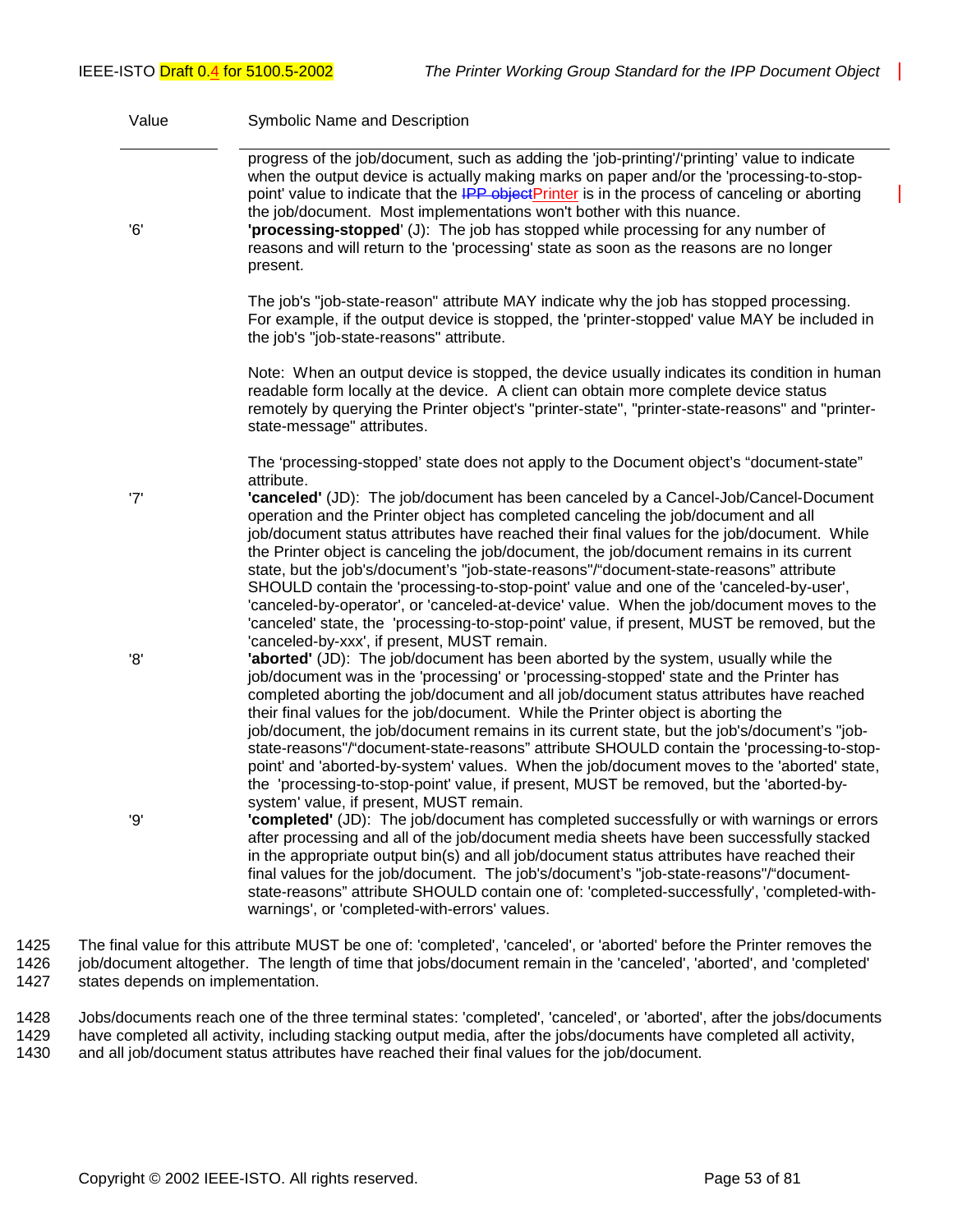# <span id="page-53-0"></span>1431 **8.3.1 The "job-state" Job Description attribute and the Job Life Cycle**

1432 The "job-state" attribute is one of the most important Job Description attributes. Figure 1 shows the values of the 1433 "job-state" attribute and the Job object life cycle as affected by actions on the Job, Printer, and job processing.



#### 1435 **Figure 1 - The "job-state" Job Description attribute and the Job object life cycle**

1436 Normally a job progresses from left to right. Other state transitions are unlikely, but are not forbidden. Not shown 1437 are the transitions to the 'canceled' state from the 'pending', 'pending-held', and 'processing-stopped' states.

### 1438 **8.3.2 The "document-state" Document Description attribute and the Document object life**  1439 **Cycle**

1440 The "document-state" attribute is one of the most important Document Description attributes. [Figure 2](#page-54-0) shows the 1441 values of the "document-state" attribute and the Document object life cycle as affected by actions on the Job, 1442 Document, Printer, and job processing. Documents are not active objects and their life cycle is closely tied to the<br>1443 lifecycle of a Job<sup>36</sup>. Documents basically have three states. The first is waiting to be proces lifecycle of a Job<sup>36</sup>. Documents basically have three states. The first is waiting to be processed by a Job (i.e. 1444 pending). The second state is from the time the Job first starts processing the Document (i.e., processing) and until it 1445 reaches one of its terminal states. The third state for a Document is one of its terminal states (i.e., completed, 1446 canceled, or aborted).

- 1447
- 1448

 $36$  The Document object is not really a sub-job. If the Document object were its own independent active object, i.e., were a sub-job, then the Document state would affect the job state and there would be complex and debatable roll-up rules for how the various "document-state" values of all of the Job's document are rolled up to give a single value for the Job's "job-state" attribute. Instead, the Job state reflects the overall processing of the job and is the same whether or not the Document object is supported.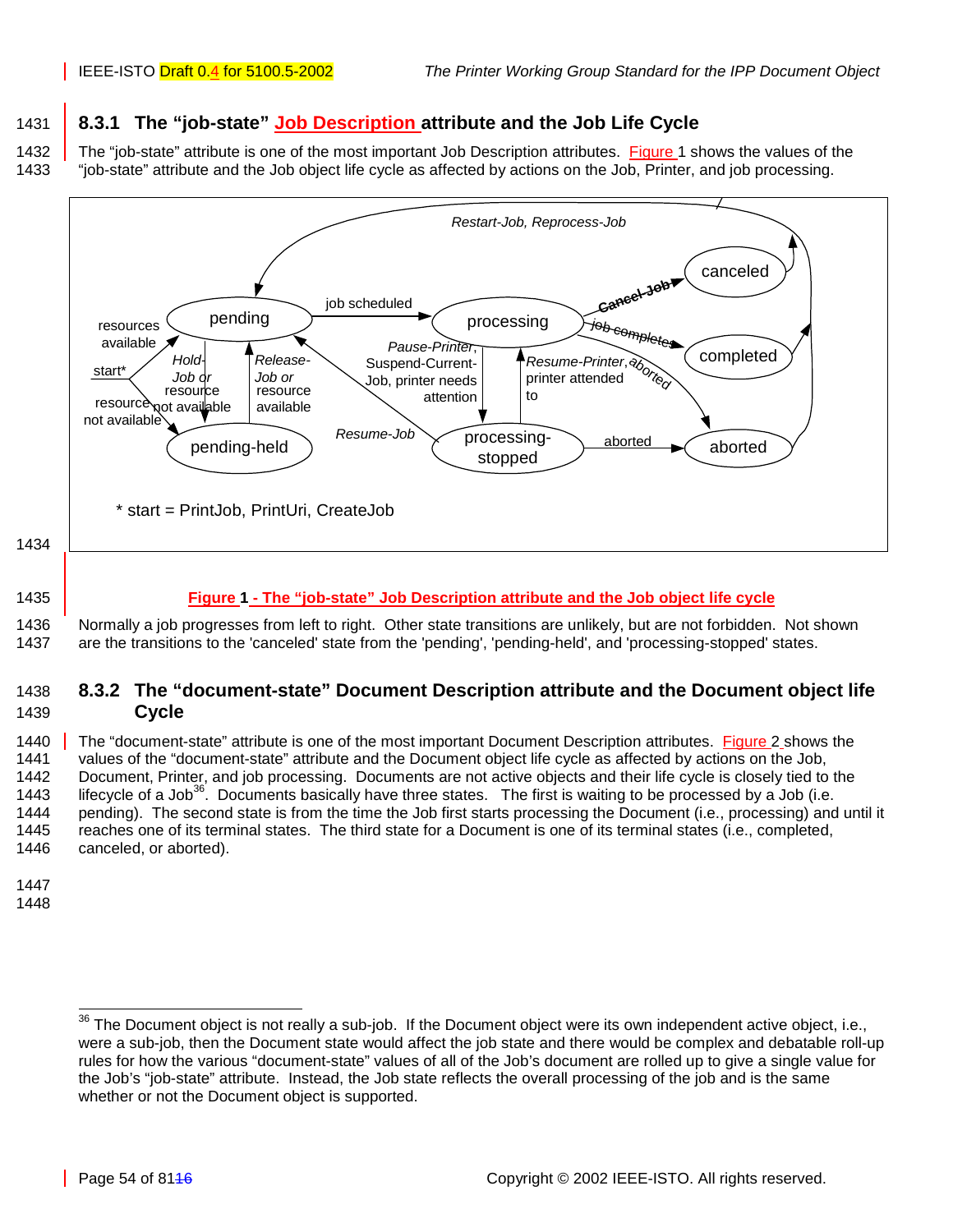<span id="page-54-0"></span>

#### 1450 **Figure 2 - The "document-state" Document Description attribute and the Document object life Cycle**

#### 1451 **A Document object has a much simpler life cycle than a Job object. A Document always progresses from**  1452 **left to right in the state diagram. No other state transitions are defined.**

#### 1453 **8.3.3 Forwarding Servers**

1454 As with all other IPP attributes, if the implementation can not determine the correct value for this attribute, it SHOULD 1455 respond with the out-of-band value 'unknown' (see [RFC2911] Section 4.1) rather than try to guess at some possibly 1456 incorrect value and give the end user the wrong impression about the state of the Job/Document object. For 1457 example, if the implementation is just a gateway into some printing system from which it can normally get status, but 1458 temporarily is unable, then the implementation should return the 'unknown' value. However, if the implementation is 1459 a gateway to a printing system that never provides detailed status about the print job/document, the implementation 1460 MAY set the IPP Job/Document object's state to 'completed', provided that it also sets the 'queued-in-device' value in 1461 the job's/document's "job-state-reasons"/"document-state-reasons" attribute (see "job-state-reasons"/"document-1462 state-reasons" attribute below).

### 1463 **8.3.4 Partitioning of Job/Document States**

1464 This section partitions the job/document states into phases: Job/Document Not Completed, Job/Document 1465 Retention, Job/Document History, and Job/Document Removal. This section also explains the 'job-restartable' value 1466 of the "job-state-reasons" Job Description attribute for use with the Restart-Job operation.

1467 **Job**/Document **Not Completed**: When a job is in the 'pending', 'pending-held', 'processing', or 'processing-stopped' 1468 states, the job is not completed. When a Document is in the 'pending' or 'processing' state, it is not completed.

1469 **Job Retention**: When a job enters one of the three terminal job states: 'completed', 'canceled', or 'aborted', the IPP 1470 Printer object MAY "retain" the job in a restartable condition for an implementation-defined time period. This time 1471 period MAY be zero seconds and MAY depend on the terminal job state. This phase is called Job Retention. While 1472 in the Job Retention phase, the job's document data is retained and a client may restart the job using the Restart-Job 1473 operation. If the IPP objectPrinter supports the Restart-Job operation, then it SHOULD indicate that the job is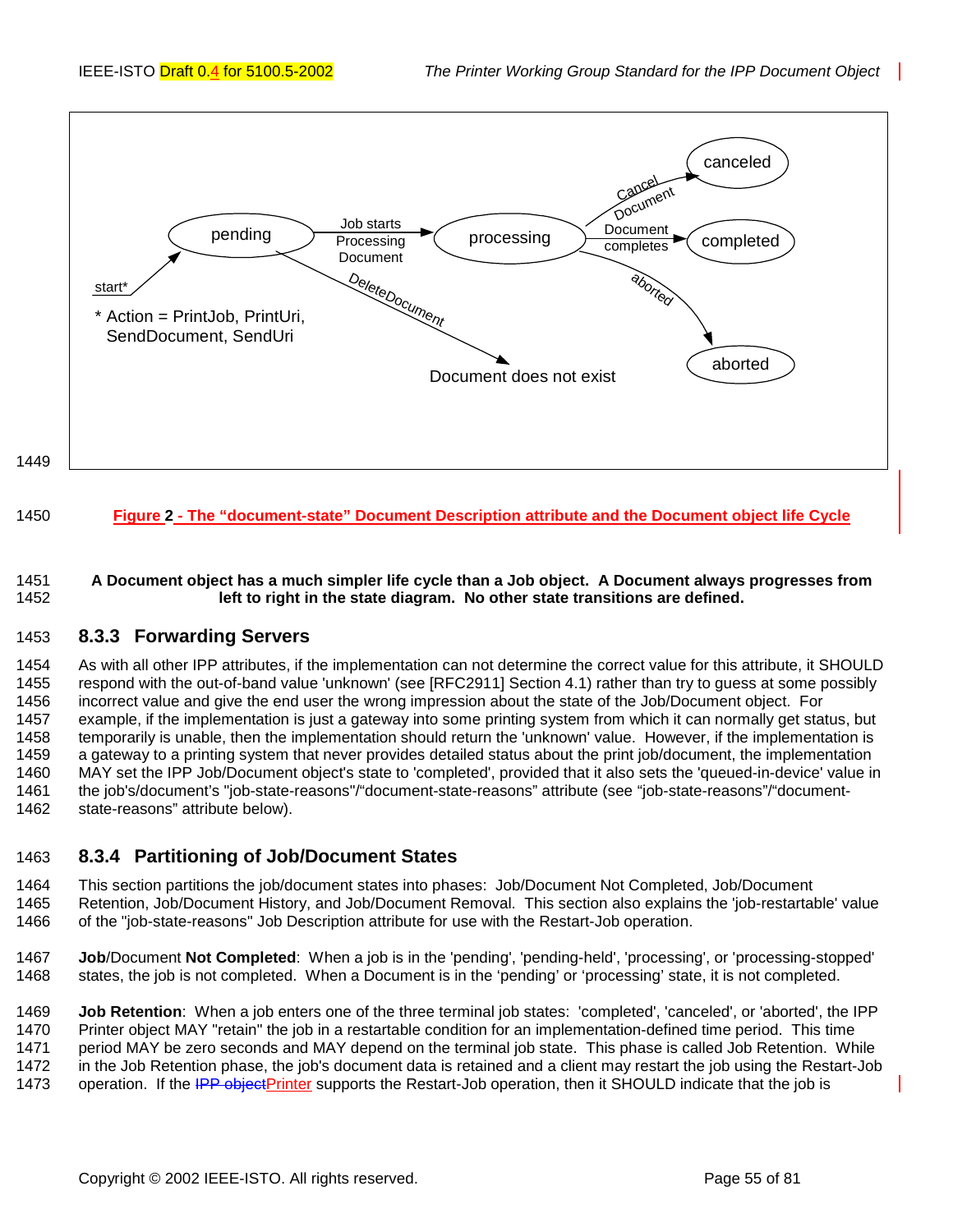<span id="page-55-0"></span>1474 restartable by adding the 'job-restartable' value to the job's "job-state-reasons" attribute (see Section 8.4) during the 1475 Job Retention phase. If the Printer supports the Document object, then the Get-Document-Attributes and Get-

1476 Documents operations MUST be supported while the job is in the Job Retention phase.

1477 **Job History**: After the Job Retention phase expires for a job, the Printer object deletes the document data for the 1478 job and the job becomes part of the Job History. The Printer object MAY also delete any number of the job and 1479 document attributes. Since the job is no longer restartable, the Printer object MUST remove the 'job-restartable' 1480 value from the job's "job-state-reasons" attribute, if present. If the implementation supports the Document object, it 1481 SHOULD retain at least the "document-state" and "document-state-reasons" attributes on the Document object 1482 during the Job History phase which can be queried using the Get-Document-Attributes and Get-Documents 1483 operations.

1484 **Job Removal**: After the job has remained in the Job History for an implementation-defined time, such as when the 1485 number of jobs exceeds a fixed number or after a fixed time period (which MAY be zero seconds), the IPP Printer 1486 removes the Job and Document objects from the system.

1487 Using the Get-Jobs/Get-Documents operation and supplying the 'not-completed' value for the "which-jobs" operation 1488 attribute, a client is requesting jobs/documents in the Job/Document Not Completed phase. Using the Get-Jobs/Get-1489 Documents operation and supplying the 'completed' value for the "which-jobs" operation attribute, a client is 1490 requesting jobs/documents in the Job Retention and Job History phases. Using the Get-Job-Attributes/Get-1491 Document-Attributes operation, a client is requesting a job/documents in any phase except Job Removal. After Job 1492 Removal, the Get-Job-Attributes/Get-Document-Attributes and Get-Jobs/Get-Documents operations no longer are 1493 capable of returning any information about a job/document.

1494 NOTE: The semantics of this attribute or the set of valid values may be different for different document formats.

# 1495 **8.4 job-state-reasons (1setOf type2 keyword) <Job> Description attribute**

# 1496 **8.5 document-state-reasons (1setOf type2 keyword) <Document> Description attribute**

1497 The REQUIRED "job-state-reasons" and the REQUIRED "document-state-reasons" attributes provide additional 1498 information about the job's and each document's current state, i.e., information that augments the value of the job's 1499 "job-state" attribute and each Document's "document-state" attribute, respectively. The Printer SHOULD support the 1500 same values for both the "job-state-reasons" and the "document-state-reasons" attribute for those attributes that are 1501 defined for both as indicated in the "Job" and "Doc" columns in [Table 10.](#page-56-0)

1502 These values MAY be used with any job or document state or states for which the reason makes sense. Some of 1503 these value definitions indicate conformance requirements; the rest are OPTIONAL. Furthermore, when 1504 implemented, the Printer MUST return these values when the reason applies and MUST NOT return them when the 1505 reason no longer applies whether the value of the Job's "job-state" attribute or the Document's "document-state" 1506 attribute changed or not. When the Job or Document does not have any reasons for being in its current state, the<br>1507 value of the Job's "job-state-reasons" attribute or Document's "document-state-reasons" attribute M value of the Job's "job-state-reasons" attribute or Document's "document-state-reasons" attribute MUST be 'none'.

1508 Note: While values cannot be added to the "job-state" or "document-state" attributes without impacting deployed 1509 clients that take actions upon receiving "job-state" or "document-state" values, it is the intent that additional "job-1510 state-reasons" and "document-state-reasons' values can be defined and registered without impacting such deployed 1511 clients. In other words, the "job-state-reasons" and the "document-state-reasons" attributes are intended to be 1512 extensible.

1513 The following standard keyword values are defined for the "job-state-reasons" and/or "document-state-reasons" 1514 attributes as shown in [Table 10.](#page-56-0) In [Table 10](#page-56-0) the keywords are listed in alphabetic order (ignoring observing the "[job-1515 **I**" prefix), while in their descriptions following, they are listed in the most likely order of occurrence.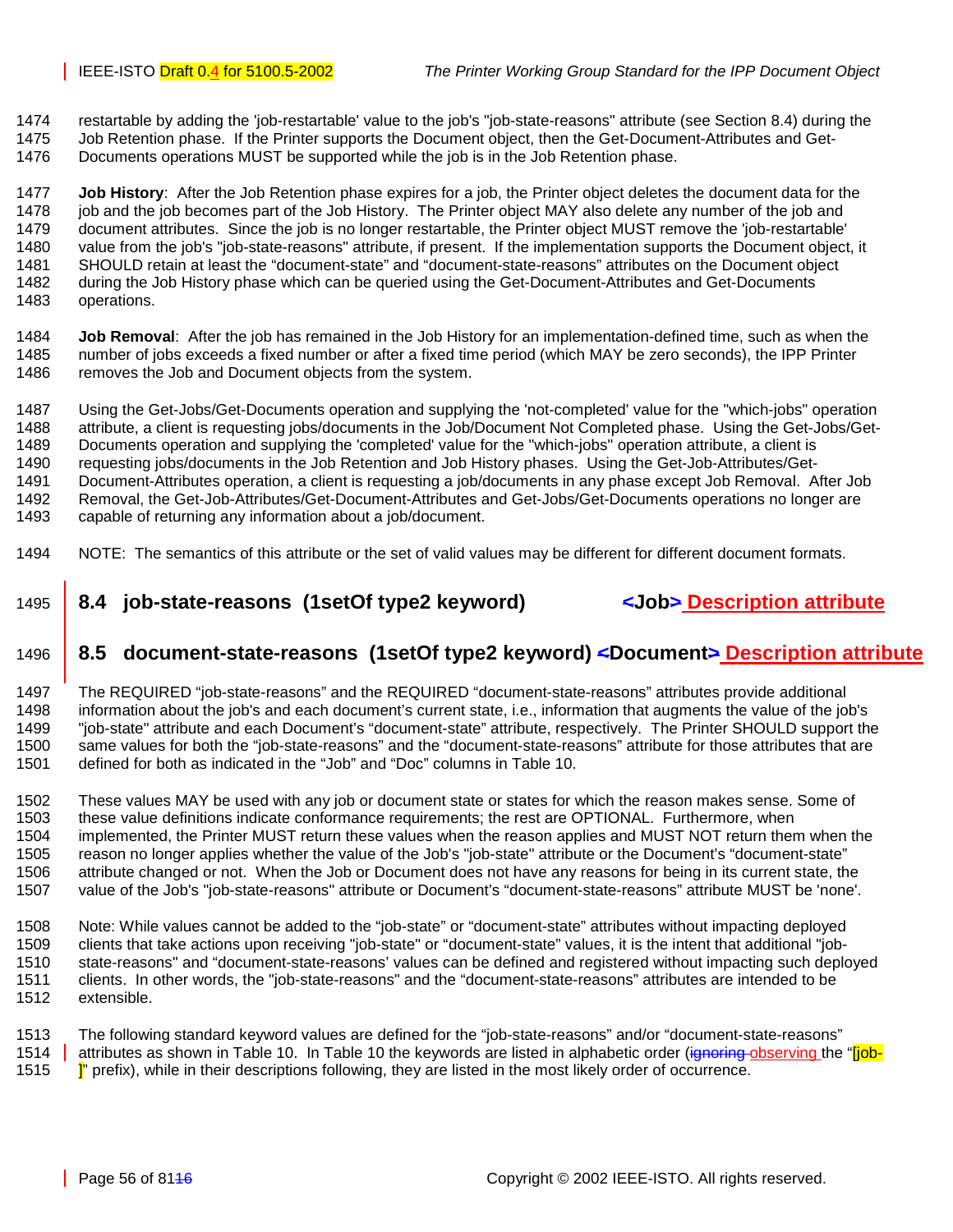- <span id="page-56-0"></span>1516 When the Document object is supported, the Printer implementation SHOULD still support the corresponding Job
- 1517 level "job-state-reasons", so that clients that do not support the Document object will receive the same information.
- 1518 Also it is usually more convenient for the client to obtain just the Job level status.

#### 1519 **Notation:**

- 1520 **[job-]** indicates a state reason keyword value that has the 'job-' prefix when it is a value of the "job-state-reasons" 1521 attribute, but does not have the 'job-' prefix when it is a value of the "document-state-reasons" attribute<sup>37</sup> 1522 shouldn't have had a "job-" prefix in its name in [RFC2911], so that the same value could also apply at the 1523 Document level as a "document-state-reasons" attribute value. Note: For the PWG Semantic Model, the 1524 "job-" prefix will be dropped. For purposes of sorting in Table 10, the "[job-]" prefix is ignoredobserved, since 1525 the PWG Semantic Model name is proposed without the prefixthis is an IPP specification. 1526 1527 **ISSUE 07: Should we sort the attributes values including the [job-]?** Currently the "job-" is ignored in the sort 1528 for attribute values.
- 1530 **ISSUE 08: How will we register these attribute values with IANA, since they will be registered for IPP use,** 1531 with the "job-" prefix. Do we add the ones without "job-" as aliases to the IANA registry for as is done for 1532 charset registrations?
- 1535 "-" indicates that the Job or Document value is *not* defined.

1536

1533 1534

1529

l

#### 1537 **Table 10 - "job-state-reasons" and "document-state-reasons" attribute values**

| IPP Job Description /       | <b>IPP Attribute Syntax</b>          | Job            | <b>Doc</b>   | Printer     | Reference               |
|-----------------------------|--------------------------------------|----------------|--------------|-------------|-------------------------|
| <b>Document Description</b> | plus                                 |                |              | conformance |                         |
| attribute name              | Values                               |                |              |             |                         |
|                             |                                      |                |              |             |                         |
| job-state-reasons           | 1setOf type2 keyword                 | ٧              | - 38         | <b>MUST</b> | [RFC2911] §4.3.8        |
| document-state-reasons      | 1setOf type2 keyword                 | $\blacksquare$ | v            | <b>MUST</b> | [this spec] §8.5        |
|                             | aborted-by-system                    | v              | ν            | <b>MAY</b>  | [RFC2911] §4.3.8        |
|                             | compression-error                    | v              | $\mathsf{v}$ | MAY         | [RFC2911] §4.3.8        |
|                             | document-access-error                |                | ν            | <b>MAY</b>  | [RFC2911] §4.3.8        |
|                             | document-format-error                |                | ν            | <b>MAY</b>  | [RFC2911] §4.3.8        |
|                             | [job-]canceled-at-device             | v              | v            | <b>MAY</b>  | [RFC2911] §4.3.8        |
|                             | <b>iob-l</b> canceled-by-operator    | v              | v            | <b>MAY</b>  | [RFC2911] §4.3.8        |
|                             | <b>iob-l</b> canceled-by-user        | v              | v            | <b>MAY</b>  | [RFC2911] §4.3.8        |
|                             | [job-]completed-successfully         | $\mathsf{v}$   | v            | <b>MAY</b>  | <b>IRFC2911] §4.3.8</b> |
|                             | <b>fiob-</b> completed-with-errors   | v              | ν            | <b>MAY</b>  | [RFC2911] §4.3.8        |
|                             | <b>fjob-</b> completed-with-warnings | $\mathsf{v}$   | v            | <b>MAY</b>  | [RFC2911] §4.3.8        |
|                             | job-data-insufficient                | v              |              | <b>MAY</b>  | [RFC2911] §4.3.8        |
|                             | job-hold-until-specified             |                |              | <b>MAY</b>  | [RFC2911] §4.3.8        |
|                             | [job-]incoming                       | v              | v            | <b>MAY</b>  | [RFC2911] §4.3.8        |
|                             | <b>iob-linterpreting</b>             | v              | ν            | <b>MAY</b>  | [RFC2911] §4.3.8        |
|                             | [job-]outgoing                       | v              | ν            | <b>MAY</b>  | [RFC2911] §4.3.8        |
|                             | job-password-wait                    | v              |              | <b>MAY</b>  | [prod-print2] §8.3.1    |
|                             | [job-]printing                       |                |              | <b>MAY</b>  | [RFC2911] §4.3.8        |

<sup>37</sup> For the PWG Semantic Model [pwg-sm], the "job-" prefix is being dropped altogether so that the same values can be used for both the JobStateReasons and DocumentStateReasons attributes.

The Document Description attribute that corresponds to the "job-state-reasons" Job Description attribute is the (new) "document-state-reasons" attribute.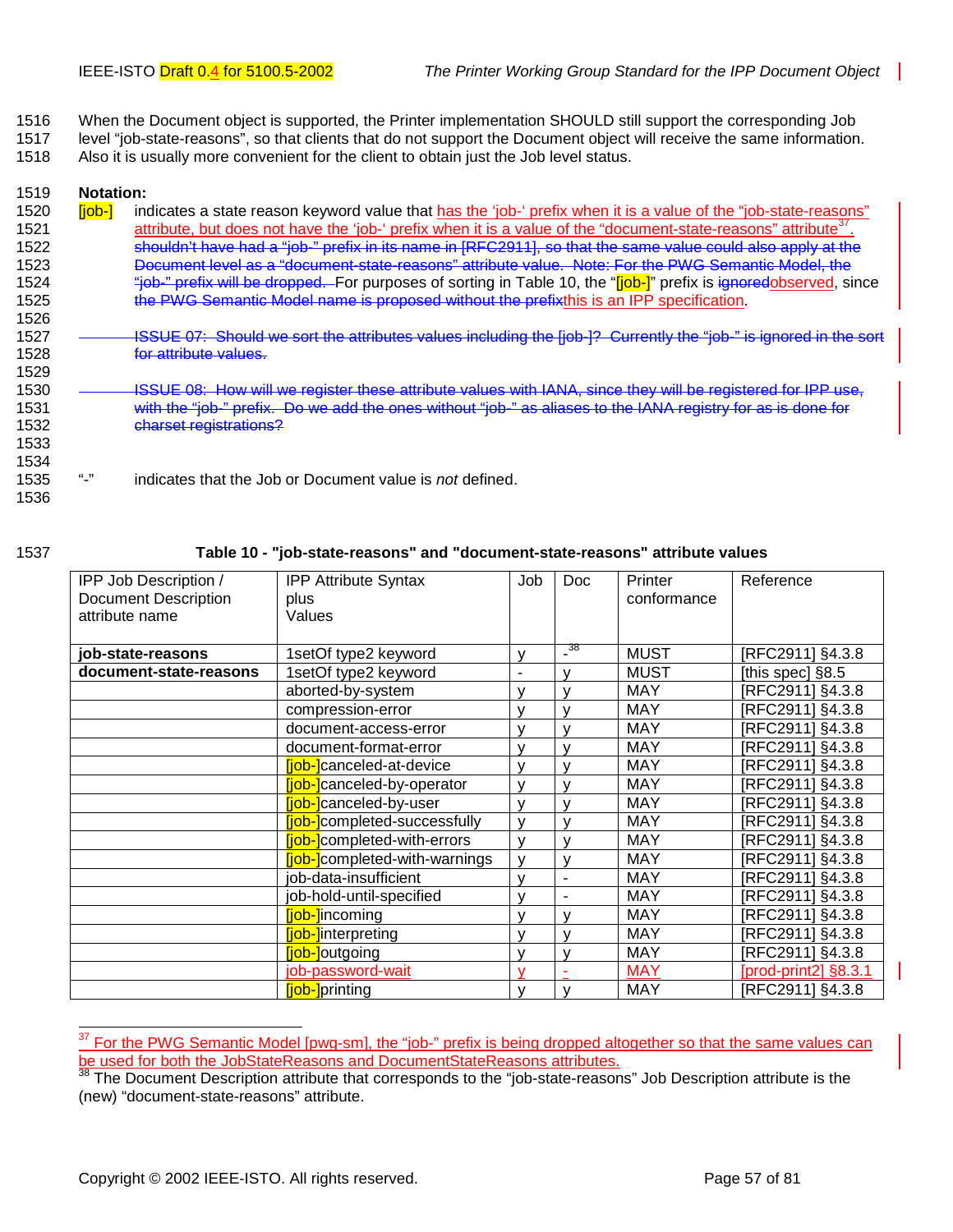| IPP Job Description /       | <b>IPP Attribute Syntax</b>     | Job                     | Doc                     | Printer     | Reference               |
|-----------------------------|---------------------------------|-------------------------|-------------------------|-------------|-------------------------|
| <b>Document Description</b> | plus                            |                         |                         | conformance |                         |
| attribute name              | Values                          |                         |                         |             |                         |
|                             |                                 |                         |                         |             |                         |
|                             | [job-]queued                    | V                       | $V -$                   | <b>MAY</b>  | [RFC2911] §4.3.8        |
|                             | <b>iob-l</b> queued-for-marker  | y                       | y                       | <b>MAY</b>  | [RFC2911] §4.3.8        |
|                             | job-restartable                 | y                       | $\blacksquare$          | <b>MAY</b>  | [RFC2911] §4.3.8        |
|                             | job-resuming                    | У                       | $\blacksquare$          | <b>MAY</b>  | [prod-print2]           |
|                             |                                 |                         |                         |             | §8.3.1 [RFC2911]        |
|                             |                                 |                         |                         |             | §4.3.8                  |
|                             | job-saved-successfully          | $\mathbf v$             | $\sim$                  | <b>MAY</b>  | [prod-print2] §8.3.1    |
|                             | job-save-error                  | v                       | $\tilde{\phantom{a}}$   | <b>MAY</b>  | [prod-print2] §8.3.1    |
|                             | job-saving                      | v                       | $\sim$                  | <b>MAY</b>  | [prod-print2] §8.3.1    |
|                             | job-scheduling                  | $\mathbf v$             | $\sim$                  | <b>MAY</b>  | [prod-print2] §8.3.1    |
|                             | <b>fiob-</b> spooling           | v                       | $\mathbf v$             | <b>MAY</b>  | [prod-print2] §8.3.1    |
|                             | <b>liob-</b> streaming          | v                       | $\mathsf{V}$            | <b>MAY</b>  | [prod-print2] §8.3.1    |
|                             | job-suspended                   | v                       | $\blacksquare$          | <b>MAY</b>  | [adm-ops] §9.1          |
|                             | job-suspended-by-operator       | v                       | ÷,                      | <b>MAY</b>  | [prod-print2] §8.3.1    |
|                             | job-suspended-by-system         | v                       |                         | <b>MAY</b>  | [prod-print2] §8.3.1    |
|                             | job-suspended-by-user           | $\mathsf{V}$            |                         | <b>MAY</b>  | [prod-print2] §8.3.1    |
|                             | job-suspending                  | $\mathbf v$             |                         | <b>MAY</b>  | [prod-print2] §8.3.1    |
|                             | <b>Tiob-</b> transforming       | $\mathsf{V}$            | $\mathsf{V}$            | <b>MAY</b>  | [RFC2911] §4.3.8        |
|                             | <b>fjob-</b> ]warnings-detected | v                       | $\mathsf{V}$            | <b>MAY</b>  | [override] §7.1         |
|                             | none                            | $\mathsf{V}$            | $\mathsf{V}$            | <b>MUST</b> | [RFC2911] §4.3.8        |
|                             | printer-stopped                 | v                       | $\blacksquare$          | <b>MAY</b>  | [RFC2911] §4.3.8        |
|                             | printer-stopped-partly          | V                       | $\sim$                  | <b>MAY</b>  | RFC2911] §4.3.8         |
|                             | processing-to-stop-point        | $\mathsf{v}$            | $\sim$                  | <b>MAY</b>  | RFC2911] §4.3.8         |
|                             | proof-print-wait                | $\overline{\mathsf{v}}$ |                         | <b>MAY</b>  | [prod-print2] §8.3.1    |
|                             | queued-in-device                | V                       | V                       | <b>MAY</b>  | [RFC2911] §4.3.8        |
|                             | resources-are-not-ready         | y                       | $\overline{\mathsf{v}}$ | <b>MAY</b>  | <b>IRFC2911] §4.3.8</b> |
|                             |                                 |                         | <b>ISSUE</b>            |             |                         |
|                             |                                 |                         | 15                      |             |                         |
|                             | resources-are-not-supported     | $\mathsf{V}$            | $\mathsf{V}$            | <b>MAY</b>  | [prod-print] §6.1       |
|                             | service-off-line                | $\mathsf{V}$            | ÷,                      | <b>MAY</b>  | [RFC2911] §4.3.8        |
|                             | submission-interrupted          | $\mathsf{V}$            | $\mathsf{V}$            | <b>MAY</b>  | [RFC2911] §4.3.8        |
|                             | unsupported-compression         | y                       | y                       | <b>MUST</b> | RFC2911] §4.3.8         |
|                             | unsupported-document-format     | y                       | y                       | <b>MUST</b> | [RFC2911] §4.3.8        |

1538

1539 For ease of understanding, the following value descriptions are presented in the order in which the reasons are likely 1540 to occur (if implemented), starting with the 'none' value. Note: The order is improved over that in [RFC2911]. The 1541 (JD), (J), and (D) notation is identical to the "Job" and "Doc" columns in [Table 10](#page-56-0) indicating whether the keyword is 1542 defined for the "job-state-reasons" and/or "document-state-reasons" attributes:

- 1543 **There are no reasons for the job's or document's current state. This state reason is** 1544 semantically equivalent to "job-state-reasons" or "document-state-reasons" attribute without any 1545 value and MUST be used when there is no other value, since the 1setOf attribute syntax requires at 1546 **least one value.**
- 1547 **'job-hold-until-specified' (J)**: The value of the job's "job-hold-until" attribute was specified with a time 1548 period that is still in the future. The job MUST NOT be a candidate for processing until this reason is 1549 removed and there are no other reasons to hold the job. This value SHOULD be supported if the 1550 "job-hold-until" Job Template attribute is supported.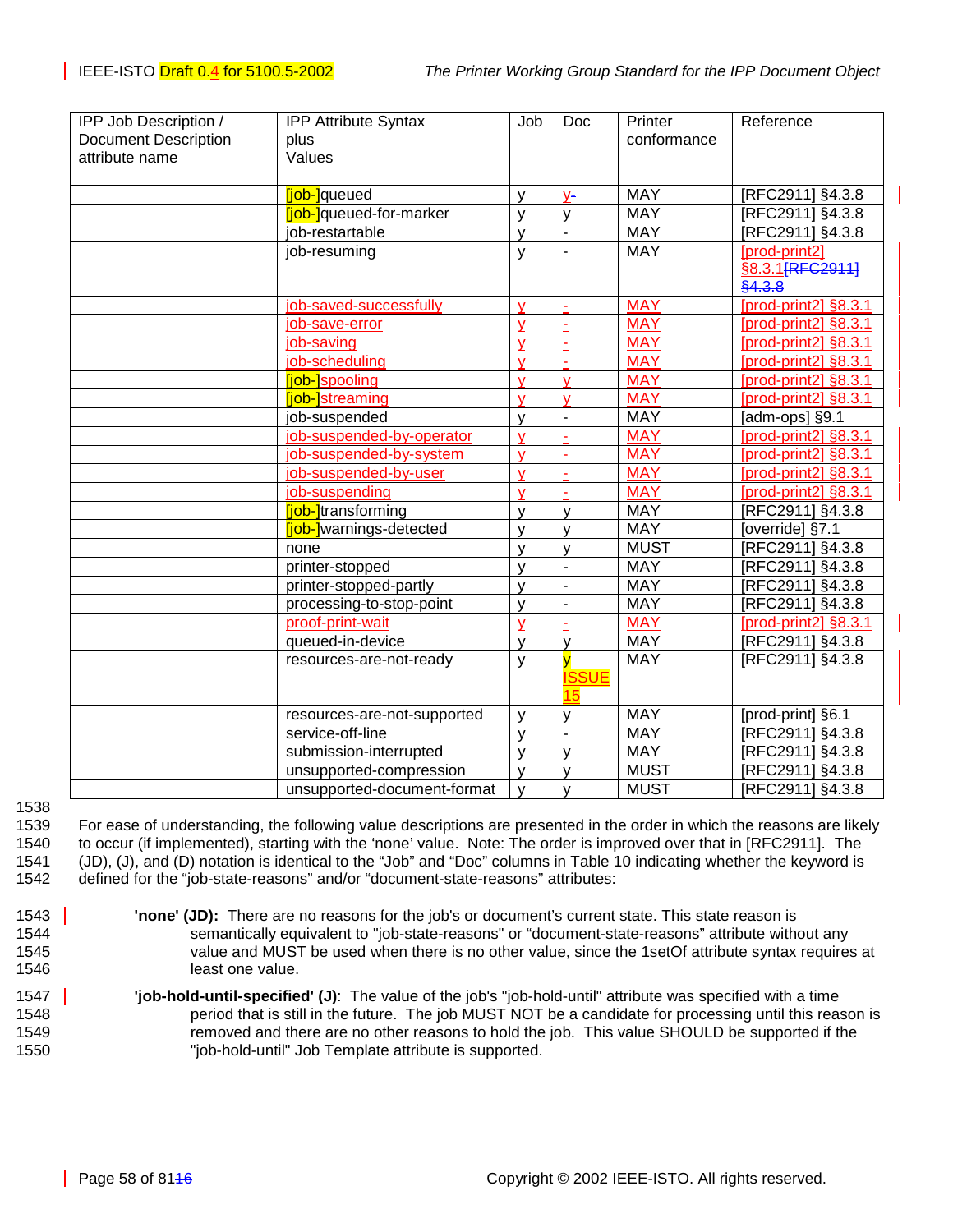| 1551 | 'job-password-wait' (J): The Job is currently being held until the correct password is entered at the device.            |
|------|--------------------------------------------------------------------------------------------------------------------------|
| 1552 | If the "job-password" (octetString(255)) Operation attribute (See [prod-print2] section 4.1) is                          |
| 1553 | supported, this value MUST be supported.                                                                                 |
| 1554 | <b>proof-print-wait' (J)</b> : The job is currently being held until the operator verifies the output of the proof print |
| 1555 | and performs a Release-Job operation. If the "proof-print" (collection) Job Template attribute (See                      |
| 1556 | [prod-print2] section 5.9) is supported, this value MUST be supported.                                                   |
| 1557 | 'resources-are-not-supported' (JD): At least one of the resources needed by the job/document, such as                    |
| 1558 | media, fonts, resource objects, etc., is not supported on any of the physical printers for which the                     |
| 1559 | job/document is a candidate. This condition MAY be detected when the job/document is accepted,                           |
| 1560 | or subsequently while the job/document is pending or processing, depending on implementation.                            |
| 1561 | The job/document may (1) remain in its current state, (2) be moved to the 'pending-held' state,                          |
| 1562 | depending on implementation and/or job scheduling policy, or (3) scheduled normally, but the Printer                     |
| 1563 | is put into the 'stopped' state when the job/document is attempted to be processed on the Printer.                       |
| 1564 | This value is intended for use with an implementation that supports the "user-defined-values-                            |
| 1565 | supported" Printer attribute (see [prod-print] section 6.1) which allows a job to be accepted with an                    |
| 1566 | unsupported 'name' value.                                                                                                |
| 1567 | 'resources-are-not-ready' (JD): At least one of the resources needed by the job/document, such as media,                 |
| 1568 | fonts, resource objects, etc., is not ready on any of the physical printer's for which the job/document                  |
| 1569 | is a candidate. This condition MAY be detected when the job/document is accepted, or                                     |
| 1570 | subsequently while the job/document is pending or processing, depending on implementation. The                           |
| 1571 | job/document may remain in its current state or be moved to the 'pending-held' state, depending on                       |
| 1572 | implementation and/or job/document scheduling policy.                                                                    |
| 1573 | " <b>[job-]incoming' (JD)</b> : Either (1) the Printer has accepted the Create-Job operation and is expecting            |
| 1574 | additional Send-Document and/or Send-URI operations or (2) the Printer is retrieving/accepting                           |
| 1575 | document data as a result of a Print-Job, Print-URI, Send-Document or Send-URI operation.                                |
| 1576 | <b>'<u>liob-Ispooling'</u></b> (JD): Same as 'job-incoming' with the specialization that the Printer is spooling the     |
| 1577 | Job/Document data before processing it. This value corresponds to the 'spool' or 'automatic' value of                    |
| 1578 | the "job-spooling-supported" Printer Description attribute.                                                              |
| 1579 | <b>'fiob-Istreaming' (JD)</b> : Same as 'job-incoming' with the specialization that the Printer is processing the        |
| 1580 | Job/Document data as it is being received (that is, the document is not being spooled, but rather is                     |
| 1581 | being processed in chunks by the output device and is being imaged during reception). This value                         |
| 1582 | corresponds to the 'stream' or 'automatic' value of the "job-spooling-supported" Printer Description                     |
| 1583 | attribute.                                                                                                               |
| 1584 | 'job-data-insufficient' (J): The Create-Job operation has been accepted by the Printer, but the Printer is               |
| 1585 | expecting additional document data before it can move the job into the 'processing' state. If a Printer                  |
| 1586 | starts processing before it has received all data, the Printer removes the 'job-data-insufficient'                       |
| 1587 | reason, but the 'job-incoming' remains. If a Printer starts processing after it has received all data, the               |
| 1588 | Printer removes the 'job-data-insufficient' reason and the 'job-incoming' at the same time.                              |
| 1589 | 'unsupported-compression' (JD): The job/document was aborted by the system because the Printer                           |
| 1590 | determined while attempting to decompress the document-data's that the compression is actually not                       |
| 1591 | among those supported by the Printer. This value MUST be supported, since "compressions is a                             |
| 1592 | REQUIRED operation attribute.                                                                                            |
| 1593 | "compression-error" (JD): The job/document was aborted by the system because the Printer encountered                     |
| 1594 | an error in the document-data while decompressing it. If the Printer posts this reason, the document-                    |
| 1595 | data has already passed any tests that would have led to the 'unsupported-compression' job-state-                        |
| 1596 | reason/document-state-reason.                                                                                            |
| 1597 | 'document-access-error' (JD): After accepting a Print-URI or Send-URI request, the Printer could not                     |
| 1598 | access one or more documents passed by reference. This reason is intended to cover any file                              |
| 1599 | access problem, including file does not exist and access denied because of an access control                             |
| 1600 | problem. The Printer MAY also indicate the document access error using the "job-document-access-                         |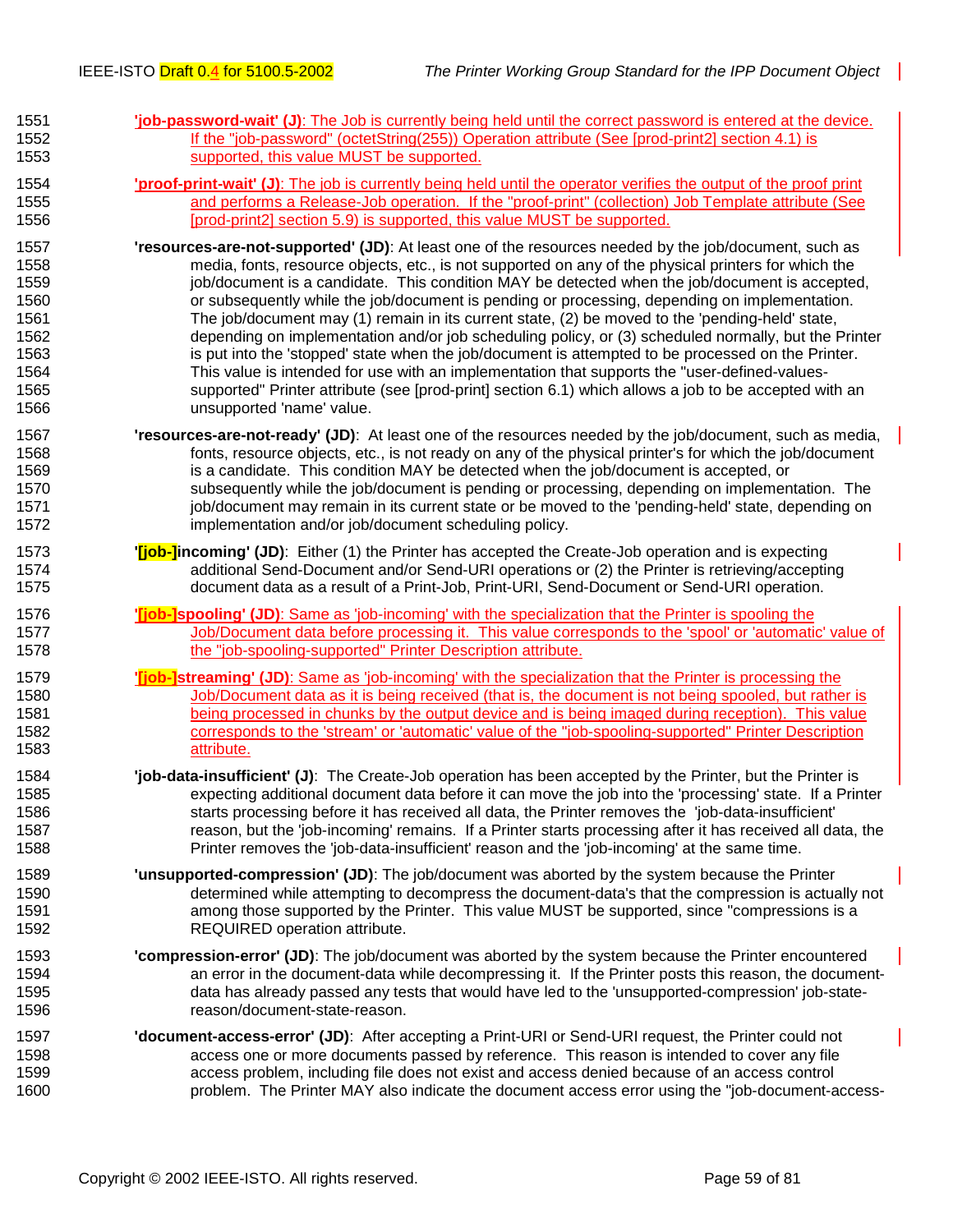1601 errors" Job Description attribute (see the description of "job-document-access-errors" above). 1602 Whether the Printer aborts the job/document and moves the job/document to the 'aborted' job state 1603 or prints all documents that are accessible and moves the job/document to the 'completed' 1604 job/document state and adds the 'completed-with-errors' value in the job's "job-state-reasons" or 1605 document's "document-state-reasons" attribute depends on implementation and/or site policy. This 1606 value SHOULD be supported if the Print-URI or Send-URI operations are supported. 1607 **'unsupported-document-format' (JD)**: The job/document was aborted by the system because the 1608 document-data's document-format is not among those supported by the Printer. If the client 1609 specifies the document-format as 'application/octet-stream', the printer MAY abort the job/document 1610 and post this reason even though the format is a member of the "document-format-supported" printer 1611 attribute, but not among the auto-sensed document-formats. This value MUST be supported, since 1612 "document-format" is a REQUIRED operation attribute. 1613 **'document-format-error' (JD)**: The job/document was aborted by the system because the Printer 1614 encountered an error in the document-data while processing it. If the Printer posts this reason, the 1615 document-data has already passed any tests that would have led to the 'unsupported-document-1616 format' job-state-reason/document-state-reason.

1617 **'submission-interrupted' (JD)**: The job or document was not completely submitted for some unforeseen 1618 reason, such as: (1) the Printer has crashed before the job was closed by the client, (2) the Printer or 1619 the document transfer method has crashed in some non-recoverable way before the document data 1620 was entirely transferred to the Printer, (3) the client crashed or failed to close the job before the time-1621 out period. See the description of the "multiple-operation-time-out" Printer attribute in [RFC2911] 1622 Section 4.4.31.

## 1623 **| Case in the Uppen Tipo-Joutgoing' (JD)**: The Printer is transmitting the job/document to the output device.

1624 **'job-scheduling' (J)**: The printer is in the process of scheduling the processing for the Job.

- 1625 **Tiob-lqueued' (JD)**: Job is in the 'processing' state, but more specifically, the Printer has queued the 1626 dDocument data.
- 1627 **'[job-]transforming' (JD)**: Job/document is in the 'processing' state, but more specifically, the Printer is 1628 interpreting document data and producing another electronic representation.
- 1629 **'[job-]interpreting' (JD)**: Job/document is in the 'processing' state, but more specifically, the Printer is 1630 interpreting the document data.
- 1631 **'[job-]queued-for-marker' (JD)**: Job/document is in any of the 'pending-held', 'pending', or 'processing' 1632 states, but more specifically, the Printer has completed enough processing of the document to be 1633 **able to start marking and the job/document is waiting for the marker.** Systems that require human 1634 intervention to release jobs using the Release-Job operation, put the job into the 'pending-held' job 1635 state. Systems that automatically select a job to use the marker put the job into the 'pending' job 1636 state or keep the job in the 'processing' job state while waiting for the marker, depending on 1637 implementation. All implementations put the job/document into (or back into) the 'processing' state 1638 when marking does begin.
- 1639 **'[job-]printing' (JD)**: The output device is marking media. This value is useful for Printers which spend a 1640 great deal of time processing (1) when no marking is happening and then want to show that marking 1641 is now happening or (2) when the job/document is in the process of being canceled or aborted while 1642 the job/document remains in the 'processing' state, but the marking has not yet stopped so that 1643 impression or sheet counts are still increasing for the job/document.
- 1644 **'printer-stopped-partly' (J)**: The value of the Printer's "printer-state-reasons" attribute contains the value 1645 'stopped-partly'.

### 1646 'printer-stopped' (J): The value of the Printer's "printer-state" attribute is 'stopped'.

1647 **'job-suspending' (J)**: The printer is in the process of moving the Job from a processing condition to a 1648 **Suspended condition where other jobs can be processed.**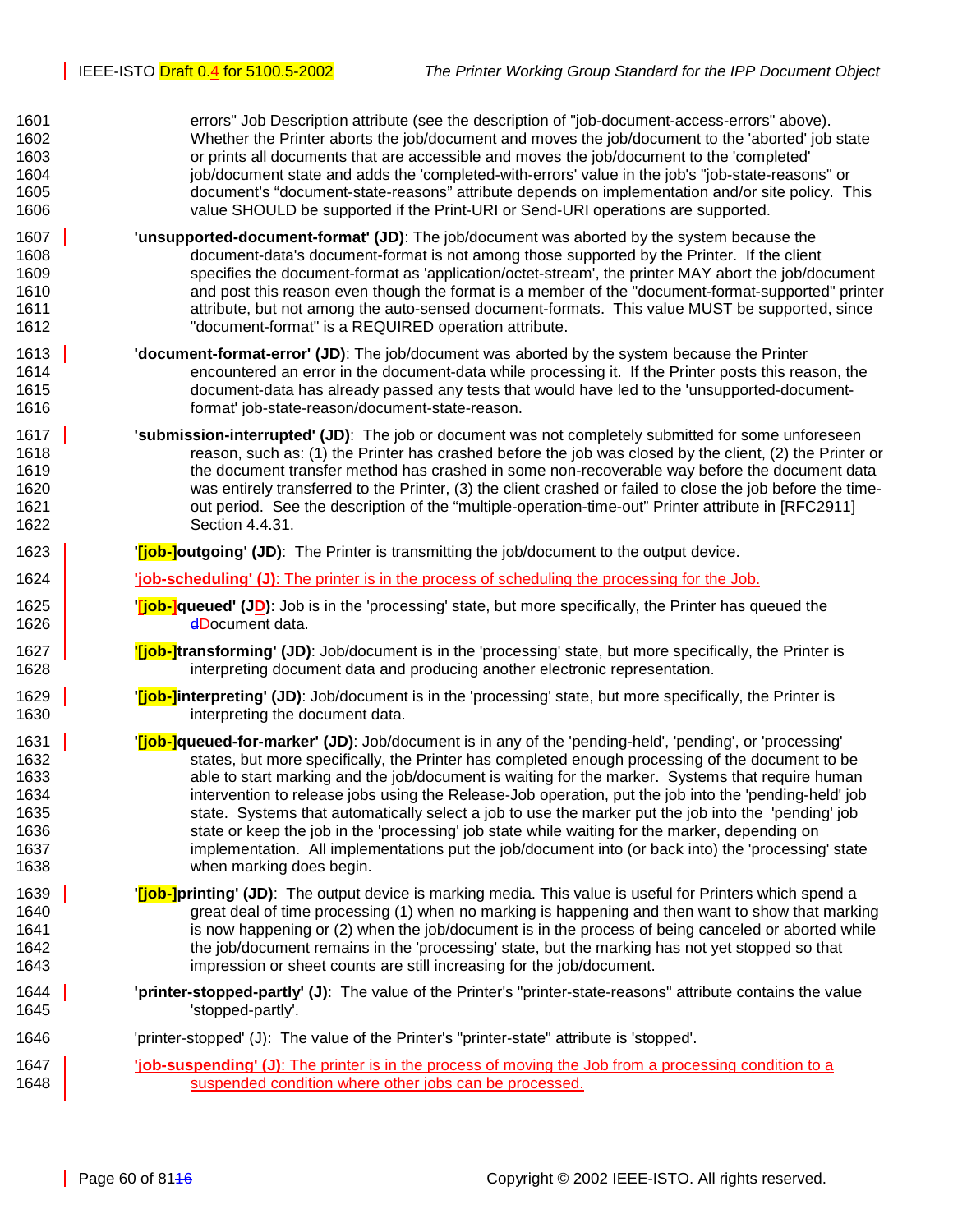- 1649 **'job-suspended' (J)**: The job has been suspended while processing using the Suspend-Current-Job 1650 operation and other jobs can be processed on the Printer. The Job can be resumed using the 1651 Resume-Job operation which removes this value. Note: Documents cannot be suspended and there 1652 is no Suspend-Current-Document operation.
- 1653 **'job-suspended-by-operator' (J)**: The Job has been indefinitely suspended by the printer operator.
- 1654 **'job-suspended-by-user' (J)**: The Job has been indefinitely suspended by the user.
- 1655 **'job-suspended-by-system' (J)**: The Job has been indefinitely suspended by the Printer's system software 1656 during normal processing of the job.
- 1657 **'job-resuming' (J)**: The printer is in the process of moving the Job from a suspended condition to become a 1658 candidate for processing.
- 1659 **'[job-]canceled-by-user' (JD)**: The job/document was canceled by the owner of the job using the Cancel-1660 Job/Cancel-Document request, i.e., by a user whose authenticated identity is the same as the value 1661 of the originating user that created the Job object, or by some other authorized end-user, such as a 1662 member of the job owner's security group. This 'job-canceled' value SHOULD be supported. The 1663 'canceled-by-user' value SHOULD be supported for the "document-state-reasons" attributes if the 1664 Cancel-Document operation is supported.
- 1665 **'[job-]canceled-by-operator' (JD)**: The job/document was canceled by the operator using the Cancel-1666 Job/Cancel-Document request, i.e., by a user who has been authenticated as having operator 1667 privileges (whether local or remote). If the security policy is to allow anyone to cancel anyone's 1668 job/document, then these values may be used when the job/document is canceled by other than the 1669 owner of the job. For such a security policy, in effect, everyone is an operator as far as canceling 1670 inclusion is concerned. These values SHOULD be supported if the implementation permits 1671 canceling by other than the owner of the job.
- 1672 **'[job-]canceled-at-device' (JD)**: The job/document was canceled by an unidentified local user, i.e., a user 1673 at a console at the device. This value SHOULD be supported if the implementation supports 1674 canceling jobs/documents at the console.
- 1675 **'aborted-by-system' (JD)**: The job/document (1) is in the process of being aborted, (2) has been aborted by 1676 the system and placed in the 'aborted' state, or (3) has been aborted by the system and placed in the 1677 'pending-held' state, so that a user or operator can manually try the job/document again. This value 1678 SHOULD be supported.
- 1679 **'processing-to-stop-point' (J)**: The requester has issued a Cancel-Job/Cancel-Document operation or the 1680 Printer object has aborted the job/document, but is still performing some actions on the job/document 1681 until a specified stop point occurs or job/document termination/cleanup is completed. 1682 If the implementation requires some measurable time to cancel the job/document in the 'processing' 1683 or 'processing-stopped' job/document states, the IPP objectPrinter MUST use this value to indicate 1684 that the Printer object is still performing some actions on the job/document while the job/document 1685 remains in the 'processing' or 'processing-stopped' state. After all the job's/document's 1686 job/document description attributes have stopped incrementing, the Printer object moves the 1687 includion-job/document from the 'processing' state to the 'canceled' or 'aborted' job/document states.
- 1688 **'service-off-line' (J)**: The Printer is off-line and accepting no jobs. All 'pending' jobs are put into the 1689 'pending-held' state. This situation could be true if the service's or document transform's input is 1690 **impaired or broken.**
- 1691 **'[job-]warnings-detected' (JD)**: If the Printer supports these values, the Printer MUST add the value to "job-1692 state-reasons" / "document-state-reasons" when it generates the first warning message. That is, a 1693 single occurrence of this value is present in the "job-state-reasons" / "document-state-reasons" if the 1694 Printer has generated one or more warnings.
- 1695 **'[job-]completed-successfully' (JD)**: The job/document completed successfully. There were no warnings 1696 or errors in printing. This value SHOULD be supported.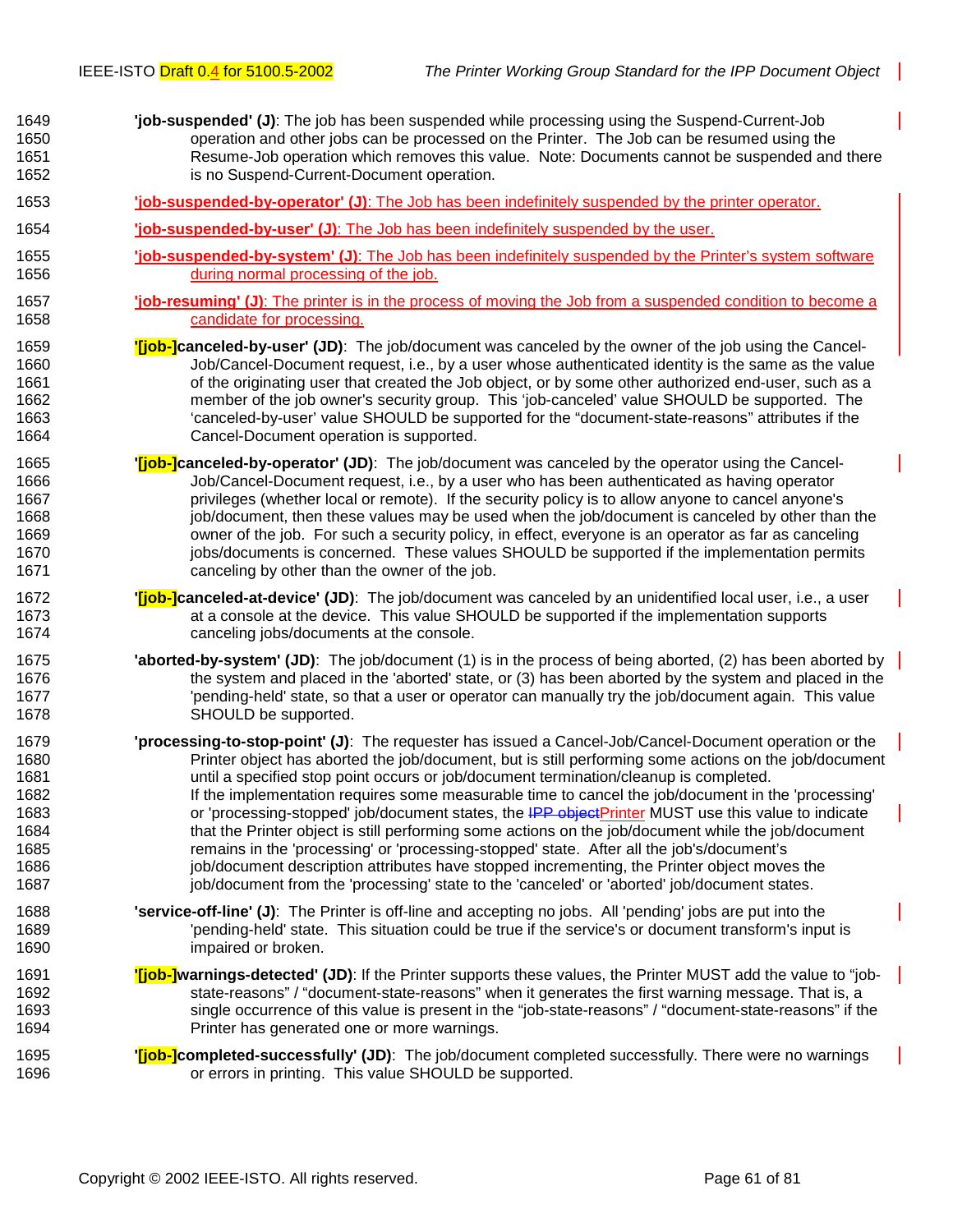<span id="page-61-0"></span>

| 1697 | " <b>[job-]completed-with-warnings' (JD)</b> : The print part of the job/document completed with warnings               |
|------|-------------------------------------------------------------------------------------------------------------------------|
| 1698 | (whether or not there were save errors). This value SHOULD be supported if the implementation                           |
| 1699 | detects warnings. [RFC2911]                                                                                             |
| 1700 | "[job-]completed-with-errors' (JD): The print part of the job/document completed with errors (and possibly              |
| 1701 | warnings too) (whether or not there were save errors). This value SHOULD be supported if the                            |
| 1702 | implementation detects errors. [RFC2911]                                                                                |
| 1703 | "job-saving" (J): The Printer is transmitting the Job to the save location. This is similar to the "job-printing"       |
| 1704 | value.                                                                                                                  |
| 1705 | 'job-saved-successfully' (J): The Printer saved the Job successfully.                                                   |
| 1706 | <b>job-save-error' (J)</b> : The Printer did not save the Job successfully (whether or not it was printed successfully, |
| 1707 | printed with warnings, printed with errors, or not printed). The Printer MUST ensure that none of the                   |
| 1708 | saved job is accessible, if it was unable to successfully save all of the job.                                          |
| 1709 | "job-restartable" (J): This job is retained (see the description of "job-state" above, specifically "Partitioning of    |
| 1710 | Job States") and is currently able to be restarted using the Restart-Job operation (see [RFC2911]                       |
| 1711 | Section 3.3.7). If 'job-restartable' is a value of the job's "job-state-reasons" attribute, then the IPP                |
| 1712 | ebjectPrinter MUST accept a Restart-Job operation for that job. This value SHOULD be supported if                       |
| 1713 | the Restart-Job operation is supported.                                                                                 |
| 1714 | 'queued-in-device' (JD): The job/document has been forwarded to a device or print system that is unable to              |
| 1715 | send back status. The Printer sets the job's/document's "job-state" / "document-state" attribute to                     |
| 1716 | 'completed' and adds the 'queued-in-device' value to the job's/document's "job-state-reasons" /                         |
| 1717 | "document-state-reasons" attribute to indicate that the Printer has no additional information about the                 |
| 1718 | job/document and never will have any better information. See the description of the "job-state" /                       |
| 1719 | "document-state" attribute above, specifically the portion on "Forwarding Servers".                                     |
| 1720 | NOTE: The semantics of this attribute or the set of valid values may be different for different document formats.       |
|      |                                                                                                                         |
| 1721 | <b>Job Description attribute</b><br>job-state-message (text(MAX))<br>8.6                                                |
| 1722 | <b>Document Description attribute</b><br>document-state-message (text(MAX))<br>8.7                                      |
| 1723 | This attribute specifies information about the "job-state"/"document-state" and "job-state-reasons"/"document-state-    |
| 1724 | reasons" attributes in human readable text. If the Printer object supports this attribute, the Printer object MUST be   |
| 1725 | able to generate this message in any of the natural languages identified by the Printer's "generated-natural-           |
| 1726 | language-supported" attribute (see the "attributes-natural-language" operation attribute specified in [RFC2911]         |
| 1727 | Section 3.1.4.1).                                                                                                       |
| 1728 | The value SHOULD NOT contain additional information not contained in the values of the "job-state" and "job-states-     |
| 1729 | reasons" attributes, such as interpreter error information. Otherwise, application programs might attempt to parse the  |
| 1730 | (localized text). For such additional information such as interpreter errors for application program consumption or     |
| 1731 | specific document access errors, new attributes with keyword values, needs to be developed and registered.              |
| 1732 | document-id-uri (uri)<br><b>Document Description attribute</b><br>8.8                                                   |
| 1733 | This Document Description attribute is generated by the Printer as a unique URI to identify a Document object, in the   |
| 1734 | same way that the "job-uri" (uri) Job Description attribute uniquely identifies a Job object.                           |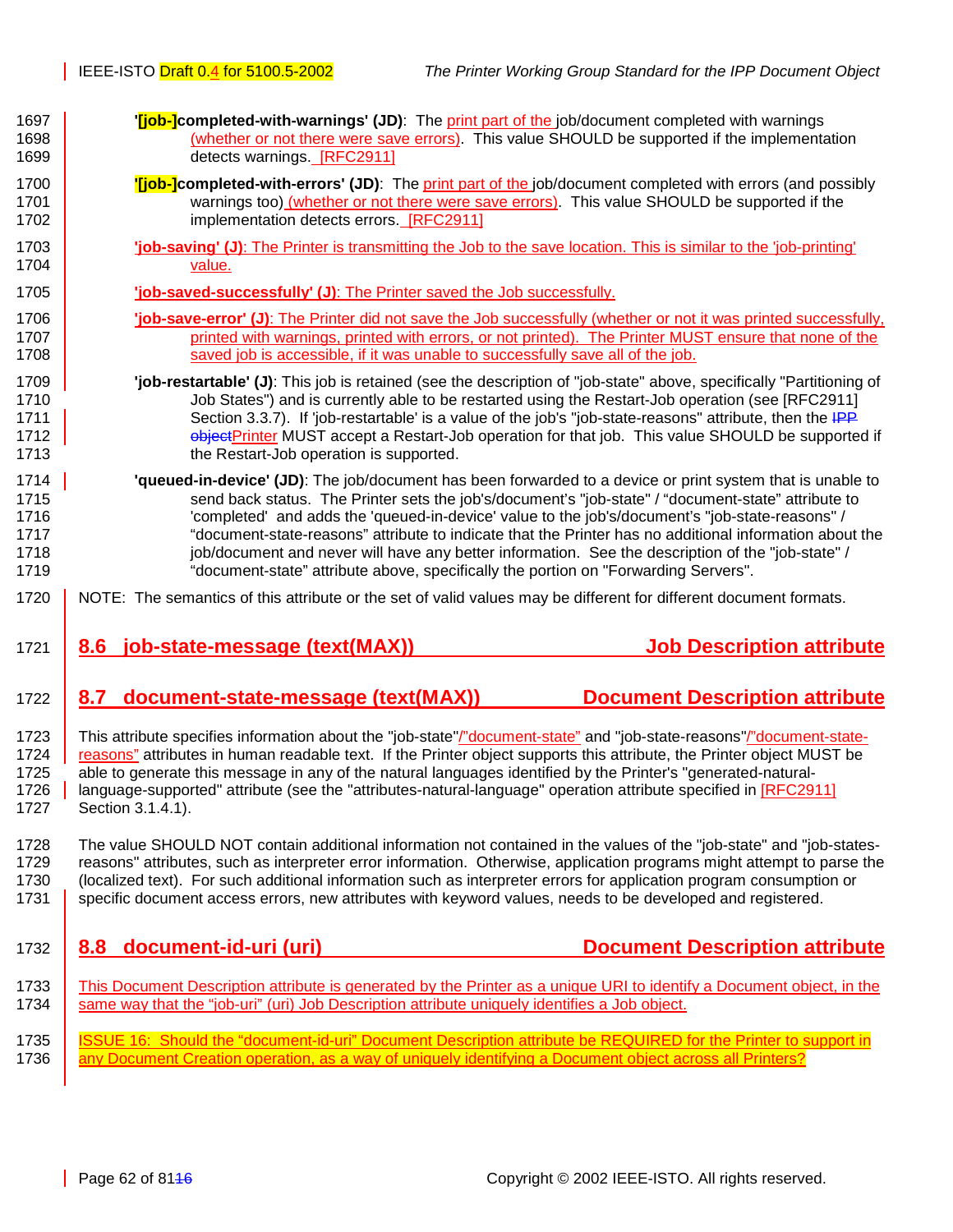- <span id="page-62-0"></span>1737 ISSUE 17: Should we REQUIRE the Printer to accept a "document-id-uri" as an alternative way for clients to specify 1738 the target of Document object operations? I know that implementers have grumbled about the "job-uri" being
- 1739 REQUIRED for the Printer to support and accept as the target.

1740 **8.9** document-uri (uri) **Document Description attribute**

1741 This Document Description attribute is the URI that the client supplied in a Send-URI operation. The Printer MUST 1742 support this attribute if the Printer supports the Send-URI operation (see section [3.4\)](#page-21-0).

# 1743 **9 Printer attributes**

1744 This section lists *all* of the Printer attributes defined in other IPP documents. Printer attributes are divided into three 1745 disjoint groups:

1746

| Job Template attributes (JT)                  | These Printer attributes are related directly to the "xxx" Job Template attributes<br>that a client can supply in a Job Creation request as follows:<br>1. "xxx-supported" indicate the supported values<br>2. "xxx-default" indicate the values that will be used if the client and the PDL<br>omit the attribute.<br>3. "xxx-ready" indicate the supported values that are available without human<br>intervention, for those few attributes that require human intervention, such<br>as "media" and possibly "finishing". |
|-----------------------------------------------|------------------------------------------------------------------------------------------------------------------------------------------------------------------------------------------------------------------------------------------------------------------------------------------------------------------------------------------------------------------------------------------------------------------------------------------------------------------------------------------------------------------------------|
| <b>Printer Description attributes</b><br>(PD) | These Printer attributes describe the Printer, such as "printer-name" and "printer-<br>location". Some of them are "xxx-supported" and "xxx-default" for Operation<br>attributes that the client can supply in a Job Creation request.                                                                                                                                                                                                                                                                                       |
| neither $(-)$                                 | These Printer attributes describe supported and defaults for member attributes of<br>collection Job Template attributes.                                                                                                                                                                                                                                                                                                                                                                                                     |

1747

1748 In a Get-Printer-Attributes request, a client can request all of the Printer attributes in the Job Template (JT) or Printer 1749 Description (PD) groups by supplying the 'job-template' or 'printer-description' group name, respectively. The client 1750 can also request "all". The column labels are:

- 1751 "**Attribute Syntax**" indicates the attribute syntax (see [RFC2911] section 4.1). Many "xxx-default" and "xxx-1752 supported" attributes have the 'collection' syntax which consists of a number of member attributes. 1753 These member attributes are not listed in this table when they are the same as the corresponding 1754 "xxx" attribute in [Table 7.](#page-42-0) Only those few Printer attribute collection attributes that do not have a 1755 corresponding Job Template attributes show the member attributes in this table.
- 1756 "**Grp**" indicates to which group the attribute belongs.
- 1757 "**Printer Conf**." indicates the IPP/1.1 Printer conformance requirements for supporting the attribute. Those 1758 **1758** attributes labeled as "MAY" may have conditional requirements that require their support, if the 1759 **Printer supports a related attribute, operation, or feature.** For example, all Job Template attributes 1760 are OPTIONAL for a Printer to support. However, if a Printer supports Job Template attribute "xxx", 1761 then it MUST also support the corresponding "xxx-default" and "xxx-supported" attributes. Similarly, 1762 if Event Notification is supported, then some of the attributes indicated as "MAY" in this table become 1763 MUST.
- 1764 "**Reference**" lists the IETF or IEEE-ISTO specification which defines the semantics of the attribute.
- 1765 ISSUE 09: What other Printer Description attributes are needed, if any?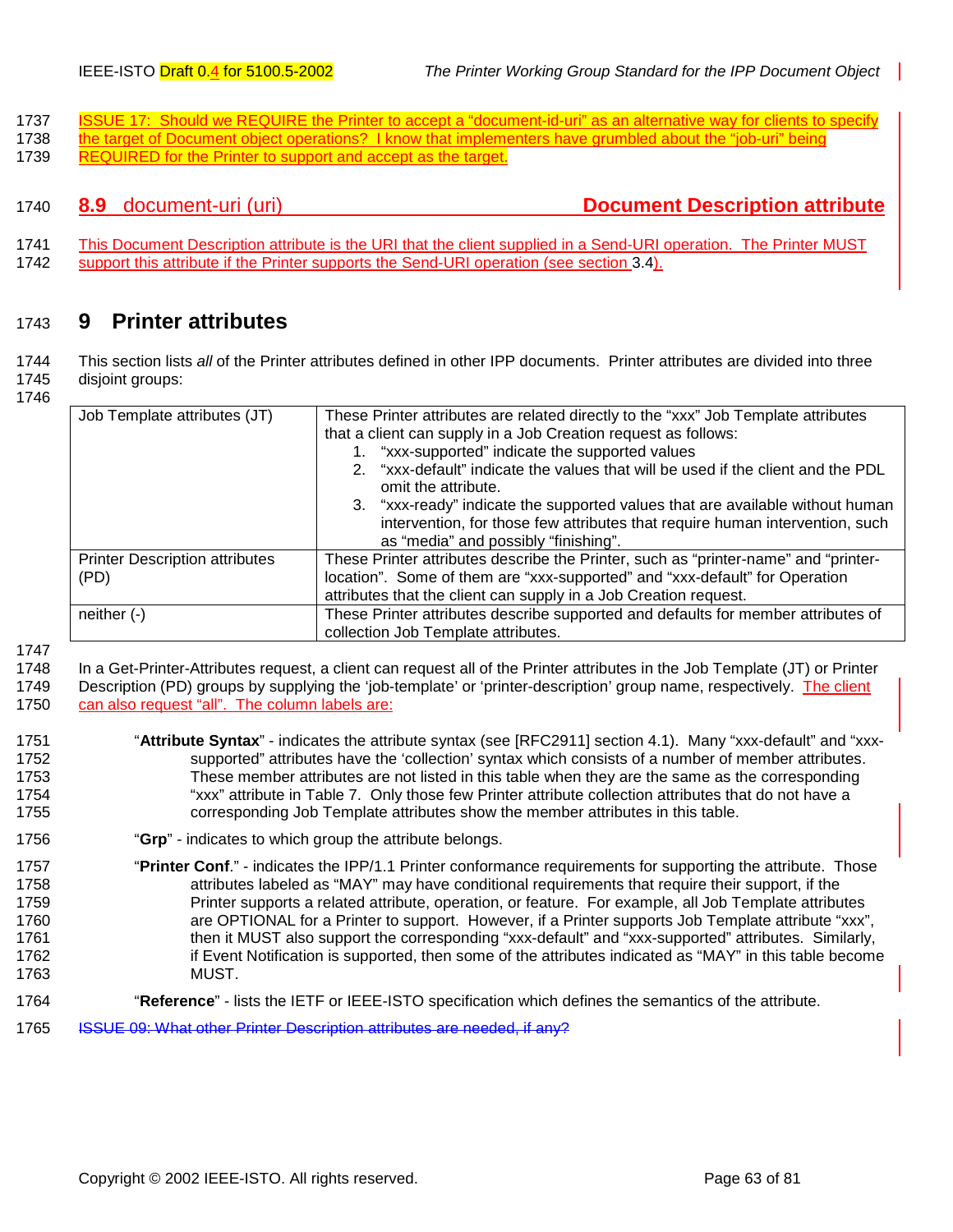| ×<br>×<br>۰.<br>۰, |
|--------------------|
|--------------------|

### 1766 **Table 11 - Printer attributes (Job Template and Printer Description)**

| Printer attribute name               | <b>Attribute Syntax</b>               | Grp                               | Printer     | Reference             |
|--------------------------------------|---------------------------------------|-----------------------------------|-------------|-----------------------|
| (Job Template & Printer Description) |                                       |                                   | Conf.       |                       |
|                                      |                                       |                                   |             |                       |
| charset-configured                   | charset                               | PD                                | <b>MUST</b> | [RFC2911] §4.4.17     |
| charset-supported                    | 1setOf charset                        | <b>PD</b>                         | <b>MUST</b> | [RFC2911] §4.4.18     |
| color-supported                      | boolean                               | PD                                | <b>MAY</b>  | [RFC2911] §4.4.26     |
| compression-supported                | type3 keyword                         | PD                                | <b>MUST</b> | [RFC2911] §4.4.32     |
| copies-default                       | integer(1:MAX)                        | JT                                | <b>MAY</b>  | [RFC2911] §4.2.5      |
| copies-supported                     | rangeOfInteger(1:MAX)                 | JT                                | <b>MAY</b>  | [RFC2911] §4.2.5      |
| cover-back-default                   | collection                            | JT                                | <b>MAY</b>  | [prod-print] §3.1.3   |
| cover-back-supported                 | 1setOf type2 keyword                  | JT                                | <b>MAY</b>  | [prod-print] §3.1.4   |
| cover-front-default                  | collection                            | JT                                | <b>MAY</b>  | [prod-print] §3.1.3   |
| cover-front-supported                | 1setOf type2 keyword                  | JT                                | <b>MAY</b>  | [prod-print] §3.1.4   |
| cover-type-supported                 | 1setOf type2 keyword                  | $\overline{\phantom{0}}$          | <b>MAY</b>  | [prod-print] §3.1.2.1 |
| document-creation-attributes-        | 1setOf type2 keyword                  | P <sub>D</sub>                    | <b>MAY</b>  | [this-spec] $§9.1$    |
| supported                            |                                       |                                   |             |                       |
| document-format-default              | mimeMediaType                         | PD                                | <b>MUST</b> | [RFC2911] §4.4.21     |
| document-format-supported            | 1setOf mimeMediaType                  | PD                                | <b>MUST</b> | [RFC2911] §4.4.22     |
| document-format-varying-attributes   | 1setOf type2 keyword                  | PD                                | MAY         | [set-ops] §6.3        |
| document-overrides-supported         | 1setOf type2 keyword                  |                                   | <b>MAY</b>  | [override] §5.1.14    |
| finishings-col-default               | collection                            | JT                                | MAY         | [prod-print] §3.2.3   |
| finishings-col-ready                 | 1setOf collection                     | JT                                | <b>MAY</b>  | [prod-print] §3.2.4   |
| finishings-col-supported             | 1setOf type2 keyword                  | JT                                | MAY         | [prod-print] §3.2.5   |
| finishings-default                   | 1setOf type2 enum                     | JT                                | MAY         | [RFC2911] §4.2.6      |
| finishings-ready                     | 1setOf type2 enum                     | JT                                | MAY         | [RFC2911] §4.2.6      |
| finishings-supported                 | 1setOf type2 enum                     | JT                                | MAY         | [RFC2911] §4.2.6      |
| finishing-template-supported         | 1setOf name(MAX)                      |                                   | MAY         | [prod-print] §3.2.1.1 |
| force-front-side-default             | 1setOf integer(1:MAX)                 | JT                                | MAY         | [prod-print] §3.3     |
| force-front-side-supported           | rangeOfInteger(1:MAX)                 | JT                                | MAY         | [prod-print] §3.3     |
| generated-natural-language-          | 1setOf naturalLanguage                | PD                                | <b>MUST</b> | [RFC2911] §4.4.20     |
| supported                            |                                       |                                   |             |                       |
| imposition-template-default          | type3 keyword   name(MAX)             | $\blacksquare$                    | <b>MAY</b>  | [prod-print] §3.4     |
| imposition-template-supported        | 1setOf (type3 keyword  <br>name(MAX)) | $\overline{a}$                    | <b>MAY</b>  | [prod-print] §3.4     |
| insert-after-page-number-supported   | rangeOfInteger(0:MAX)                 | $\overline{a}$                    | <b>MAY</b>  | [prod-print] §3.5.1.1 |
| insert-count-supported               | rangeOfInteger(0:MAX)                 | $\overline{\phantom{0}}$          | MAY         | [prod-print] §3.5.2.1 |
| insert-sheet-default                 | 1setOf collection                     | JT                                | MAY         | [prod-print] §3.5.4   |
| insert-sheet-supported               | 1setOf type2 keyword                  | $\overline{\mathsf{J}\mathsf{T}}$ | <b>MAY</b>  | [prod-print] §3.5.5   |
| ippget-event-life                    | integer(15:MAX)                       | PD                                | MAY         | [get-method] §8.1     |
| ipp-versions-supported               | 1setOf type2 keyword                  | PD                                | <b>MUST</b> | [RFC2911] §4.4.20     |
| job-account-id-default               | name(MAX)                             | JT                                | MAY         | [prod-print] §3.6     |
| job-account-id-supported             | boolean                               | JT                                | <b>MAY</b>  | [prod-print] §3.6     |
| job-accounting-output-bin-default    | type3 keyword   name(MAX)             | $\overline{\phantom{0}}$          | MAY         | [prod-print] §3.8.3.1 |
| job-accounting-output-bin-           | 1setOf (type3 keyword                 | $\overline{\phantom{0}}$          | <b>MAY</b>  | [prod-print] §3.8.3.2 |
| supported                            | name(MAX))                            |                                   |             |                       |
| job-accounting-sheets-default        | collection                            | JT                                | MAY         | [prod-print] §3.8.4   |
| job-accounting-sheets-supported      | 1setOf type2 keyword                  | JT                                | MAY         | [prod-print] §3.8.5   |
| job-accounting-sheets-type-          | 1setOf (type3 keyword                 | $\frac{1}{2}$                     | <b>MAY</b>  | [prod-print] §3.8.1.1 |
| supported                            | name(MAX))                            |                                   |             |                       |
| job-accounting-user-id-default       | name(MAX)                             | <b>JT</b>                         | MAY         | [prod-print] §3.7     |
| job-accounting-user-id-supported     | boolean                               | JT                                | MAY         | [prod-print] §3.7     |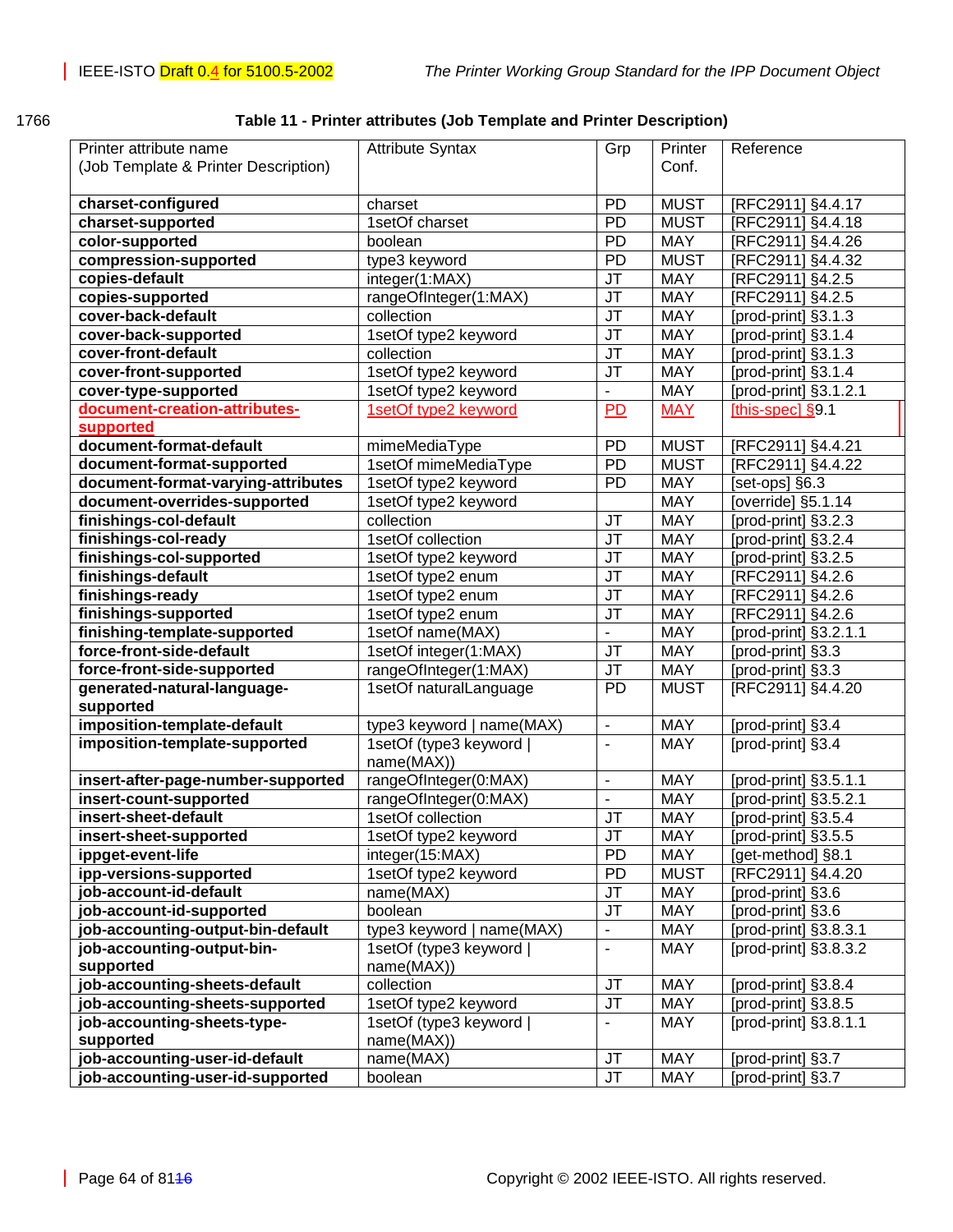| Printer attribute name               | <b>Attribute Syntax</b>               | Grp                               | Printer    | Reference               |
|--------------------------------------|---------------------------------------|-----------------------------------|------------|-------------------------|
| (Job Template & Printer Description) |                                       |                                   | Conf.      |                         |
|                                      |                                       |                                   |            |                         |
| job-creation-attributes-supported    | 1setOf type2 keyword                  | PD                                | <b>MAY</b> | [prod-print2] §7.1      |
| job-error-sheet-default              | collection                            | JT                                | <b>MAY</b> | [prod-print] §3.7       |
| job-error-sheet-supported            | 1setOf type2 keyword                  | JT                                | MAY        | [prod-print] §3.9.5     |
| job-error-sheet-type-supported       | 1setOf (type3 keyword                 | $\overline{\phantom{a}}$          | <b>MAY</b> | [prod-print] §3.9.1.1   |
|                                      | name(MAX))                            |                                   |            |                         |
| job-error-sheet-when-supported       | 1setOf type2 keyword                  | $\blacksquare$                    | <b>MAY</b> | [prod-print] §3.9.2.1   |
| job-hold-until-default               | type3 keyword   name(MAX)             | JT                                | <b>MAY</b> | [RFC2911] §4.2.2        |
| job-hold-until-supported             | 1setOf (type3 keyword                 | <b>JT</b>                         | <b>MAY</b> | [RFC2911] §4.2.2        |
|                                      | name(MAX))                            |                                   |            |                         |
| job-impressions-supported            | rangeOfInteger(0:MAX)                 | PD                                | <b>MAY</b> | [RFC2911] §4.4.34       |
| job-k-octets-supported               | rangeOfInteger(0:MAX)                 | PD                                | <b>MAY</b> | [RFC2911] §4.4.33       |
| job-media-sheets-supported           | rangeOfInteger(0:MAX)                 | PD                                | <b>MAY</b> | [RFC2911] §4.4.35       |
| job-message-to-operator-default      | text(MAX)                             | JT                                | <b>MAY</b> | [prod-print] §3.12      |
| job-message-to-operator-supported    | boolean                               | J <sub>T</sub>                    | <b>MAY</b> | [prod-print] §3.12      |
| job-password-supported               | integer(0:127)                        | <b>PD</b>                         | <b>MAY</b> | [prod-print2] §7.2      |
| job-password-encryption-supported    | 1setOf (type3 keyword                 | P <sub>D</sub>                    | <b>MAY</b> | $[prod-print2]$ §7.3    |
|                                      | name(MAX))                            |                                   |            |                         |
| job-priority-default                 | integer(1:100)                        | <b>JT</b>                         | <b>MAY</b> | [RFC2911] §4.2.1        |
| job-priority-supported               | 1setOf integer(1:100)                 | $\overline{\mathsf{J}\mathsf{T}}$ | <b>MAY</b> | [RFC2911] §4.2.1        |
| job-settable-attributes-supported    | 1setOf type2 keyword                  | PD                                | <b>MAY</b> | [set-ops] §6.2          |
| job-sheet-message-default            | text(MAX)                             |                                   | <b>MAY</b> | [prod-print] §3.12      |
| job-sheet-message-supported          | boolean                               |                                   | <b>MAY</b> | [prod-print] §3.12      |
| job-sheets-col-default               | collection                            | <b>JT</b>                         | <b>MAY</b> | [prod-print] §3.11.3    |
| job-sheets-col-supported             | 1setOf type2 keyword                  | <b>JT</b>                         | <b>MAY</b> | [prod-print] §3.11.4    |
| job-sheets-default                   | type3 keyword   name(MAX)             | <b>JT</b>                         | <b>MAY</b> | [RFC2911] §4.2.3        |
| job-sheets-supported                 | 1setOf (type3 keyword  <br>name(MAX)) | $\overline{\mathsf{J}\mathsf{T}}$ | <b>MAY</b> | [RFC2911] §4.2.3        |
| job-spooling-supported               | type2 keyword                         | <b>PD</b>                         | <b>MAY</b> | [prod-print2] §7.4      |
| max-save-info-supported              | integer(1:MAX)                        | <b>PD</b>                         | <b>MAY</b> | [prod-print2] §7.5      |
| max-stitching-locations-supported    | integer(1:MAX)                        | PD                                | <b>MAY</b> | [prod-print] §5.2       |
| media-back-coating-supported         | 1setOf (type3 keyword  <br>name(MAX)) |                                   | <b>MAY</b> | [prod-print] §3.13.10.2 |
| media-col-database                   | 1setOf collection                     | $\frac{39}{1}$                    | <b>MAY</b> | [prod-print2] §7.6      |
| any "media-col" member attribute     |                                       |                                   |            |                         |
| media-col-default                    | collection                            | $\overline{\mathsf{J}\mathsf{T}}$ | <b>MAY</b> | [prod-print] §3.13.12   |
| media-color-supported                | 1setOf type2 keyword                  |                                   | MAY        | [prod-print] §3.13.4.1  |
| media-col-ready                      | 1setOf collection                     | <b>JT</b>                         | <b>MAY</b> | [prod-print] §3.13.13   |
| media-col-supported                  | 1setOf type2 keyword                  | JT                                | <b>MAY</b> | [prod-print] §3.13.14   |
| media-default                        | type3 keyword   name(MAX)             | JT                                | <b>MAY</b> | [RFC2911] §4.2.11       |
| media-front-coating-supported        | 1setOf (type3 keyword                 | $\blacksquare$                    | <b>MAY</b> | [prod-print] §3.13.10.1 |
|                                      | name(MAX))                            |                                   |            |                         |
| media-hole-count-supported           | 1setOf rangeOfInteger(0:MAX)          | $\Box$                            | <b>MAY</b> | [prod-print] §3.13.6.1  |
| media-info-supported                 | boolean                               | $\mathbf{r}$                      | <b>MAY</b> | [prod-print] §3.13.3.1  |
| media-input-tray-check-default       | type3 keyword   name(MAX)             | <b>JT</b>                         | <b>MAY</b> | [prod-print] §3.14      |
| media-input-tray-check-supported     | 1setOf (type3 keyword                 | <b>JT</b>                         | MAY        | [prod-print] §3.14      |
|                                      | name(MAX))                            |                                   |            |                         |

<sup>&</sup>lt;sup>39</sup> The "media-col-database" attribute is not returned when the client requests 'all' or 'printer-description' attribute group because there MAY be a large number of values. Instead the client MUST query "media-col-database" explicitly in a Get-Printer-Attributes request.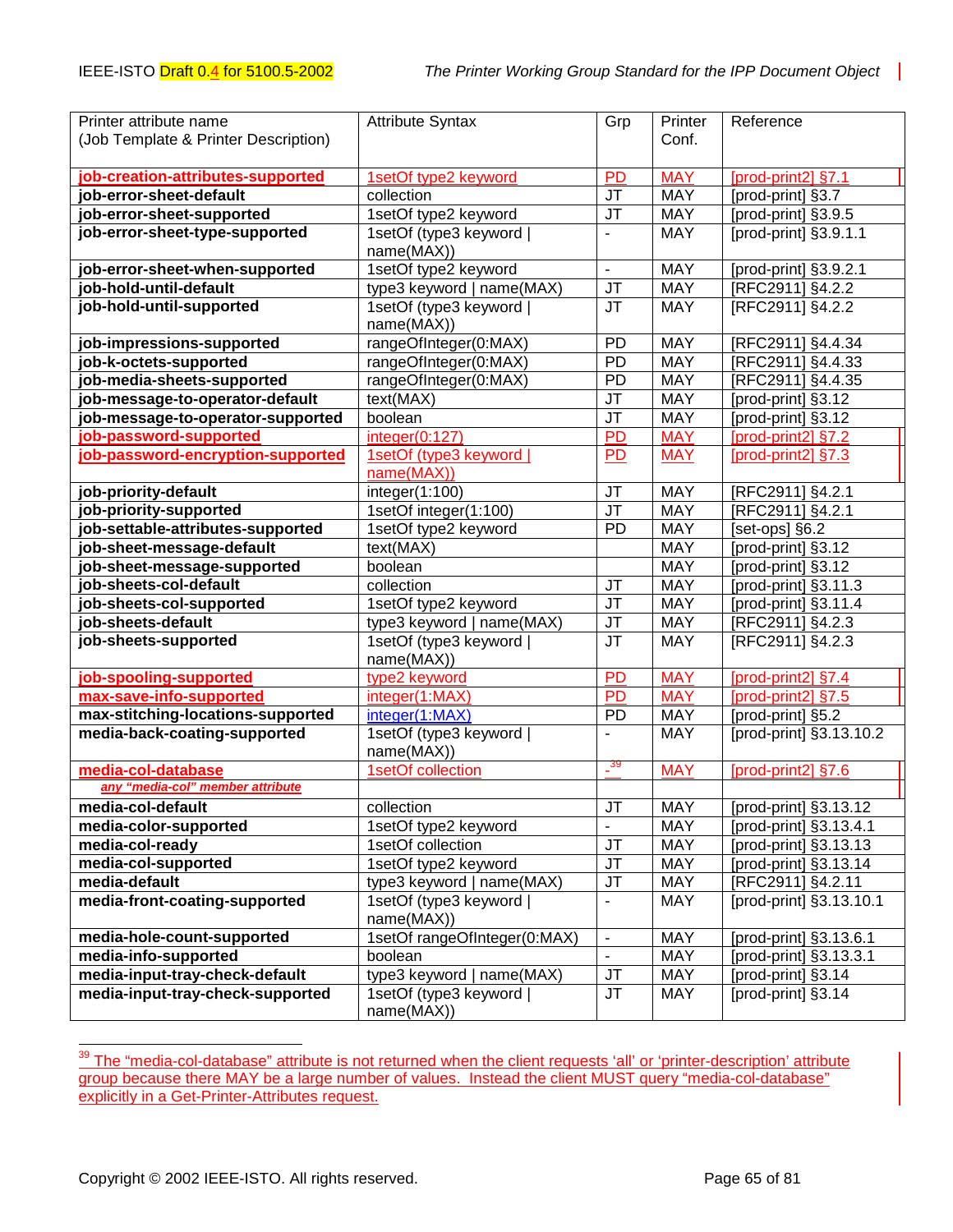| Printer attribute name                                   | <b>Attribute Syntax</b>                     | Grp                          | Printer                  | Reference                      |
|----------------------------------------------------------|---------------------------------------------|------------------------------|--------------------------|--------------------------------|
| (Job Template & Printer Description)                     |                                             |                              | Conf.                    |                                |
|                                                          |                                             |                              |                          |                                |
| media-key-supported                                      | 1setOf (type3 keyword                       | $\blacksquare$               | <b>MAY</b>               | [prod-print] §3.13.1.1         |
|                                                          | name(MAX))                                  |                              |                          |                                |
| media-order-count-supported                              | 1setOf rangeOfInteger(1:MAX)                | $\overline{\phantom{a}}$     | <b>MAY</b>               | [prod-print] §3.13.7.1         |
| media-pre-printed-supported                              | 1setOf (type3 keyword                       | $\overline{\phantom{a}}$     | <b>MAY</b>               | [prod-print] §3.13.5.1         |
| media-ready                                              | name(MAX))<br>1setOf (type3 keyword         | <b>JT</b>                    | <b>MAY</b>               | [RFC2911] §4.2.11              |
|                                                          | name(MAX))                                  |                              |                          |                                |
| media-recycled-supported                                 | 1setOf (type3 keyword                       | $\qquad \qquad \blacksquare$ | <b>MAY</b>               | [prod-print] §3.13.11.1        |
|                                                          | name(MAX))                                  |                              |                          |                                |
| media-size-supported                                     | 1setOf collection                           | $\overline{a}$               | <b>MAY</b>               | [prod-print] §3.13.8.3         |
| media-supported                                          | 1setOf (type3 keyword                       | JT                           | <b>MAY</b>               | [RFC2911] §4.2.11              |
|                                                          | name(MAX))                                  |                              |                          |                                |
| media-type-supported                                     | 1setOf (type3 keyword                       | $\blacksquare$               | <b>MAY</b>               | [prod-print] §3.13.2.1         |
|                                                          | name(MAX))                                  |                              |                          |                                |
| media-weight-metric-supported                            | 1setOf rangeOfInteger(1:MAX)                | ÷.                           | <b>MAY</b>               | [prod-print] §3.13.9.1         |
| multiple-document-handling-default                       | type2 keyword                               | JT                           | <b>MAY</b>               | [RFC2911] §4.2.4               |
| multiple-document-handling-                              | 1setOf type2 keyword                        | JT                           | <b>MAY</b>               | [RFC2911] §4.2.4               |
| supported                                                |                                             |                              |                          |                                |
| multiple-document-jobs-supported                         | boolean                                     | PD                           | <b>MAY</b>               | [RFC2911] §4.4.16              |
| multiple-operation-time-out                              | integer(1:MAX)                              | PD                           | <b>MAY</b>               | [RFC2911] §4.4.31              |
| natural-language-configured                              | naturalLanguage                             | <b>PD</b>                    | <b>MUST</b>              | [RFC2911] §4.4.19              |
| notify-attributes-supported                              | 1setOf type2 keyword                        | PD                           | <b>MAY</b>               | [ntfy] §5.3.4                  |
| notify-events-default                                    | 1setOf type2 keyword                        | PD                           | <b>MAY</b>               | [ntfy] §5.3.3                  |
| notify-events-supported<br>notify-lease-duration-default | 1setOf type2 keyword<br>integer(0:67108863) | <b>PD</b><br>PD              | <b>MAY</b><br><b>MAY</b> | [ntfy] §5.3.3                  |
| notify-lease-duration-supported                          | 1setOf (integer(0: 67108863)                | PD                           | <b>MAY</b>               | [ntfy] §5.3.8<br>[ntfy] §5.3.8 |
|                                                          | rangeOfInteger(0:67108863))                 |                              |                          |                                |
| notify-lease-expiration-time                             | integer(0:MAX)                              | PD                           | MAY                      | [ntfy] $§5.4.3$                |
| notify-max-events-supported                              | integer(2:MAX)                              | PD                           | <b>MAY</b>               | [ntfy] §5.3.3                  |
| notify-pull-method-supported                             | 1setOf type2 keyword                        | <b>PD</b>                    | MAY                      | [ntfy] §5.3.2                  |
| notify-schemes-supported                                 | 1setOf uriScheme                            | <b>PD</b>                    | MAY                      | [ntfy] §5.3.1                  |
| number-up-default                                        | integer(1:MAX)                              | JT                           | MAY                      | [RFC2911] §4.2.9               |
| number-up-supported                                      | 1setOf (integer(1:MAX)                      | JT                           | <b>MAY</b>               | [RFC2911] §4.2.9               |
|                                                          | rangeOfInteger(1:MAX))                      |                              |                          |                                |
| operations-supported                                     | 1setOf type2 enum                           | PD                           | <b>MUST</b>              | [RFC2911] §4.4.15              |
| orientation-requested-default                            | type2 enum                                  | JT                           | <b>MAY</b>               | [RFC2911] §4.2.10              |
| orientation-requested-supported                          | 1setOf type2 enum                           | JT                           | <b>MAY</b>               | [RFC2911] §4.2.10              |
| output-bin-default                                       | type2 keyword   name(MAX)                   | JT                           | <b>MAY</b>               | [output-bin] §2.1              |
| output-bin-supported                                     | 1setOf (type2 keyword  <br>name(MAX))       | JT                           | <b>MAY</b>               | [output-bin] §2.1              |
| page-delivery-default                                    | type2 keyword                               | JT                           | <b>MAY</b>               | [prod-print] §3.15             |
| page-delivery-supported                                  | 1setOf type2 keyword                        | JT                           | <b>MAY</b>               | [prod-print] §3.15             |
| page-order-received-default                              | type2 keyword                               | JT                           | <b>MAY</b>               | [prod-print] §3.16             |
| page-order-received-supported                            | 1setOf type2 keyword                        | JT                           | <b>MAY</b>               | [prod-print] §3.16             |
| page-overrides-supported                                 | 1setOf type2 keyword                        | <b>PD</b>                    | <b>MAY</b>               | [override] §5.2.9              |
| page-ranges-supported                                    | boolean                                     | JT                           | <b>MAY</b>               | [RFC2911] §4.2.7               |
| pages-per-minute                                         | integer(0:MAX)                              | <b>PD</b>                    | <b>MAY</b>               | [RFC2911] §4.4.36              |
| pages-per-minute-color                                   | integer(0:MAX)                              | <b>PD</b>                    | <b>MAY</b>               | [RFC2911] §4.4.37              |
| pages-per-subset-supported                               | boolean                                     | <b>PD</b>                    | <b>MAY</b>               | [override] §5.3.2              |
| parent-printers-supported                                | 1setOf uri                                  | PD                           | <b>MAY</b>               | [adm-ops-set2] §7.2            |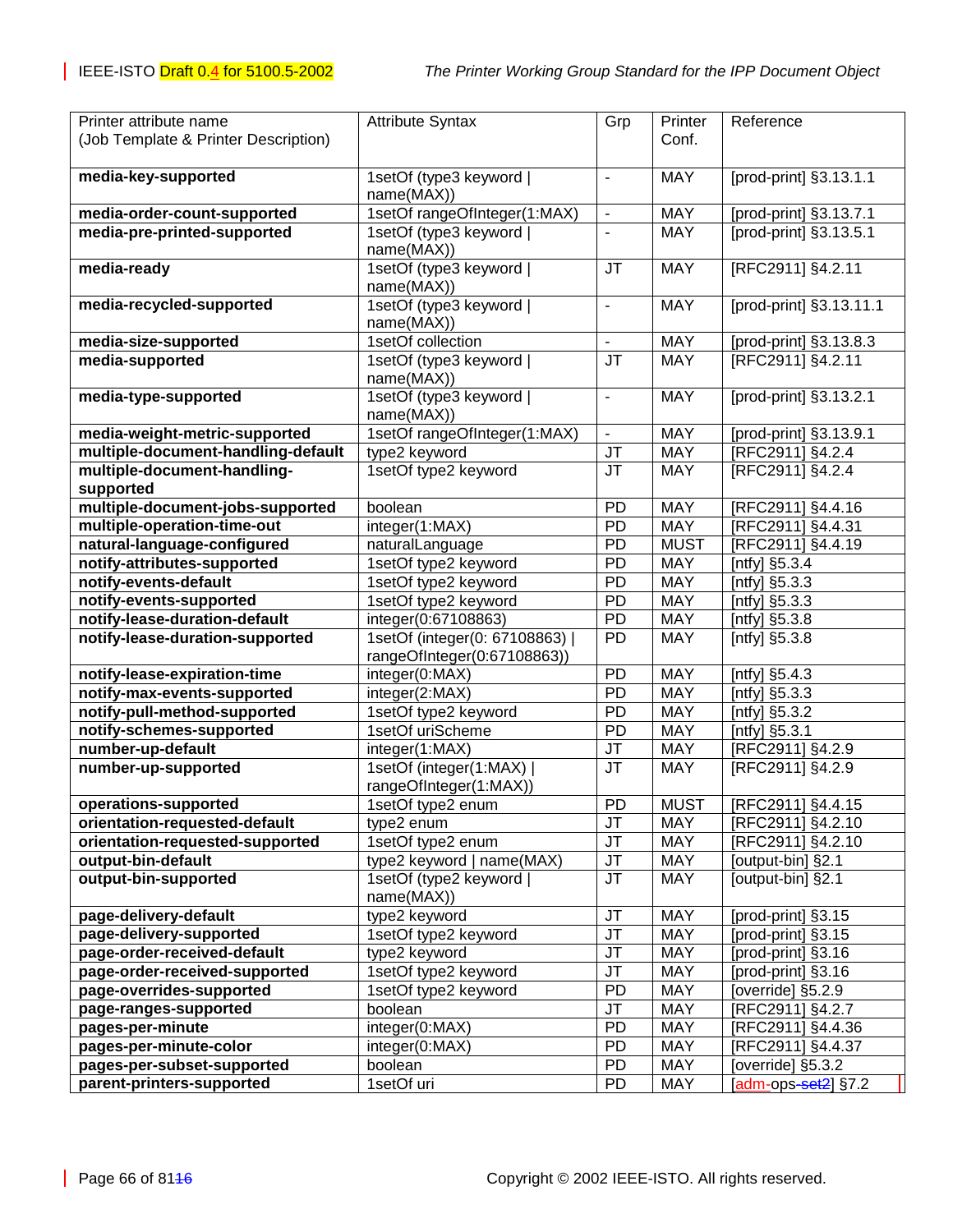| Printer attribute name                | <b>Attribute Syntax</b>               | Grp                               | Printer     | Reference               |
|---------------------------------------|---------------------------------------|-----------------------------------|-------------|-------------------------|
| (Job Template & Printer Description)  |                                       |                                   | Conf.       |                         |
|                                       |                                       |                                   |             |                         |
| pdl-override-supported                | type2 keyword                         | <b>PD</b>                         | <b>MUST</b> | [RFC2911] §4.4.28       |
| presentation-direction-number-up-     | type2 keyword                         | <b>JT</b>                         | <b>MAY</b>  | [prod-print] §3.17      |
| default                               |                                       |                                   |             |                         |
| presentation-direction-number-up-     | 1setOf type2 keyword                  | <b>JT</b>                         | <b>MAY</b>  | [prod-print] §3.17      |
| supported                             |                                       |                                   |             |                         |
| printer-current-time                  | dateTime                              | PD                                | <b>MAY</b>  | [RFC2911] §4.4.30       |
| printer-detailed-status-messages      | 1setOf text(MAX)                      | PD                                | <b>MAY</b>  | [prod-print2] §7.7      |
| printer-driver-installer              | uri                                   | PD                                | MAY         | [RFC2911] §4.4.8        |
| printer-info                          | text(127)                             | PD                                | MAY         | [RFC2911] §4.4.6        |
| printer-is-accepting-jobs             | boolean                               | PD                                | <b>MUST</b> | [RFC2911] §4.4.23       |
| printer-location                      | text(127)                             | PD                                | MAY         | [RFC2911] §4.4.5        |
| printer-make-and-model                | text(127)                             | PD                                | MAY         | [RFC2911] §4.4.9        |
| printer-message-date-time             | dateTime                              | PD                                | MAY         | [set-ops] §6.5          |
| printer-message-from-operator         | text(127)                             | PD                                | MAY         | [RFC2911] §4.4.25       |
| printer-message-time                  | integer(MIN:MAX)                      | PD                                | MAY         | [set-ops] §6.4          |
| printer-more-info                     | uri                                   | PD                                | MAY         | [RFC2911] §4.4.7        |
| printer-more-info-manufacturer        | uri                                   | PD                                | MAY         | [RFC2911] §4.4.10       |
| printer-name                          | name(127)                             | PD                                | <b>MUST</b> | [RFC2911] §4.4.4        |
| printer-notify-server-uri             | uri                                   | <b>PD</b>                         | <b>MAY</b>  | [ $not$ - $sv$ ] §4.1   |
| printer-resolution-default            | resolution                            | JT                                | MAY         | [RFC2911] §4.2.12       |
| printer-resolution-supported          | 1setOf resolution                     | <b>JT</b>                         | MAY         | [RFC2911] §4.2.12       |
| printer-settable-attributes-supported | 1setOf type2 keyword                  | PD                                | MAY         | [set-ops] §6.1          |
| printer-state                         | type1 enum                            | PD                                | <b>MUST</b> | [RFC2911] §4.4.11       |
| printer-state-change-date-time        | dateTime                              | PD                                | MAY         | [ntfy] $§6.2$           |
| printer-state-change-time             | integer(1:MAX)                        | PD                                | MAY         | [ $n$ tfy] $§6.1$       |
| printer-state-message                 | text(MAX)                             | PD                                | MAY         | [RFC2911] §4.4.13       |
| printer-state-reasons                 | 1setOf type2 keyword                  | PD                                | <b>MUST</b> | [RFC2911] §4.4.12       |
| printer-up-time                       | integer(1:MAX))                       | PD                                | <b>MUST</b> | [RFC2911] §4.4.29       |
| printer-uri-supported                 | 1setOf uri                            | PD                                | <b>MUST</b> | [RFC2911] §4.4.1        |
| printer-xri-supported                 | 1setOf collection                     | PD                                | MAY         | [set-ops] §6.6          |
| xri-uri                               | uri                                   | PD                                | <b>MUST</b> | [set-ops] §6.6          |
| xri-authentication                    | 1setOf type2 keyword                  | PD                                | <b>MUST</b> | [set-ops] §6.6          |
| xri-security                          | 1setOf type2 keyword                  | PD                                | <b>MUST</b> | [set-ops] §6.6          |
| print-quality-default                 | type2 enum                            | JT                                | MAY         | [RFC2911] §4.2.13       |
| print-quality-supported               | 1setOf type2 enum                     | $\overline{\mathsf{J}\mathsf{T}}$ | <b>MAY</b>  | [RFC2911] §4.2.13       |
| queued-job-count                      | integer(0:MAX)                        | PD                                | <b>MUST</b> | [RFC2911] §4.4.24       |
| reference-uri-schemes-supported       | 1setOf uriScheme                      | PD                                | MAY         | [RFC2911] §4.4.27       |
| separator-sheets-default              | collection                            | JT                                | MAY         | [prod-print] §3.18.3    |
| separator-sheets-supported            | 1setOf type2 keyword                  | JT                                | MAY         | [prod-print] §3.18.4    |
| separator-sheets-type-supported       | 1setOf (type3 keyword  <br>name(MAX)) | $\blacksquare$                    | <b>MAY</b>  | [prod-print] §3.18.1.1  |
| sheet-collate-default                 | type2 keyword                         | JT                                | <b>MAY</b>  | [job-prog] §3.1         |
| sheet-collate-supported               | 1setOf type2 keyword                  | <b>JT</b>                         | <b>MAY</b>  | [job-prog] §3.1         |
| sides-default                         | type2 keyword                         | JT                                | <b>MAY</b>  | [RFC2911] §4.2.8        |
| sides-supported                       | 1setOf type2 keyword                  | JT                                | <b>MAY</b>  | [RFC2911] §4.2.8        |
| stitching-locations-supported         | 1setOf (integer(0:MAX)                | $\blacksquare$                    | <b>MAY</b>  | [prod-print] §3.2.2.3.1 |
|                                       | rangeOfInteger(0:MAX))                |                                   |             |                         |
| stitching-offset-supported            | 1setOf (integer (0:MAX)               | $\blacksquare$                    | <b>MAY</b>  | [prod-print] §3.2.2.2.1 |
|                                       | rangeOfInteger(0:MAX))                |                                   |             |                         |
| stitching-reference-edge-supported    | 1setOf type2 keyword                  |                                   | <b>MAY</b>  | [prod-print] §3.2.2.1.1 |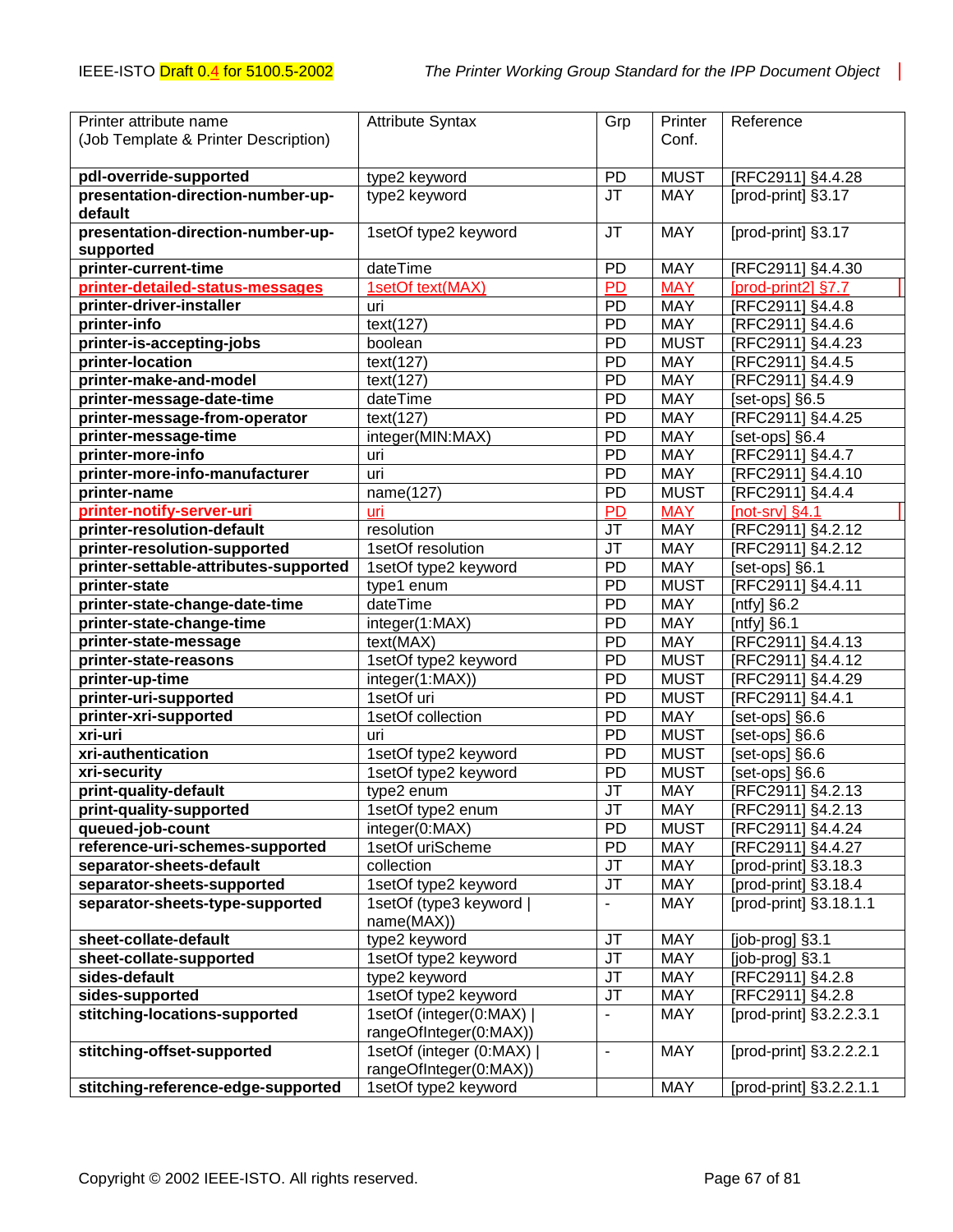<span id="page-67-0"></span>

| Printer attribute name               | <b>Attribute Syntax</b> | Grp       | Printer     | Reference             |
|--------------------------------------|-------------------------|-----------|-------------|-----------------------|
| (Job Template & Printer Description) |                         |           | Conf.       |                       |
|                                      |                         |           |             |                       |
| subordinate-printers-supported       | 1setOf uri              | <b>PD</b> | <b>MAY</b>  | $[adm-ops-set2]$ §7.1 |
| uri-authentication-supported         | 1setOf type2 keyword    | <b>PD</b> | <b>MUST</b> | [RFC2911] §4.4.2      |
| uri-security-supported               | 1setOf type2 keyword    | <b>PD</b> | <b>MUST</b> | [RFC2911] §4.4.3      |
| user-defined-values-supported        | 1setOf type2 keyword    | <b>PD</b> | <b>MAY</b>  | [prod-print] §5.1     |
| which-jobs-supported                 | 1setOf type2 keyword    | <b>PD</b> | <b>MAY</b>  | [prod-print2] §7.8    |
| x-image-position-default             | type2 keyword           | <b>JT</b> | <b>MAY</b>  | [prod-print] §3.19.2  |
| x-image-position-supported           | 1setOf type2 keyword    | JT        | <b>MAY</b>  | [prod-print] §3.19.2  |
| x-image-shift-default                | integer(MIN:MAX)        | JT        | <b>MAY</b>  | [prod-print] §3.19.3  |
| x-image-shift-supported              | rangeOfInteger(MIN:MAX) | JT        | <b>MAY</b>  | [prod-print] §3.19.3  |
| xri-authentication-supported         | 1setOf type2 keyword    | PD        | MAY         | [set-ops] §6.8        |
| xri-security-supported               | 1setOf type2 keyword    | <b>PD</b> | <b>MAY</b>  | [set-ops] §6.9        |
| xri-uri-scheme-supported             | 1setOf uriScheme        | <b>PD</b> | <b>MAY</b>  | [set-ops] §6.7        |
| x-side1-image-shift-default          | integer(MIN:MAX)        | JT        | <b>MAY</b>  | [prod-print] §3.19.4  |
| x-side1-image-shift-supported        | rangeOfInteger(MIN:MAX) | JT        | <b>MAY</b>  | [prod-print] §3.19.4  |
| x-side2-image-shift-default          | integer(MIN:MAX)        | JT        | <b>MAY</b>  | [prod-print] §3.19.5  |
| x-side2-image-shift-supported        | rangeOfInteger(MIN:MAX) | JT        | <b>MAY</b>  | [prod-print] §3.19.5  |
| y-image-position-default             | type2 keyword           | <b>JT</b> | <b>MAY</b>  | [prod-print] §3.19.6  |
| y-image-position-supported           | 1setOf type2 keyword    | <b>JT</b> | <b>MAY</b>  | [prod-print] §3.19.6  |
| y-image-shift-default                | integer(MIN:MAX)        | <b>JT</b> | <b>MAY</b>  | [prod-print] §3.19.7  |
| y-image-shift-supported              | rangeOfInteger(MIN:MAX) | JT        | <b>MAY</b>  | [prod-print] §3.19.7  |
| y-side1-image-shift-default          | integer(MIN:MAX)        | JT        | <b>MAY</b>  | [prod-print] §3.19.8  |
| y-side1-image-shift-supported        | rangeOfInteger(MIN:MAX) | <b>JT</b> | <b>MAY</b>  | [prod-print] §3.19.8  |
| y-side2-image-shift-default          | integer(MIN:MAX)        | <b>JT</b> | <b>MAY</b>  | [prod-print] §3.19.9  |
| y-side2-image-shift-supported        | rangeOfInteger(MIN:MAX) | JT        | <b>MAY</b>  | [prod-print] §3.19.9  |

1767

# 1768 **9.1 document-creation-attributes-supported (1setOf type2 keyword)**

1769 | This Printer Description attribute lists the keyword names of the Document Template and Operation attributes that 1770 **the Printer will accept in the Create-Document, Send-Document, and Send-URI Document Creation operations.** 

# 1771 **9.2 printer-state-reasons (1setOf type2 keyword)**

| <b>IPP Printer Description attribute</b> | <b>IPP Attribute Syntax</b> | Printer     | Reference         |
|------------------------------------------|-----------------------------|-------------|-------------------|
| name                                     | plus                        | conformance |                   |
|                                          | <b>Values</b>               |             |                   |
|                                          |                             |             |                   |
| printer-state-reasons                    | <u>1setOf type2 keyword</u> | <b>MUST</b> | [RFC2911] §4.4.12 |
|                                          | other                       | <b>MAY</b>  | [RFC2911] §4.4.12 |
|                                          | none                        | <b>MUST</b> | [RFC2911] §4.4.12 |
|                                          | connecting-to-device        | <b>MAY</b>  | [RFC2911] §4.4.12 |
|                                          | cover-open                  | <b>MAY</b>  | [RFC2911] §4.4.12 |
|                                          | <u>deactivated</u>          | <b>MAY</b>  | S8.2 [adm-ops]    |
|                                          | developer-empty             | <b>MAY</b>  | [RFC2911] §4.4.12 |
|                                          | developer-low               | <b>MAY</b>  | [RFC2911] §4.4.12 |
|                                          | door-open                   | <b>MAY</b>  | [RFC2911] §4.4.12 |
|                                          | fuser-over-temp             | <b>MAY</b>  | [RFC2911] §4.4.12 |
|                                          | fuser-under-temp            | <b>MAY</b>  | [RFC2911] §4.4.12 |
|                                          | hold-new-jobs               | <b>MAY</b>  | [adm-ops] §8.1    |
|                                          | input-tray-missing          | <b>MAY</b>  | [RFC2911] §4.4.12 |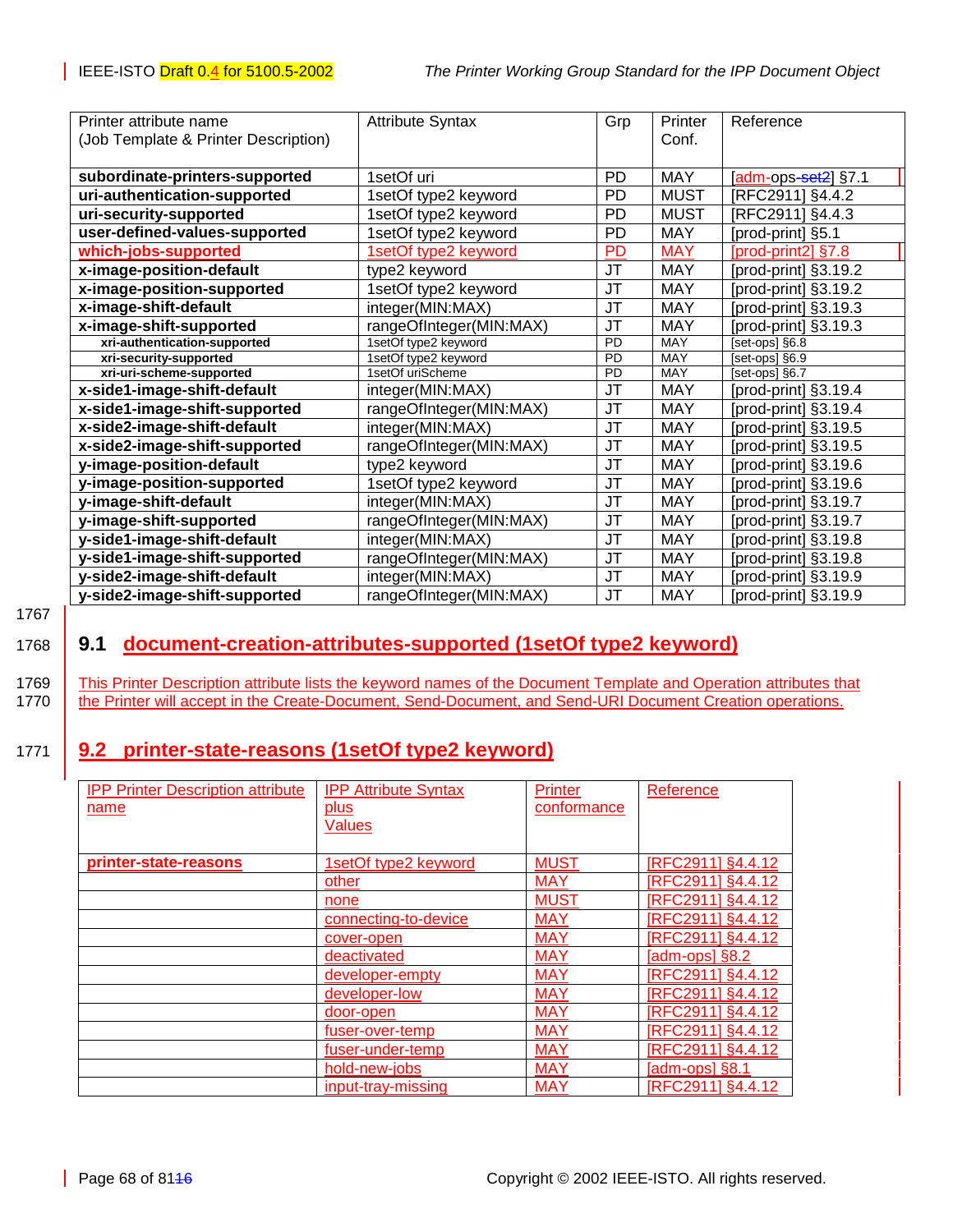| <b>IPP Printer Description attribute</b> | <b>IPP Attribute Syntax</b> | <b>Printer</b>      | Reference         |
|------------------------------------------|-----------------------------|---------------------|-------------------|
| name                                     | <b>plus</b>                 | conformance         |                   |
|                                          | Values                      |                     |                   |
|                                          |                             |                     |                   |
|                                          | interlock-open              | <b>MAY</b>          | [RFC2911] §4.4.12 |
|                                          | interpreter-resource-       | <b>MAY</b>          | [RFC2911] §4.4.12 |
|                                          | unavailable                 |                     |                   |
|                                          | marker-supply-empty         | <b>MAY</b>          | [RFC2911] §4.4.12 |
|                                          | marker-supply-low           | <b>MAY</b>          | [RFC2911] §4.4.12 |
|                                          | marker-waste-almost-full    | <b>MAY</b>          | [RFC2911] §4.4.12 |
|                                          | marker-waste-full           | <b>MAY</b>          | [RFC2911] §4.4.12 |
|                                          | media-empty                 | <b>MAY</b>          | [RFC2911] §4.4.12 |
|                                          | media-jam                   | <b>MAY</b>          | [RFC2911] §4.4.12 |
|                                          | media-low                   | <b>MAY</b>          | [RFC2911] §4.4.12 |
|                                          | media-needed                | <b>MAY</b>          | [RFC2911] §4.4.12 |
|                                          | moving-to-paused            | CMUST <sup>40</sup> | [RFC2911] §4.4.12 |
|                                          | opc-life-over               | <b>MAY</b>          | [RFC2911] §4.4.12 |
|                                          | opc-near-eol                | <b>MAY</b>          | [RFC2911] §4.4.12 |
|                                          | output-area-almost-full     | <b>MAY</b>          | [RFC2911] §4.4.12 |
|                                          | output-area-full            | <b>MAY</b>          | [RFC2911] §4.4.12 |
|                                          | output-tray-missing         | <b>MAY</b>          | [RFC2911] §4.4.12 |
|                                          | paused                      | CMUST <sup>41</sup> | [RFC2911] §4.4.12 |
|                                          | shutdown                    | <b>MAY</b>          | [RFC2911] §4.4.12 |
|                                          | spool-area-full             | <b>SHOULD</b>       | [RFC2911] §4.4.12 |
|                                          | stopped-partly              | <b>MAY</b>          | [RFC2911] §4.4.12 |
|                                          | stopping                    | <b>MAY</b>          | [RFC2911] §4.4.12 |
|                                          | timed-out                   | <b>MAY</b>          | [RFC2911] §4.4.12 |
|                                          | toner-empty                 | <b>MAY</b>          | [RFC2911] §4.4.12 |
|                                          | toner-low                   | <b>MAY</b>          | [RFC2911] §4.4.12 |

1772

l

### 1773 This description is taken from [RFC2911] with additions from other IPP extension documents:

1774 This REQUIRED Printer attribute supplies additional detail about the device's state. Some of the these value 1775 definitions indicate conformance requirements; the rest are OPTIONAL.

1776 Each keyword value MAY have a suffix to indicate its level of severity. The three levels are: report (least severe), 1777 warning, and error (most severe).

- 1778 **'-report'**: This suffix indicates that the reason is a "report". An implementation may choose to omit some or 1779 all reports. Some reports specify finer granularity about the printer state; others serve as a precursor 1780 to a warning. A report MUST contain nothing that could affect the printed output.
- 1781 **'-warning'**: This suffix indicates that the reason is a "warning". An implementation may choose to omit some 1782 **1782** or all warnings. Warnings serve as a precursor to an error. A warning MUST contain nothing that 1783 **prevents a job from completing, though in some cases the output may be of lower quality.**
- 1784 **'-error'**: This suffix indicates that the reason is an "error". An implementation MUST include all errors. If this 1785 attribute contains one or more errors, printer MUST be in the stopped state.

 $^{40}$  The 'moving-to-paused' value MUST be supported if the Pause-Printer operation is supported and it takes significant time to move to paused.

<sup>&</sup>lt;sup>41</sup> The 'paused' value MUST be supported if the Pause-Printer operation is supported.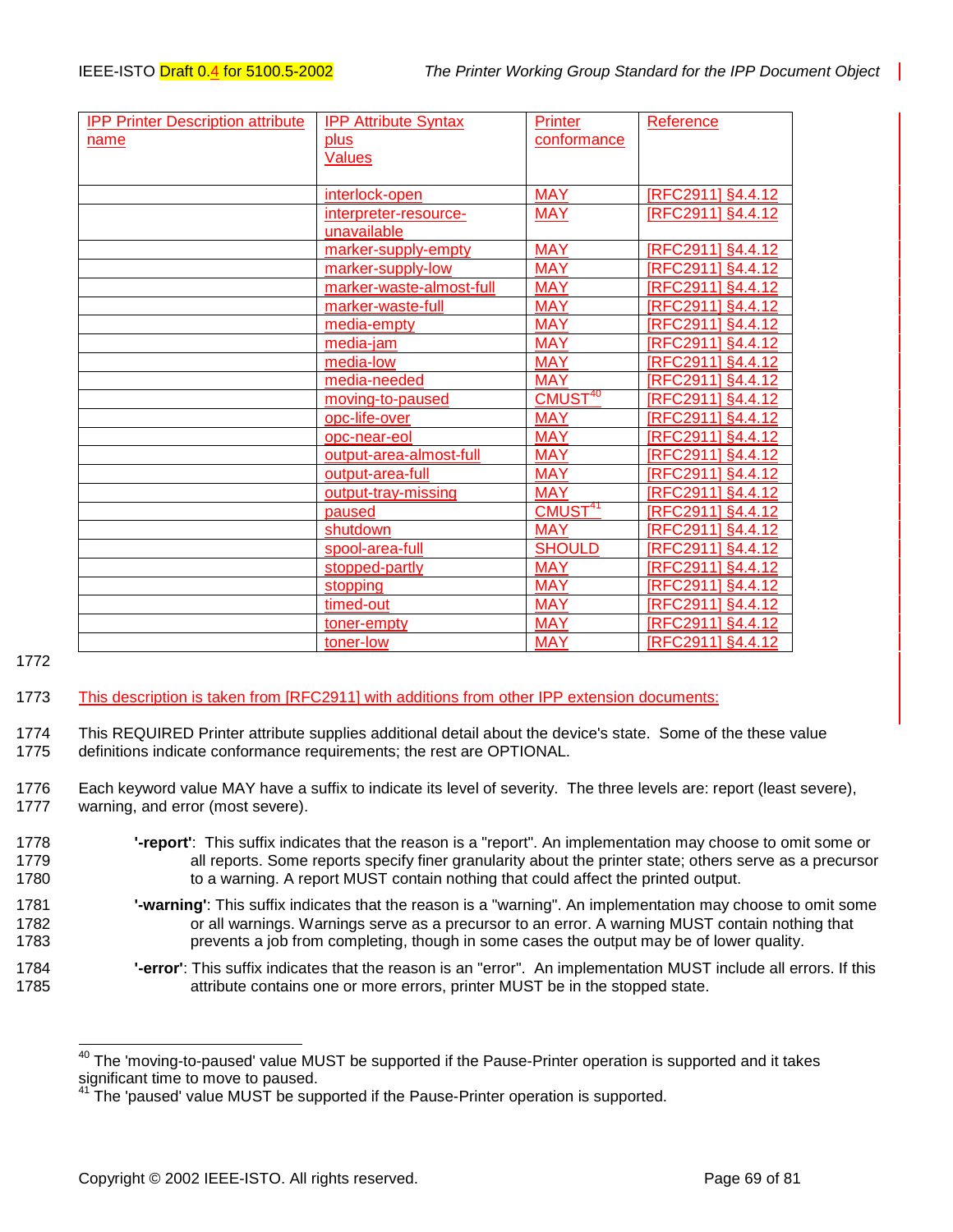1786 If the implementation does not add any one of the three suffixes, all parties MUST assume that the reason is an 1787 "error".

1788 If a Printer object controls more than one output device, each value of this attribute MAY apply to one or more of the 1789 output devices. An error on one output device that does not stop the Printer object as a whole MAY appear as a 1790 warning in the Printer's "printer-state-reasons attribute". If the "printer-state" for such a Printer has a value of 1791 'stopped', then there MUST be an error reason among the values in the "printer-state-reasons" attribute.

- 1792 The following standard keyword values are defined *(in alphabetical order)*:
- 1793 **'other'**: The device has detected an error other than one listed in this document.
- 1794 **'none'**: There are not reasons. This state reason is semantically equivalent to "printer-state-reasons" without 1795 any value and MUST be used, since the 1setOf attribute syntax requires at least one value.
- 1796 **'connecting-to-device'**: The Printer object has scheduled a job on the output device and is in the process of 1797 connecting to a shared network output device (and might not be able to actually start printing the job 1798 for an arbitrarily long time depending on the usage of the output device by other servers on the 1799 network).
- 1800 **'cover-open**': One or more covers on the device are open.
- 1801 **'deactivated'**: A client has issued a Deactivate-Printer operation for the Printer object (see [adm-ops] 1802 **Section 3.4.1)** and the Printer is in the process of becoming deactivated or has become deactivated. 1803 The Printer MUST reject all requests except Activate-Printer, queries (Get-Printer-Attributes, Get-1804 Job-Attributes, Get-Jobs, etc.), Send-Document, and Send-URI (so that partial job submission can 1805 be completed - see [adm-ops] section 3.1.1) and return the 'server-error-service-unavailable' status 1806 code.
- 1807 **'developer-empty'**: The device is out of developer.
- 1808 **'developer-low**': The device is low on developer.
- 1809 **'door-open'**: One or more doors on the device are open.
- 1810 **'fuser-over-temp'**: The fuser temperature is above normal.
- 1811 **'fuser-under-temp'**: The fuser temperature is below normal.
- 1812 **'hold-new-jobs'**: The operator has issued the Hold-New-Jobs operation (see [adm-ops] section 3.3.1) or 1813 **other means, but the output-device(s) are taking an appreciable time to stop. Later, when all output** 1814 **has stopped, the "printer-state" becomes 'stopped', and the 'paused' value replaces the 'moving-to-**1815 | paused' value in the "printer-state-reasons" attribute. This value MUST be supported, if the Hold-1816 **New-Jobs operation is supported and the implementation takes significant time to pause a device in** 1817 | certain circumstances.
- 1818 **'input-tray-missing'**: One or more input trays are not in the device.
- 1819 **'interlock-open'**: One or more interlock devices on the printer are unlocked.
- 1820 **'interpreter-resource-unavailable'**: An interpreter resource is unavailable (i.e. font, form)
- 1821 **'marker-supply-empty'**: The device is out of at least one marker supply. (e.g. toner, ink, ribbon)
- 1822 **'marker-supply-low'**: The device is low on at least one marker supply. (e.g. toner, ink, ribbon)
- 1823 **'marker-waste-almost-full'**: The device marker supply waste receptacle is almost full.
- 1824 **'marker-waste-full'**: The device marker supply waste receptacle is full.
- 1825 **'media-empty'**: At least one input tray is empty.
- 1826 **'media-jam'**: The device has a media jam.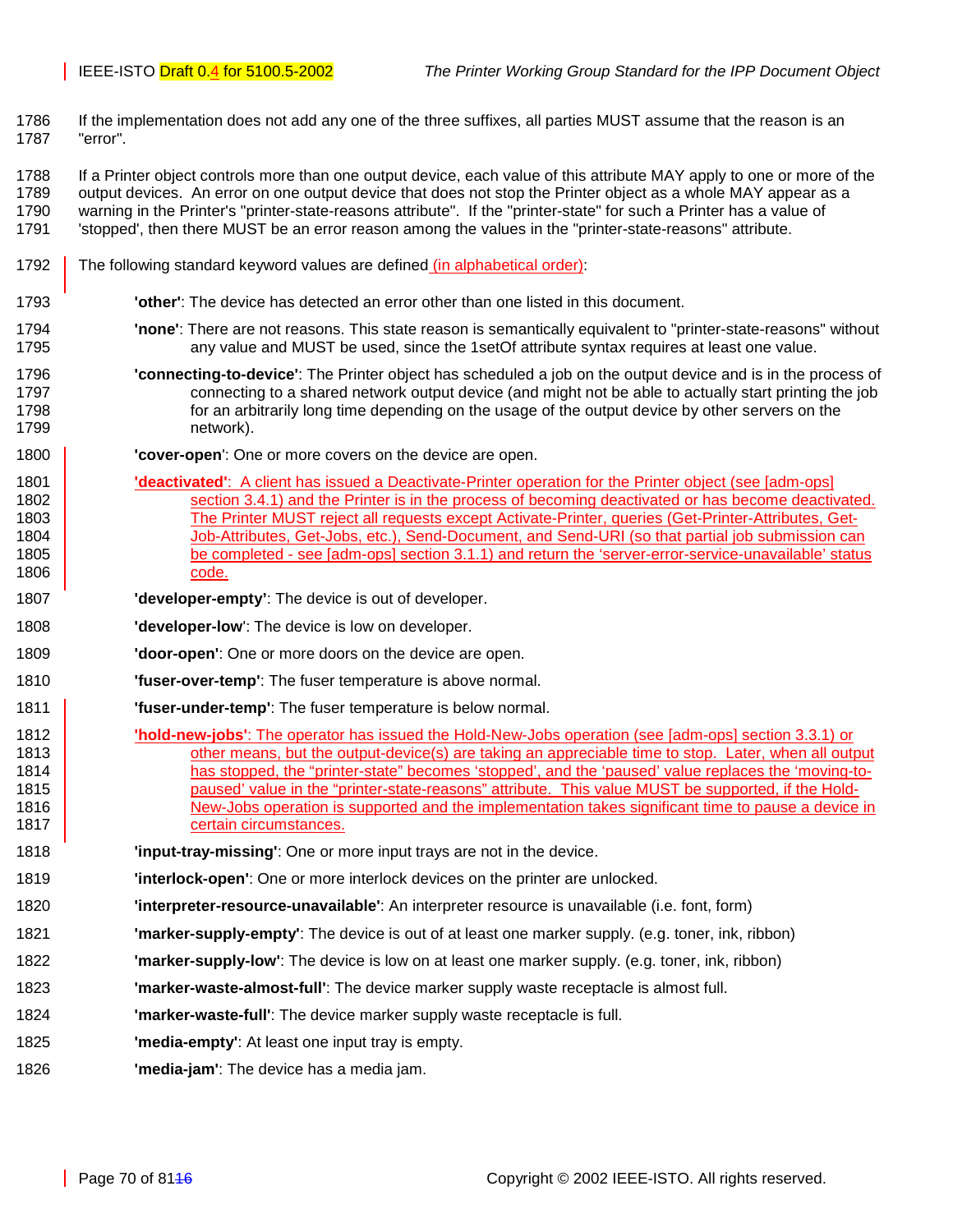- 1827 **'media-low'**: At least one input tray is low on media.
- 1828 **'media-needed'**: A tray has run out of media.
- 1829 **'moving-to-paused'**: Someone has paused the Printer object using the Pause-Printer operation (see 1830 [RFC2911] section 3.2.7) or other means, but the device(s) are taking an appreciable time to stop. 1831 Later, when all output has stopped, the "printer-state" becomes 'stopped', and the 'paused' value 1832 replaces the 'moving-to-paused' value in the "printer-state-reasons" attribute. This value MUST be 1833 supported, if the Pause-Printer operation is supported and the implementation takes significant time 1834 to pause a device in certain circumstances.
- 1835 **'opc-life-over'**: The optical photo conductor is no longer functioning.
- 1836 **'opc-near-eol'**: The optical photo conductor is near end of life.
- 1837 **'output-area-almost-full'**: One or more output area is almost full (e.g. tray, stacker, collator).
- 1838 **'output-area-full'**: One or more output area is full. (e.g. tray, stacker, collator)
- 1839 **'output-tray-missing'**: One or more output trays are not in the device
- 1840 **'paused'**: Someone has paused the Printer object using the Pause-Printer operation (see [RFC2911] section 1841 3.2.7) or other means and the Printer object's "printer-state" is 'stopped'. In this state, a Printer 1842 MUST NOT produce printed output, but it MUST perform other operations requested by a client. If a 1843 Printer had been printing a job when the Printer was paused, the Printer MUST resume printing that 1844 job when the Printer is no longer paused and leave no evidence in the printed output of such a 1845 pause. This value MUST be supported, if the Pause-Printer operation is supported.
- 1846 **'shutdown'**: Someone has removed a Printer object from service, and the device may be powered down or 1847 physically removed. In this state, a Printer object MUST NOT produce printed output, and unless the 1848 Printer object is realized by a print server that is still active, the Printer object MUST perform no other 1849 operations requested by a client, including returning this value. If a Printer object had been printing a 1850 job when it was shutdown, the Printer NEED NOT resume printing that job when the Printer is no 1851 longer shutdown. If the Printer resumes printing such a job, it may leave evidence in the printed 1852 output of such a shutdown, e.g. the part printed before the shutdown may be printed a second time 1853 after the shutdown.
- 1854 **'spool-area-full'**: The limit of persistent storage allocated for spooling has been reached. The Printer is 1855 temporarily unable to accept more jobs. The Printer will remove this value when it is able to accept 1856 more jobs. This value SHOULD be used by a non-spooling Printer that only accepts one or a small 1857 number jobs at a time or a spooling Printer that has filled the spool space.
- 1858 **'stopped-partly'**: When a Printer object controls more than one output device, this reason indicates that one 1859 or more output devices are stopped. If the reason is a report, fewer than half of the output devices 1860 are stopped. If the reason is a warning, fewer than all of the output devices are stopped.
- 1861 **'stopping'**: The Printer object is in the process of stopping the device and will be stopped in a while. When 1862 the device is stopped, the Printer object will change the Printer object's state to 'stopped'. The 1863 'stopping-warning' reason is never an error, even for a Printer with a single output device. When an 1864 output-device ceases accepting jobs, the Printer will have this reason while the output device 1865 completes printing.
- 1866 **'timed-out'**: The server was able to connect to the output device (or is always connected), but was unable to 1867 **get a response from the output device.**
- 1868 **'toner-empty'**: The device is out of toner.
- 1869 **'toner-low'**: The device is low on toner.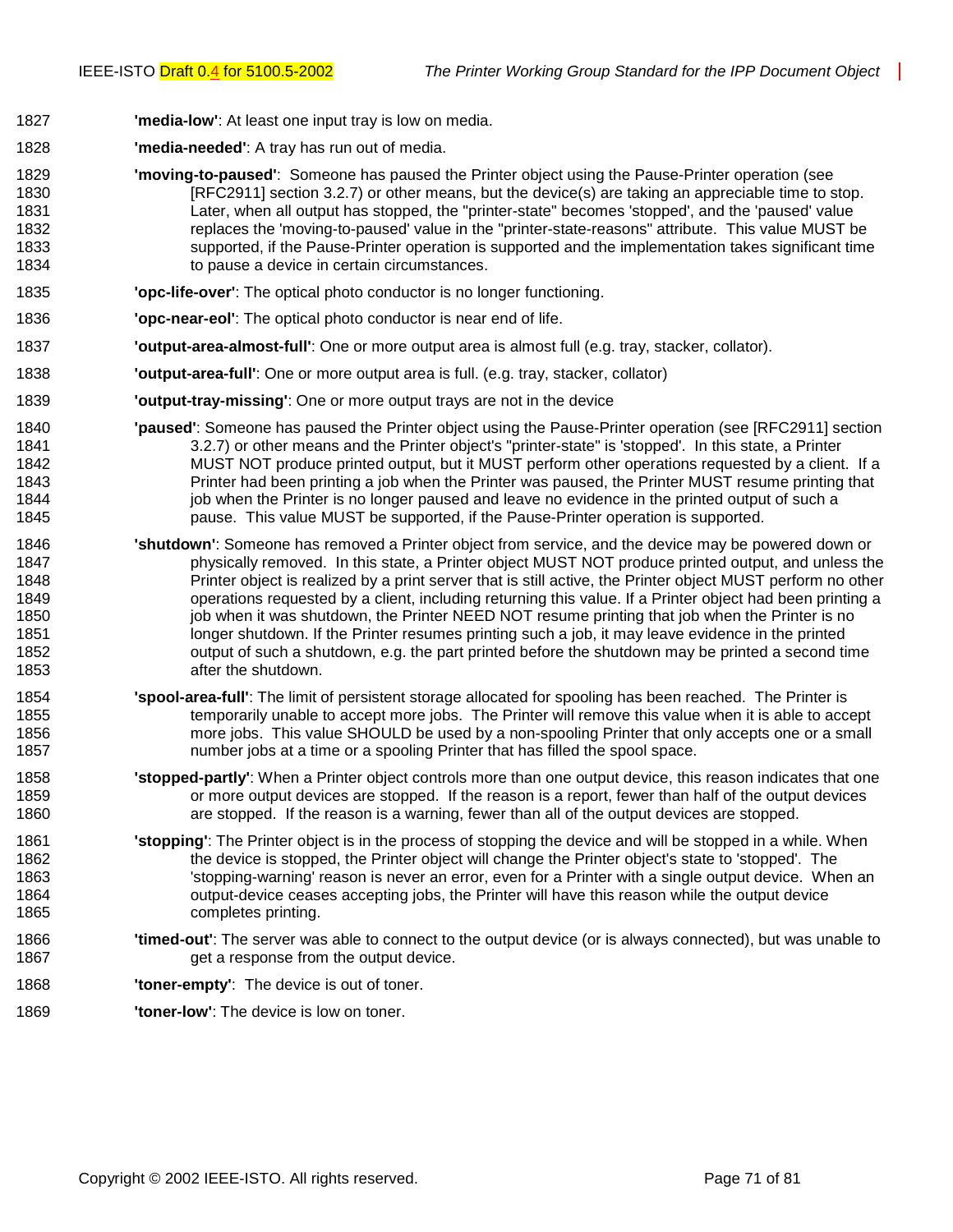# 1870 **10 New Values for Existing Printer Description Attributes**

1871 This section contains those attributes for which additional values are added.

### 1872 **10.1 operations-supported (1setOf type2 enum)**

- 1873 The following "operation-id" values are added in order to support the new operations defined in this document:
- 

| Value  | <b>Operation Name</b>   | Reference          |
|--------|-------------------------|--------------------|
|        |                         |                    |
|        |                         |                    |
| 0x0032 | Cancel-Current-Document | [this-doc] §3.9    |
| 0x0033 | Cancel-Document         | [this-doc] §3.8    |
| 0x0034 | Get-Document-Attributes | [this-doc] §3.5    |
| 0x0035 | Get-Documents           | [this-doc] §3.6    |
| 0x0036 | Delete-Document         | [this-doc] §3.10   |
| 0x0037 | Set-Document-Attributes | [this-doc] §3.7    |
| 0x0038 | Validate-Document       | [this-doc] §3.11   |
| 0x0039 | <b>Create-Document</b>  | [this-doc] $§$ 3.1 |
| 0x003A | Send-Data               | [this-doc] $§3.2$  |

#### 1874 **Table 12 – Operation-id assignments**

# 1875 **11 Conformance Requirements**

1876 This section specifies the conformance requirements for Printers and clients.

## 1877 **11.1 Printer conformance requirements**

- 1878 In order to conform to this specification, a Printer:
- 1879 1. MUST meet the conformance requirements for Printers specified in [RFC2911].
- 1880 2. MUST support the Document operations that section [3](#page-11-0) REQUIRES a Printer to support.
- 1881 3. MUST support the operation attributes in the Send-Document operation and, if supported, the Send-URI 1882 operation that section [6](#page-37-0) REQUIRES a Printer to support.
- 1883 4. MAY support any of the Document Template attributes in Document Creation operations as indicated in 1884 section [7](#page-40-0) and MUST NOT support them for contexts for where they are not defined as indicated in the [Table](#page-48-0)  1885 [8](#page-48-0) with an "n".
- 1886 5. MUST support the Document Description attributes that section [8](#page-48-0) REQUIRES a Printer to support.
- 1887 6. MUST support the Printer attributes that section [9](#page-62-0) REQUIRES a Printer to support.
- 1888 7. MUST support the values of Printer Descriptions attribute that section 10 REQUIRES a Printer to support.

### 1889 **11.2 Client conformance requirements**

1890 In order to conform to this specification, a client: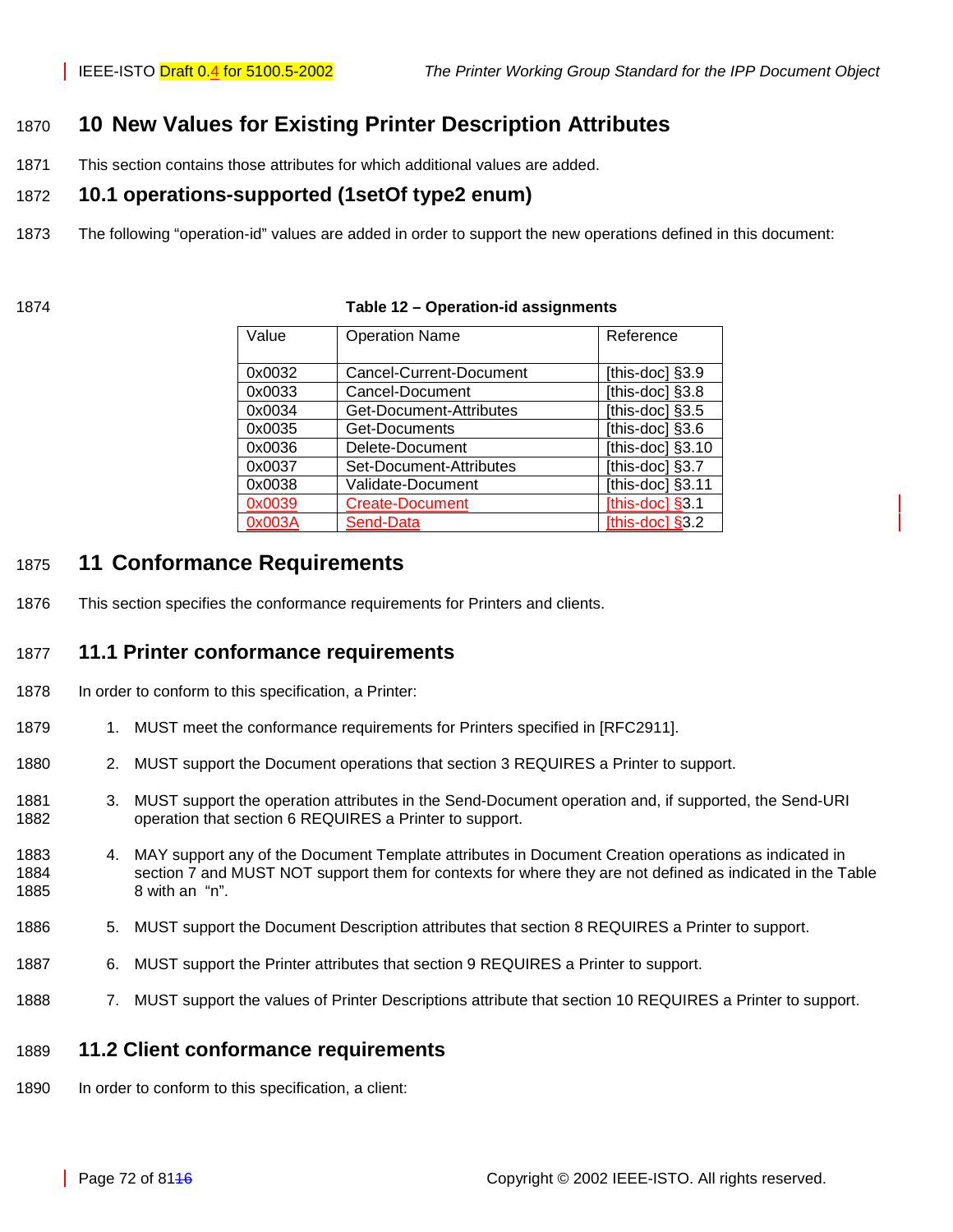- 1891 1. MUST meet the conformance requirements for clients specified in [RFC2911]
- 1892 2. MAY support any of the Document operations defined in section [3.](#page-11-0) **ISSUE 18: Or should the client be** 1893 REQUIRED to support some of the Document operations?
- 1894 3. MUST supply the operation attributes that section [6](#page-37-0) REQUIRES a client to supply in operation requests.
- 1895 4. MUST supply any Document Template attributes in the format that section [7](#page-40-0) REQUIRES a client to supply in 1896 Document Creation operations and MUST NOT support them for contexts for where they are not defined as 1897 indicated in the [Table 8](#page-48-0) with an "n".
- 1898 5. SHOULD support any of the Document Description attributes that section [8](#page-48-0) REQUIRES a Printer to support.
- 1899 6. MAY support any of the Printer attributes listed in section [9.](#page-62-0)
- 1900 7. MAY support any of the values of the Printer Descriptions attributes in section [10.](#page-71-0)

#### 1901 **12 Normative References**

1902 Note: The references in the body of this IEEE-ISTO document use the more reader-friendly mnemonic symbols 1903 below, rather than the RFC number (except for [RFC2910] and [RFC2911]). IETF RFCs and IANA registrations 1904 require using the RFC numbers in the body of the document for references.

- 1905 [adm-ops]
- 1906 Kugler, C, Hastings, T., Lewis, H., "Internet Printing Protocol (IPP): Job and Printer Administrative 1907 Operations", <draft-ietf-ipp-ops-set2-03.txt>, July 17, 2001.

1908 [coll]

1909 deBry, R., Hastings, T., Herriot, R., Ocke, K., and P. Zehler, "Internet Printing Protocol (IPP): The 'collection' 1910 attribute syntax", <draft-ietf-ipp-collection-05.txt>, work in progress, July 17, 2001.

1911 [finish] 1912 Hastings, T., Fullman, D., "Internet Printing Protocol (IPP): "finishings" attribute values extension", IEEE-1913 ISTO 5100.1-2001, February 5, 2001, ftp://ftp.pwg.org/pub/pwg/standards/pwg5100.1.pdf

1914 [get-method] 1915 Herriot, R., and T. Hastings, "Internet Printing Protocol (IPP): The 'ippget' Delivery Method for Event 1916 Notifications", <draft-ietf-ipp-notify-get-08.txt>, September 5, 2002.

#### 1917 [job-prog] 1918 Hastings, T., Lewis, H., and R. Bergman, "Internet Printing Protocol (IPP): Job Progress Attributes", 1919 RFC3381, September 2002<draft-ietf-ipp-job-prog-03.txt> work in progress, July 17, 2001.

1920 [not-srv] 1921 Hastings, T., Lewis, H, and Ira McDonald, "Distributed Notification Server", September 26, 2002, work in 1922 progress to become IEEE-ISTO 5100.6-2002, ftp://ftp.pwg/org/pub/pwg/ipp/new\_NOT/ipp-dist-not-service-1923 020926.doc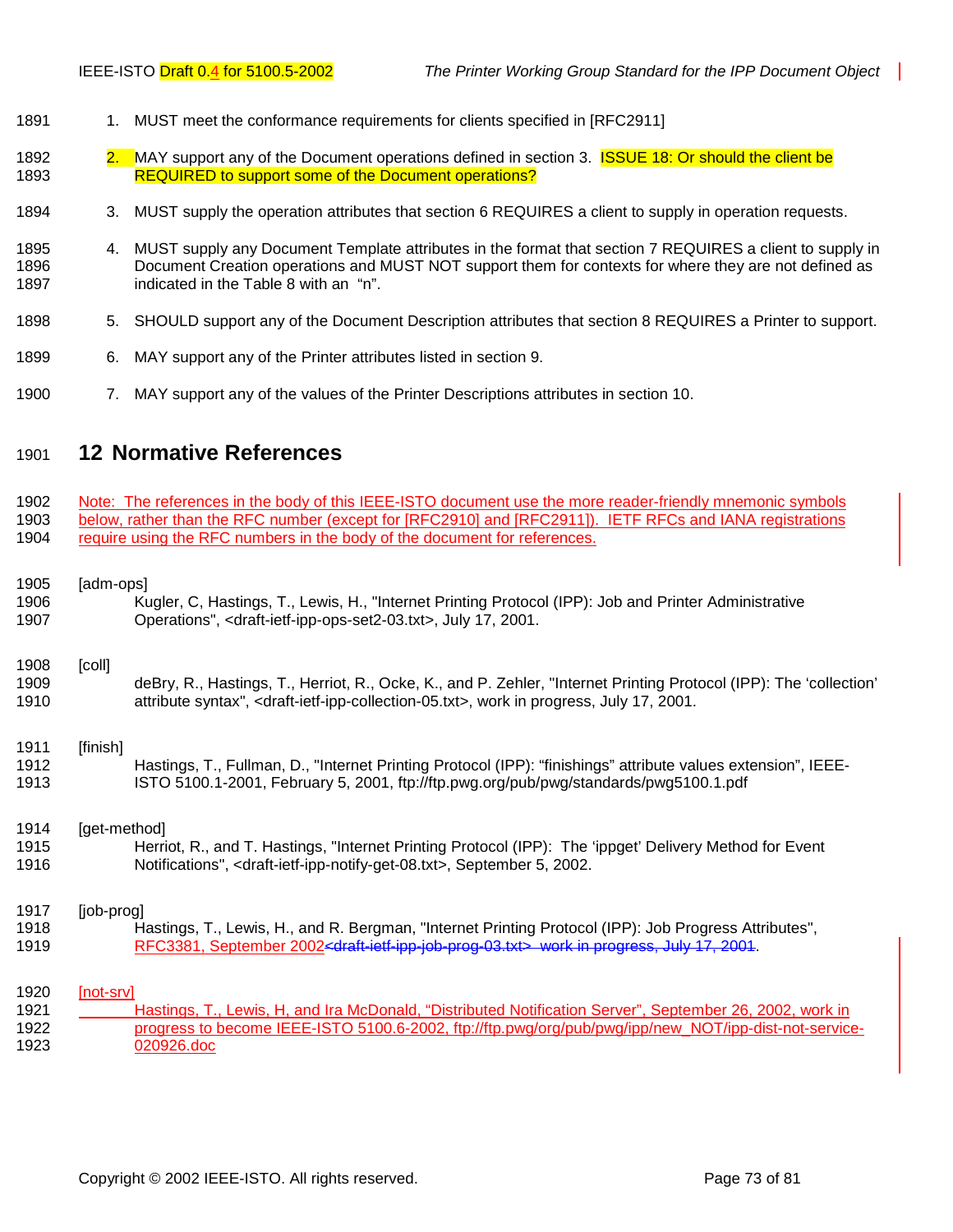| 1924 | <del>Inot-srv</del> l                                                                                                                          |
|------|------------------------------------------------------------------------------------------------------------------------------------------------|
| 1925 | Hastings, T., Lewis, H, and Ira McDonald, "Distributed Notification Server". PWG IEEE-ISTO standard to be                                      |
| 1926 | started.                                                                                                                                       |
| 1927 | [ntfy]                                                                                                                                         |
| 1928 | Herriot, R., Hastings, T., Shepherd, M., deBry, R., Isaacson, S., Martin, J., and R. Bergman, "Internet                                        |
| 1929 | Printing Protocol/1.1: Event Notifications and Subscriptions", <draft-ietf-ipp-not-spec-08.txt>, November 19,</draft-ietf-ipp-not-spec-08.txt> |
| 1930 | 2001.                                                                                                                                          |
| 1931 | [output-bin]                                                                                                                                   |
| 1932 | Hastings, T., and R. Bergman, "Internet Printing Protocol (IPP): output-bin attribute extension", IEEE-ISTO                                    |
| 1933 | 5100.2-2001, February 7, 2001, ftp://ftp.pwg.org/pub/pwg/standards/pwg5100.2.pdf.                                                              |
| 1934 | [override]                                                                                                                                     |
| 1935 | Herriot, R., Ocke, K., "Internet Printing Protocol (IPP): Override Attributes for Documents and Pages", IEEE-                                  |
| 1936 | ISTO 5100.4-2001, February 7, 2001, ftp://ftp.pwg.org/pub/pwg/standards/pwg5100.4.pdf.                                                         |
| 1937 | [prod-print]                                                                                                                                   |
| 1938 | Ocke, K., Hastings, T., "Internet Printing Protocol (IPP): Production Printing Attributes - Set1", IEEE-ISTO                                   |
| 1939 | 5100.3-2001, February 12, 2001, ftp://ftp.pwg.org/pub/pwg/standards/pwg5100.3.pdf.                                                             |
| 1940 | [prod-print2] Hastings, T., and D. Fullman, "Internet Printing Protocol (IPP): Production Printing Attributes - Set 2", to                     |
| 1941 | become a PWG IEEE-ISTO standard, work in progress, August 21, 2002,                                                                            |
| 1942 | ftp://ftp.pwg.org/pub/pwg/ipp/new_PPE/pwg-ipp-prod-print-set2-draft-v0_1-020821.pdf.                                                           |
| 1943 | [RFC2911]                                                                                                                                      |
| 1944 | R. deBry, T. Hastings, R. Herriot, S. Isaacson, P. Powell, "Internet Printing Protocol/1.1: Model and                                          |
| 1945 | Semantics", RFC 2911, September 2000.                                                                                                          |
| 1946 | [set-ops]                                                                                                                                      |
| 1947 | Hastings, T., Herriot, R., Kugler, C., and H. Lewis, "Internet Printing Protocol (IPP): Job and Printer Set                                    |
| 1948 | Operations", RFC 3380, September 2002.                                                                                                         |
| 1949 | <b>13 Informative References</b>                                                                                                               |
| 1950 | $[fsg-it]$                                                                                                                                     |
| 1951 | Free Software Group, Open Printing Job Ticket API, Visit: http://www.freestandards.org/openprinting/                                           |
| 1952 | [pwg-psi]                                                                                                                                      |
| 1953 | "Print Service Interface (PSI)", work in progress to become a PWG IEEE-ISTO standard. Visit                                                    |
| 1954 | http://www.pwg.org/.                                                                                                                           |

### 1955 **[pwg-sm]**

| 1956 | Zehler, P., and S. Albright, "PWG Semantic Model", work in progress to become a PWG IEEE-ISTO      |
|------|----------------------------------------------------------------------------------------------------|
| 1957 | standard, version 0.11, September 27, 2002. ftp://ftp.pwg.org/pub/pwg/Semantic-Model/PWG-Semantic- |
| 1958 | Model.pdf                                                                                          |
|      |                                                                                                    |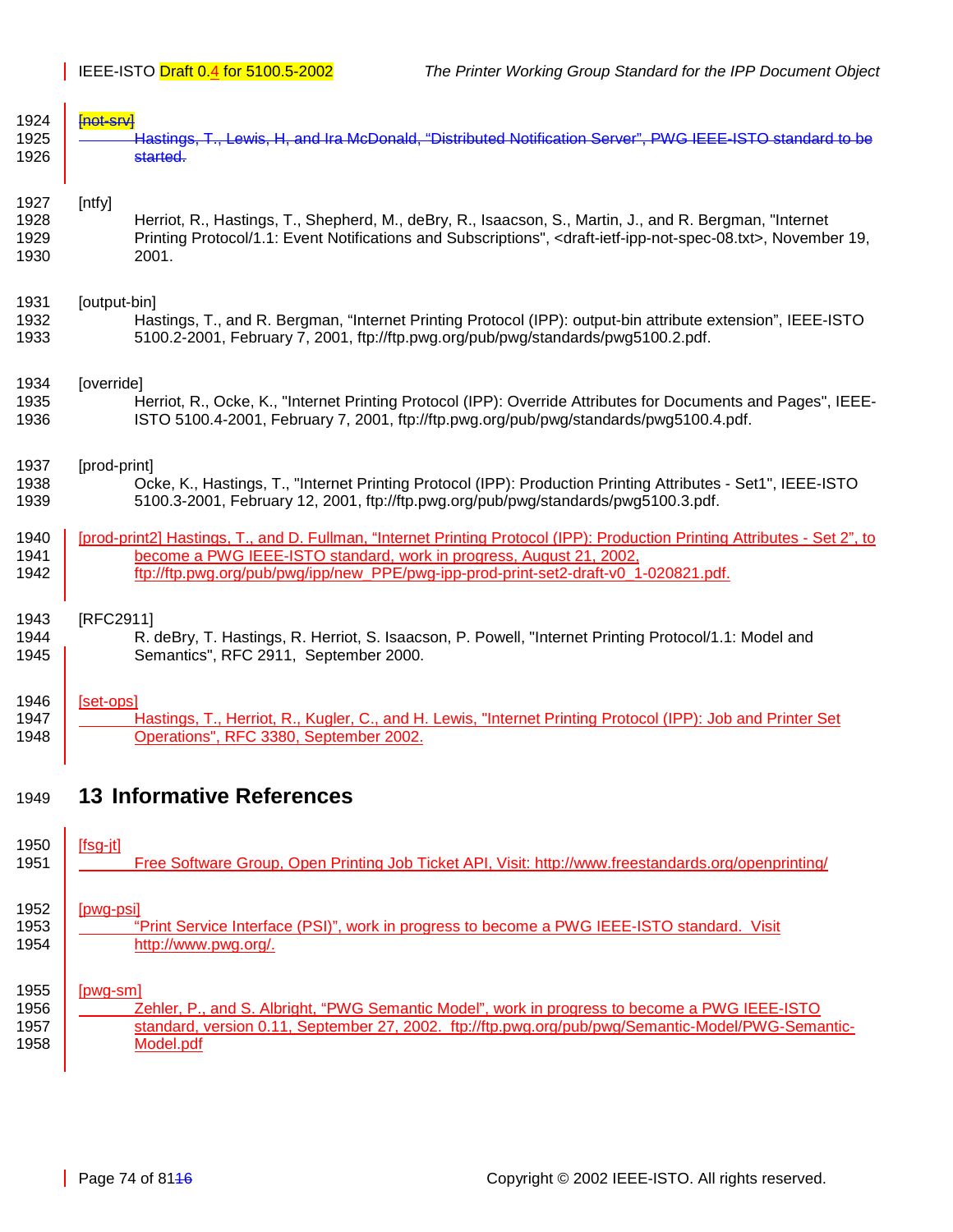<span id="page-74-0"></span>

| 1959 | [RFC2565]                                                                                                      |
|------|----------------------------------------------------------------------------------------------------------------|
| 1960 | Herriot, R., Butler, S., Moore, P., and R. Turner, "Internet Printing Protocol/1.0: Encoding and Transport",   |
| 1961 | RFC 2565, April 1999.                                                                                          |
| 1962 | [RFC2566]                                                                                                      |
| 1963 | R. deBry, T. Hastings, R. Herriot, S. Isaacson, and P. Powell, "Internet Printing Protocol/1.0: Model and      |
| 1964 | Semantics", RFC 2566, April 1999.                                                                              |
| 1965 | [RFC2567]                                                                                                      |
| 1966 | Wright, D., "Design Goals for an Internet Printing Protocol", RFC 2567, April 1999.                            |
| 1967 | [RFC2568]                                                                                                      |
| 1968 | Zilles, S., "Rationale for the Structure and Model and Protocol for the Internet Printing Protocol", RFC 2568, |
| 1969 | April 1999.                                                                                                    |
| 1970 | [RFC2569]                                                                                                      |
| 1971 | Herriot, R., Hastings, T., Jacobs, N., Martin, J., "Mapping between LPD and IPP Protocols", RFC 2569, April    |
| 1972 | 1999.                                                                                                          |
| 1973 | [RFC2616]                                                                                                      |
| 1974 | R. Fielding, J. Gettys, J. Mogul, H. Frystyk, L. Masinter, P. Leach, T. Berners-Lee, "Hypertext Transfer       |
| 1975 | Protocol - HTTP/1.1", RFC 2616, June 1999.                                                                     |
| 1976 | [RFC3196]                                                                                                      |
| 1977 | Hastings, T., Manros, C., Zehler, P., Kugler, C., and H. Holst, "Internet Printing Protocol/1.1: Implementer's |
| 1978 | Guide", RFC 3196, November 2001.                                                                               |
| 1979 | [RFC3239]                                                                                                      |
| 1980 | Kugler, C., Lewis, H. and T. Hastings, "Internet Printing Protocol (IPP): Requirements for Job, Printer, and   |
| 1981 | Device Administrative Operations", RFC 3239, February 2002.                                                    |

### 1982 **14 IANA Considerations**

1983 This section contains the registration information for IANA to add to the various IPP Registries according to the 1984 procedures defined in RFC 2911 [RFC2911] section 6 to cover the definitions in this document.

1985 *Note Replace the References below with the RFC number for the appropriate document, so that it accurately*  reflects the content of the information for the IANA Registry.

#### 1987 **14.1 Attribute Registrations**

1988 The following table lists all the attributes defined in this document. These are to be registered according to the 1989 procedures in RFC 2911 [RFC2911] section 6.2. 1990

| 1991 | Document Description attributes:              |            |         |
|------|-----------------------------------------------|------------|---------|
| 1992 | Document Description attributes:              | Reference: | Section |
| 1993 | attributes-charset (charset)                  | [RFC2911]  | 4.3.19  |
| 1994 | attributes-natural-language (naturalLanguage) | [RFC2911]  | 4.3.20  |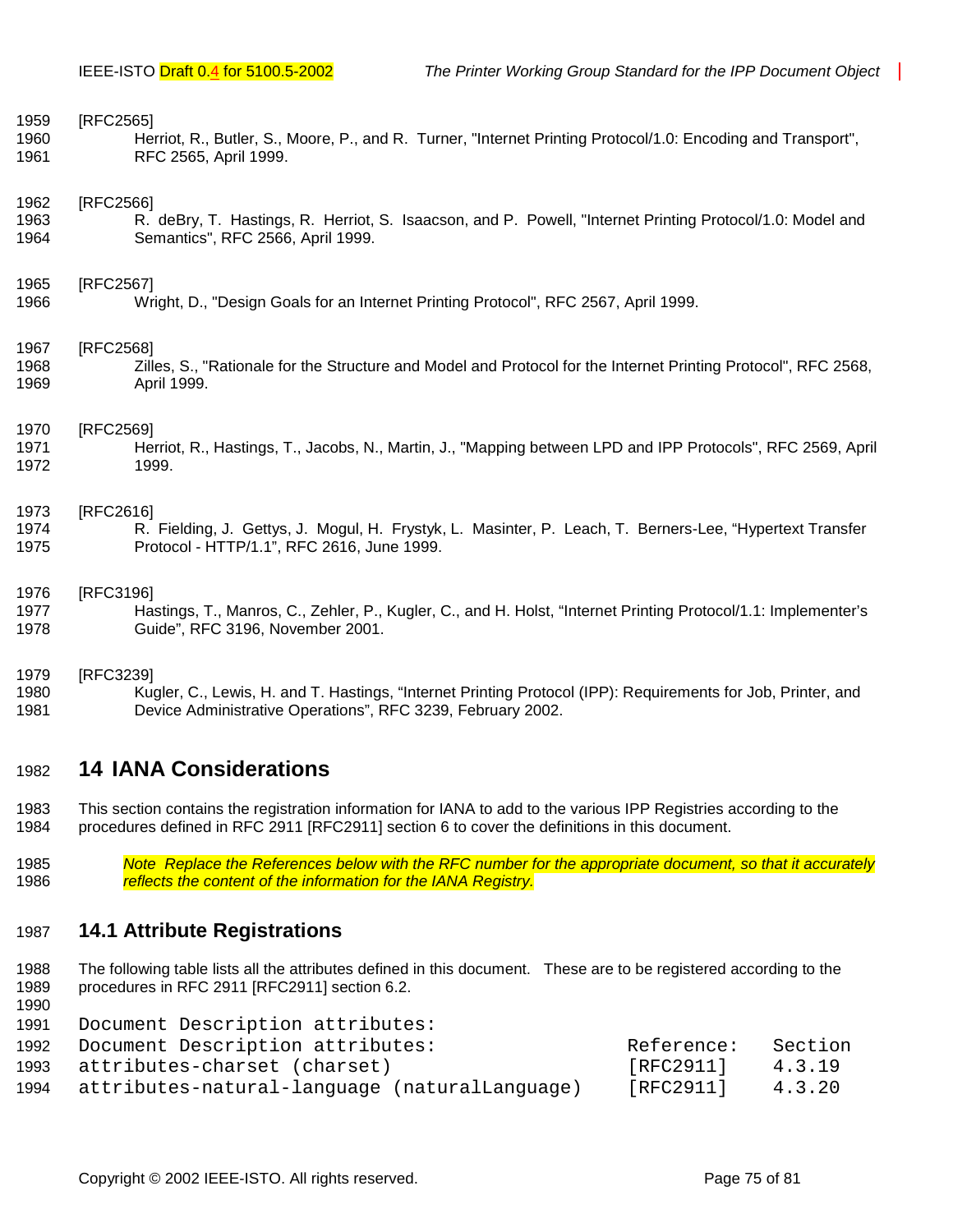| 1995 | compression (type3 keyword)                   | [RFC2911]          | 3.2.1.1  |
|------|-----------------------------------------------|--------------------|----------|
| 1996 | current-page-order (type2 keyword)            | [prod-print] 4.1   |          |
| 1997 | date-time-at-completed (dateTime)             | [RFC2911]          | 4.3.14.7 |
| 1998 | date-time-at-creation (dateTime)              | [RFC2911]          | 4.3.14.5 |
| 1999 | date-time-at-processing (dateTime)            | [RFC2911]          | 4.3.14.6 |
| 2000 | detailed-status-message (1setOf text (MAX))   | [RFC2911]          | 4.3.10   |
| 2001 | document-access-errors (1setOf text(MAX))     | [RFC2911]          | 4.3.11   |
| 2002 | document-format (documentFormat)              | [RFC2911]          | 3.2.1.1  |
| 2003 | document-name (name(MAX))                     | [RFC2911]          | 3.2.1.1  |
| 2004 | document-natural-language (naturalLanguage)   | [RFC2911]          | 3.2.1.1  |
| 2005 | document-number (integer(0:MAX))              | [this spec]        | 8.1      |
| 2006 | document-state (type1 enum)                   | [this spec]        | 8.3      |
| 2007 | document-state-reasons (1setOf type2 keyword) | [this spec]        | 8.5!     |
| 2008 | impressions (integer(0:MAX))                  | [RFC2911]          | 4.3.17.2 |
| 2009 | impressions-completed (integer(0:MAX))        | [RFC2911]          | 4.3.18.2 |
| 2010 | impressions-completed-current-copy            | [job-prog]         | 4.4      |
| 2011 | (integer(0:MAX))                              |                    |          |
| 2012 | $k-octets$ (integer( $0:MAX$ ))               | [RFC2911]          | 4.3.17.1 |
| 2013 | k-octets-processed (integer(0:MAX))           | [RFC2911]          | 4.3.18.1 |
| 2014 | last-document<br>(boolean)                    | [RFC2911]          | 4.3.12   |
| 2015 | $media-sheets$ (integer( $0:MAX$ ))           | [RFC2911]          | 4.3.17.3 |
| 2016 | media-sheets-completed (integer(0:MAX))       | [RTC2911]          | 4.3.18.3 |
| 2017 | more-info (uri)                               | [RFC2911]          | 4.3.4    |
| 2018 | printer-up-time (integer (1:MAX))             | [RFC2911]          | 4.3.14.4 |
| 2019 | sheet-completed-copy-number (integer(0:MAX))  | $[job-prog]$       | 4.2      |
| 2020 | time-at-completed (integer (MIN:MAX))         | [RFC2911]          | 4.3.14.3 |
| 2021 | time-at-creation (integer (MIN:MAX))          | [RFC2911]          | 4.3.14.1 |
| 2022 | time-at-processing (integer (MIN:MAX))        | [RFC2911]          | 4.3.14.2 |
| 2023 | warnings-count (integer(0:MAX))               | [override]         | 6.1      |
| 2024 |                                               |                    |          |
| 2025 |                                               |                    |          |
| 2026 | Document Templates attributes:                | Reference:         | Section: |
| 2027 | copies $(integer(1:MAX))$                     | [RFC2911]          | 4.2.5    |
| 2028 | cover-back (collection)                       | [prod-print] 3.1   |          |
| 2029 | media (type3 keyword   name(MAX))             | [prod-print] 3.1.1 |          |
| 2030 | media-col (collection)                        | [prod-print] 3.1.1 |          |
| 2031 | cover-front (collection)                      | [prod-print] 3.1   |          |
| 2032 | cover-type (type2 keyword)                    | [prod-print] 3.1.2 |          |
| 2033 | media (type3 keyword  <br>name(MAX))          | [prod-print] 3.1.1 |          |
| 2034 | media-col (collection)                        | [prod-print] 3.1.1 |          |
| 2035 | cover-type (type2 keyword)                    | [prod-print] 3.1.2 |          |
| 2036 | finishings (1setOf type2 enum)                | [RFC2911]          | 4.2.6    |
| 2037 |                                               | [finish]           | 2        |
| 2038 | finishings-col (collection)                   | [prod-print] 3.2   |          |
| 2039 | finishing-template (name(MAX))                | [prod-print] 3.2.1 |          |
| 2040 | stitching (collection)                        | [prod-print] 3.2.2 |          |
|      |                                               |                    |          |

| [prod-print]  | 4.1            |
|---------------|----------------|
| [RFC2911]     | 4.3.14.7       |
| [RFC2911]     | 4.3.14.5       |
| [RFC2911]     | 4.3.14.6       |
| [RFC2911]     | 4.3.10         |
| [RFC2911]     | 4.3.11         |
| [ $RFC2911$ ] | 3.2.1.1        |
| [RFC2911]     | 3.2.1.1        |
| [RFC2911]     | 3.2.1.1        |
| [this spec]   | 8.1            |
| [this spec]   | 8.3            |
| [this spec]   | 8.5!           |
| [RFC2911]     | 4.3.17.2       |
| [RFC2911]     | 4.3.18.2       |
| [job-prog]    | 4.4            |
| [RFC2911]     | 4.3.17.1       |
| [ $RFC2911$ ] | 4.3.18.1       |
| [RFC2911]     | 4.3.12         |
| [RFC2911]     | 4.3.17.3       |
| [RFC2911]     | 4.3.18.3       |
| [ $RFC2911$ ] | 4.3.4          |
| [RFC2911]     | 4.3.14.4       |
| [job-prog]    | 4.2            |
| [RFC2911]     | 4.3.14.3       |
| [RFC2911]     | 4.3.14.1       |
| [RFC2911]     | 4.3.14.2       |
| [override]    | 6.1            |
| Reference:    | Section:       |
| [RFC2911]     | 4.2.5          |
| [prod-print]  | 3.1            |
| [prod-print]  | 3.1.1          |
| [prod-print]  | 3.1.1          |
| [prod-print]  | 3.1            |
| [prod-print]  | 3.1.2          |
| [prod-print]  | 3.1.1          |
| [prod-print]  | 3.1.1          |
| [prod-print]  | 3.1.2          |
| [RFC2911]     | 4.2.6          |
| [finish]      | $\overline{a}$ |
| [prod-print]  | 3.2            |
| [prod-print]  | 3.2.1          |
| [prod-print]  | 3.2.2          |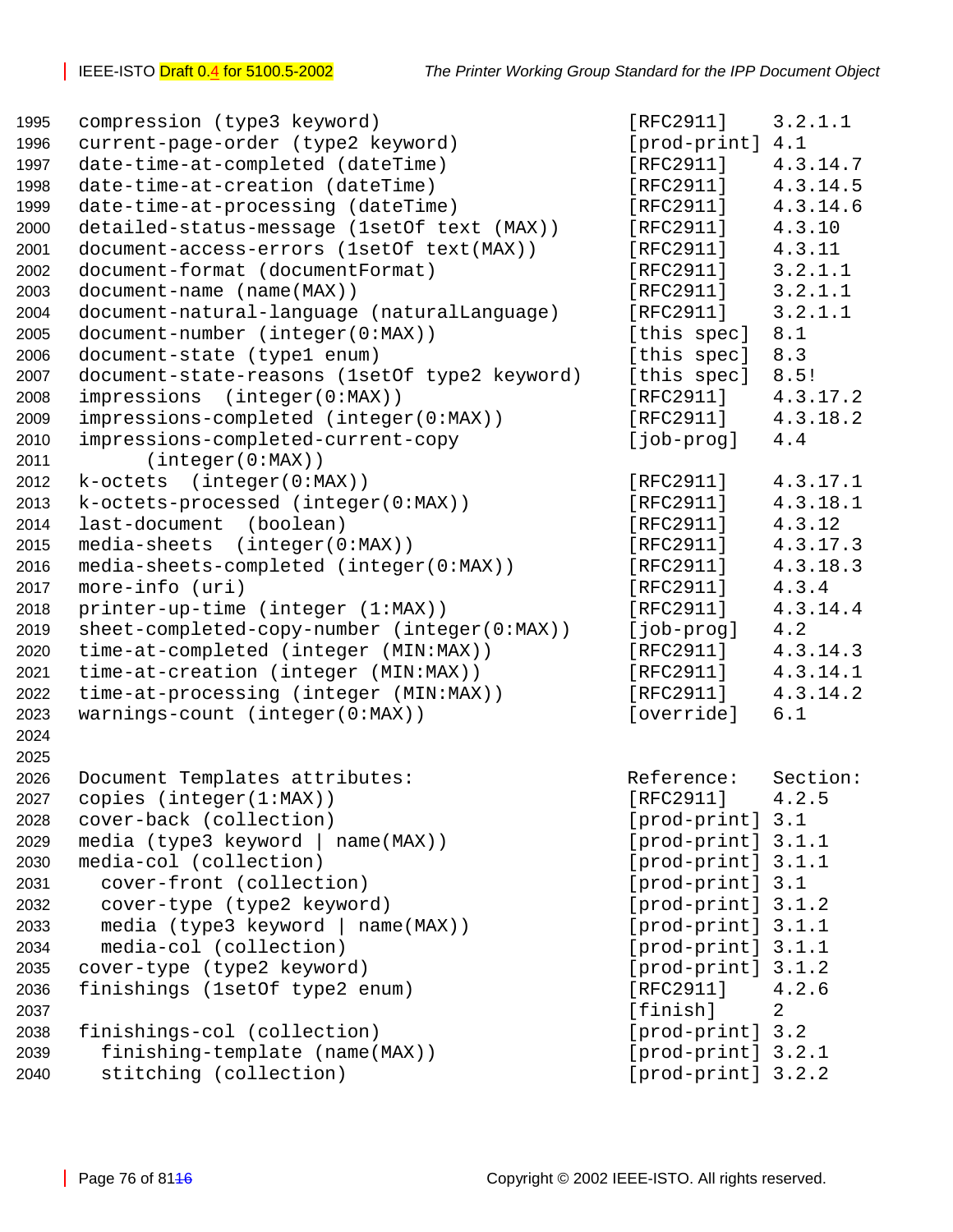```
2041 stitching-locations (1setOf integer(0:MAX)) [prod-print] 3.2.2.3
2042 stitching-offset (integer (0:MAX)) [prod-print] 3.2.2.2
2043 stitching-reference-edge (type2 keyword) [prod-print] 3.2.2.1
2044 force-front-side (1setOf integer(1:MAX)) [prod-print] 3.3
2045 imposition-template (type2 keyword | name(MAX)) [prod-print] 3.4
2046 insert-sheet (1setOf collection) [prod-print] 3.5
2047 insert-after-page-number (integer(0:MAX)) [prod-print] 3.5.1
2048 insert-count (integer(0:MAX)) [prod-print] 3.5.2
2049 media (type3 keyword | name(MAX)) [prod-print] 3.5.3
2050 media-col (collection) [prod-print] 3.5.3
2051 media (type3 keyword | name(MAX)) [RFC2911] 4.2.11
2052 media-col (collection) [prod-print] 3.13
2053 media-back-coating (type3 keyword | [prod-print] 3.13.10
2054 name(MAX))
2055 media-color (type3 keyword | name(MAX)) [prod-print] 3.13.4
2056 media-front-coating (type3 keyword | [prod-print] 3.13.10
2057 name(MAX))
2058 media-hole-count (integer(0:MAX)) [prod-print] 3.13.6
2059 media-info (text(255)) [prod-print] 3.13.3
2060 media-key (type3 keyword | name(MAX)) [prod-print] 3.13.1
2061 media-order-count (integer(1:MAX)) [prod-print] 3.13.7
2062 media-preprinted (type3 keyword | name(MAX)) [prod-print] 3.13.5
2063 media-recycled (type3 keyword | name(MAX)) [prod-print] 3.13.11
2064 media-size (collection) [prod-print] 3.13.8
2065 x-dimension (integer(0:MAX)) [prod-print] 3.13.8.1
2066 y-dimension (integer(0:MAX)) [prod-print] 3.13.8.2
2067 media-type (type3 keyword | name(MAX) [prod-print] 3.13.2
2068 media-weight-metric (integer(0:MAX)) [prod-print] 3.13.9
2069 media-input-tray-check (type3 keyword | [prod-print] 3.14
2070 name(MAX))
2071 number-up (integer(1:MAX)) [RFC2911] 4.2.9
2072 orientation-requested (type2 enum) [RFC2911] 4.2.10
2073 output-bin (type2 keyword | name(MAX)) [output-bin] 2.1
2074 page-delivery (type2 keyword) [prod-print] 3.15
2075 page-order-received (type2 keyword) [prod-print] 3.16
2076 page-overrides (1setOf collection) [override] 5.2
2077 document-copies (1setOf rangeOfInteger(MAX)) [override] 5.2.3
2078 input-documents (1setOf rangeOfInteger(MAX)) [override] 5.2.1
2079 output-documents (1setOf rangeOfInteger(MAX)) [override] 5.2.2
2080 pages (1setOf rangeOfInteger(MAX)) [override] 5.2.4
2081 <any other Job Template attributes that
2082 affect pages, such as media or media-col (
2083 page-ranges (1setOf rangeOfInteger(1:MAX)) [RFC2911] 4.2.7
2084 pages-per-subset (1setOf integer(1:MAX)) [prod-print] 5.3
2085 presentation-direction-number-up (type2 [prod-print] 3.17
2086 keyword)
```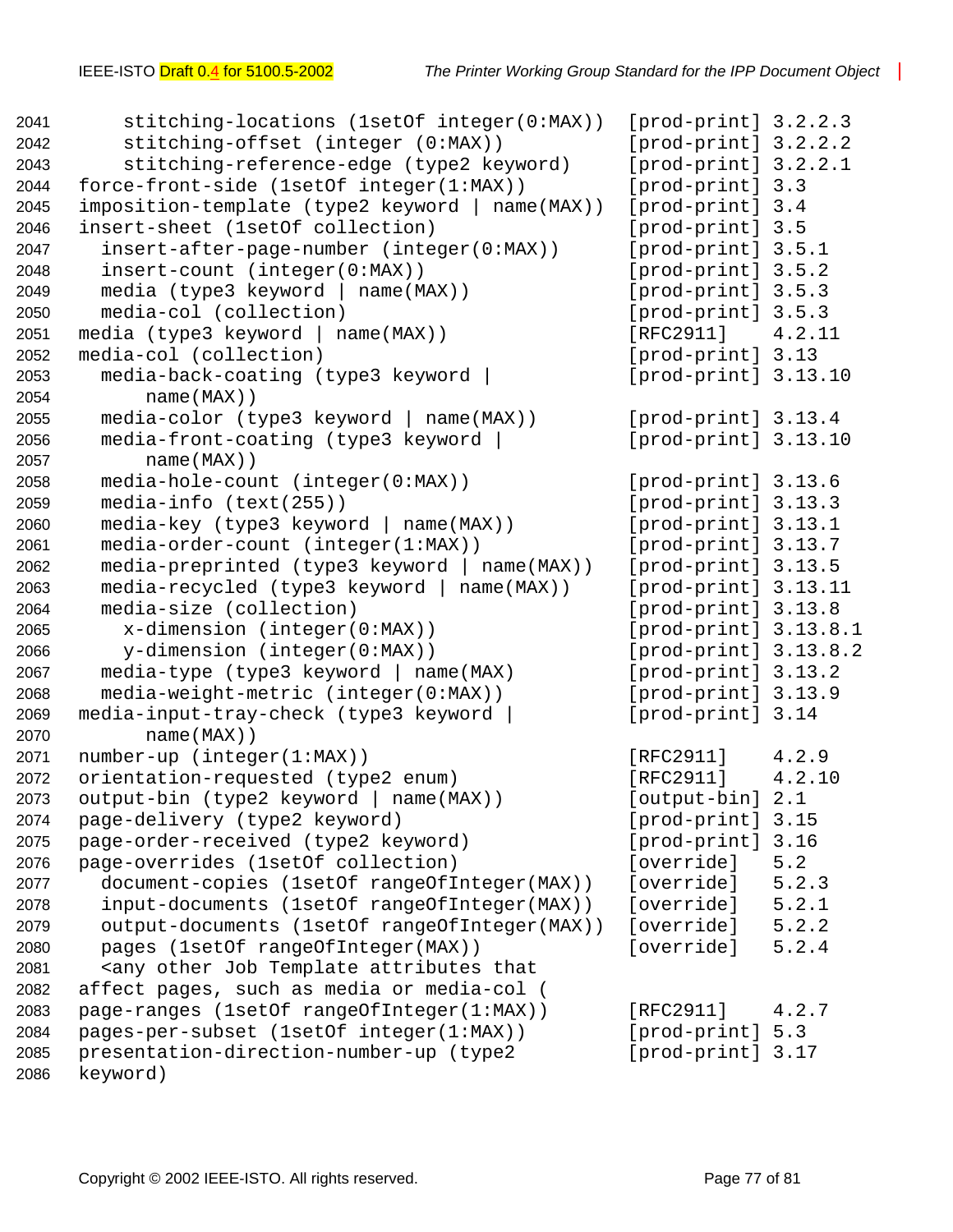| 2087 | print-quality (type2 enum)              | [RFC2911]             | 4.2.13 |
|------|-----------------------------------------|-----------------------|--------|
| 2088 | printer-resolution (resolution)         | [RFC2911]             | 4.2.12 |
| 2089 | separator-sheets (collection)           | [prod-print] 3.18     |        |
| 2090 | media (type3 keyword  <br>$name(MAX)$ ) | [prod-print] 3.18.2   |        |
| 2091 | media-col (collection)                  | $[prod-print]$ 3.18.2 |        |
| 2092 | separator-sheets-type (type3 keyword    | $[prod-print]$ 3.18.1 |        |
| 2093 | $name(MAX)$ )                           |                       |        |
| 2094 | sheet-collate (type2 keyword)           | [job-prog]            | 3.1    |
| 2095 | sides (type2 keyword)                   | $[RFC2911]$ 4.2.8     |        |
| 2096 | x-image-position (type2 keyword)        | [prod-print] 3.19.2   |        |
| 2097 | x-image-shift (integer(MIN:MAX))        | $[prod-print]$ 3.19.3 |        |
| 2098 | x-side1-image-shift (integer(MIN:MAX))  | [prod-print] 3.19.4   |        |
| 2099 | x-side2-image-shift (integer(MIN:MAX))  | $[prod-print]$ 3.19.5 |        |
| 2100 | y-image-position (type2 keyword)        | [product] 3.19.6      |        |
| 2101 | y-image-shift (integer(MIN:MAX))        | $[prod-print]$ 3.19.7 |        |
| 2102 | y-sidel-image-shift (integer(MIN:MAX))  | $[prod-print]$ 3.19.8 |        |
| 2103 | y-side2-image-shift (integer(MIN:MAX))  | [product] 3.19.9      |        |
| 2104 |                                         |                       |        |
| 2105 |                                         |                       |        |
| 2106 | Operation attributes:                   |                       |        |
| 2107 | document-number                         | [this spec]           | 3      |
| 2108 |                                         |                       |        |

## **14.2 Additional Enum Attribute Value Registrations for the "operations-supported" Printer Attribute**

2111 The following table lists all the new enum attribute values defined in this document as additional type2 enum values 2112 for use with the "operations-supported" Printer Description attribute. These are to be registered according to the 2113 procedures in RFC 2911 [RFC2911] section 6.1. 

| 2115 | Value  | Name                               | Reference   | Section: |
|------|--------|------------------------------------|-------------|----------|
| 2116 |        |                                    |             |          |
| 2117 |        | operations-supported (type2 enum): |             |          |
| 2118 | 0x0032 | Cancel-Current-Document            | [this-spec] | \$3.9    |
| 2119 | 0x0033 | Cancel-Document                    | [this-spec] | \$3.8    |
| 2120 | 0x0034 | Get-Document-Attributes            | [this-spec] | \$3.5    |
| 2121 | 0x0035 | Get-Documents                      | [this-spec] | \$3.6    |
| 2122 | 0x0036 | Delete-Document                    | [this-spec] | §3.10    |
| 2123 | 0x0037 | Set-Document-Attributes            | [this-spec] | §3.7     |
| 2124 | 0x0038 | Validate-Document                  | [this-spec] | §3.11    |
| 2125 | 0x0039 | Create-Document                    | [this-spec] | §3.1     |
| 2126 | 0x003A | Send-Data                          | [this-spec] | \$3.1    |
| 2127 |        |                                    |             |          |

| 2128 | The resulting enum attribute value registrations will be published in the |
|------|---------------------------------------------------------------------------|
| 2129 | http://www.iana.org/assignments/ipp-registrations registryfile.           |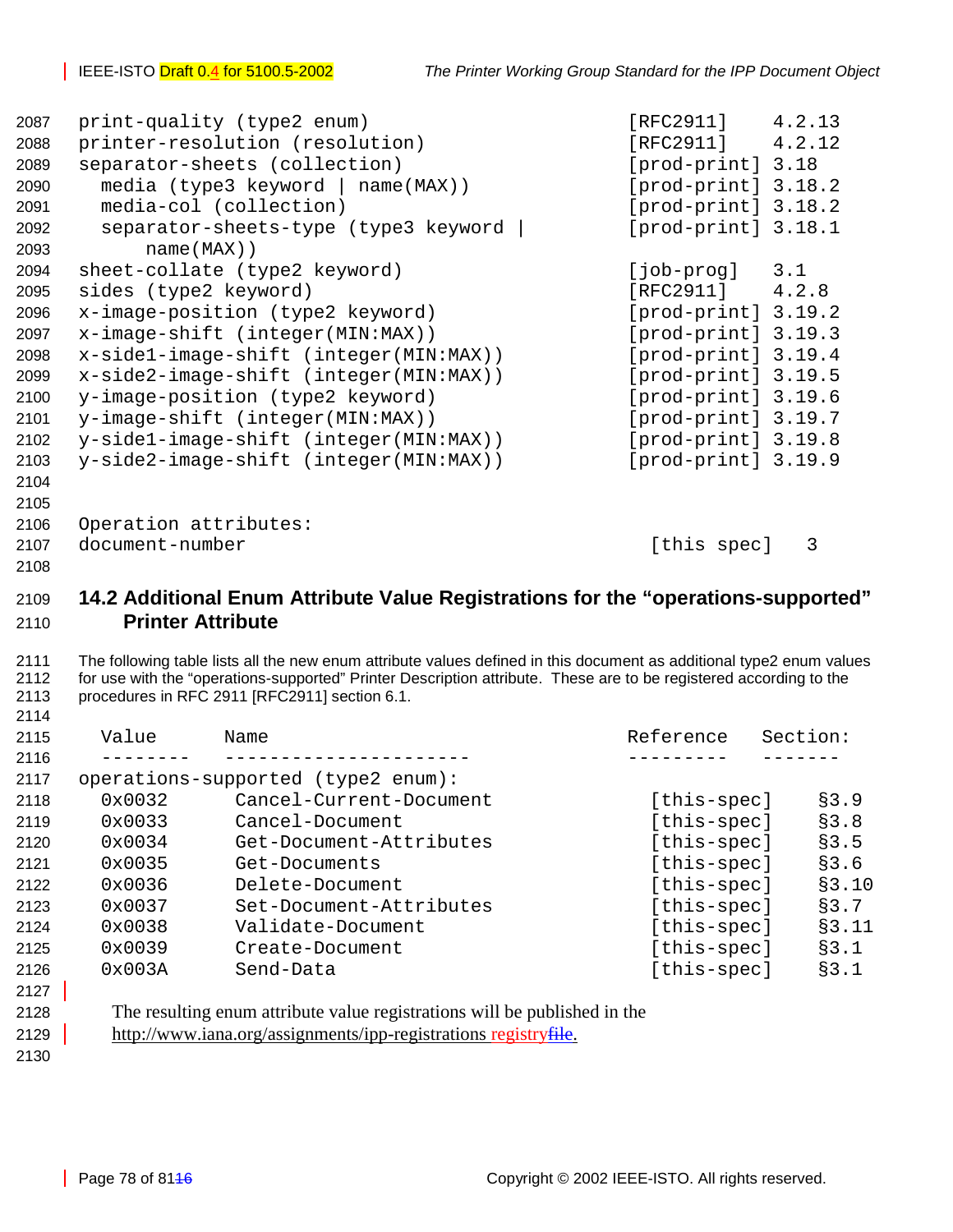#### 2131 **14.3 Operation Registrations**

2132 The following table lists all of the operations defined in this document. These are to be registered according to the 2133 procedures in RFC 2911 [RFC2911] section 6.4.

| 2134 |                         |             |          |
|------|-------------------------|-------------|----------|
| 2135 | Operations:             | Reference:  | Section: |
| 2136 | Cancel-Current-Document | [this-spec] | §3       |
| 2137 | Cancel-Document         | [this-spec] | $§$ 3    |
| 2138 | Get-Document-Attributes | [this-spec] | $§$ 3    |
| 2139 | Get-Documents           | [this-spec] | $§$ 3    |
| 2140 | Delete-Document         | [this-spec] | $§$ 3    |
| 2141 | Set-Document-Attributes | [this-spec] | 83       |
| 2142 | Validate-Document       | [this-spec] | $§$ 3    |
| 2143 | Create-Document         | [this-spec] | g        |
| 2144 | Send-Data               | [this-spec] | g        |

2145

### 2146 **15 Internationalization Considerations**

2147 The internationalization considerations for this extension for handling the Document object are the same as for 2148 handling the Job object in [RFC2911].

#### 2149 **16 Security Considerations**

2150 The Document object should provide no more increased security considerations than the Job object. The Printer 2151 MUST provide the same access control for Document objects as for Job objects.

#### 2152 **17 Contributors**

#### 2153 **18 Acknowledgments**

#### 2154 **19 Author's Address**

| 2155 | Tom Hastings                       |
|------|------------------------------------|
| 2156 | <b>Xerox Corporation</b>           |
| 2157 | 737 Hawaii St.                     |
| 2158 | El Segundo, CA 90245               |
| 2159 |                                    |
| 2160 | Phone: 310 333-6413                |
| 2161 | Fax: 310 333-5514                  |
| 2162 | e-mail: hastings@cp10.es.xerox.com |
| 2163 |                                    |
| 2164 | Peter Zehler                       |
| 2165 | <b>Xerox Corporation</b>           |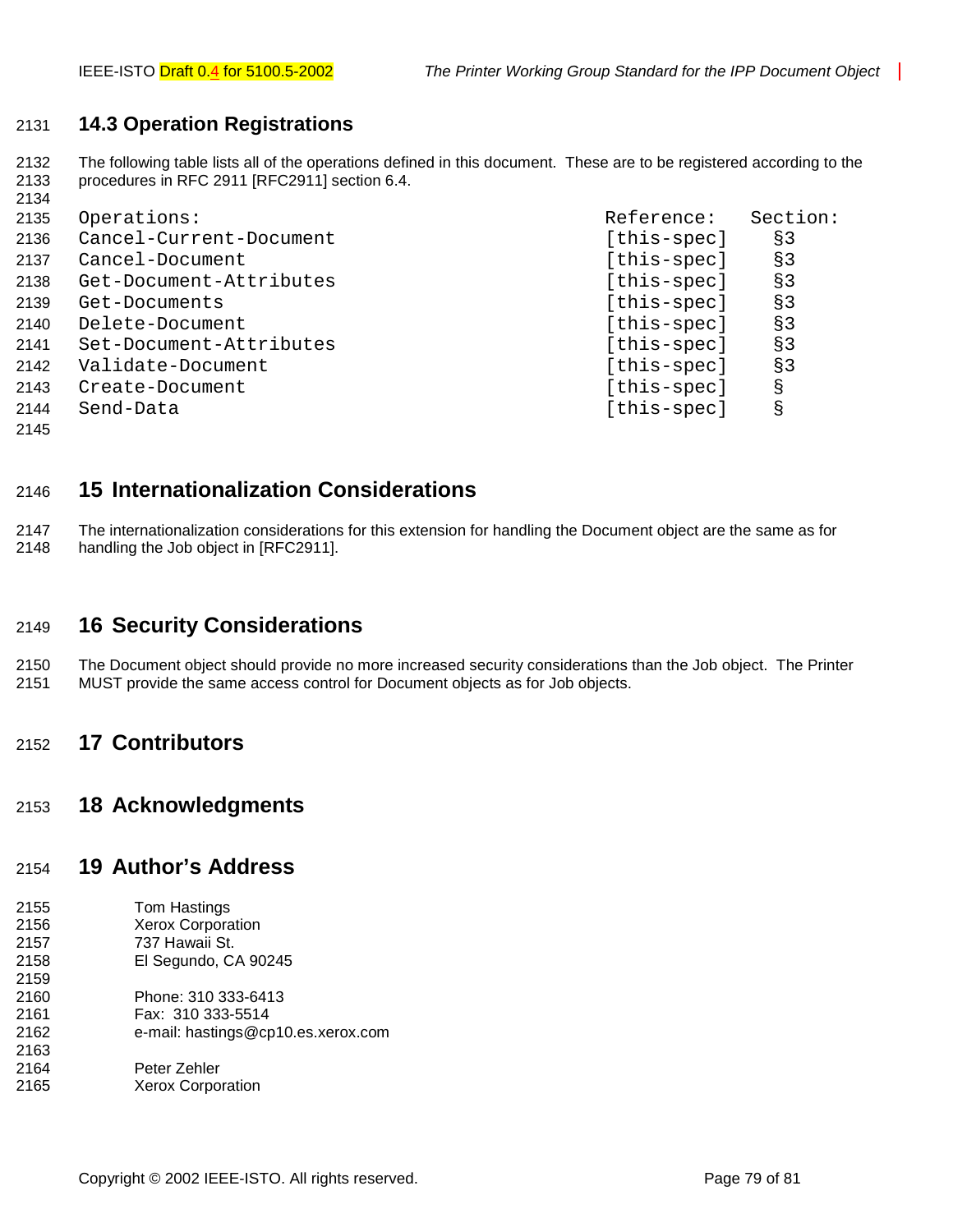- 2166 MS: 0128-30E
- 2167 800 Phillips Road 2168 Webster, NY 14580-9701
- 2169 2170 Phone: 1+585+2658755
- 2171 Fax:
- 2172 e-mail: PZehler@crt.xerox.com 2173
- 2174 Additional contributors:
- 2175 2176 Don Fullman, Xerox 2177 Ira McDonald, High North

# 2178 **20 Appendix A: Document operations compared to Job operations**

- 2179 This appendix compares the Document operations with the existing Job operations to show the parallelism.
- 2180 Table 1[3 c](#page-11-0)ompares the Job and Document operations. The two Conf. columns indicate the conformance 2181 requirements (REQUIRED = REQ, OPTIONAL = OPT) for the Job and Document operations respectively. A "REQ" 2182 in the Document Conformance column means if the Document object is supported. Whether a Document operation 2183 is a method on the Job object or the Document object depends on the modeling regime and is not an essential part 2184 of the semantics described here, since these semantics are intended to apply to both to object-oriented and object-2185 | based protocols, APIs, and implementations.
- 

#### 2186 **Table 13 - Document operations compared to Job operations**

| Job operations            | Job        | Document operations                                             | <b>Doc</b> |
|---------------------------|------------|-----------------------------------------------------------------|------------|
|                           | Conf.      |                                                                 | Conf       |
|                           |            |                                                                 |            |
| <b>Cancel-Current-Job</b> | <b>OPT</b> | <b>Cancel-Current-Document</b>                                  | <b>OPT</b> |
| Cancel-Job                | <b>REQ</b> | <b>Cancel-Document</b>                                          | <b>OPT</b> |
| Create-Job                | <b>OPT</b> | <b>Create-Document</b>                                          | <b>REQ</b> |
| Get-Job-Attributes        | REQ.       | <b>Get-Document-Attributes</b>                                  | <b>REQ</b> |
| Get-Jobs                  | REQ.       | <b>Get-Documents</b>                                            | <b>REQ</b> |
| Hold-Job                  |            | N/A, can only hold an entire job.                               |            |
| <b>Print-Job</b>          | <b>REQ</b> | Send-Document (existing operation - see [RFC2911] with an       | $REQ^{42}$ |
|                           |            | additional Document attributes group defined in section 3.3)    |            |
| <b>Print-URI</b>          | <b>OPT</b> | Send-URI (existing operation - see [RFC2911] with an additional | <b>OPT</b> |
|                           |            | Document attributes group defined in section 3.4)               |            |
| N/A                       |            | Send-Data                                                       | <b>REQ</b> |
| Promote-Job               | <b>OPT</b> | N/A, can only promote an entire job                             |            |
| <b>Purge-Jobs</b>         | <b>OPT</b> | <b>Delete-Document</b>                                          | <b>OPT</b> |
| Release-Held-New-Jobs     | <b>OPT</b> | N/A, can only release entire jobs                               |            |
| Release-Job               | <b>OPT</b> | N/A, can only release an entire job                             |            |
| Reprocess-Job             | <b>OPT</b> | N/A, can only reprocess an entire job                           |            |
| <b>Restart-Job</b>        | <b>OPT</b> | N/A, can only restart an entire job                             |            |
| Resume-Job                | <b>OPT</b> | N/A, can only resume an entire job                              |            |

<sup>42</sup> The Send-Document operation is OPTIONAL for a Printer to conform to [RFC2911], but is REQUIRED for a Printer to conform to this Document object specification.